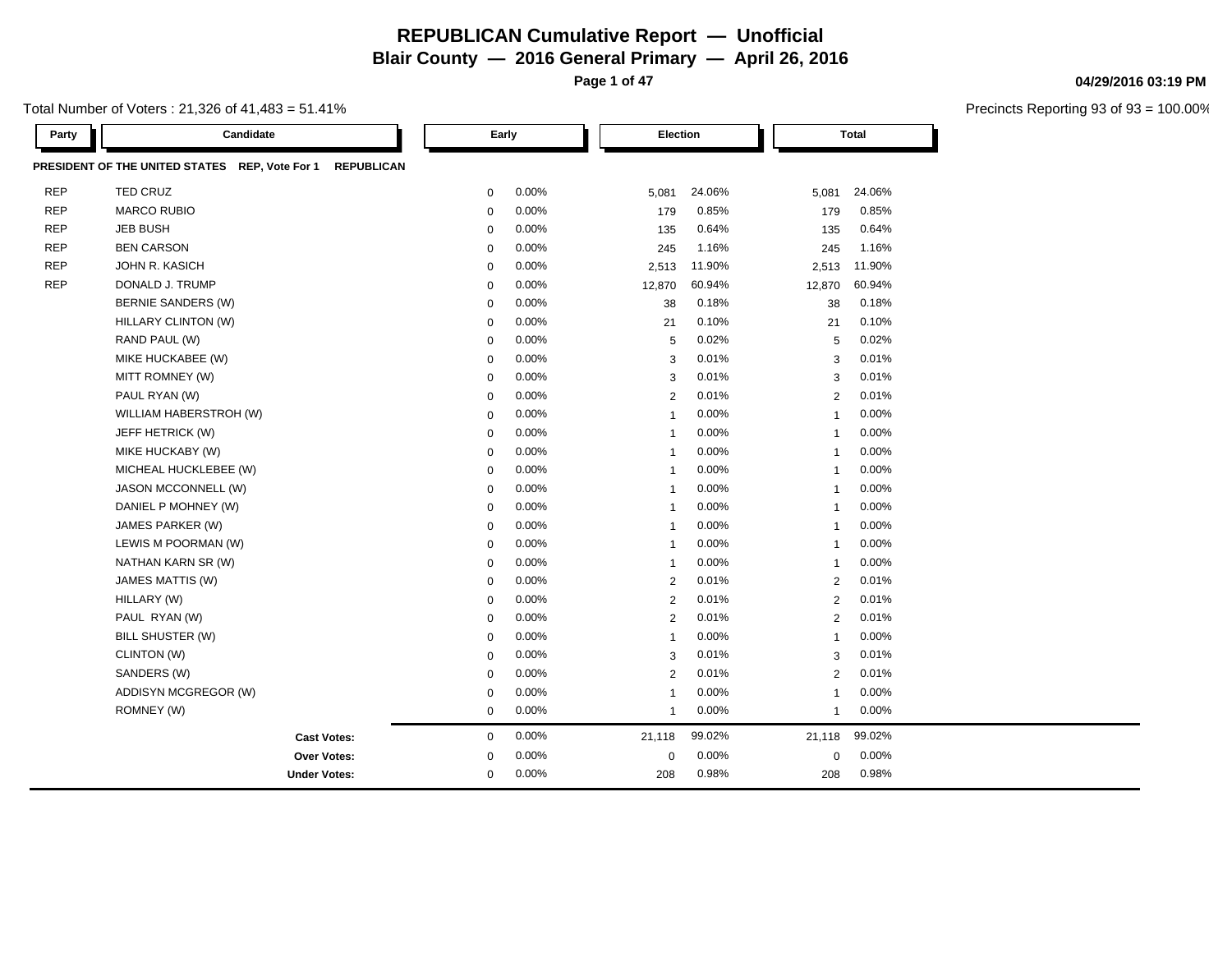**Blair County — 2016 General Primary — April 26, 2016**

**Page 2 of 47**

#### Total Number of Voters : 21,326 of 41,483 = 51.41%

**04/29/2016 03:19 PM**

| <b>Party</b> | Candidate                                                  | Early       |       | Election       |        |                | <b>Total</b> |
|--------------|------------------------------------------------------------|-------------|-------|----------------|--------|----------------|--------------|
|              | UNITED STATES SENATOR REP, Vote For 1<br><b>REPUBLICAN</b> |             |       |                |        |                |              |
| <b>REP</b>   | PAT TOOMEY                                                 | $\mathbf 0$ | 0.00% | 18,914         | 99.46% | 18,914         | 99.46%       |
|              | KATIE MCGINTY (W)                                          | $\mathbf 0$ | 0.00% | 6              | 0.03%  | 6              | 0.03%        |
|              | JOE SESTAK (W)                                             | $\mathbf 0$ | 0.00% | 3              | 0.02%  | 3              | 0.02%        |
|              | CHRISTOPHER E CREEK (W)                                    | $\mathbf 0$ | 0.00% | $\overline{2}$ | 0.01%  | $\overline{2}$ | 0.01%        |
|              | JOHN FETTERMAN (W)                                         | $\mathbf 0$ | 0.00% | $\overline{2}$ | 0.01%  | 2              | 0.01%        |
|              | MATTHEW R ADAMS (W)                                        | $\mathbf 0$ | 0.00% | $\overline{1}$ | 0.01%  | $\mathbf{1}$   | 0.01%        |
|              | PAUL AMINE (W)                                             | $\mathbf 0$ | 0.00% | $\overline{1}$ | 0.01%  | $\mathbf{1}$   | 0.01%        |
|              | MARVIN BERGMAN (W)                                         | $\mathbf 0$ | 0.00% | $\overline{1}$ | 0.01%  | 1              | 0.01%        |
|              | ALLAN BERKHIMER (W)                                        | $\mathbf 0$ | 0.00% | $\overline{1}$ | 0.01%  | $\mathbf{1}$   | 0.01%        |
|              | JOHN BEYER (W)                                             | $\mathbf 0$ | 0.00% | $\overline{1}$ | 0.01%  | $\mathbf{1}$   | 0.01%        |
|              | ERIK BROWN (W)                                             | $\mathbf 0$ | 0.00% | $\overline{1}$ | 0.01%  | $\mathbf{1}$   | 0.01%        |
|              | PETER CASSARLY (W)                                         | $\mathbf 0$ | 0.00% | $\overline{1}$ | 0.01%  | 1              | 0.01%        |
|              | CODY KNOTTS (W)                                            | $\mathbf 0$ | 0.00% | $\overline{1}$ | 0.01%  | $\mathbf{1}$   | 0.01%        |
|              | LAURIE COLEGROVE (W)                                       | $\mathbf 0$ | 0.00% | $\overline{1}$ | 0.01%  | $\mathbf{1}$   | 0.01%        |
|              | HOARCE COWFER (W)                                          | $\mathbf 0$ | 0.00% | $\overline{1}$ | 0.01%  | $\mathbf{1}$   | 0.01%        |
|              | ALAN CURTIS (W)                                            | $\mathbf 0$ | 0.00% | $\overline{1}$ | 0.01%  | $\overline{1}$ | 0.01%        |
|              | MARY CLAIRE CURTIS (W)                                     | $\mathbf 0$ | 0.00% | $\overline{1}$ | 0.01%  | $\overline{1}$ | 0.01%        |
|              | DEBBIE TAYLOR (W)                                          | $\mathbf 0$ | 0.00% | $\overline{2}$ | 0.01%  | $\overline{2}$ | 0.01%        |
|              | DAWN DILLON (W)                                            | $\mathbf 0$ | 0.00% | $\overline{1}$ | 0.01%  | $\overline{1}$ | 0.01%        |
|              | DISANTO (W)                                                | $\pmb{0}$   | 0.00% | $\overline{1}$ | 0.01%  | $\overline{1}$ | 0.01%        |
|              | JOE DODSON (W)                                             | $\mathbf 0$ | 0.00% | $\overline{1}$ | 0.01%  | 1              | 0.01%        |
|              | HARLEY EBERSOLE (W)                                        | $\mathbf 0$ | 0.00% | $\overline{1}$ | 0.01%  | $\mathbf{1}$   | 0.01%        |
|              | TODD ECKENROAD (W)                                         | $\pmb{0}$   | 0.00% | $\overline{1}$ | 0.01%  | $\mathbf{1}$   | 0.01%        |
|              | SHANE EMIGH (W)                                            | $\pmb{0}$   | 0.00% | $\overline{1}$ | 0.01%  | $\mathbf{1}$   | 0.01%        |
|              | PATRICK J FANELLI (W)                                      | $\pmb{0}$   | 0.00% | $\overline{1}$ | 0.01%  | $\mathbf{1}$   | 0.01%        |
|              | ROSS FEINBERG (W)                                          | $\pmb{0}$   | 0.00% | $\overline{1}$ | 0.01%  | $\mathbf{1}$   | 0.01%        |
|              | LISA FILLER (W)                                            | $\mathbf 0$ | 0.00% | $\overline{1}$ | 0.01%  | $\mathbf{1}$   | 0.01%        |
|              | DAVID FISCHER (W)                                          | $\mathbf 0$ | 0.00% | $\overline{1}$ | 0.01%  | $\mathbf{1}$   | 0.01%        |
|              | TODD FRIES (W)                                             | $\mathbf 0$ | 0.00% | $\overline{1}$ | 0.01%  | $\mathbf{1}$   | 0.01%        |
|              | JENNA E GEORGE (W)                                         | $\pmb{0}$   | 0.00% | $\overline{1}$ | 0.01%  | $\mathbf{1}$   | 0.01%        |
|              | LEWIS HALE (W)                                             | $\mathbf 0$ | 0.00% | $\overline{1}$ | 0.01%  | $\overline{1}$ | 0.01%        |
|              | <b>KEVIN HOSLEY (W)</b>                                    | $\mathbf 0$ | 0.00% | $\overline{1}$ | 0.01%  | $\overline{1}$ | 0.01%        |
|              | BARBARA HUFF (W)                                           | $\mathbf 0$ | 0.00% | $\overline{1}$ | 0.01%  | $\mathbf{1}$   | 0.01%        |
|              | JOSEPH HURD (W)                                            | $\mathbf 0$ | 0.00% | $\overline{1}$ | 0.01%  | $\overline{1}$ | 0.01%        |
|              | FRED IMLER (W)                                             | $\mathbf 0$ | 0.00% | $\overline{1}$ | 0.01%  | $\overline{1}$ | 0.01%        |
|              | WILLIAM B BROWN JR (W)                                     | $\mathbf 0$ | 0.00% | $\overline{1}$ | 0.01%  | $\mathbf{1}$   | 0.01%        |
|              | ROBERT JUBILIER (W)                                        | $\mathbf 0$ | 0.00% | $\overline{1}$ | 0.01%  | $\mathbf{1}$   | 0.01%        |
|              | <b>BRUCE KELLEY (W)</b>                                    | $\mathbf 0$ | 0.00% | $\overline{2}$ | 0.01%  | 2              | 0.01%        |
|              | JERRY KNOTT (W)                                            | $\mathbf 0$ | 0.00% | $\overline{1}$ | 0.01%  | $\overline{1}$ | 0.01%        |
|              | MOLON LABE (W)                                             | $\mathbf 0$ | 0.00% | 1              | 0.01%  | $\overline{1}$ | 0.01%        |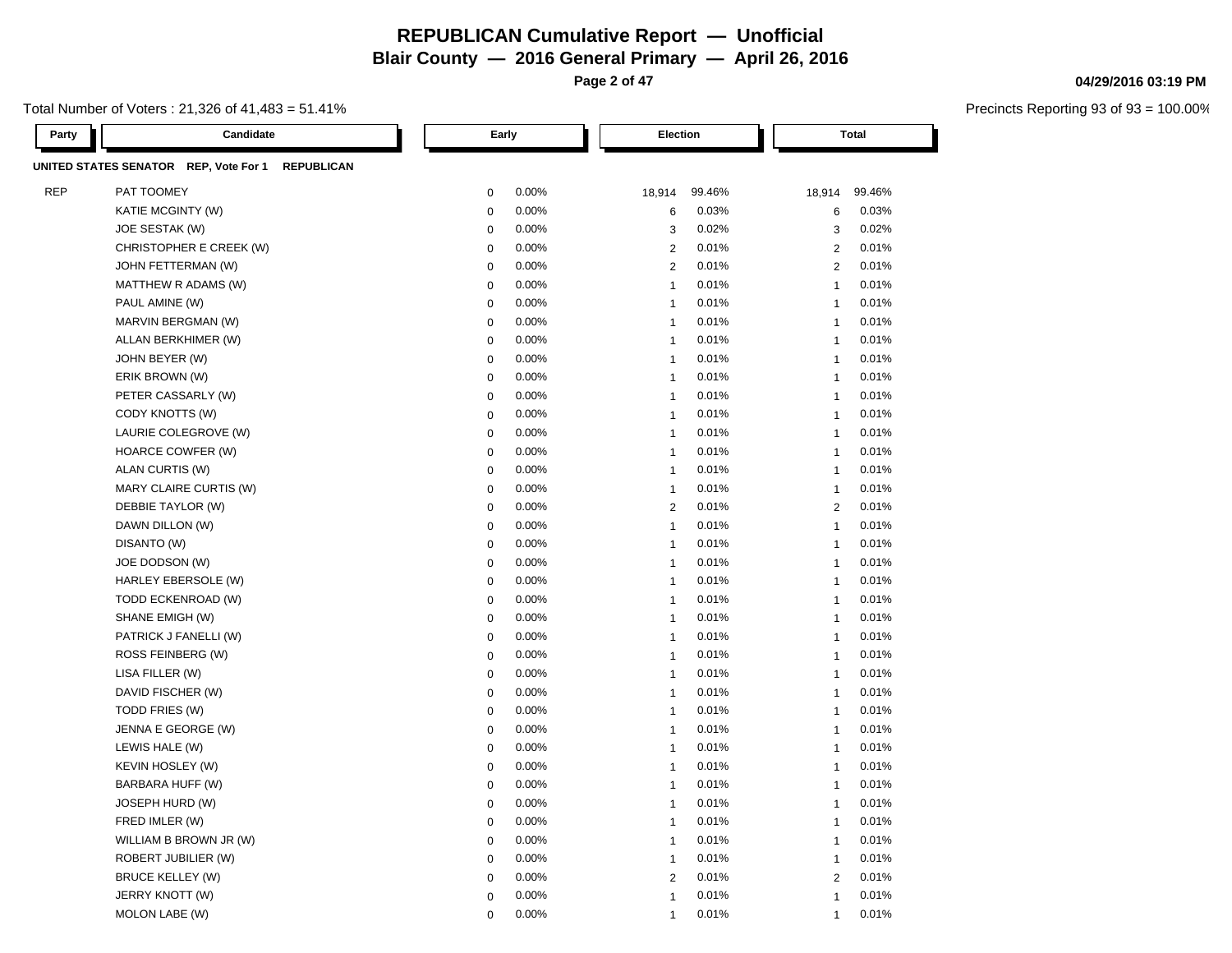**Page 3 of 47**

#### Total Number of Voters : 21,326 of 41,483 = 51.41%

| Party<br>Candidate       | Early       | Election       | <b>Total</b>   |  |
|--------------------------|-------------|----------------|----------------|--|
| PATRICK LABRIOLA (W)     | 0.00%       | 0.01%          | 0.01%          |  |
|                          | 0           | $\mathbf{1}$   | $\mathbf{1}$   |  |
| JOSEPH LAMANTIA (W)      | 0.00%       | 0.01%          | 0.01%          |  |
|                          | $\mathbf 0$ | $\overline{1}$ | $\mathbf{1}$   |  |
| JOHN MCGINNIS (W)        | 0.00%       | 0.01%          | 0.01%          |  |
|                          | 0           | $\overline{1}$ | $\mathbf{1}$   |  |
| ERIC MCNEAL (W)          | 0.00%       | 0.01%          | 0.01%          |  |
|                          | $\mathbf 0$ | $\mathbf{1}$   | $\mathbf{1}$   |  |
| <b>GREG MIELNIK (W)</b>  | 0.00%       | 0.01%          | 0.01%          |  |
|                          | $\mathbf 0$ | $\mathbf{1}$   | $\mathbf{1}$   |  |
| DEAN MILLER (W)          | $\mathbf 0$ | 0.01%          | 0.01%          |  |
|                          | 0.00%       | $\mathbf{1}$   | $\mathbf{1}$   |  |
| ANDREA L MILLS (W)       | 0.00%       | 0.01%          | 0.01%          |  |
|                          | $\mathbf 0$ | $\overline{1}$ | $\mathbf{1}$   |  |
| CHUCK MINNIELI (W)       | $\mathbf 0$ | $\overline{1}$ | 0.01%          |  |
|                          | 0.00%       | 0.01%          | $\mathbf{1}$   |  |
| WALTER MITTY (W)         | $\mathbf 0$ | 0.01%          | 0.01%          |  |
|                          | 0.00%       | $\overline{1}$ | $\mathbf{1}$   |  |
| LOUIS MOLLICA (W)        | 0.00%       | $\overline{2}$ | $\overline{2}$ |  |
|                          | $\mathbf 0$ | 0.01%          | 0.01%          |  |
| JAMES PARKER (W)         | 0.00%       | 0.01%          | 0.01%          |  |
|                          | $\mathbf 0$ | $\overline{1}$ | $\mathbf{1}$   |  |
| JOHN PINE (W)            | 0.00%       | 0.01%          | 0.01%          |  |
|                          | $\mathbf 0$ | $\overline{1}$ | $\mathbf{1}$   |  |
| ERIC PRENDERGAST (W)     | 0.00%       | 0.01%          | 0.01%          |  |
|                          | $\mathbf 0$ | $\overline{1}$ | $\mathbf{1}$   |  |
| <b>JOE RIEKER (W)</b>    | 0.00%       | 0.01%          | 0.01%          |  |
|                          | $\mathbf 0$ | $\mathbf{1}$   | $\mathbf{1}$   |  |
| CASEY RISPOLI (W)        | 0.00%       | 0.01%          | 0.01%          |  |
|                          | $\mathbf 0$ | $\overline{1}$ | $\mathbf{1}$   |  |
| WILLIAM E ROBERTS (W)    | $\mathbf 0$ | $\overline{1}$ | $\mathbf{1}$   |  |
|                          | 0.00%       | 0.01%          | 0.01%          |  |
| JAMES ROKOSKY (W)        | $\mathbf 0$ | 0.01%          | 0.01%          |  |
|                          | 0.00%       | $\overline{1}$ | $\mathbf{1}$   |  |
| <b>RICK SANTORUM (W)</b> | $\mathbf 0$ | 0.01%          | 0.01%          |  |
|                          | 0.00%       | $\mathbf{1}$   | $\mathbf{1}$   |  |
| JOHN SEARS (W)           | 0.00%       | 0.01%          | 0.01%          |  |
|                          | $\mathbf 0$ | $\overline{1}$ | $\mathbf{1}$   |  |
| LUCKY SETTLE (W)         | 0.00%       | 0.01%          | 0.01%          |  |
|                          | $\mathbf 0$ | $\mathbf{1}$   | $\mathbf{1}$   |  |
| ERIC SHOCK (W)           | 0.00%       | 0.01%          | 0.01%          |  |
|                          | $\mathbf 0$ | $\overline{1}$ | $\mathbf{1}$   |  |
| BILL SHUSTER (W)         | 0.00%       | 0.01%          | 0.01%          |  |
|                          | $\mathbf 0$ | $\mathbf{1}$   | $\mathbf{1}$   |  |
| ERIC SKUTCH (W)          | $\mathbf 0$ | 0.01%          | 0.01%          |  |
|                          | 0.00%       | $\overline{1}$ | $\mathbf{1}$   |  |
| JARRED SMITH (W)         | $\mathbf 0$ | 0.01%          | 0.01%          |  |
|                          | 0.00%       | $\mathbf{1}$   | $\mathbf{1}$   |  |
| EVERETT STERN (W)        | 0.00%       | 0.01%          | 0.01%          |  |
|                          | $\mathbf 0$ | $\overline{1}$ | $\mathbf{1}$   |  |
| STEVEANSLINGER (W)       | 0.00%       | 0.01%          | 0.01%          |  |
|                          | $\mathbf 0$ | $\mathbf{1}$   | $\mathbf{1}$   |  |
| DONNA STOMBAUGH (W)      | 0.00%       | 0.01%          | 0.01%          |  |
|                          | 0           | $\overline{1}$ | $\mathbf{1}$   |  |
| JOHN SWOPE (W)           | 0.00%       | 0.01%          | 0.01%          |  |
|                          | $\mathbf 0$ | $\overline{1}$ | $\mathbf{1}$   |  |
| DEBRA TAYLOR (W)         | 0.00%       | 0.01%          | 0.01%          |  |
|                          | $\mathbf 0$ | $\overline{1}$ | $\mathbf{1}$   |  |
| DONALD TRUMP (W)         | 0.00%       | 0.01%          | 0.01%          |  |
|                          | $\mathbf 0$ | $\mathbf{1}$   | $\mathbf{1}$   |  |
| KATIE MCGINTY (W)        | 0.00%       | 0.01%          | 0.01%          |  |
|                          | $\mathbf 0$ | $\overline{2}$ | $\overline{2}$ |  |
| KNARR (W)                | $\mathbf 0$ | $\overline{2}$ | 2              |  |
|                          | 0.00%       | 0.01%          | 0.01%          |  |
| BUSH (W)                 | 0.00%       | 0.01%          | 0.01%          |  |
|                          | $\mathbf 0$ | $\overline{1}$ | $\mathbf{1}$   |  |
| HALVORSON (W)            | 0.00%       | 0.01%          | 0.01%          |  |
|                          | $\mathbf 0$ | $\overline{1}$ | $\mathbf{1}$   |  |
| KATIE (W)                | 0.00%       | 0.01%          | 0.01%          |  |
|                          | $\mathbf 0$ | $\mathbf{1}$   | $\mathbf{1}$   |  |
| KNOTT (W)                | 0.00%       | 0.01%          | 0.01%          |  |
|                          | $\mathbf 0$ | $\overline{1}$ | $\mathbf{1}$   |  |
| MCGINTY (W)              | 0.00%       | 0.01%          | 0.01%          |  |
|                          | $\mathbf 0$ | $\overline{1}$ | $\mathbf{1}$   |  |
| OBAMA (W)                | 0.00%       | 0.01%          | 0.01%          |  |
|                          | $\mathbf 0$ | $\overline{1}$ | $\mathbf{1}$   |  |
| SESICK (W)               | 0.00%       | 0.01%          | 0.01%          |  |
|                          | $\mathbf 0$ | $\mathbf{1}$   | $\mathbf{1}$   |  |
| SESTAK (W)               | 0.00%       | 0.01%          | 0.01%          |  |
|                          | 0           | $\overline{1}$ | $\mathbf{1}$   |  |
| SHUSTER (W)              | 0.00%       | 0.01%          | 0.01%          |  |
|                          | $\Omega$    | $\mathbf{1}$   | $\mathbf{1}$   |  |

#### **04/29/2016 03:19 PM**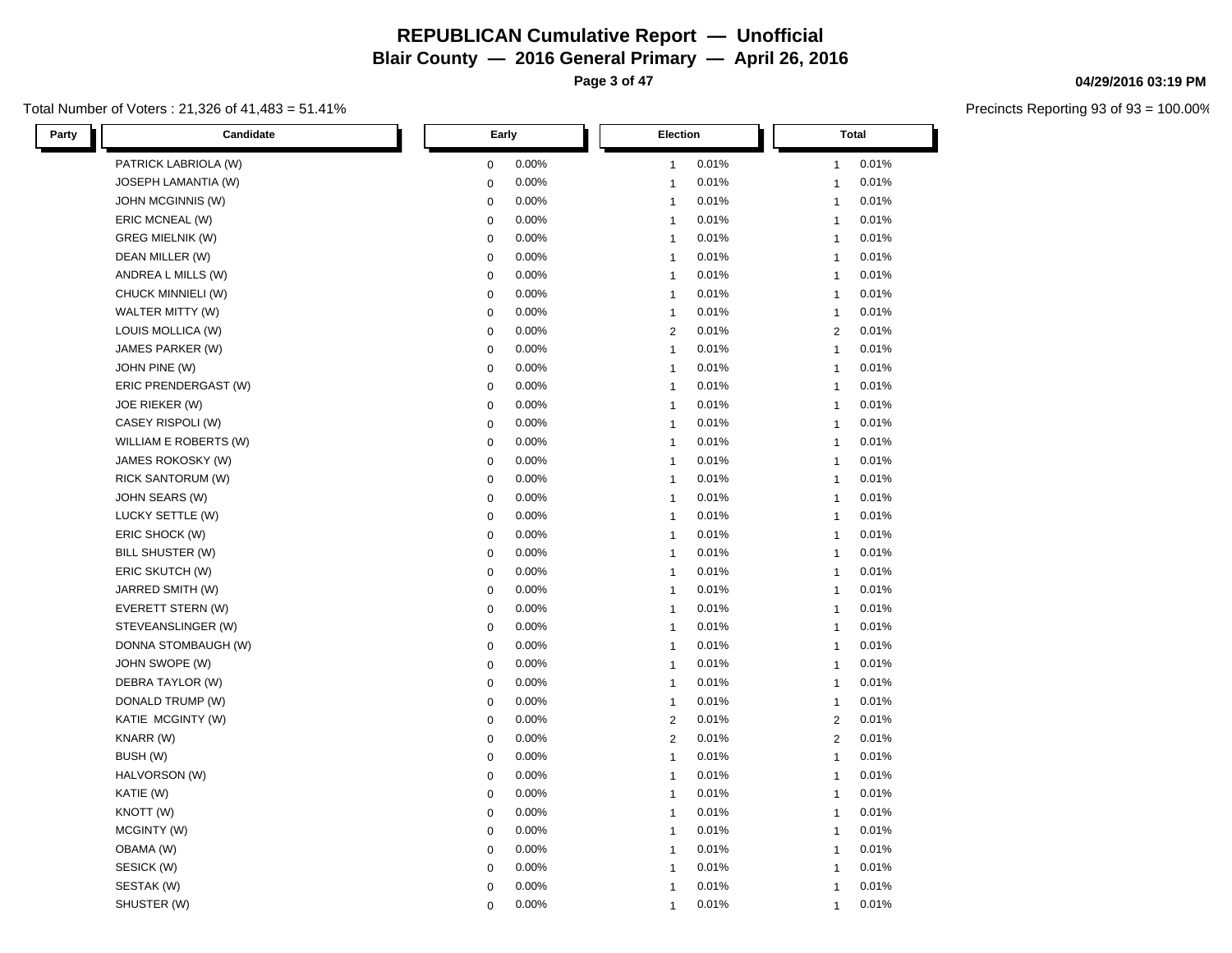**Page 4 of 47**

#### Total Number of Voters : 21,326 of 41,483 = 51.41%

**04/29/2016 03:19 PM**

| Party      | Candidate                                             |             | Early |                  | Election |                | <b>Total</b> |  |  |
|------------|-------------------------------------------------------|-------------|-------|------------------|----------|----------------|--------------|--|--|
|            | TAYLOR (W)                                            | 0           | 0.00% | $\mathbf{1}$     | 0.01%    | 1              | 0.01%        |  |  |
|            | <b>BOB THOMAS (W)</b>                                 | $\mathbf 0$ | 0.00% | $\mathbf{1}$     | 0.01%    | $\overline{1}$ | 0.01%        |  |  |
|            | A TOOMEY (W)                                          | 0           | 0.00% | $\mathbf{1}$     | 0.01%    | $\overline{1}$ | 0.01%        |  |  |
|            | TRUMP (W)                                             | $\Omega$    | 0.00% | $\mathbf{1}$     | 0.01%    | $\overline{1}$ | 0.01%        |  |  |
|            | VAVARTOS (W)                                          | 0           | 0.00% | 1                | 0.01%    | -1             | 0.01%        |  |  |
|            | <b>BOB WALSH (W)</b>                                  | $\mathbf 0$ | 0.00% | $\mathbf{1}$     | 0.01%    | $\overline{1}$ | 0.01%        |  |  |
|            | JAIME WEIGAND (W)                                     | $\mathbf 0$ | 0.00% | $\mathbf{1}$     | 0.01%    | $\overline{1}$ | 0.01%        |  |  |
|            | DAVID WOLESLAGLE (W)                                  | 0           | 0.00% | $\mathbf{1}$     | 0.01%    | $\mathbf{1}$   | 0.01%        |  |  |
|            | <b>Cast Votes:</b>                                    | 0           | 0.00% | 19,016           | 89.17%   | 19,016         | 89.17%       |  |  |
|            | Over Votes:                                           | $\mathbf 0$ | 0.00% | $\boldsymbol{0}$ | 0.00%    | 0              | 0.00%        |  |  |
|            | <b>Under Votes:</b>                                   | 0           | 0.00% | 2,310            | 10.83%   | 2,310          | 10.83%       |  |  |
|            | ATTORNEY GENERAL REP, Vote For 1<br><b>REPUBLICAN</b> |             |       |                  |          |                |              |  |  |
| <b>REP</b> | <b>JOE PETERS</b>                                     | $\mathbf 0$ | 0.00% | 8,776            | 48.30%   | 8,776          | 48.30%       |  |  |
| <b>REP</b> | <b>JOHN RAFFERTY</b>                                  | $\mathbf 0$ | 0.00% | 9,373            | 51.59%   | 9,373          | 51.59%       |  |  |
|            | <b>JOSH SHAPIRO (W)</b>                               | $\mathbf 0$ | 0.00% | 2                | 0.01%    | 2              | 0.01%        |  |  |
|            | JUDY WARD (W)                                         | $\mathbf 0$ | 0.00% | $\overline{2}$   | 0.01%    | 2              | 0.01%        |  |  |
|            | ALLAN BERKHIMER (W)                                   | $\mathbf 0$ | 0.00% | $\mathbf{1}$     | 0.01%    | $\overline{1}$ | 0.01%        |  |  |
|            | JACKIE BERNARD (W)                                    | 0           | 0.00% | $\mathbf{1}$     | 0.01%    | $\overline{1}$ | 0.01%        |  |  |
|            | JOHN BLOUGH (W)                                       | $\mathbf 0$ | 0.00% | $\mathbf{1}$     | 0.01%    | $\overline{1}$ | 0.01%        |  |  |
|            | FETTERMAN (W)                                         | $\mathbf 0$ | 0.00% | $\mathbf{1}$     | 0.01%    | $\overline{1}$ | 0.01%        |  |  |
|            | PAT HIMES (W)                                         | $\mathbf 0$ | 0.00% | $\mathbf{1}$     | 0.01%    | $\overline{1}$ | 0.01%        |  |  |
|            | KANE (W)                                              | $\mathbf 0$ | 0.00% | $\mathbf{1}$     | 0.01%    | $\overline{1}$ | 0.01%        |  |  |
|            | KATHLEEN KANE (W)                                     | $\mathbf 0$ | 0.00% | $\mathbf{1}$     | 0.01%    | $\overline{1}$ | 0.01%        |  |  |
|            | KNOTS (W)                                             | $\mathbf 0$ | 0.00% | 1                | 0.01%    | $\mathbf{1}$   | 0.01%        |  |  |
|            | CODY RAYMOND KNOTTS (W)                               | $\mathbf 0$ | 0.00% | $\mathbf{1}$     | 0.01%    | $\overline{1}$ | 0.01%        |  |  |
|            | JOHN MORGANELLI (W)                                   | 0           | 0.00% | $\mathbf{1}$     | 0.01%    | $\overline{1}$ | 0.01%        |  |  |
|            | MORGANELLI (W)                                        | 0           | 0.00% | $\mathbf{1}$     | 0.01%    | $\overline{1}$ | 0.01%        |  |  |
|            | JOHN C RAFFERTY (W)                                   | $\mathbf 0$ | 0.00% | $\mathbf{1}$     | 0.01%    | $\overline{1}$ | 0.01%        |  |  |
|            | <b>JOHN SHAPIRO (W)</b>                               | $\mathbf 0$ | 0.00% | $\mathbf{1}$     | 0.01%    | $\overline{1}$ | 0.01%        |  |  |
|            | ERIC SRAL (W)                                         | $\mathbf 0$ | 0.00% | $\mathbf{1}$     | 0.01%    | $\overline{1}$ | 0.01%        |  |  |
|            | DERICK WILSON (W)                                     | 0           | 0.00% | $\mathbf{1}$     | 0.01%    | $\overline{1}$ | 0.01%        |  |  |
|            | DOUG WISE (W)                                         | 0           | 0.00% | 1                | 0.01%    | $\mathbf{1}$   | 0.01%        |  |  |
|            | STEOHEN ZAPPALA (W)                                   | 0           | 0.00% | $\mathbf{1}$     | 0.01%    | $\overline{1}$ | 0.01%        |  |  |
|            | <b>Cast Votes:</b>                                    | $\mathbf 0$ | 0.00% | 18,170           | 85.20%   | 18,170         | 85.20%       |  |  |
|            | Over Votes:                                           | $\mathbf 0$ | 0.00% | 0                | 0.00%    | $\mathbf{0}$   | 0.00%        |  |  |
|            | <b>Under Votes:</b>                                   | $\mathbf 0$ | 0.00% | 3,156            | 14.80%   | 3,156          | 14.80%       |  |  |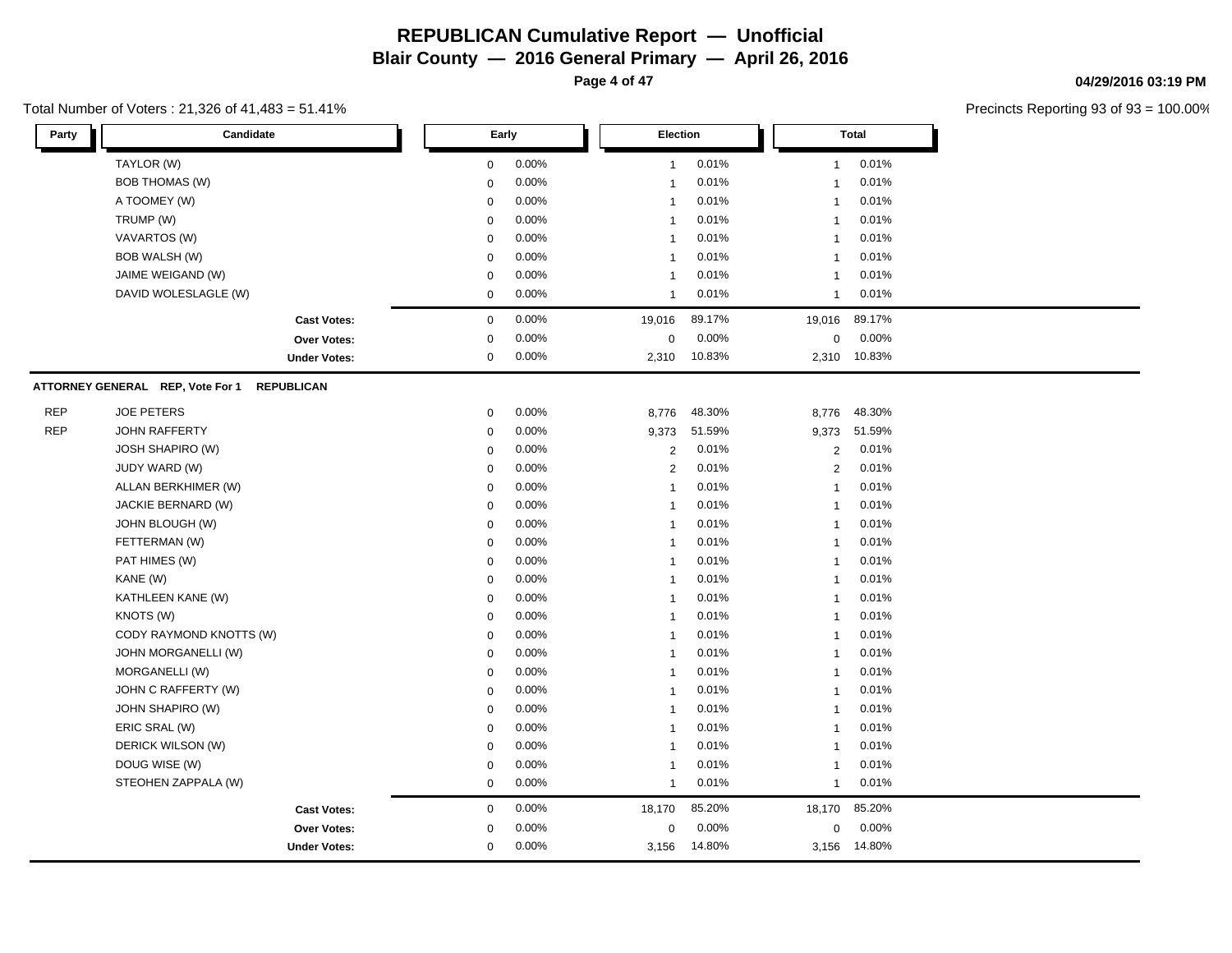**Page 5 of 47**

Precincts Reporting 93 of 93 = 100.00%

**04/29/2016 03:19 PM**

| Total Number of Voters : 21,326 of 41,483 = 51.41% |  |
|----------------------------------------------------|--|
|----------------------------------------------------|--|

| Party      | Candidate                                            |             | Early | Election     |        |             | <b>Total</b> |
|------------|------------------------------------------------------|-------------|-------|--------------|--------|-------------|--------------|
|            | AUDITOR GENERAL REP, Vote For 1<br><b>REPUBLICAN</b> |             |       |              |        |             |              |
| <b>REP</b> | JOHN BROWN                                           | 0           | 0.00% | 17,870       | 99.92% | 17,870      | 99.92%       |
|            | EUGENE DEPASQUALE (W)                                | $\mathbf 0$ | 0.00% | 3            | 0.02%  | 3           | 0.02%        |
|            | ALLAN BERKHIMER (W)                                  | 0           | 0.00% | 1            | 0.01%  | -1          | 0.01%        |
|            | JACOB CLAAR (W)                                      | 0           | 0.00% | $\mathbf 1$  | 0.01%  |             | 0.01%        |
|            | PAUL GOOD (W)                                        | $\mathbf 0$ | 0.00% | 1            | 0.01%  | -1          | 0.01%        |
|            | PAUL HEAD (W)                                        | $\mathbf 0$ | 0.00% | $\mathbf{1}$ | 0.01%  | -1          | 0.01%        |
|            | <b>MACK KENKAY (W)</b>                               | 0           | 0.00% | -1           | 0.01%  |             | 0.01%        |
|            | CODY KNOTTS (W)                                      | 0           | 0.00% | -1           | 0.01%  |             | 0.01%        |
|            | JOSEPH LAMANTIA (W)                                  | $\mathbf 0$ | 0.00% | $\mathbf 1$  | 0.01%  |             | 0.01%        |
|            | DAVID MOLLICA (W)                                    | $\mathbf 0$ | 0.00% | 1            | 0.01%  |             | 0.01%        |
|            | SCOTT PLANK (W)                                      | $\mathbf 0$ | 0.00% |              | 0.01%  |             | 0.01%        |
|            | SISU SETTLE (W)                                      | $\mathbf 0$ | 0.00% | 1            | 0.01%  | -1          | 0.01%        |
|            | LARRY J FOCHT SR (W)                                 | 0           | 0.00% | 1            | 0.01%  | -1          | 0.01%        |
|            | <b>Cast Votes:</b>                                   | $\mathbf 0$ | 0.00% | 17,884       | 83.86% | 17,884      | 83.86%       |
|            | Over Votes:                                          | 0           | 0.00% | $\Omega$     | 0.00%  | 0           | 0.00%        |
|            | <b>Under Votes:</b>                                  | 0           | 0.00% | 3,442        | 16.14% |             | 3,442 16.14% |
|            | STATE TREASURER REP, Vote For 1<br><b>REPUBLICAN</b> |             |       |              |        |             |              |
| <b>REP</b> | <b>OTTO VOIT</b>                                     | $\mathbf 0$ | 0.00% | 17,710       | 99.94% | 17,710      | 99.94%       |
|            | HAL BADORREK (W)                                     | 0           | 0.00% | $\mathbf{1}$ | 0.01%  | -1          | 0.01%        |
|            | ALLAN BERKHIMER (W)                                  | $\mathbf 0$ | 0.00% | $\mathbf{1}$ | 0.01%  | -1          | 0.01%        |
|            | LARRY FOCHT (W)                                      | $\mathbf 0$ | 0.00% | 1            | 0.01%  | 1           | 0.01%        |
|            | HARRI HEIKKILA (W)                                   | $\mathbf 0$ | 0.00% | -1           | 0.01%  |             | 0.01%        |
|            | MIA KENKAY (W)                                       | $\mathbf 0$ | 0.00% | 1            | 0.01%  | -1          | 0.01%        |
|            | JEFF LYNN (W)                                        | 0           | 0.00% | 1            | 0.01%  | -1          | 0.01%        |
|            | MELISSA MCQUE (W)                                    | $\mathbf 0$ | 0.00% | $\mathbf{1}$ | 0.01%  | -1          | 0.01%        |
|            | <b>BOB SMITH (W)</b>                                 | 0           | 0.00% | $\mathbf{1}$ | 0.01%  |             | 0.01%        |
|            | DEBORAH TAYLOR (W)                                   | 0           | 0.00% | $\mathbf{1}$ | 0.01%  |             | 0.01%        |
|            | JOE TORSELLA (W)                                     | 0           | 0.00% | $\mathbf{1}$ | 0.01%  | -1          | 0.01%        |
|            | <b>Cast Votes:</b>                                   | 0           | 0.00% | 17,720       | 83.09% | 17,720      | 83.09%       |
|            | <b>Over Votes:</b>                                   | 0           | 0.00% | $\mathbf 0$  | 0.00%  | $\mathbf 0$ | 0.00%        |
|            | <b>Under Votes:</b>                                  | 0           | 0.00% | 3,606        | 16.91% |             | 3,606 16.91% |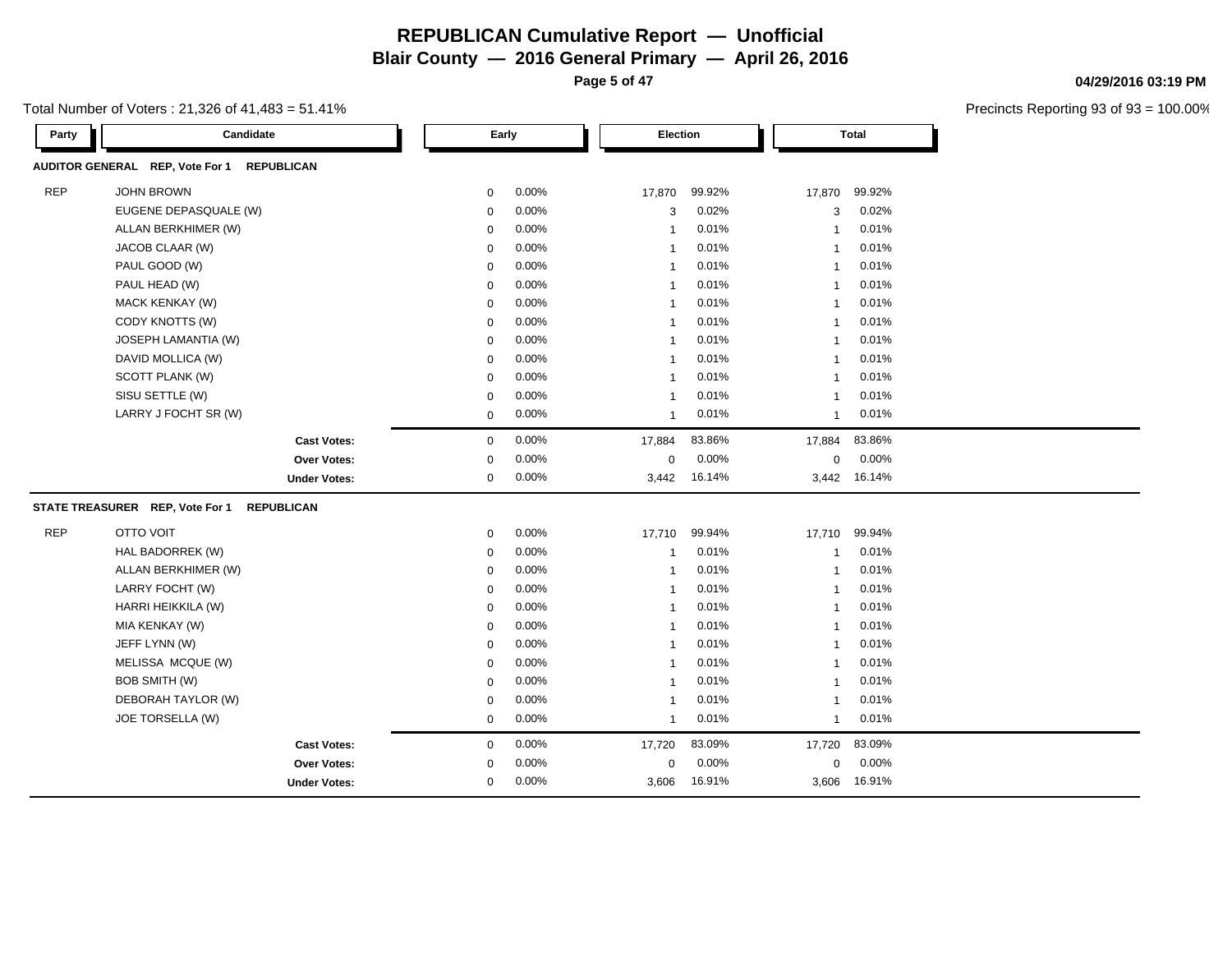**Page 6 of 47**

Precincts Reporting 93 of 93 = 100.00%

**04/29/2016 03:19 PM**

| Total Number of Voters : 21,326 of 41,483 = 51.41% |  |
|----------------------------------------------------|--|
|----------------------------------------------------|--|

| Party      | Candidate                                                         |                   | Early | Election       |          |                | <b>Total</b> |  |
|------------|-------------------------------------------------------------------|-------------------|-------|----------------|----------|----------------|--------------|--|
|            | <b>REPRESENTATIVE IN CONGRESS 9TH DISTRICT</b><br>REP, Vote For 1 | <b>REPUBLICAN</b> |       |                |          |                |              |  |
| <b>REP</b> | <b>BILL SHUSTER</b>                                               | $\mathbf 0$       | 0.00% | 9,261          | 44.70%   | 9,261          | 44.70%       |  |
| <b>REP</b> | <b>ART HALVORSON</b>                                              | $\mathbf 0$       | 0.00% | 11,436         | 55.20%   | 11,436         | 55.20%       |  |
|            | <b>BRUCE KELLY (W)</b>                                            | $\mathbf 0$       | 0.00% | 2              | 0.01%    | 2              | 0.01%        |  |
|            | JULIE MALONE (W)                                                  | 0                 | 0.00% | 2              | 0.01%    | 2              | 0.01%        |  |
|            | JERRY STERN (W)                                                   | $\mathbf 0$       | 0.00% | 2              | 0.01%    | 2              | 0.01%        |  |
|            | ALLAN BERKHIMER (W)                                               | $\mathbf 0$       | 0.00% | $\overline{1}$ | 0.00%    | $\mathbf{1}$   | 0.00%        |  |
|            | MARY ANN BUCKLEY (W)                                              | 0                 | 0.00% | 2              | 0.01%    | 2              | 0.01%        |  |
|            | SEAN BURKE (W)                                                    | 0                 | 0.00% |                | 0.00%    | -1             | 0.00%        |  |
|            | MARY CLAIRE CURTIS (W)                                            | 0                 | 0.00% | -1             | $0.00\%$ | $\mathbf{1}$   | 0.00%        |  |
|            | SAM HAYES (W)                                                     | $\mathbf 0$       | 0.00% | $\mathbf{1}$   | $0.00\%$ | $\mathbf{1}$   | 0.00%        |  |
|            | JAMES HUFF III (W)                                                | $\mathbf 0$       | 0.00% | $\overline{1}$ | 0.00%    | $\mathbf{1}$   | 0.00%        |  |
|            | <b>BRUCE KELLEY (W)</b>                                           | 0                 | 0.00% |                | 0.00%    | -1             | 0.00%        |  |
|            | CODY KNOTTS (W)                                                   | $\mathbf 0$       | 0.00% | $\mathbf{1}$   | 0.00%    | -1             | 0.00%        |  |
|            | KNOTTS (W)                                                        | $\mathbf 0$       | 0.00% | $\overline{1}$ | 0.00%    | $\overline{1}$ | 0.00%        |  |
|            | RONALD P NAGLE (W)                                                | $\mathbf 0$       | 0.00% | $\overline{1}$ | $0.00\%$ | $\overline{1}$ | 0.00%        |  |
|            | THOMAS RAIHL (W)                                                  | $\mathbf 0$       | 0.00% | -1             | 0.00%    | -1             | 0.00%        |  |
|            | PETE STARR (W)                                                    | 0                 | 0.00% |                | $0.00\%$ |                | 0.00%        |  |
|            | DEBBIE TAYLOR (W)                                                 | $\mathbf 0$       | 0.00% | $\overline{1}$ | $0.00\%$ | $\mathbf{1}$   | 0.00%        |  |
|            | <b>GLEN THOMPSON (W)</b>                                          | $\mathbf 0$       | 0.00% | $\overline{1}$ | $0.00\%$ | $\mathbf{1}$   | 0.00%        |  |
|            | MIKE VEREB (W)                                                    | $\mathbf 0$       | 0.00% | $\mathbf{1}$   | $0.00\%$ | $\mathbf{1}$   | 0.00%        |  |
|            | <b>Cast Votes:</b>                                                | 0                 | 0.00% | 20,719         | 97.15%   | 20,719         | 97.15%       |  |
|            | Over Votes:                                                       | 0                 | 0.00% | 0              | $0.00\%$ | $\mathbf 0$    | 0.00%        |  |
|            | <b>Under Votes:</b>                                               | 0                 | 0.00% | 607            | 2.85%    | 607            | 2.85%        |  |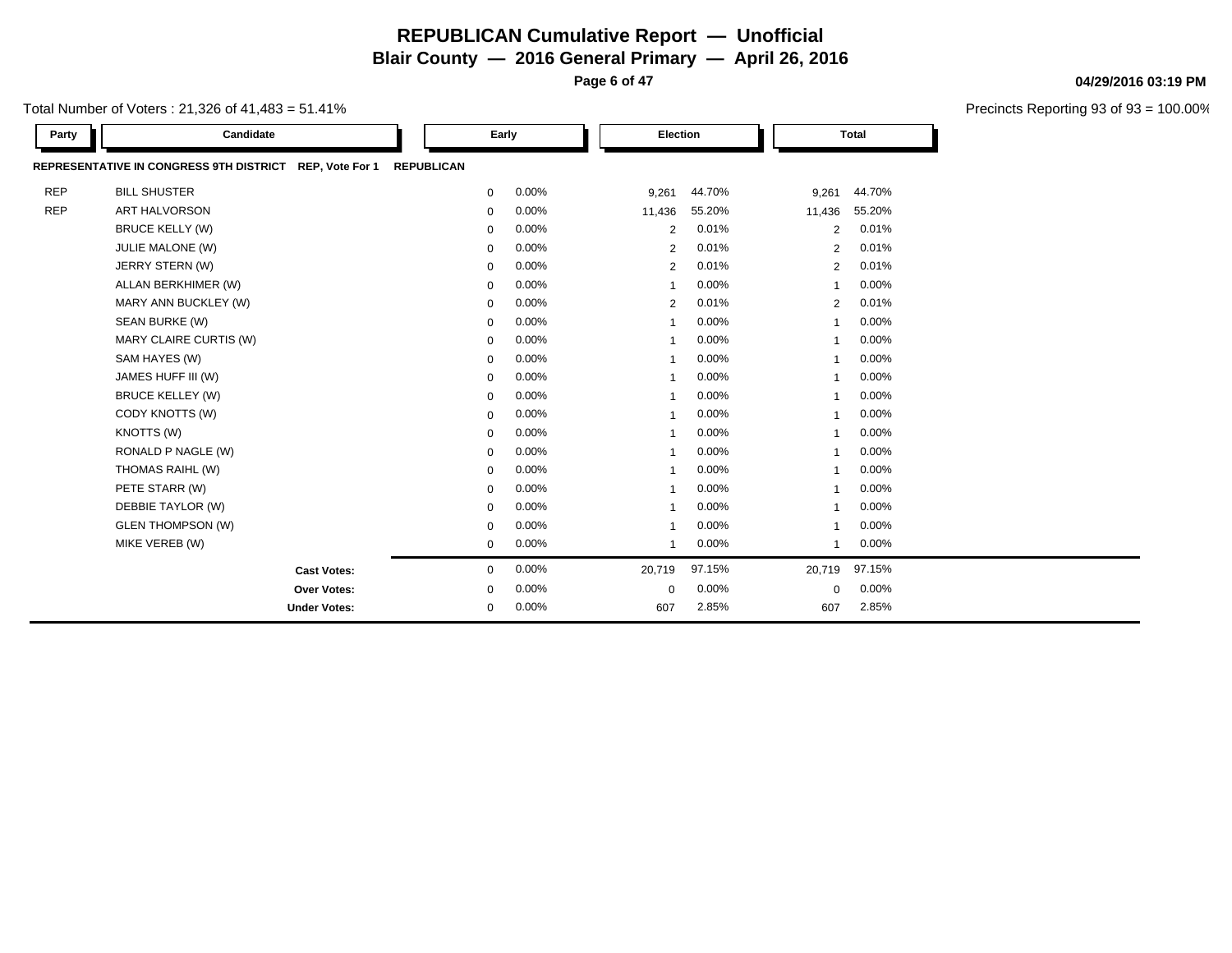**Page 7 of 47**

**04/29/2016 03:19 PM**

| Total Number of Voters : 21,326 of 41,483 = 51.41% |  |
|----------------------------------------------------|--|
|----------------------------------------------------|--|

| Party      | Candidate                                            |                 |             | Early             | Election       |          |       | <b>Total</b>   |          |
|------------|------------------------------------------------------|-----------------|-------------|-------------------|----------------|----------|-------|----------------|----------|
|            | REPRESENTATIVE IN THE GENERAL ASSEMBLY 79TH DISTRICT | REP, Vote For 1 |             | <b>REPUBLICAN</b> |                |          |       |                |          |
| <b>REP</b> | <b>JOHN MCGINNIS</b>                                 |                 | $\mathbf 0$ | 0.00%             | 5,473          | 66.46%   |       | 5,473          | 66.46%   |
| <b>REP</b> | PETE STARR                                           |                 | 0           | 0.00%             | 2,739          | 33.26%   | 2,739 |                | 33.26%   |
|            | JOHN DONLEY (W)                                      |                 | $\mathbf 0$ | 0.00%             | 4              | 0.05%    |       | 4              | 0.05%    |
|            | <b>RUSTIN HARPSTER (W)</b>                           |                 | $\Omega$    | 0.00%             | 3              | 0.04%    |       | 3              | 0.04%    |
|            | PATRICK J FANELLI (W)                                |                 | $\mathbf 0$ | 0.00%             |                | 0.01%    |       |                | 0.01%    |
|            | PAT HIMES (W)                                        |                 | $\mathbf 0$ | 0.00%             |                | 0.01%    |       |                | 0.01%    |
|            | JERRY KNOTT (W)                                      |                 | $\mathbf 0$ | 0.00%             |                | 0.01%    |       |                | 0.01%    |
|            | JOSEPH LAMANTIA (W)                                  |                 | $\mathbf 0$ | 0.00%             |                | 0.01%    |       |                | 0.01%    |
|            | AC STICKEL (W)                                       |                 | $\mathbf 0$ | 0.00%             |                | 0.01%    |       |                | 0.01%    |
|            | JUDY WARD (W)                                        |                 | $\mathbf 0$ | 0.00%             |                | 0.01%    |       |                | 0.01%    |
|            | JOHN DONLEYY (W)                                     |                 | $\mathbf 0$ | 0.00%             | 2              | 0.02%    |       | $\overline{2}$ | 0.02%    |
|            | <b>BRUCE KELLEY (W)</b>                              |                 | $\mathbf 0$ | 0.00%             | 6              | 0.07%    |       | 6              | 0.07%    |
|            | <b>RUSTY HARPSTER (W)</b>                            |                 | $\mathbf 0$ | 0.00%             | $\overline{2}$ | 0.02%    |       | $\overline{2}$ | 0.02%    |
|            | <b>Cast Votes:</b>                                   |                 | $\mathbf 0$ | 0.00%             | 8,235          | 96.17%   | 8,235 |                | 96.17%   |
|            | Over Votes:                                          |                 | $\mathbf 0$ | 0.00%             | $\Omega$       | $0.00\%$ |       | $\Omega$       | $0.00\%$ |
|            | <b>Under Votes:</b>                                  |                 | 0           | 0.00%             | 328            | 3.83%    |       | 328            | 3.83%    |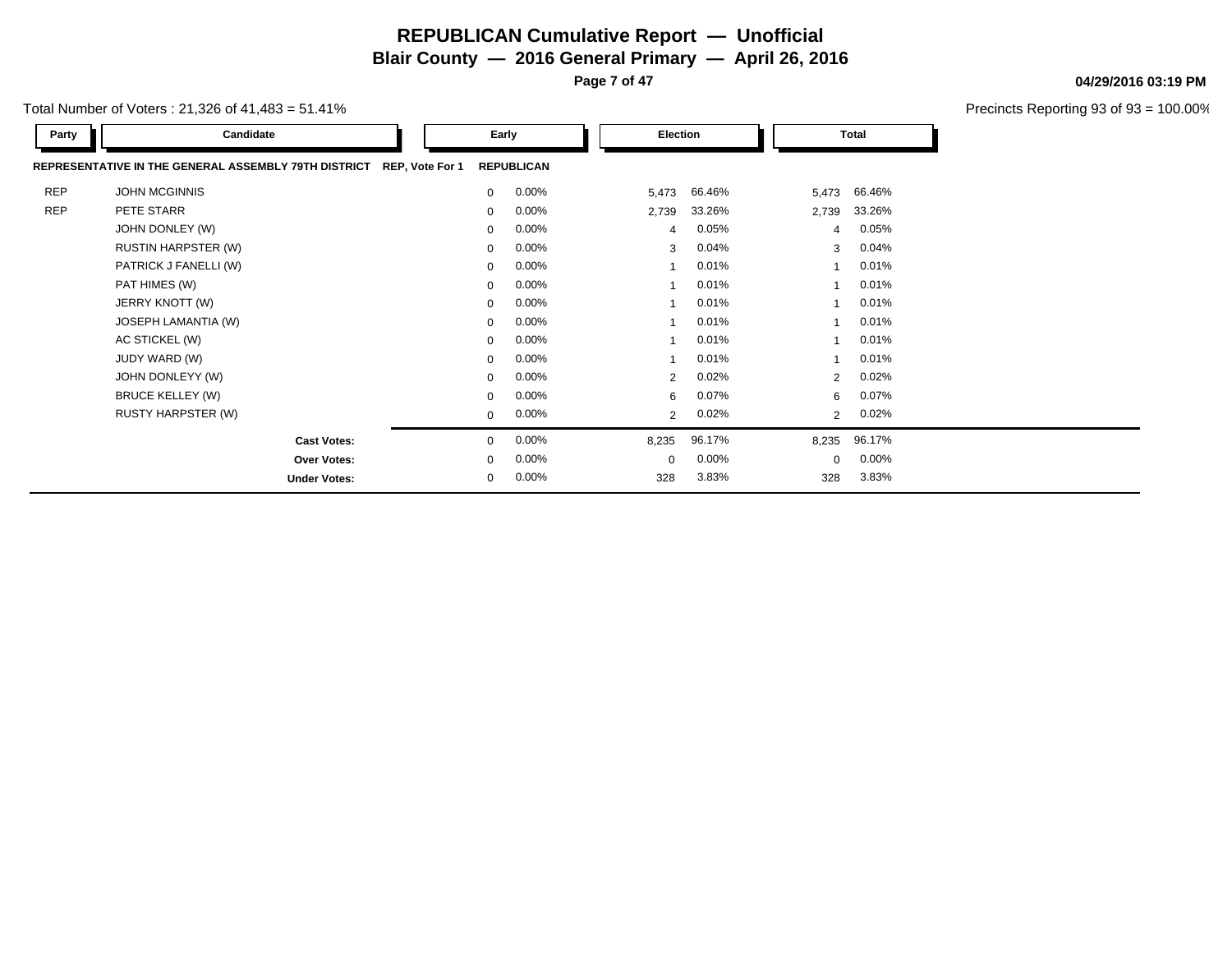**Blair County — 2016 General Primary — April 26, 2016**

**Page 8 of 47**

Total Number of Voters : 21,326 of 41,483 = 51.41%

| Party      | Candidate                                                            | Early            |                   | Election                |        |                | <b>Total</b> |
|------------|----------------------------------------------------------------------|------------------|-------------------|-------------------------|--------|----------------|--------------|
|            | REPRESENTATIVE IN THE GENERAL ASSEMBLY 80TH DISTRICT REP, Vote For 1 |                  | <b>REPUBLICAN</b> |                         |        |                |              |
| <b>REP</b> | <b>JUDY WARD</b>                                                     | $\mathbf 0$      | 0.00%             | 11,494                  | 99.58% | 11,494         | 99.58%       |
|            | PETE STARR (W)                                                       | $\pmb{0}$        | 0.00%             | $\overline{2}$          | 0.02%  | $\overline{c}$ | 0.02%        |
|            | AARON RITCHEY (W)                                                    | $\mathbf 0$      | 0.00%             | $\,6$                   | 0.05%  | 6              | 0.05%        |
|            | ANDREW BLATTENBERGER (W)                                             | $\mathbf 0$      | 0.00%             | $\overline{2}$          | 0.02%  | $\overline{2}$ | 0.02%        |
|            | JASON STERN (W)                                                      | $\mathbf 0$      | 0.00%             | $\overline{2}$          | 0.02%  | $\overline{2}$ | 0.02%        |
|            | ROY AMRHEIN (W)                                                      | $\mathbf 0$      | 0.00%             | $\overline{1}$          | 0.01%  | $\mathbf{1}$   | 0.01%        |
|            | EDWARD BELLOCK (W)                                                   | $\pmb{0}$        | 0.00%             | $\mathbf{1}$            | 0.01%  | $\mathbf{1}$   | 0.01%        |
|            | ALLAN BERKHIMER (W)                                                  | $\pmb{0}$        | 0.00%             | $\mathbf{1}$            | 0.01%  | $\mathbf{1}$   | 0.01%        |
|            | <b>BOBTHOMAS (W)</b>                                                 | $\boldsymbol{0}$ | 0.00%             | $\overline{1}$          | 0.01%  | $\mathbf{1}$   | 0.01%        |
|            | ERIC BROWN (W)                                                       | $\boldsymbol{0}$ | 0.00%             | $\mathbf{1}$            | 0.01%  | $\mathbf{1}$   | 0.01%        |
|            | <b>BRUCE KELLEY (W)</b>                                              | $\pmb{0}$        | 0.00%             | $\overline{2}$          | 0.02%  | 2              | 0.02%        |
|            | DANA CHAPPELL (W)                                                    | $\mathbf 0$      | 0.00%             | $\mathbf{1}$            | 0.01%  | $\mathbf{1}$   | 0.01%        |
|            | DARRELL CLAPPER (W)                                                  | $\mathbf 0$      | 0.00%             | $\overline{1}$          | 0.01%  | $\mathbf{1}$   | 0.01%        |
|            | MARY CLAIRE CURTIS (W)                                               | $\mathbf 0$      | 0.00%             | $\mathbf{1}$            | 0.01%  | $\mathbf{1}$   | 0.01%        |
|            | ADAM DURASOSTARR (W)                                                 | $\mathbf 0$      | 0.00%             | $\mathbf{1}$            | 0.01%  | $\mathbf{1}$   | 0.01%        |
|            | ANITA EMEIGH (W)                                                     | $\mathbf 0$      | 0.00%             | $\overline{1}$          | 0.01%  | $\mathbf{1}$   | 0.01%        |
|            | NICK FRICK (W)                                                       | $\mathbf 0$      | 0.00%             | $\overline{1}$          | 0.01%  | $\mathbf{1}$   | 0.01%        |
|            | JEFFREY GEORGE (W)                                                   | $\mathbf 0$      | 0.00%             | $\overline{1}$          | 0.01%  | $\mathbf{1}$   | 0.01%        |
|            | MICHELE GONSMAN (W)                                                  | $\mathbf 0$      | 0.00%             | $\overline{1}$          | 0.01%  | $\mathbf{1}$   | 0.01%        |
|            | CRAIG GRASSMYER (W)                                                  | $\mathbf 0$      | 0.00%             | $\overline{1}$          | 0.01%  | $\mathbf{1}$   | 0.01%        |
|            | CECILIA HOUSER (W)                                                   | $\mathbf 0$      | 0.00%             | $\overline{1}$          | 0.01%  | $\mathbf{1}$   | 0.01%        |
|            | RICH IRVIN (W)                                                       | $\pmb{0}$        | 0.00%             | $\overline{1}$          | 0.01%  | $\mathbf{1}$   | 0.01%        |
|            | JULIE MALONE (W)                                                     | $\mathbf 0$      | 0.00%             | $\overline{1}$          | 0.01%  | $\mathbf{1}$   | 0.01%        |
|            | <b>JOHN KASUN (W)</b>                                                | $\mathbf 0$      | 0.00%             | $\overline{1}$          | 0.01%  | $\mathbf{1}$   | 0.01%        |
|            | DENNIS KOTZAN (W)                                                    | $\mathbf 0$      | 0.00%             | $\mathbf{1}$            | 0.01%  | $\mathbf{1}$   | 0.01%        |
|            | JANET LANCE (W)                                                      | $\mathbf 0$      | 0.00%             | $\mathbf{1}$            | 0.01%  | $\mathbf{1}$   | 0.01%        |
|            | ROSANNE LEWIS (W)                                                    | $\pmb{0}$        | 0.00%             | $\mathbf{1}$            | 0.01%  | $\mathbf{1}$   | 0.01%        |
|            | JOHN MGGINNIS (W)                                                    | $\mathbf 0$      | 0.00%             | $\overline{\mathbf{1}}$ | 0.01%  | $\mathbf{1}$   | 0.01%        |
|            | JIM PEASE (W)                                                        | $\pmb{0}$        | 0.00%             | $\mathbf{1}$            | 0.01%  | $\mathbf{1}$   | 0.01%        |
|            | ERIC PRENDERGAST (W)                                                 | $\mathbf 0$      | 0.00%             | $\mathbf{1}$            | 0.01%  | $\mathbf{1}$   | 0.01%        |
|            | CODY RAYMON (W)                                                      | $\boldsymbol{0}$ | 0.00%             | $\mathbf{1}$            | 0.01%  | $\mathbf{1}$   | 0.01%        |
|            | JOE REFFNER (W)                                                      | $\boldsymbol{0}$ | 0.00%             | $\overline{\mathbf{1}}$ | 0.01%  | $\mathbf{1}$   | 0.01%        |
|            | STU ROBERTS (W)                                                      | $\pmb{0}$        | 0.00%             | $\mathbf{1}$            | 0.01%  | $\mathbf{1}$   | 0.01%        |
|            | RONALD SOMMER (W)                                                    | $\boldsymbol{0}$ | 0.00%             | $\mathbf{1}$            | 0.01%  | $\mathbf{1}$   | 0.01%        |
|            | JERRY STERN (W)                                                      | $\mathbf 0$      | 0.00%             | $\overline{1}$          | 0.01%  | $\mathbf{1}$   | 0.01%        |
|            | CHARLES W TAYLOR (W)                                                 | $\mathbf 0$      | 0.00%             | $\overline{1}$          | 0.01%  | $\mathbf{1}$   | 0.01%        |
|            | PHILIP WAITE (W)                                                     | $\mathbf 0$      | 0.00%             | $\mathbf{1}$            | 0.01%  | $\mathbf{1}$   | 0.01%        |
|            | ALEX WATTERS (W)                                                     | $\mathbf 0$      | 0.00%             | $\overline{1}$          | 0.01%  | $\mathbf{1}$   | 0.01%        |
|            | MARY STOCK (W)                                                       | $\mathbf 0$      | 0.00%             | $\overline{1}$          | 0.01%  | $\mathbf{1}$   | 0.01%        |
|            | LAMANTIA (W)                                                         | $\mathbf 0$      | 0.00%             | $\overline{1}$          | 0.01%  | $\overline{1}$ | 0.01%        |

#### **04/29/2016 03:19 PM**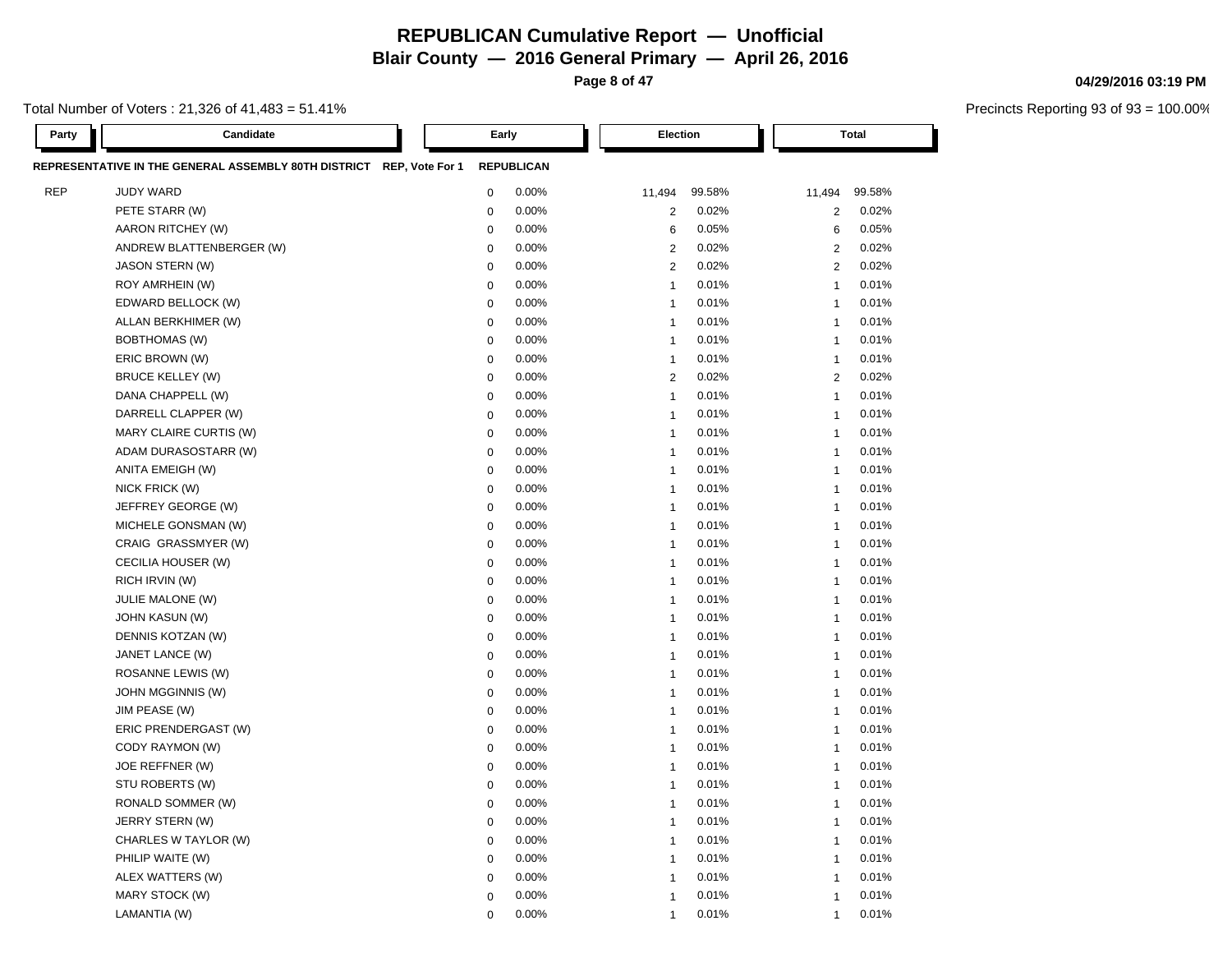**Page 9 of 47**

#### **04/29/2016 03:19 PM**

Precincts Reporting 93 of 93 = 100.00%

| Party | Candidate           | Early |       | Election |          |          | Total         |  |  |
|-------|---------------------|-------|-------|----------|----------|----------|---------------|--|--|
|       | G MIELNIK (W)       | 0     | 0.00% |          | 0.01%    |          | $0.01\%$      |  |  |
|       | <b>Cast Votes:</b>  | 0.    | 0.00% | 11,543   | 90.44%   |          | 11,543 90.44% |  |  |
|       | Over Votes:         | 0     | 0.00% | $\Omega$ | $0.00\%$ | $\Omega$ | $0.00\%$      |  |  |
|       | <b>Under Votes:</b> | ∩.    | 0.00% | 1,220    | 9.56%    | 1,220    | 9.56%         |  |  |

Total Number of Voters : 21,326 of 41,483 = 51.41%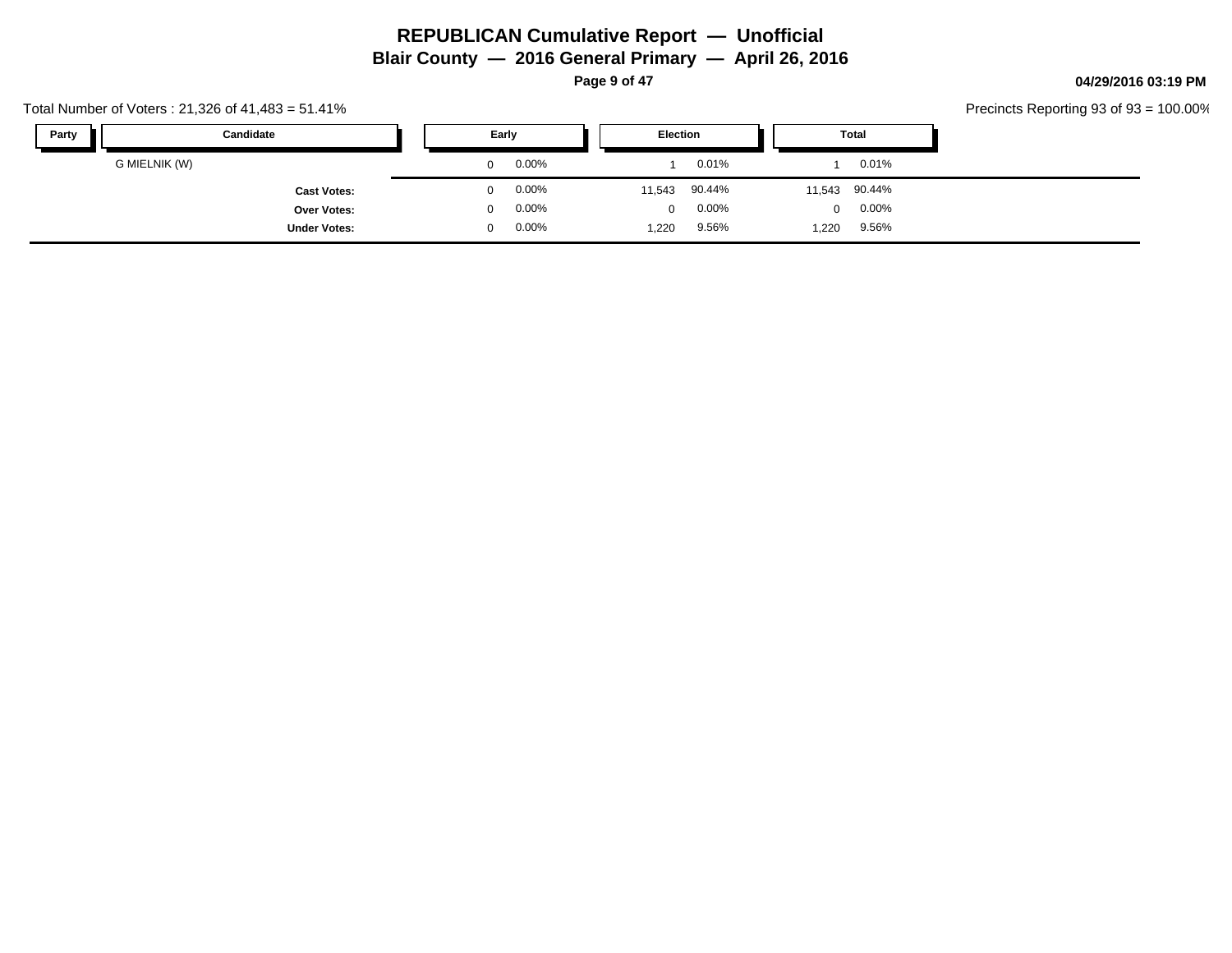**Page 10 of 47**

Total Number of Voters : 21,326 of 41,483 = 51.41%

| <b>Party</b> | Candidate                                                             |             | Early           | Election          |        |                         | <b>Total</b> |
|--------------|-----------------------------------------------------------------------|-------------|-----------------|-------------------|--------|-------------------------|--------------|
|              | DELEGATE TO REPUBLICAN NATIONAL CONVENTION 9TH CONGRESSIONAL DISTRICT |             | REP, Vote For 3 | <b>REPUBLICAN</b> |        |                         |              |
| <b>REP</b>   | <b>LOIS KANESHIKI</b>                                                 | $\mathbf 0$ | 0.00%           | 7,265             | 13.62% | 7,265                   | 13.62%       |
| <b>REP</b>   | <b>BILL SHUSTER</b>                                                   | $\mathsf 0$ | 0.00%           | 9,006             | 16.89% | 9,006                   | 16.89%       |
| <b>REP</b>   | <b>DEBBIE TAYLOR</b>                                                  | $\mathbf 0$ | 0.00%           | 6,376             | 11.96% | 6,376                   | 11.96%       |
| <b>REP</b>   | <b>JUDY WARD</b>                                                      | $\mathbf 0$ | 0.00%           | 11,628            | 21.81% | 11,628                  | 21.81%       |
| <b>REP</b>   | CODY RAYMOND KNOTTS                                                   | $\mathbf 0$ | 0.00%           | 4,778             | 8.96%  | 4,778                   | 8.96%        |
| <b>REP</b>   | DAVID SHOW                                                            | $\mathbf 0$ | 0.00%           | 3,692             | 6.92%  | 3,692                   | 6.92%        |
| <b>REP</b>   | <b>BOB THOMAS</b>                                                     | $\mathbf 0$ | 0.00%           | 5,141             | 9.64%  | 5,141                   | 9.64%        |
| <b>REP</b>   | <b>JOSEPH LAMANTIA</b>                                                | $\mathbf 0$ | 0.00%           | 5,061             | 9.49%  | 5,061                   | 9.49%        |
|              | <b>BRUCE KELLEY (W)</b>                                               | $\mathbf 0$ | 0.00%           | 168               | 0.32%  | 168                     | 0.32%        |
|              | <b>JULIE MALONE (W)</b>                                               | $\mathbf 0$ | 0.00%           | 45                | 0.08%  | 45                      | 0.08%        |
|              | JANET LANTZ (W)                                                       | $\mathbf 0$ | 0.00%           | 28                | 0.05%  | 28                      | 0.05%        |
|              | <b>GORDON HAMPTON (W)</b>                                             | 0           | 0.00%           | 6                 | 0.01%  | 6                       | 0.01%        |
|              | PHIL MCCAULLEY (W)                                                    | 0           | 0.00%           | $\overline{4}$    | 0.01%  | 4                       | 0.01%        |
|              | RAYMOND D BROWN (W)                                                   | 0           | 0.00%           | $\overline{2}$    | 0.00%  | 2                       | 0.00%        |
|              | NATHAN CHATMAN (W)                                                    | $\mathbf 0$ | 0.00%           | $\mathbf 2$       | 0.00%  | $\overline{\mathbf{c}}$ | 0.00%        |
|              | ALAN CURTIS (W)                                                       | $\mathbf 0$ | 0.00%           | $\overline{2}$    | 0.00%  | $\overline{2}$          | 0.00%        |
|              | MARY CLAIRE CURTIS (W)                                                | $\mathbf 0$ | 0.00%           | $\boldsymbol{2}$  | 0.00%  | $\overline{c}$          | 0.00%        |
|              | BRUCE ERB (W)                                                         | $\mathbf 0$ | 0.00%           | $\overline{2}$    | 0.00%  | $\overline{2}$          | 0.00%        |
|              | PATRICK J FANELLI (W)                                                 | $\mathbf 0$ | 0.00%           | $\overline{2}$    | 0.00%  | $\overline{2}$          | 0.00%        |
|              | THOMAS GERLACH (W)                                                    | $\mathbf 0$ | 0.00%           | $\sqrt{2}$        | 0.00%  | $\overline{2}$          | 0.00%        |
|              | ART HALVORSON (W)                                                     | $\mathbf 0$ | 0.00%           | $\overline{2}$    | 0.00%  | $\overline{c}$          | 0.00%        |
|              | PETER HART (W)                                                        | $\mathbf 0$ | 0.00%           | $\overline{2}$    | 0.00%  | $\overline{c}$          | 0.00%        |
|              | PAUL LUTHER (W)                                                       | $\mathbf 0$ | 0.00%           | $\overline{2}$    | 0.00%  | $\mathbf{2}$            | 0.00%        |
|              | DEREK PATTERSON (W)                                                   | $\mathbf 0$ | 0.00%           | 1                 | 0.00%  | $\overline{1}$          | 0.00%        |
|              | JERRY STERN (W)                                                       | $\mathbf 0$ | 0.00%           | $\overline{2}$    | 0.00%  | $\mathbf{2}$            | 0.00%        |
|              | AC STICKEL (W)                                                        | $\mathbf 0$ | 0.00%           | $\overline{2}$    | 0.00%  | $\mathbf{2}$            | 0.00%        |
|              | DAN VETE (W)                                                          | $\mathbf 0$ | 0.00%           | $\overline{2}$    | 0.00%  | $\mathbf{2}$            | 0.00%        |
|              | <b>BARRY ALLEN (W)</b>                                                | $\mathbf 0$ | 0.00%           | $\overline{1}$    | 0.00%  | $\overline{1}$          | 0.00%        |
|              | ROY AMRHEIN (W)                                                       | $\mathbf 0$ | 0.00%           | $\overline{1}$    | 0.00%  | $\overline{1}$          | 0.00%        |
|              | MEGHAN BALDWIN (W)                                                    | $\mathbf 0$ | 0.00%           | $\overline{1}$    | 0.00%  | $\mathbf{1}$            | 0.00%        |
|              | TIMOTHY BARNES (W)                                                    | $\mathbf 0$ | 0.00%           | $\overline{1}$    | 0.00%  | $\mathbf{1}$            | 0.00%        |
|              | LOU SCHMITT JR (W)                                                    | $\mathbf 0$ | 0.00%           | $\overline{2}$    | 0.00%  | $\mathbf{2}$            | 0.00%        |
|              | COLLEEN KELLY (W)                                                     | $\mathbf 0$ | 0.00%           | $\overline{1}$    | 0.00%  | $\mathbf{1}$            | 0.00%        |
|              | ASH KHARE (W)                                                         | $\mathbf 0$ | 0.00%           | $\mathbf{1}$      | 0.00%  | $\mathbf{1}$            | 0.00%        |
|              | JERRY KNOTT (W)                                                       | $\mathbf 0$ | 0.00%           | $\overline{1}$    | 0.00%  | $\overline{1}$          | 0.00%        |
|              | JUDY LANTZ (W)                                                        | $\mathbf 0$ | 0.00%           | 1                 | 0.00%  | $\mathbf{1}$            | 0.00%        |
|              | <b>BONNI LINDBERG (W)</b>                                             | $\mathbf 0$ | 0.00%           | $\overline{1}$    | 0.00%  | $\overline{1}$          | 0.00%        |
|              | LOISKANISHIKI (W)                                                     | $\mathbf 0$ | 0.00%           | $\mathbf{1}$      | 0.00%  | $\mathbf{1}$            | 0.00%        |
|              | <b>JULIE MALLONE (W)</b>                                              | $\mathbf 0$ | 0.00%           | $\mathbf 1$       | 0.00%  | $\mathbf{1}$            | 0.00%        |
|              | JUDY MALONE (W)                                                       | $\mathbf 0$ | 0.00%           | $\overline{1}$    | 0.00%  | 1                       | 0.00%        |

#### **04/29/2016 03:19 PM**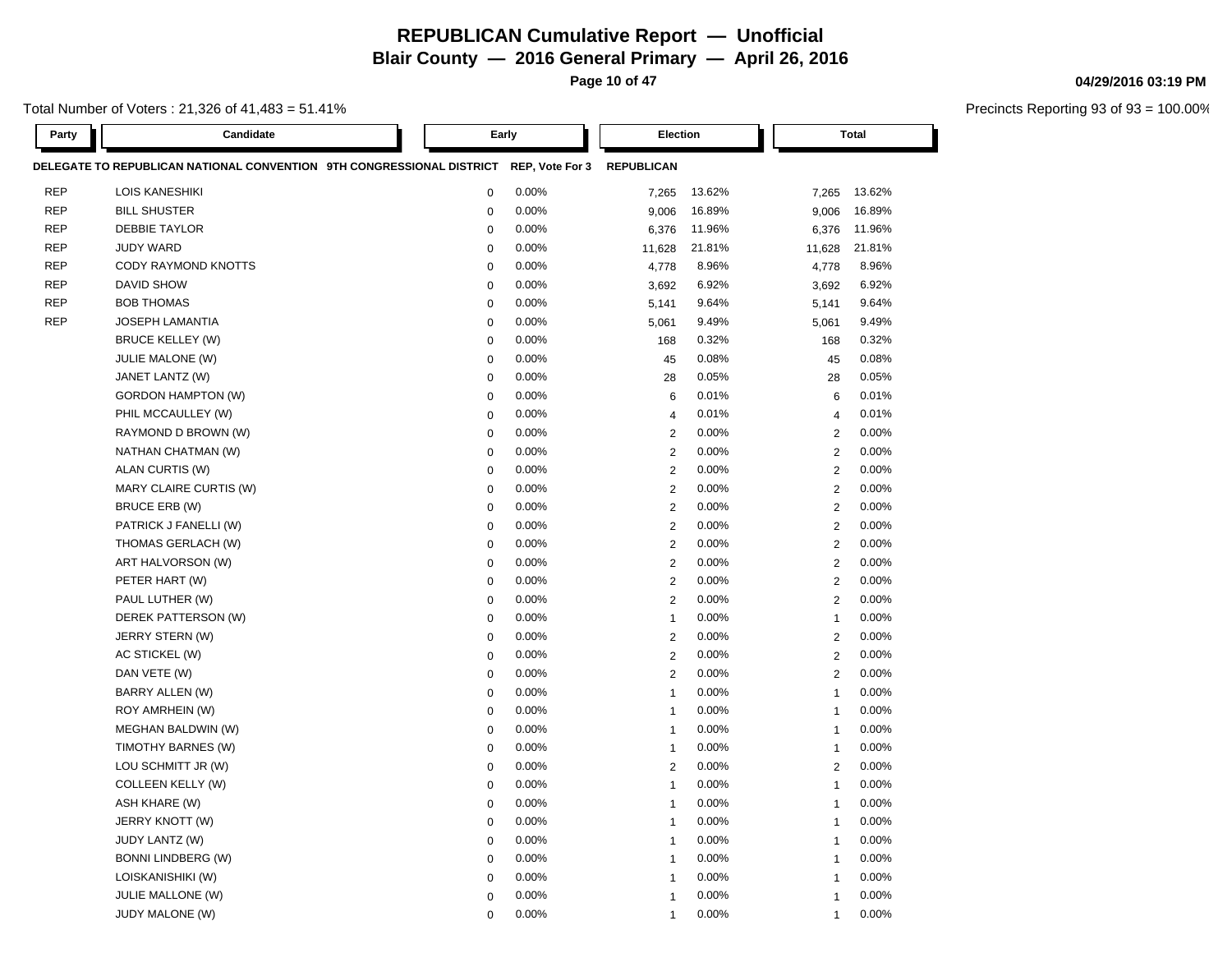**Page 11 of 47**

#### Total Number of Voters : 21,326 of 41,483 = 51.41%

| Party<br>Candidate        | Early       | <b>Election</b> | <b>Total</b>   |
|---------------------------|-------------|-----------------|----------------|
| JULIE MALONE (W)          | 0.00%       | 0.00%           | 0.00%          |
|                           | $\mathbf 0$ | 1               | $\mathbf{1}$   |
| JANET LANTZ (W)           | 0.00%       | 0.00%           | 0.00%          |
|                           | $\mathbf 0$ | $\overline{2}$  | $\overline{2}$ |
| CURTIS BOPP (W)           | 0.00%       | 0.00%           | 0.00%          |
|                           | $\mathbf 0$ | $\mathbf{1}$    | $\mathbf{1}$   |
| ERIK BROWN (W)            | 0.00%       | 0.00%           | 0.00%          |
|                           | 0           | $\mathbf{1}$    | $\mathbf{1}$   |
| DEBORAH BRUMBAUGH (W)     | 0.00%       | 0.00%           | 0.00%          |
|                           | 0           | $\mathbf{1}$    | $\mathbf{1}$   |
| TYLER BURCHFIELD (W)      | 0.00%       | 0.00%           | 0.00%          |
|                           | 0           | $\mathbf{1}$    | $\mathbf{1}$   |
| JAMES CALLAHAN (W)        | 0.00%       | 0.00%           | 0.00%          |
|                           | 0           | $\mathbf{1}$    | $\mathbf{1}$   |
| JAMES CARSON (W)          | $\pmb{0}$   | 0.00%           | 0.00%          |
|                           | 0.00%       | $\mathbf{1}$    | $\mathbf{1}$   |
| <b>BARRY CASPER (W)</b>   | 0.00%       | 0.00%           | 0.00%          |
|                           | 0           | $\mathbf{1}$    | $\mathbf{1}$   |
| TRACY CRISPELL (W)        | 0.00%       | 0.00%           | 0.00%          |
|                           | 0           | $\mathbf{1}$    | $\mathbf{1}$   |
| KIM CURTIS (W)            | $\pmb{0}$   | 0.00%           | 0.00%          |
|                           | 0.00%       | $\mathbf{1}$    | $\mathbf{1}$   |
| ROBERT DEFRANCESCO (W)    | 0           | 0.00%           | 0.00%          |
|                           | 0.00%       | $\mathbf{1}$    | $\mathbf{1}$   |
| JOHN DONNELY (W)          | 0.00%       | 0.00%           | 0.00%          |
|                           | 0           | 1               | $\mathbf{1}$   |
| JOSEPH EBERHARDT (W)      | 0.00%       | 0.00%           | 0.00%          |
|                           | $\mathbf 0$ | $\mathbf 1$     | $\mathbf{1}$   |
| JOHN EICHELBERGER (W)     | 0.00%       | 0.00%           | 0.00%          |
|                           | $\pmb{0}$   | $\mathbf{1}$    | $\mathbf{1}$   |
| ROBERT EMIGH (W)          | 0.00%       | 0.00%           | 0.00%          |
|                           | 0           | $\mathbf{1}$    | $\mathbf{1}$   |
| SHANE EMIGH (W)           | 0.00%       | 0.00%           | 0.00%          |
|                           | $\pmb{0}$   | 1               | $\mathbf{1}$   |
| JASON GARDNER (W)         | 0.00%       | 0.00%           | 0.00%          |
|                           | $\pmb{0}$   | 1               | $\mathbf{1}$   |
| TOM GERLACH (W)           | 0.00%       | 0.00%           | 0.00%          |
|                           | $\pmb{0}$   | $\mathbf{1}$    | $\mathbf{1}$   |
| JOHN GRESSLER (W)         | $\pmb{0}$   | 0.00%           | 0.00%          |
|                           | 0.00%       | $\mathbf{1}$    | $\mathbf{1}$   |
| ROBERT G GUTSHALL (W)     | 0.00%       | 0.00%           | 0.00%          |
|                           | 0           | 1               | $\mathbf{1}$   |
| ART HALVARSON (W)         | 0.00%       | 0.00%           | 0.00%          |
|                           | $\pmb{0}$   | $\mathbf 1$     | $\mathbf{1}$   |
| AL HALVORSTON (W)         | 0.00%       | 0.00%           | 0.00%          |
|                           | 0           | $\mathbf{1}$    | $\mathbf{1}$   |
| <b>GORDON HAMPTON (W)</b> | $\pmb{0}$   | $\overline{c}$  | $\overline{2}$ |
|                           | 0.00%       | 0.00%           | 0.00%          |
| RYAN HILDEBRAND (W)       | 0.00%       | 0.00%           | 0.00%          |
|                           | 0           | $\mathbf 1$     | $\mathbf{1}$   |
| TIMOTHY HITE (W)          | 0.00%       | 0.00%           | 0.00%          |
|                           | $\pmb{0}$   | $\mathbf{1}$    | $\mathbf 1$    |
| JIM HOLTSLANDER (W)       | 0.00%       | 0.00%           | 0.00%          |
|                           | 0           | 1               | $\mathbf{1}$   |
| DAVID M HOOVER (W)        | $\mathbf 0$ | 0.00%           | 0.00%          |
|                           | 0.00%       | $\mathbf{1}$    | $\mathbf{1}$   |
| JESSE ICKES (W)           | 0.00%       | 0.00%           | 0.00%          |
|                           | 0           | $\mathbf{1}$    | $\mathbf{1}$   |
| RAPHAEL VOLTZ IV (W)      | 0.00%       | 0.00%           | 0.00%          |
|                           | $\pmb{0}$   | $\mathbf{1}$    | $\mathbf{1}$   |
| LESLIE JINGOZIAN (W)      | 0           | 0.00%           | 0.00%          |
|                           | 0.00%       | $\mathbf{1}$    | $\mathbf{1}$   |
| ROBERT JOHNSON (W)        | 0           | 0.00%           | 0.00%          |
|                           | 0.00%       | $\mathbf{1}$    | $\mathbf{1}$   |
| BETH E JONES (W)          | 0.00%       | 0.00%           | 0.00%          |
|                           | $\pmb{0}$   | $\mathbf{1}$    | $\mathbf{1}$   |
| EDWIN MCGINNIS JR (W)     | 0.00%       | 0.00%           | 0.00%          |
|                           | 0           | $\mathbf{1}$    | $\mathbf{1}$   |
| JOHN LUKE JR (W)          | $\pmb{0}$   | 0.00%           | 0.00%          |
|                           | 0.00%       | $\mathbf{1}$    | $\mathbf{1}$   |
| WILLAM B BROWN JR (W)     | 0.00%       | 0.00%           | 0.00%          |
|                           | 0           | 1               | $\mathbf{1}$   |
| CHARLE KEAGY (W)          | 0.00%       | 0.00%           | 0.00%          |
|                           | $\pmb{0}$   | $\mathbf{1}$    | $\mathbf{1}$   |
| CRAIG MEADOWS (W)         | 0.00%       | 0.00%           | 0.00%          |
|                           | 0           | $\mathbf{1}$    | $\mathbf{1}$   |
| <b>GREG MIELNIK (W)</b>   | $\pmb{0}$   | 0.00%           | 0.00%          |
|                           | 0.00%       | 1               | $\mathbf 1$    |
| <b>JASON MOCK (W)</b>     | 0.00%       | 0.00%           | 0.00%          |
|                           | $\mathbf 0$ | 1               | $\mathbf{1}$   |
| MICHAL MOORE (W)          | 0.00%       | 0.00%           | 0.00%          |
|                           | $\Omega$    | 1               | -1             |

#### **04/29/2016 03:19 PM**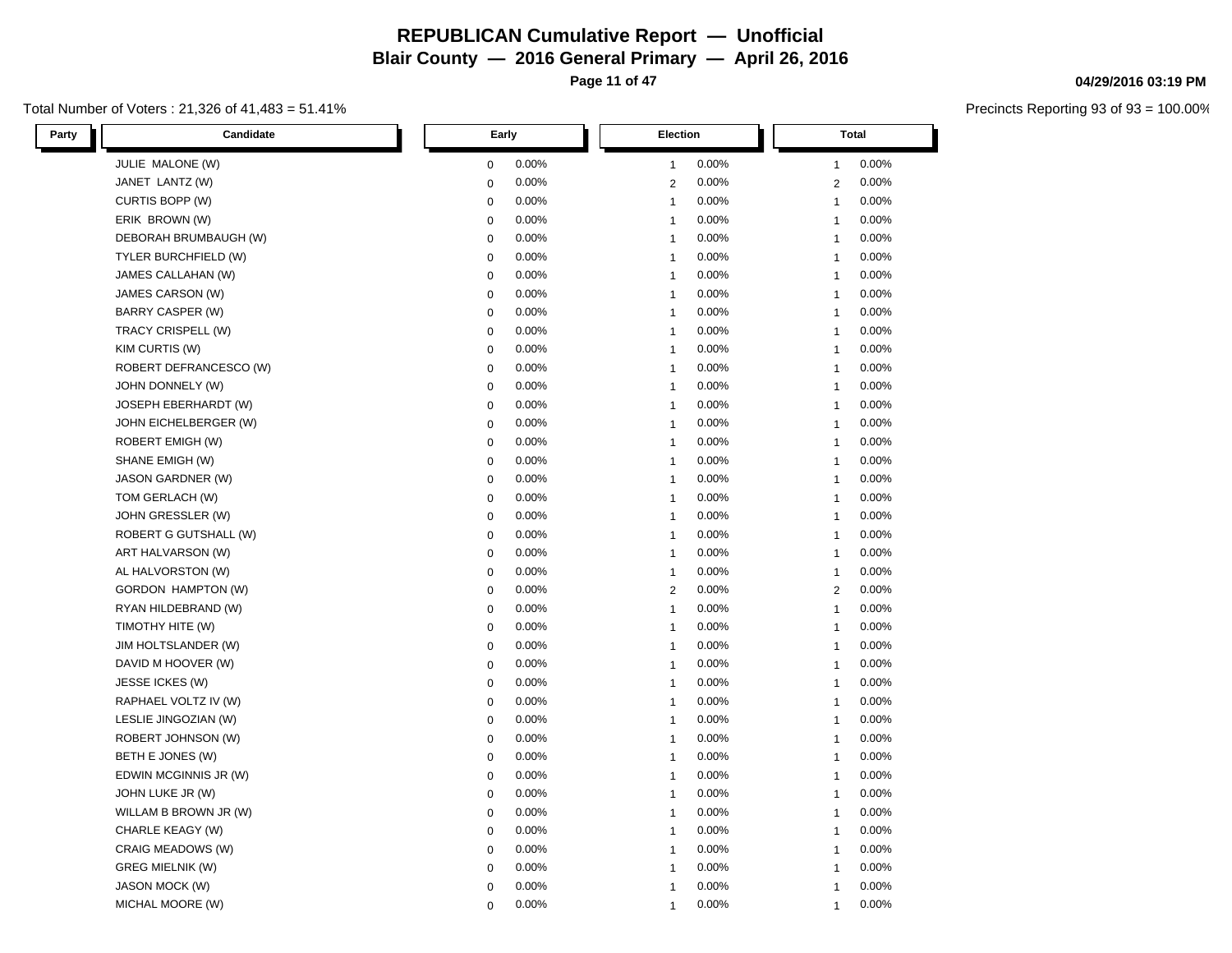**Page 12 of 47**

#### Total Number of Voters : 21,326 of 41,483 = 51.41%

| Candidate<br>Party     | Early            |       | Election       |        |                | <b>Total</b> |  |
|------------------------|------------------|-------|----------------|--------|----------------|--------------|--|
| RONALD P NAGLE (W)     | 0                | 0.00% | $\overline{2}$ | 0.00%  | $\overline{2}$ | 0.00%        |  |
| RICHARD L LOCKARD (W)  | $\mathbf 0$      | 0.00% | $\mathbf{1}$   | 0.00%  | $\mathbf{1}$   | 0.00%        |  |
| MATT PACIFICO (W)      | $\mathbf 0$      | 0.00% | $\mathbf{1}$   | 0.00%  | $\mathbf{1}$   | 0.00%        |  |
| SCOTT PACKARD (W)      | $\boldsymbol{0}$ | 0.00% | $\mathbf{1}$   | 0.00%  | $\mathbf{1}$   | 0.00%        |  |
| JOHN PETRARCA (W)      | $\boldsymbol{0}$ | 0.00% | $\mathbf{1}$   | 0.00%  | $\mathbf{1}$   | 0.00%        |  |
| <b>BOO RADLEY (W)</b>  | 0                | 0.00% | $\mathbf{1}$   | 0.00%  | $\mathbf{1}$   | 0.00%        |  |
| DWAYNE RAICHLE (W)     | $\mathbf 0$      | 0.00% | $\overline{1}$ | 0.00%  | $\mathbf{1}$   | 0.00%        |  |
| PAT RAUGH (W)          | $\boldsymbol{0}$ | 0.00% | $\mathbf{1}$   | 0.00%  | $\mathbf{1}$   | 0.00%        |  |
| AARON RITCHEY (W)      | $\mathbf 0$      | 0.00% | $\mathbf{1}$   | 0.00%  | $\mathbf{1}$   | 0.00%        |  |
| FRANK ROSENHOOVER (W)  | $\mathbf 0$      | 0.00% | $\mathbf{1}$   | 0.00%  | $\mathbf{1}$   | 0.00%        |  |
| LOU SCHMIDT (W)        | $\mathbf 0$      | 0.00% | $\mathbf{1}$   | 0.00%  | $\mathbf{1}$   | 0.00%        |  |
| JOEL SEELYE (W)        | $\boldsymbol{0}$ | 0.00% | $\mathbf{1}$   | 0.00%  | $\mathbf{1}$   | 0.00%        |  |
| TOM SETTLE (W)         | $\mathbf 0$      | 0.00% | $\mathbf{1}$   | 0.00%  | $\mathbf{1}$   | 0.00%        |  |
| CLAYTON SHAW (W)       | $\mathbf 0$      | 0.00% | $\mathbf{1}$   | 0.00%  | $\mathbf{1}$   | 0.00%        |  |
| ERIC SHOCK (W)         | $\boldsymbol{0}$ | 0.00% | $\mathbf{1}$   | 0.00%  | $\mathbf{1}$   | 0.00%        |  |
| JULIE SHOW (W)         | $\mathbf 0$      | 0.00% | $\mathbf{1}$   | 0.00%  | $\mathbf{1}$   | 0.00%        |  |
| SEAN SHUTE (W)         | $\mathbf 0$      | 0.00% | $\mathbf{1}$   | 0.00%  | $\mathbf{1}$   | 0.00%        |  |
| DAVID SNOW (W)         | $\mathbf 0$      | 0.00% | $\mathbf{1}$   | 0.00%  | $\mathbf{1}$   | 0.00%        |  |
| ERIC SRAL (W)          | $\boldsymbol{0}$ | 0.00% | $\mathbf{1}$   | 0.00%  | $\mathbf{1}$   | 0.00%        |  |
| ADAM DURASO STARR (W)  | $\boldsymbol{0}$ | 0.00% | $\mathbf{1}$   | 0.00%  | $\mathbf{1}$   | 0.00%        |  |
| <b>JASON STERN (W)</b> | $\mathbf 0$      | 0.00% | $\mathbf{1}$   | 0.00%  | $\mathbf{1}$   | 0.00%        |  |
| A C STICKEL (W)        | $\boldsymbol{0}$ | 0.00% | $\mathbf{1}$   | 0.00%  | $\mathbf{1}$   | 0.00%        |  |
| TIM TATE (W)           | $\boldsymbol{0}$ | 0.00% | $\mathbf{1}$   | 0.00%  | $\mathbf{1}$   | 0.00%        |  |
| DAN TREMITIERE (W)     | $\boldsymbol{0}$ | 0.00% | $\mathbf{1}$   | 0.00%  | $\mathbf{1}$   | 0.00%        |  |
| THOMAS J URAM (W)      | $\mathbf 0$      | 0.00% | $\overline{1}$ | 0.00%  | $\mathbf{1}$   | 0.00%        |  |
| AMY WEBSTER (W)        | $\mathbf 0$      | 0.00% | $\mathbf{1}$   | 0.00%  | $\mathbf{1}$   | 0.00%        |  |
| ROBERT WERT (W)        | $\mathbf 0$      | 0.00% | $\mathbf{1}$   | 0.00%  | $\mathbf{1}$   | 0.00%        |  |
| ASHLEY LAURA WERTZ (W) | $\boldsymbol{0}$ | 0.00% | $\mathbf{1}$   | 0.00%  | $\mathbf{1}$   | 0.00%        |  |
| JIM WORTHINGTON (W)    | $\mathbf 0$      | 0.00% | $\mathbf{1}$   | 0.00%  | $\mathbf{1}$   | 0.00%        |  |
| KELLY (W)              | $\mathbf 0$      | 0.00% | $\overline{4}$ | 0.01%  | $\overline{4}$ | 0.01%        |  |
| TRUMP (W)              | $\mathbf 0$      | 0.00% | $\mathbf{1}$   | 0.00%  | $\mathbf{1}$   | 0.00%        |  |
| LANTZ (W)              | $\mathbf 0$      | 0.00% | $\overline{2}$ | 0.00%  | 2              | 0.00%        |  |
| FETTERMAN (W)          | $\boldsymbol{0}$ | 0.00% | $\overline{1}$ | 0.00%  | $\mathbf{1}$   | 0.00%        |  |
| KAHLER (W)             | $\mathbf 0$      | 0.00% | $\mathbf{1}$   | 0.00%  | $\mathbf{1}$   | 0.00%        |  |
| KHARE (W)              | $\mathbf 0$      | 0.00% | $\mathbf{1}$   | 0.00%  | $\mathbf{1}$   | 0.00%        |  |
| KLEIN (W)              | $\mathbf 0$      | 0.00% | $\mathbf{1}$   | 0.00%  | $\mathbf{1}$   | 0.00%        |  |
| KOHLOR (W)             | $\boldsymbol{0}$ | 0.00% | $\mathbf{1}$   | 0.00%  | $\mathbf{1}$   | 0.00%        |  |
| MALONE (W)             | $\mathbf 0$      | 0.00% | $\mathbf{1}$   | 0.00%  | $\mathbf{1}$   | 0.00%        |  |
| MCCLURE (W)            | $\mathbf 0$      | 0.00% | $\mathbf{1}$   | 0.00%  | $\mathbf{1}$   | 0.00%        |  |
| <b>Cast Votes:</b>     | $\mathbf 0$      | 0.00% | 53,326         | 83.35% | 53,326         | 83.35%       |  |

#### **04/29/2016 03:19 PM**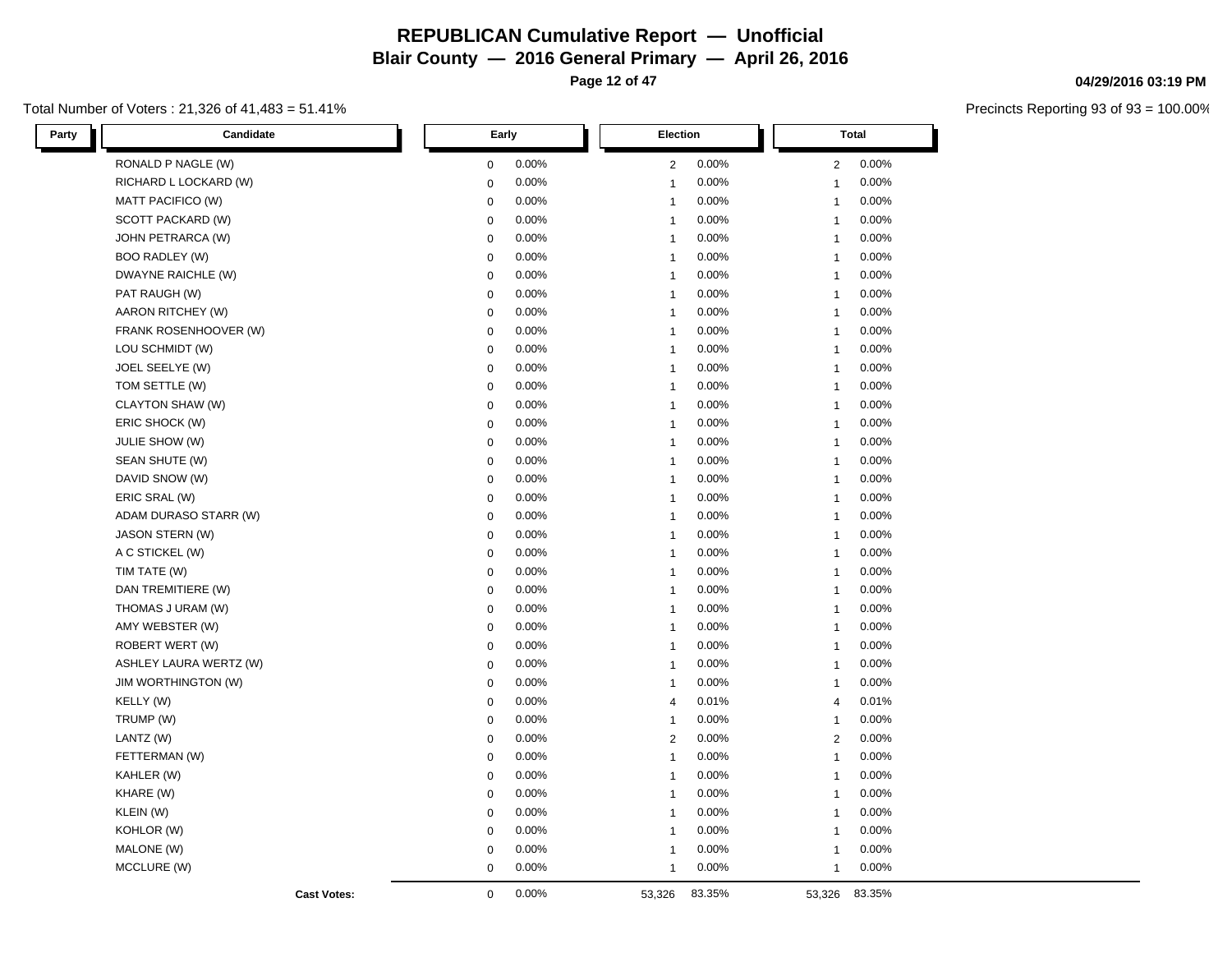**Page 13 of 47**

#### Total Number of Voters : 21,326 of 41,483 = 51.41% **Party Candidate Early Election Total Over Votes:** 0 0.00% **Under Votes:** 0 0.00% 0 0.00% 10,652 10,652 0.00% 0 0.00% 16.65% 16.65%

**04/29/2016 03:19 PM**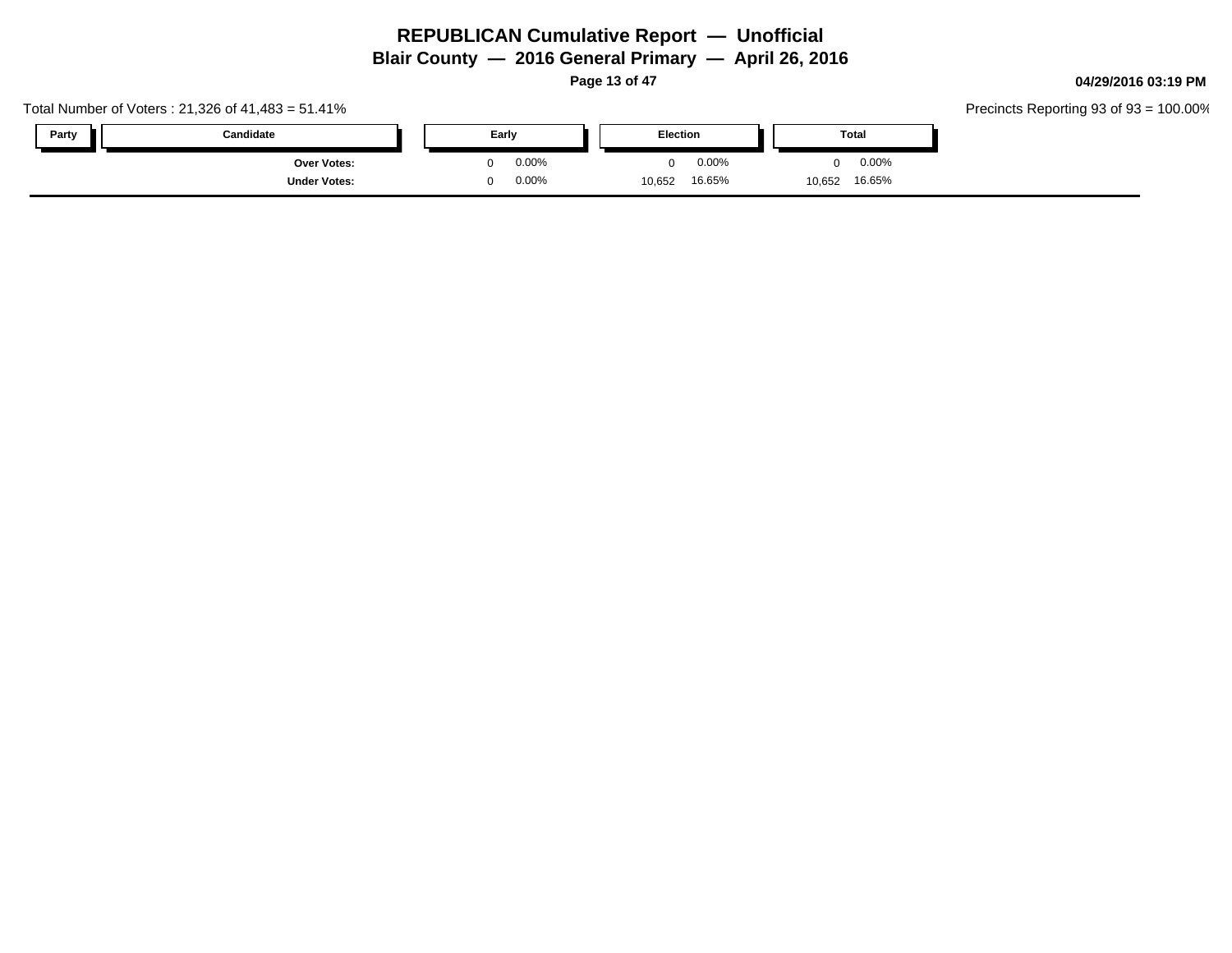**Blair County — 2016 General Primary — April 26, 2016**

**Page 14 of 47**

Total Number of Voters : 21,326 of 41,483 = 51.41%

| Party      | Candidate                                                                                                  |             | Early |                | Election |        | <b>Total</b>            |  |
|------------|------------------------------------------------------------------------------------------------------------|-------------|-------|----------------|----------|--------|-------------------------|--|
|            | ALTERNATE DELEGATE TO REPUBLICAN NATIONAL CONVENTION 9TH CONGRESSIONAL DISTRICT REP, Vote For 3 REPUBLICAN |             |       |                |          |        |                         |  |
| <b>REP</b> | AUGUST C. STICKEL, IV                                                                                      | $\mathbf 0$ | 0.00% | 15,526         | 91.94%   | 15,526 | 91.94%                  |  |
|            | LOIS KANESHIKI (W)                                                                                         | $\mathbf 0$ | 0.00% | 44             | 0.26%    |        | 0.26%<br>44             |  |
|            | <b>BRUCE KELLEY (W)</b>                                                                                    | $\mathbf 0$ | 0.00% | 400            | 2.37%    | 400    | 2.37%                   |  |
|            | <b>JULIE MALONE (W)</b>                                                                                    | $\mathbf 0$ | 0.00% | 146            | 0.86%    | 146    | 0.86%                   |  |
|            | DAVID SHOW (W)                                                                                             | $\mathbf 0$ | 0.00% | 18             | 0.11%    |        | 0.11%<br>18             |  |
|            | BILL SHUSTER (W)                                                                                           | $\mathbf 0$ | 0.00% | 23             | 0.14%    |        | 23<br>0.14%             |  |
|            | DEBBIE TAYLOR (W)                                                                                          | $\mathbf 0$ | 0.00% | 39             | 0.23%    |        | 0.23%<br>39             |  |
|            | <b>BOB THOMAS (W)</b>                                                                                      | $\mathbf 0$ | 0.00% | 18             | 0.11%    |        | 0.11%<br>18             |  |
|            | JUDY WARD (W)                                                                                              | $\mathbf 0$ | 0.00% | 124            | 0.73%    | 124    | 0.73%                   |  |
|            | CODY KNOTTS (W)                                                                                            | $\mathbf 0$ | 0.00% | 34             | 0.20%    |        | 0.20%<br>34             |  |
|            | JOSEPH LAMANTIA (W)                                                                                        | $\mathbf 0$ | 0.00% | 24             | 0.14%    |        | 0.14%<br>24             |  |
|            | JANET LANTZ (W)                                                                                            | $\mathbf 0$ | 0.00% | 80             | 0.47%    |        | 80<br>0.47%             |  |
|            | JAMES BALDWIN (W)                                                                                          | $\mathbf 0$ | 0.00% | $\overline{2}$ | 0.01%    |        | $\overline{2}$<br>0.01% |  |
|            | MICHAEL J ADAMS (W)                                                                                        | $\mathbf 0$ | 0.00% | $\overline{1}$ | 0.01%    |        | 0.01%<br>$\mathbf{1}$   |  |
|            | <b>BARRY ALLEN (W)</b>                                                                                     | $\mathbf 0$ | 0.00% | $\overline{1}$ | 0.01%    |        | 0.01%<br>$\mathbf{1}$   |  |
|            | ROY AMRHEIN (W)                                                                                            | $\mathbf 0$ | 0.00% | $\overline{1}$ | 0.01%    |        | 0.01%<br>$\mathbf{1}$   |  |
|            | GARY ANDERSON (W)                                                                                          | $\mathbf 0$ | 0.00% | $\overline{1}$ | 0.01%    |        | 0.01%<br>$\mathbf{1}$   |  |
|            | STEVEN ANSLINGER (W)                                                                                       | $\mathbf 0$ | 0.00% | $\overline{1}$ | 0.01%    |        | 0.01%<br>$\mathbf{1}$   |  |
|            | PENNY DE ANTONIO (W)                                                                                       | $\mathbf 0$ | 0.00% | $\overline{2}$ | 0.01%    |        | 0.01%<br>2              |  |
|            | AUGUST STICKEL (W)                                                                                         | $\mathbf 0$ | 0.00% | $\overline{1}$ | 0.01%    |        | 0.01%<br>$\overline{1}$ |  |
|            | DEBORAH AUNGST (W)                                                                                         | $\mathbf 0$ | 0.00% | $\overline{1}$ | 0.01%    |        | 0.01%<br>-1             |  |
|            | RYAN BARANIK (W)                                                                                           | $\mathbf 0$ | 0.00% | $\overline{1}$ | 0.01%    |        | 0.01%<br>$\mathbf{1}$   |  |
|            | <b>BOB BARKER (W)</b>                                                                                      | $\mathbf 0$ | 0.00% | $\overline{1}$ | 0.01%    |        | 0.01%<br>$\mathbf{1}$   |  |
|            | DAVE BARNES (W)                                                                                            | $\mathbf 0$ | 0.00% | $\overline{1}$ | 0.01%    |        | 0.01%<br>$\overline{1}$ |  |
|            | LUANNE BEERS (W)                                                                                           | $\mathbf 0$ | 0.00% | $\overline{1}$ | 0.01%    |        | 0.01%<br>$\overline{1}$ |  |
|            | JOHN BELIN (W)                                                                                             | $\mathbf 0$ | 0.00% | $\overline{1}$ | 0.01%    |        | 0.01%<br>$\mathbf{1}$   |  |
|            | RAY BENTON (W)                                                                                             | $\mathbf 0$ | 0.00% | $\overline{1}$ | 0.01%    |        | 0.01%<br>$\mathbf 1$    |  |
|            | JOHN BEYER (W)                                                                                             | $\mathbf 0$ | 0.00% | $\overline{1}$ | 0.01%    |        | 0.01%<br>$\mathbf{1}$   |  |
|            | ANDREW BLATTENBERGER (W)                                                                                   | $\mathbf 0$ | 0.00% | $\overline{1}$ | 0.01%    |        | 0.01%<br>$\mathbf{1}$   |  |
|            | EDWARD BLLOCK (W)                                                                                          | $\mathbf 0$ | 0.00% | $\overline{1}$ | 0.01%    |        | 0.01%<br>$\mathbf{1}$   |  |
|            | <b>CURTIS BOOKHAMMER (W)</b>                                                                               | $\mathbf 0$ | 0.00% | $\overline{1}$ | 0.01%    |        | 0.01%<br>$\mathbf{1}$   |  |
|            | EVELYN BOOKHAMMER (W)                                                                                      | $\mathbf 0$ | 0.00% | $\overline{1}$ | 0.01%    |        | 0.01%<br>$\mathbf{1}$   |  |
|            | TIM BOTTENFIELD (W)                                                                                        | $\mathbf 0$ | 0.00% | $\overline{1}$ | 0.01%    |        | 0.01%<br>$\mathbf{1}$   |  |
|            | JOE BOXER (W)                                                                                              | $\mathbf 0$ | 0.00% | $\overline{1}$ | 0.01%    |        | 0.01%<br>$\mathbf{1}$   |  |
|            | SEAN BOYLES (W)                                                                                            | $\mathbf 0$ | 0.00% | $\overline{1}$ | 0.01%    |        | 0.01%<br>$\mathbf{1}$   |  |
|            | JIM BROWN (W)                                                                                              | $\mathbf 0$ | 0.00% | $\overline{1}$ | 0.01%    |        | 0.01%<br>$\overline{1}$ |  |
|            | TIMOTHY B BROWN (W)                                                                                        | $\mathbf 0$ | 0.00% | $\overline{1}$ | 0.01%    |        | 0.01%<br>$\mathbf{1}$   |  |
|            | SCOTT BUCHANAN (W)                                                                                         | $\mathbf 0$ | 0.00% | $\overline{1}$ | 0.01%    |        | 0.01%<br>$\mathbf 1$    |  |
|            | WAYNE BUCKWALTER (W)                                                                                       | $\mathbf 0$ | 0.00% | $\overline{1}$ | 0.01%    |        | 0.01%<br>$\mathbf{1}$   |  |
|            | TYLER BURCHFIELD (W)                                                                                       | $\Omega$    | 0.00% | 1              | 0.01%    |        | 0.01%<br>$\mathbf 1$    |  |

#### **04/29/2016 03:19 PM**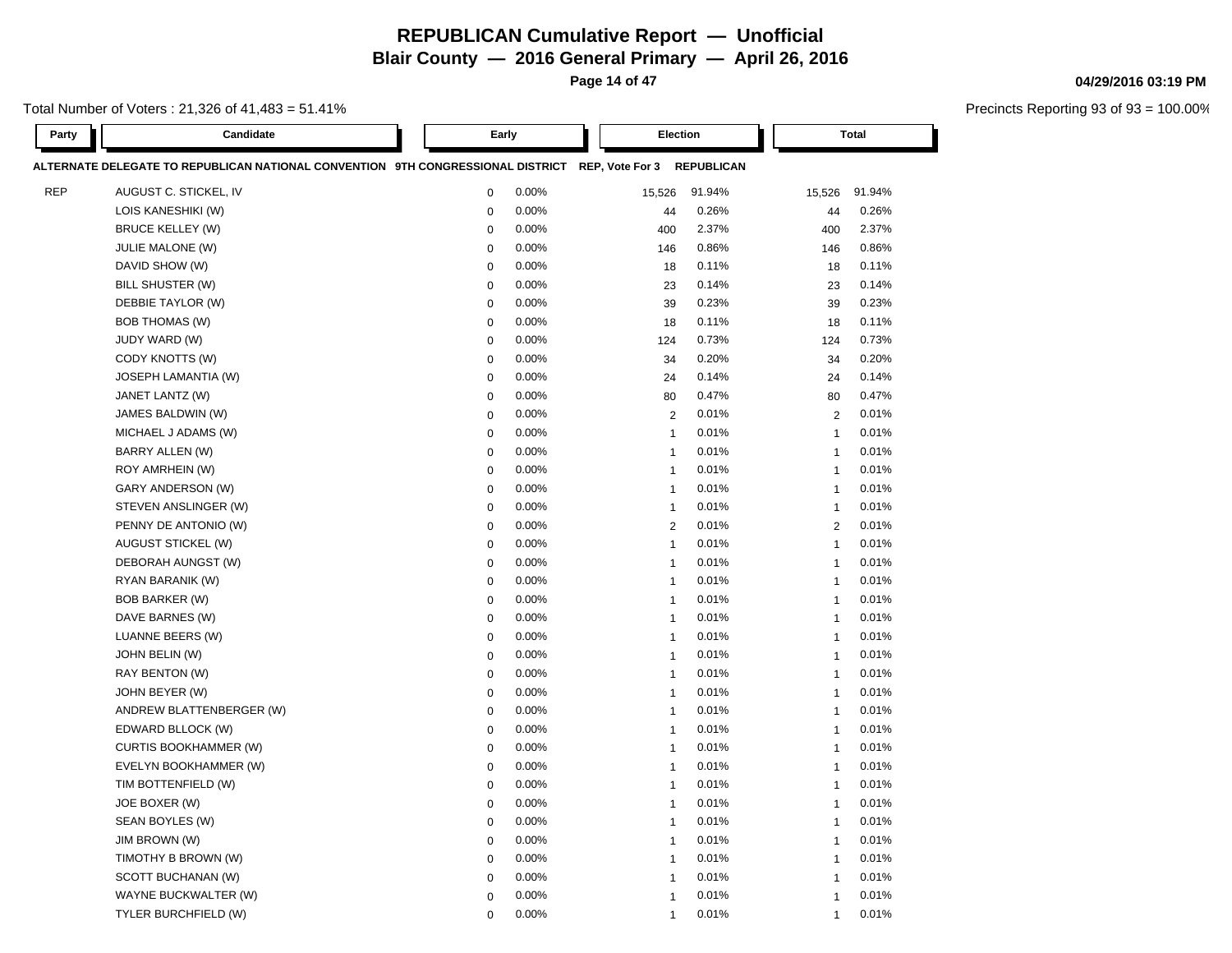**Page 15 of 47**

#### Total Number of Voters : 21,326 of 41,483 = 51.41%

| Party<br>Candidate           | Early       | <b>Election</b> | Total          |
|------------------------------|-------------|-----------------|----------------|
| SEAN BURKE (W)               | 0.00%       | 0.01%           | 0.01%          |
|                              | 0           | $\mathbf{1}$    | $\mathbf{1}$   |
| MICHAEL BURNS (W)            | 0.00%       | 0.01%           | 0.01%          |
|                              | $\mathbf 0$ | $\mathbf{1}$    | $\mathbf{1}$   |
| PAUL BURNS (W)               | 0.00%       | 0.01%           | 0.01%          |
|                              | $\mathbf 0$ | $\mathbf{1}$    | $\mathbf{1}$   |
| JIM BUTLER (W)               | 0.00%       | 0.01%           | 0.01%          |
|                              | $\mathbf 0$ | $\mathbf{1}$    | $\mathbf{1}$   |
| GARY A CALDWELL (W)          | 0.00%       | 0.01%           | 0.01%          |
|                              | $\mathbf 0$ | $\mathbf{1}$    | $\mathbf{1}$   |
| <b>GLENN CAMPBELL (W)</b>    | $\mathbf 0$ | $\overline{1}$  | 0.01%          |
|                              | 0.00%       | 0.01%           | $\mathbf{1}$   |
| RALPH CARLAND (W)            | 0.00%       | 0.01%           | 0.01%          |
|                              | $\mathbf 0$ | $\mathbf{1}$    | $\mathbf{1}$   |
| <b>BOB CARSON (W)</b>        | 0.00%       | $\overline{1}$  | 0.01%          |
|                              | $\mathbf 0$ | 0.01%           | $\mathbf{1}$   |
| BARRY CASPER (W)             | 0.00%       | 2               | $\overline{2}$ |
|                              | $\mathbf 0$ | 0.01%           | 0.01%          |
| JOHN CENA (W)                | 0.00%       | 0.01%           | 0.01%          |
|                              | $\mathbf 0$ | $\mathbf{1}$    | $\mathbf{1}$   |
| DANA CHAPPELL (W)            | 0.00%       | $\mathbf{1}$    | 0.01%          |
|                              | $\mathbf 0$ | 0.01%           | $\mathbf{1}$   |
| NATHAN CHATMAN (W)           | 0.00%       | $\overline{1}$  | 0.01%          |
|                              | $\mathbf 0$ | 0.01%           | $\mathbf{1}$   |
| THERSEA CIAMBOTTI (W)        | $\mathbf 0$ | 0.01%           | 0.01%          |
|                              | 0.00%       | $\mathbf{1}$    | $\mathbf{1}$   |
| RACHELLE CIVILS (W)          | 0.00%       | 0.01%           | 0.01%          |
|                              | $\mathbf 0$ | $\overline{2}$  | $\overline{2}$ |
| TOBIN CIVILS (W)             | $\mathbf 0$ | $\mathbf{1}$    | 0.01%          |
|                              | 0.00%       | 0.01%           | $\mathbf{1}$   |
| DARRELL CLAPPER (W)          | 0.00%       | $\overline{1}$  | $\mathbf{1}$   |
|                              | $\mathbf 0$ | 0.01%           | 0.01%          |
| CHRIS CLOSE (W)              | $\mathbf 0$ | 0.01%           | 0.01%          |
|                              | 0.00%       | $\mathbf{1}$    | $\mathbf{1}$   |
| CHARLES COLEGROVE (W)        | 0.00%       | $\mathbf{1}$    | 0.01%          |
|                              | $\mathbf 0$ | 0.01%           | $\mathbf{1}$   |
| JACK COLLINS (W)             | $\mathbf 0$ | 0.01%           | 0.01%          |
|                              | 0.00%       | $\overline{1}$  | $\mathbf{1}$   |
| TRACEY COLLINS (W)           | $\mathbf 0$ | $\overline{1}$  | $\mathbf{1}$   |
|                              | 0.00%       | 0.01%           | 0.01%          |
| CHAD CONFER (W)              | $\mathbf 0$ | 0.01%           | 0.01%          |
|                              | 0.00%       | $\mathbf{1}$    | $\mathbf{1}$   |
| BOB CONWAY (W)               | 0.00%       | 0.01%           | 0.01%          |
|                              | $\mathbf 0$ | $\mathbf{1}$    | $\mathbf{1}$   |
| DONALD CORL (W)              | $\mathbf 0$ | $\overline{1}$  | $\mathbf{1}$   |
|                              | 0.00%       | 0.01%           | 0.01%          |
| ADAM COUNTERMAN (W)          | $\mathbf 0$ | $\overline{1}$  | 0.01%          |
|                              | 0.00%       | 0.01%           | $\mathbf{1}$   |
| GERALD COX (W)               | 0.00%       | 0.01%           | 0.01%          |
|                              | $\mathbf 0$ | $\mathbf{1}$    | $\mathbf{1}$   |
| ROBERT CRAIG (W)             | 0.00%       | 0.01%           | 0.01%          |
|                              | $\mathbf 0$ | $\mathbf{1}$    | $\mathbf{1}$   |
| ELSIE CREEK (W)              | $\mathbf 0$ | $\overline{1}$  | $\mathbf{1}$   |
|                              | 0.00%       | 0.01%           | 0.01%          |
| ALAN CURTIS (W)              | 0.00%       | 0.01%           | 0.01%          |
|                              | $\mathbf 0$ | $\mathbf{1}$    | $\mathbf{1}$   |
| KIM CURTIS (W)               | 0.00%       | 0.01%           | 0.01%          |
|                              | $\mathbf 0$ | $\overline{1}$  | $\mathbf{1}$   |
| MARY CLAIRE CURTIS (W)       | 0.00%       | 0.01%           | 0.01%          |
|                              | $\mathbf 0$ | $\mathbf{1}$    | $\mathbf{1}$   |
| KATHY DAVIDHIZAR (W)         | $\mathbf 0$ | $\overline{1}$  | $\mathbf{1}$   |
|                              | 0.00%       | 0.01%           | 0.01%          |
| PENNY DEANTONIO (W)          | 0.00%       | 0.01%           | 0.01%          |
|                              | $\mathbf 0$ | $\overline{1}$  | $\mathbf{1}$   |
| BOB DEBOLT (W)               | $\mathbf 0$ | 0.01%           | 0.01%          |
|                              | 0.00%       | $\overline{1}$  | $\mathbf{1}$   |
| TOM DEHAVEN (W)              | 0.00%       | 0.01%           | 0.01%          |
|                              | $\mathbf 0$ | $\mathbf{1}$    | $\mathbf{1}$   |
| NICHOLAS PETER DESKEVICH (W) | $\mathbf 0$ | $\overline{1}$  | $\mathbf{1}$   |
|                              | 0.00%       | 0.01%           | 0.01%          |
| BETTY LYNN DIAMOND (W)       | 0.00%       | 0.01%           | 0.01%          |
|                              | $\mathbf 0$ | $\overline{1}$  | $\mathbf{1}$   |
| JOSEPH DIAMOND (W)           | 0.00%       | 0.01%           | 0.01%          |
|                              | $\mathbf 0$ | $\overline{1}$  | $\mathbf{1}$   |
| CHARLES G DIXON (W)          | $\mathbf 0$ | $\mathbf{1}$    | 0.01%          |
|                              | 0.00%       | 0.01%           | $\mathbf{1}$   |
| JOSEPH DODSON (W)            | 0.00%       | $\overline{2}$  | $\overline{2}$ |
|                              | 0           | 0.01%           | 0.01%          |
| SAMUEL J DUNKLE (W)          | 0.00%       | $\overline{c}$  | $\overline{2}$ |
|                              | 0           | 0.01%           | 0.01%          |
| STACY DUBOIS (W)             | 0.00%       | 0.01%           | 0.01%          |
|                              | 0           | $\mathbf{1}$    | $\mathbf{1}$   |

#### **04/29/2016 03:19 PM**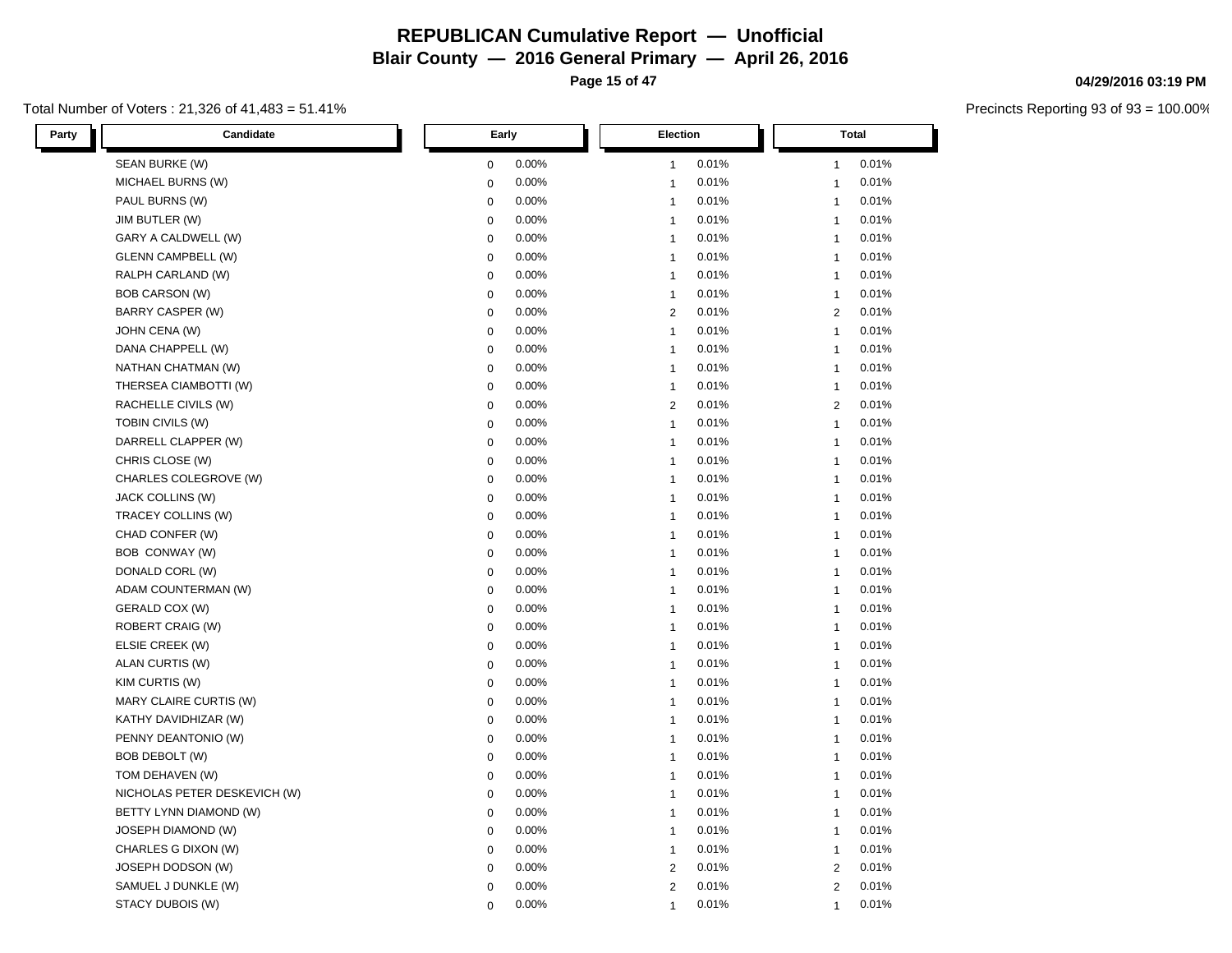**Page 16 of 47**

#### Total Number of Voters : 21,326 of 41,483 = 51.41%

| Party | Candidate                |             | Early | Election     |       |                | <b>Total</b> |  |
|-------|--------------------------|-------------|-------|--------------|-------|----------------|--------------|--|
|       | THOMAS J DUNKLE (W)      | 0           | 0.00% | $\mathbf{1}$ | 0.01% | $\mathbf{1}$   | 0.01%        |  |
|       | DANIEL EASTEP (W)        | 0           | 0.00% | $\mathbf{1}$ | 0.01% | $\overline{1}$ | 0.01%        |  |
|       | JOSEPH A EBERHARDT (W)   | 0           | 0.00% | $\mathbf{1}$ | 0.01% | $\mathbf{1}$   | 0.01%        |  |
|       | <b>BRUCE ELLEY (W)</b>   | $\mathbf 0$ | 0.00% | $\mathbf{1}$ | 0.01% | $\mathbf{1}$   | 0.01%        |  |
|       | TOM ELLIS (W)            | 0           | 0.00% | $\mathbf{1}$ | 0.01% | $\mathbf{1}$   | 0.01%        |  |
|       | ANITA EMIGH (W)          | 0           | 0.00% | $\mathbf{1}$ | 0.01% | $\mathbf{1}$   | 0.01%        |  |
|       | ROBERT EMIGH (W)         | 0           | 0.00% | $\mathbf{1}$ | 0.01% | $\mathbf{1}$   | 0.01%        |  |
|       | SHANE EMIGH (W)          | $\pmb{0}$   | 0.00% | 2            | 0.01% | 2              | 0.01%        |  |
|       | <b>BRUCE ERB (W)</b>     | 0           | 0.00% | 5            | 0.03% | 5              | 0.03%        |  |
|       | LUKE A FINK (W)          | $\mathbf 0$ | 0.00% | $\mathbf{2}$ | 0.01% | $\overline{2}$ | 0.01%        |  |
|       | ANN FARREL (W)           | 0           | 0.00% | 2            | 0.01% | $\overline{2}$ | 0.01%        |  |
|       | DEBORAH EVANGELOU (W)    | 0           | 0.00% | $\mathbf{1}$ | 0.01% | $\mathbf{1}$   | 0.01%        |  |
|       | GERALD EVANS (W)         | 0           | 0.00% | $\mathbf{1}$ | 0.01% | $\mathbf{1}$   | 0.01%        |  |
|       | PATRICK J FANELLI (W)    | $\pmb{0}$   | 0.00% | $\mathbf{1}$ | 0.01% | $\mathbf{1}$   | 0.01%        |  |
|       | MICHAEL FAY (W)          | 0           | 0.00% | $\mathbf{1}$ | 0.01% | $\overline{1}$ | 0.01%        |  |
|       | HOWIE FELTERSNATCH (W)   | $\mathbf 0$ | 0.00% | $\mathbf{1}$ | 0.01% | $\mathbf{1}$   | 0.01%        |  |
|       | SCOTT FILLER (W)         | 0           | 0.00% | $\mathbf{1}$ | 0.01% | $\mathbf{1}$   | 0.01%        |  |
|       | JAMES E FINK (W)         | $\pmb{0}$   | 0.00% | 2            | 0.01% | $\overline{2}$ | 0.01%        |  |
|       | WILLIAM FINK (W)         | 0           | 0.00% | $\mathbf{1}$ | 0.01% | $\mathbf{1}$   | 0.01%        |  |
|       | CHRIS FORSHEY (W)        | $\mathbf 0$ | 0.00% | 6            | 0.04% | 6              | 0.04%        |  |
|       | LARRY FOCHT (W)          | 0           | 0.00% | $\mathbf{1}$ | 0.01% | $\mathbf{1}$   | 0.01%        |  |
|       | SANDRA FOCHT (W)         | 0           | 0.00% | $\mathbf{1}$ | 0.01% | $\mathbf{1}$   | 0.01%        |  |
|       | KOPRIVA FRANK (W)        | 0           | 0.00% | $\mathbf{1}$ | 0.01% | $\mathbf{1}$   | 0.01%        |  |
|       | EDGAR FRANKS (W)         | 0           | 0.00% | $\mathbf{1}$ | 0.01% | $\mathbf{1}$   | 0.01%        |  |
|       | JOE FRANKS (W)           | 0           | 0.00% | $\mathbf{1}$ | 0.01% | $\mathbf{1}$   | 0.01%        |  |
|       | JOHN FRAUNDORFER (W)     | $\mathbf 0$ | 0.00% | $\mathbf{1}$ | 0.01% | $\mathbf{1}$   | 0.01%        |  |
|       | NICK FRICK (W)           | 0           | 0.00% | $\mathbf{1}$ | 0.01% | $\mathbf{1}$   | 0.01%        |  |
|       | MARIA FRIDAY (W)         | 0           | 0.00% | $\mathbf{1}$ | 0.01% | $\mathbf{1}$   | 0.01%        |  |
|       | EDWIN FRONTINO (W)       | 0           | 0.00% | $\mathbf{1}$ | 0.01% | $\mathbf{1}$   | 0.01%        |  |
|       | CHRISTOPHER GARHART (W)  | $\mathbf 0$ | 0.00% | $\mathbf{2}$ | 0.01% | $\overline{2}$ | 0.01%        |  |
|       | <b>JUSTIN GARICK (W)</b> | 0           | 0.00% | $\mathbf{1}$ | 0.01% | $\mathbf{1}$   | 0.01%        |  |
|       | JOEL GEESEY (W)          | $\mathbf 0$ | 0.00% | $\mathbf{1}$ | 0.01% | $\mathbf{1}$   | 0.01%        |  |
|       | RICK GEIST (W)           | 0           | 0.00% | $\mathbf{1}$ | 0.01% | $\mathbf{1}$   | 0.01%        |  |
|       | THOMAS GERLACH (W)       | $\mathbf 0$ | 0.00% | $\mathbf{2}$ | 0.01% | $\overline{2}$ | 0.01%        |  |
|       | CHARLES GILLESPIE (W)    | 0           | 0.00% | $\mathbf{1}$ | 0.01% | $\mathbf{1}$   | 0.01%        |  |
|       | THERON GLENNY (W)        | 0           | 0.00% | $\mathbf{1}$ | 0.01% | $\mathbf{1}$   | 0.01%        |  |
|       | JAMES DALE GORITY (W)    | $\mathbf 0$ | 0.00% | $\mathbf{1}$ | 0.01% | $\mathbf{1}$   | 0.01%        |  |
|       | KAREN FAY GORITY (W)     | 0           | 0.00% | $\mathbf{1}$ | 0.01% | $\mathbf{1}$   | 0.01%        |  |
|       | DAVID GORMAN (W)         | 0           | 0.00% | $\mathbf{1}$ | 0.01% | $\mathbf{1}$   | 0.01%        |  |
|       | CARRIE GRAFFIUS (W)      | 0           | 0.00% | $\mathbf{2}$ | 0.01% | $\overline{2}$ | 0.01%        |  |
|       | MARLYN GRAFFIUS (W)      | 0           | 0.00% | $\mathbf{2}$ | 0.01% | 2              | 0.01%        |  |

#### **04/29/2016 03:19 PM**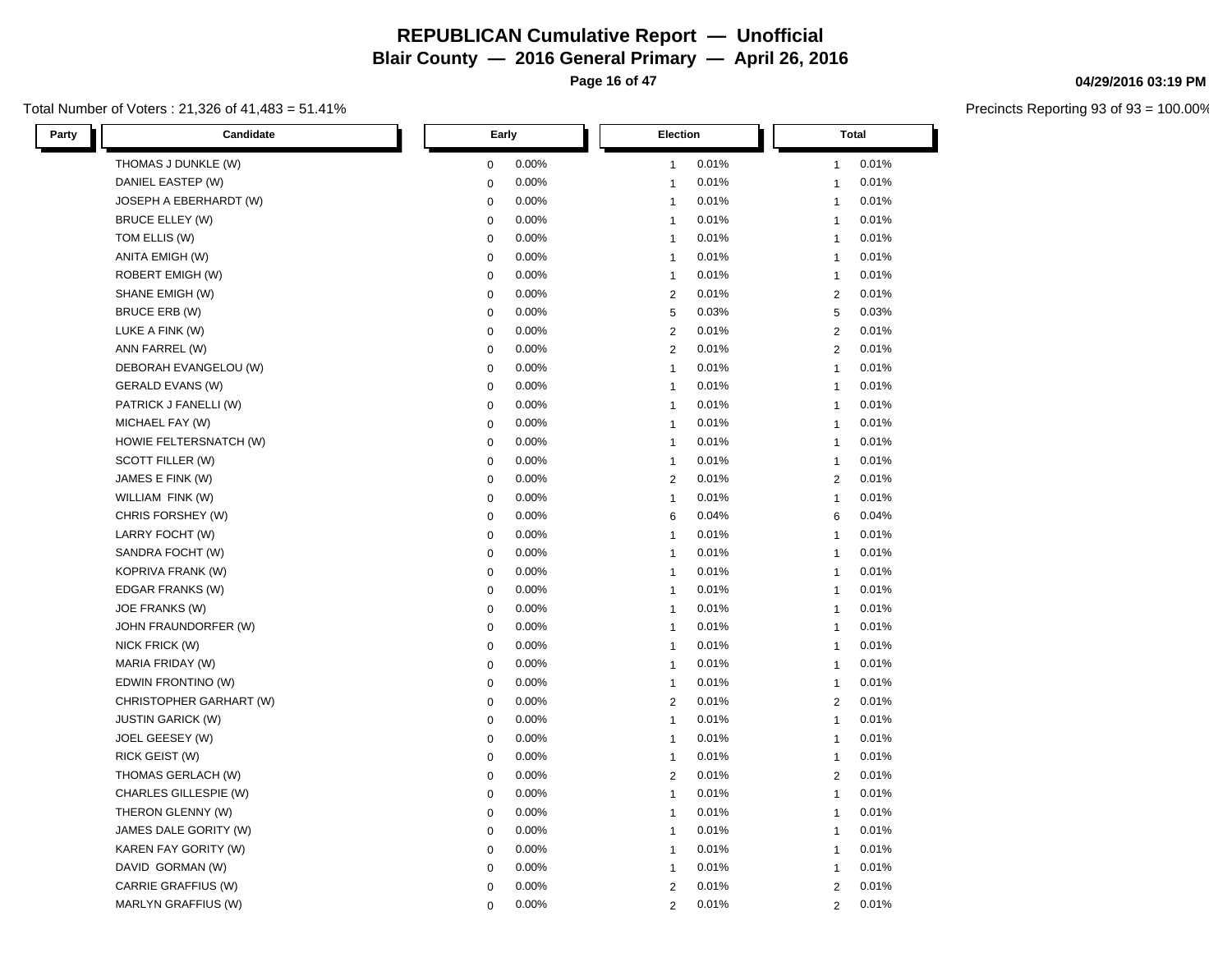**Page 17 of 47**

#### Total Number of Voters : 21,326 of 41,483 = 51.41%

| Party<br>Candidate         | Early     | <b>Election</b> | Total          |
|----------------------------|-----------|-----------------|----------------|
| SUE GRIEP (W)              | 0.00%     | 0.01%           | 0.01%          |
|                            | 0         | $\mathbf{1}$    | $\mathbf{1}$   |
| JIM HADDOCK (W)            | 0.00%     | 0.01%           | 0.01%          |
|                            | 0         | $\mathbf{1}$    | $\mathbf{1}$   |
| NICHOLAS JEFFERY HAIGH (W) | 0         | 0.01%           | 0.01%          |
|                            | 0.00%     | $\mathbf{1}$    | $\mathbf{1}$   |
| MATTHEW R HALE (W)         | 0.00%     | 0.01%           | 0.01%          |
|                            | 0         | $\mathbf{1}$    | $\mathbf{1}$   |
| ART HALVERSON (W)          | 0         | 0.02%           | 0.02%          |
|                            | 0.00%     | 3               | 3              |
| CASEY HAMILTON (W)         | 0.00%     | 0.01%           | 0.01%          |
|                            | 0         | $\mathbf{1}$    | $\mathbf{1}$   |
| NICHOLAS HAMMING (W)       | 0.00%     | 0.01%           | 0.01%          |
|                            | 0         | $\mathbf{1}$    | $\mathbf{1}$   |
| <b>GORDON HAMPTON (W)</b>  | 0.00%     | 0.01%           | 0.01%          |
|                            | 0         | $\mathbf{1}$    | $\mathbf{1}$   |
| MARY ANNE HANELLY (W)      | 0.00%     | 0.01%           | 0.01%          |
|                            | 0         | $\mathbf{1}$    | $\mathbf{1}$   |
| MAXINE HART (W)            | 0.00%     | 0.04%           | 0.04%          |
|                            | 0         | 6               | 6              |
| PETER HART (W)             | 0.00%     | 0.04%           | 0.04%          |
|                            | 0         | 6               | 6              |
| CRAIG HATTLER (W)          | 0         | 0.01%           | $\mathbf{1}$   |
|                            | 0.00%     | $\mathbf{1}$    | 0.01%          |
| RANDY HELSEL (W)           | 0         | 0.01%           | 0.01%          |
|                            | 0.00%     | $\mathbf{1}$    | $\mathbf{1}$   |
| JOHN HESLOP (W)            | 0.00%     | 0.01%           | 0.01%          |
|                            | 0         | $\mathbf{1}$    | $\mathbf{1}$   |
| RYAN HILDEBRAND (W)        | 0.00%     | 0.01%           | 0.01%          |
|                            | $\pmb{0}$ | 2               | 2              |
| WAYNE HIPPO (W)            | 0         | $\mathbf{1}$    | 0.01%          |
|                            | 0.00%     | 0.01%           | $\mathbf{1}$   |
| TIMOTHY HITE (W)           | 0.00%     | 0.01%           | 0.01%          |
|                            | 0         | $\mathbf{1}$    | $\mathbf{1}$   |
| DENNIS HOLLAND (W)         | 0.00%     | 0.01%           | 0.01%          |
|                            | 0         | $\mathbf{1}$    | $\mathbf{1}$   |
| BARBARA HOOVER (W)         | 0.00%     | 0.01%           | 0.01%          |
|                            | 0         | $\mathbf{1}$    | $\mathbf{1}$   |
| BEN HOOVER (W)             | 0         | 0.01%           | 0.01%          |
|                            | 0.00%     | $\mathbf{1}$    | $\mathbf{1}$   |
| DAVID M HOOVER (W)         | 0.00%     | 0.01%           | 0.01%          |
|                            | 0         | $\mathbf{1}$    | $\mathbf{1}$   |
| DEBBIE HOY (W)             | 0.00%     | 0.01%           | 0.01%          |
|                            | 0         | $\mathbf{1}$    | $\mathbf{1}$   |
| JAMES R HUFF (W)           | 0.00%     | 0.01%           | 0.01%          |
|                            | $\pmb{0}$ | 2               | $\overline{2}$ |
| JAMES R HUFF II (W)        | 0         | 0.04%           | 6              |
|                            | 0.00%     | 6               | 0.04%          |
| JESSE ICKES (W)            | 0.00%     | 0.01%           | 0.01%          |
|                            | 0         | $\mathbf{1}$    | $\mathbf{1}$   |
| BARRY ICKIS (W)            | 0.00%     | 0.01%           | 0.01%          |
|                            | 0         | $\mathbf{1}$    | $\mathbf{1}$   |
| CHARLES E STRONG III (W)   | 0.00%     | 0.01%           | 0.01%          |
|                            | 0         | $\mathbf{1}$    | $\mathbf{1}$   |
| TIM JACKSON (W)            | 0         | $\mathbf{1}$    | $\mathbf{1}$   |
|                            | 0.00%     | 0.01%           | 0.01%          |
| ASHLEY LAURA WERTZ (W)     | 0.00%     | 0.01%           | 0.01%          |
|                            | 0         | $\mathbf{1}$    | $\mathbf{1}$   |
| ASHLEY LAURA WERTZ (W)     | 0.00%     | 0.01%           | 0.01%          |
|                            | 0         | $\mathbf{1}$    | $\mathbf{1}$   |
| TERRY WILT (W)             | 0         | $\mathbf{1}$    | 0.01%          |
|                            | 0.00%     | 0.01%           | $\mathbf{1}$   |
| DAVID WISOR (W)            | 0         | 0.01%           | 0.01%          |
|                            | 0.00%     | $\mathbf{1}$    | $\mathbf{1}$   |
| JIM WOMER (W)              | 0.00%     | 0.01%           | 0.01%          |
|                            | 0         | $\mathbf{1}$    | $\mathbf{1}$   |
| RANDY YON (W)              | 0.00%     | 0.01%           | 0.01%          |
|                            | 0         | $\mathbf{1}$    | $\mathbf{1}$   |
| MARK ZEARFAUS (W)          | 0.00%     | 0.01%           | 0.01%          |
|                            | 0         | $\mathbf{1}$    | $\mathbf{1}$   |
| ROBERT WALSH (W)           | 0         | 2               | 0.01%          |
|                            | 0.00%     | 0.01%           | 2              |
| MICHAEL WALSH (W)          | 0.00%     | 0.01%           | 0.01%          |
|                            | 0         | $\mathbf{2}$    | 2              |
| VICKY COLLINS (W)          | 0.00%     | 0.01%           | 0.01%          |
|                            | 0         | $\mathbf{1}$    | $\mathbf{1}$   |
| LESLIE JINGOZIAN (W)       | 0         | 0.01%           | 0.01%          |
|                            | 0.00%     | $\mathbf{1}$    | $\mathbf{1}$   |
| HARRY JOE (W)              | 0.00%     | 0.01%           | 0.01%          |
|                            | 0         | $\overline{1}$  | $\mathbf{1}$   |
| BETH E JONES (W)           | 0.00%     | 0.01%           | 0.01%          |
|                            | $\Omega$  | $\mathbf 1$     | $\mathbf 1$    |

#### **04/29/2016 03:19 PM**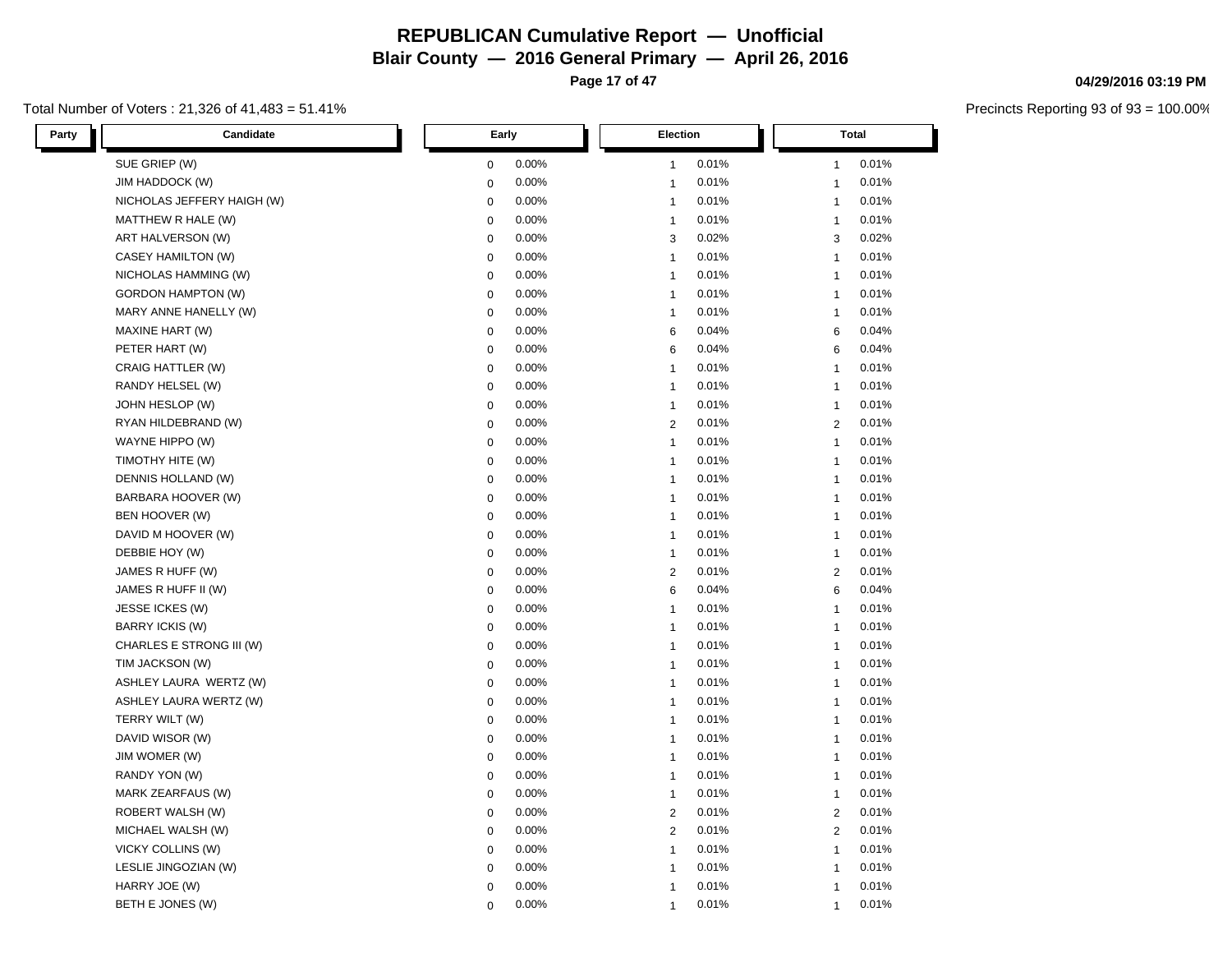**Page 18 of 47**

#### Total Number of Voters : 21,326 of 41,483 = 51.41%

| Party<br>Candidate         | Early        | Election                | <b>Total</b>   |
|----------------------------|--------------|-------------------------|----------------|
| JOHN KASUN (W)             | 0.00%        | 0.01%                   | 0.01%          |
|                            | $\mathbf 0$  | $\overline{1}$          | $\mathbf{1}$   |
| ROBERT KELLEY (W)          | $\mathbf 0$  | 0.01%                   | 0.01%          |
|                            | 0.00%        | $\overline{1}$          | $\mathbf 1$    |
| BRAD KELLY (W)             | 0.00%        | 0.01%                   | 0.01%          |
|                            | $\mathbf 0$  | $\overline{1}$          | $\mathbf{1}$   |
| <b>BRIAN KELLY (W)</b>     | 0.00%        | 0.01%                   | 0.01%          |
|                            | $\mathbf 0$  | $\overline{2}$          | 2              |
| MACK KENKAY (W)            | 0.00%        | 0.01%                   | 0.01%          |
|                            | $\mathbf 0$  | $\overline{1}$          | $\mathbf{1}$   |
| MIKE KEPHART (W)           | 0.00%        | 0.01%                   | 0.01%          |
|                            | $\mathbf 0$  | $\overline{1}$          | $\mathbf{1}$   |
| JAMES KILMARTIN (W)        | 0.00%        | 0.01%                   | 0.01%          |
|                            | $\mathbf 0$  | $\overline{2}$          | 2              |
| <b>JIM KILMARTIN (W)</b>   | 0.00%        | 0.02%                   | 0.02%          |
|                            | $\mathbf 0$  | 3                       | 3              |
| DON KIRSCH (W)             | 0.00%        | 0.01%                   | 0.01%          |
|                            | $\mathbf 0$  | $\overline{1}$          | $\mathbf{1}$   |
| JOE KNOTT (W)              | 0.00%        | 0.01%                   | 0.01%          |
|                            | $\mathbf 0$  | $\overline{1}$          | $\mathbf{1}$   |
| CORY KNOTTS (W)            | 0.00%        | 0.01%                   | 0.01%          |
|                            | $\mathbf 0$  | $\overline{1}$          | $\overline{1}$ |
| <b>BRUCE KELLER (W)</b>    | $\mathbf 0$  | 0.01%                   | 0.01%          |
|                            | 0.00%        | $\overline{1}$          | $\mathbf{1}$   |
| LARRY KELLER (W)           | 0.00%        | 0.01%                   | 0.01%          |
|                            | $\mathbf 0$  | $\overline{1}$          | $\mathbf{1}$   |
| CRISANNE KELLEY (W)        | 0.00%        | 0.01%                   | 0.01%          |
|                            | $\mathbf{0}$ | $\overline{1}$          | $\mathbf{1}$   |
| BYRON KOST (W)             | 0.00%        | 0.01%                   | 0.01%          |
|                            | $\mathbf 0$  | $\overline{1}$          | $\overline{1}$ |
| <b>JOSH KRIDER (W)</b>     | 0.00%        | 0.01%                   | 0.01%          |
|                            | $\mathbf 0$  | $\overline{1}$          | $\mathbf{1}$   |
| LEISA KYLE (W)             | 0.00%        | 0.01%                   | 0.01%          |
|                            | $\mathbf 0$  | $\overline{1}$          | $\mathbf{1}$   |
| JOSEF LAMATIA (W)          | 0.00%        | 0.01%                   | 0.01%          |
|                            | $\mathbf 0$  | $\overline{1}$          | $\mathbf{1}$   |
| JANET LANTE (W)            | 0.00%        | 0.01%                   | 0.01%          |
|                            | $\mathbf 0$  | $\overline{1}$          | $\mathbf{1}$   |
| JUDY LANTZ (W)             | 0.00%        | 0.01%                   | 0.01%          |
|                            | $\mathbf 0$  | $\overline{2}$          | 2              |
| RICH LASEK (W)             | 0.00%        | 0.01%                   | 0.01%          |
|                            | $\mathbf 0$  | $\overline{1}$          | $\mathbf{1}$   |
| JEFF LEAMER (W)            | 0.00%        | 0.01%                   | 0.01%          |
|                            | $\mathbf 0$  | $\overline{1}$          | $\overline{1}$ |
| STEPHEN LEWIS (W)          | 0.00%        | 0.01%                   | $\overline{2}$ |
|                            | $\mathbf 0$  | $\overline{2}$          | 0.01%          |
| <b>KERRY LEYDIG (W)</b>    | $\mathbf 0$  | 0.01%                   | 0.01%          |
|                            | 0.00%        | $\overline{1}$          | $\mathbf{1}$   |
| <b>BONNI LINDBERG (W)</b>  | 0.00%        | 0.01%                   | 0.01%          |
|                            | $\mathbf 0$  | $\overline{1}$          | $\overline{1}$ |
| RICHARD L LOCKARDD (W)     | 0.00%        | 0.01%                   | 0.01%          |
|                            | $\mathbf 0$  | $\overline{1}$          | $\mathbf 1$    |
| JAMES LOCKTOSH (W)         | $\mathbf 0$  | 0.01%                   | 0.01%          |
|                            | 0.00%        | $\overline{1}$          | $\mathbf{1}$   |
| RYAN MACKEY (W)            | 0.00%        | 0.01%                   | 0.01%          |
|                            | $\mathbf 0$  | $\overline{2}$          | $\overline{2}$ |
| JUDY MALONE (W)            | 0.00%        | 0.01%                   | 0.01%          |
|                            | $\mathbf 0$  | $\overline{1}$          | $\overline{1}$ |
| <b>JULIA MALORY (W)</b>    | 0.00%        | 0.01%                   | 0.01%          |
|                            | $\mathbf 0$  | $\overline{1}$          | $\mathbf{1}$   |
| JESSE MANGIACARNE (W)      | 0.00%        | 0.01%                   | 0.01%          |
|                            | $\mathbf 0$  | $\overline{1}$          | $\overline{1}$ |
| WILLIAM B MARKLEY (W)      | $\mathbf 0$  | 0.01%                   | 0.01%          |
|                            | 0.00%        | $\overline{1}$          | $\overline{1}$ |
| BYRON MAURER (W)           | 0.00%        | 0.01%                   | 0.01%          |
|                            | $\mathbf 0$  | $\overline{1}$          | $\mathbf{1}$   |
| MICHAEL MCANDREW (W)       | 0.00%        | 0.01%                   | 0.01%          |
|                            | $\mathbf 0$  | $\overline{1}$          | $\overline{1}$ |
| PHIL MCCAULLEY (W)         | $\mathbf 0$  | 0.01%                   | 0.01%          |
|                            | 0.00%        | $\overline{1}$          | $\mathbf{1}$   |
| RUSSELL MCDOWELL (W)       | 0.00%        | 0.01%                   | 0.01%          |
|                            | $\mathbf 0$  | $\overline{1}$          | $\mathbf 1$    |
| BILL MCFAIL (W)            | 0.00%        | 0.01%                   | 0.01%          |
|                            | $\mathbf 0$  | $\overline{\mathbf{1}}$ | $\mathbf{1}$   |
| EDWIN L MCGINNISSRR (W)    | $\mathbf 0$  | 0.01%                   | 0.01%          |
|                            | 0.00%        | $\overline{1}$          | $\mathbf 1$    |
| <b>BONNIE MCMILLEN (W)</b> | 0.00%        | 0.01%                   | 0.01%          |
|                            | $\mathbf 0$  | $\overline{1}$          | $\overline{1}$ |
| TIM MCMILLEN (W)           | 0.00%        | 0.01%                   | 0.01%          |
|                            | $\Omega$     | $\overline{1}$          | $\mathbf 1$    |
| MELISSA MCQUE (W)          | 0.00%        | 0.01%                   | 0.01%          |
|                            | $\mathbf 0$  | $\overline{1}$          | $\mathbf{1}$   |

#### **04/29/2016 03:19 PM**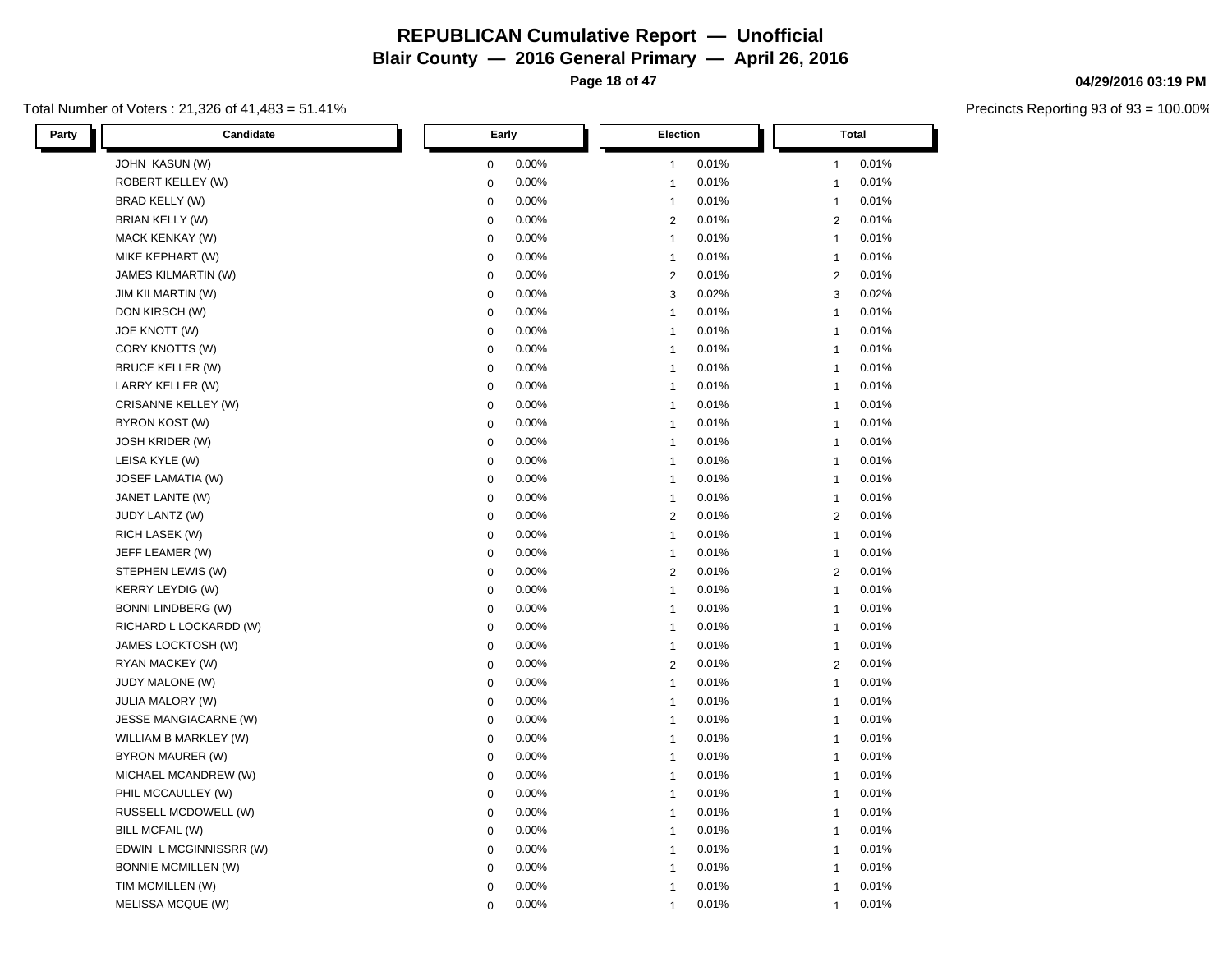**Page 19 of 47**

#### Total Number of Voters : 21,326 of 41,483 = 51.41%

| Party<br>Candidate       | Early       | Election       | Total          |
|--------------------------|-------------|----------------|----------------|
| IAN MCTAVISH (W)         | 0.00%       | 0.01%          | 0.01%          |
|                          | 0           | $\mathbf{1}$   | 1              |
| WADE S MELLOTT (W)       | $\mathbf 0$ | 0.01%          | 0.01%          |
|                          | 0.00%       | $\mathbf{1}$   | $\mathbf{1}$   |
| MICHAEL MELOTTI (W)      | $\mathbf 0$ | 0.01%          | 0.01%          |
|                          | 0.00%       | $\mathbf{1}$   | $\mathbf{1}$   |
| BRIAN MERRITTS (W)       | 0.00%       | 0.01%          | 0.01%          |
|                          | $\mathbf 0$ | $\mathbf{1}$   | $\mathbf{1}$   |
| JACKIE MICHAELS (W)      | $\mathbf 0$ | 0.01%          | 0.01%          |
|                          | 0.00%       | $\mathbf{1}$   | $\mathbf{1}$   |
| <b>GREG MIELNIK (W)</b>  | 0.00%       | 0.01%          | 0.01%          |
|                          | 0           | $\mathbf{1}$   | $\mathbf{1}$   |
| TERRY LEE MILLER (W)     | 0.00%       | 0.01%          | 0.01%          |
|                          | $\mathbf 0$ | $\mathbf{1}$   | $\mathbf{1}$   |
| ANDREA L MILLS (W)       | 0.00%       | 0.01%          | 0.01%          |
|                          | 0           | $\mathbf{1}$   | $\mathbf{1}$   |
| <b>JULIE MONROE (W)</b>  | 0.00%       | 0.01%          | 0.01%          |
|                          | 0           | $\mathbf{1}$   | 1              |
| HARRY MULLINS (W)        | 0.00%       | 0.01%          | 0.01%          |
|                          | $\mathbf 0$ | $\mathbf{1}$   | $\mathbf{1}$   |
| RONALD P NAGLE (W)       | $\mathbf 0$ | 0.01%          | 0.01%          |
|                          | 0.00%       | $\mathbf{1}$   | $\mathbf{1}$   |
| BRENNAN NALE (W)         | $\mathbf 0$ | 0.01%          | 0.01%          |
|                          | 0.00%       | $\mathbf{1}$   | $\mathbf{1}$   |
| <b>JIM NOVACK (W)</b>    | 0.00%       | 0.01%          | 0.01%          |
|                          | 0           | $\mathbf{1}$   | 1              |
| MICHAEL OLLINGER (W)     | 0.00%       | 0.01%          | 0.01%          |
|                          | 0           | $\mathbf{1}$   | $\mathbf{1}$   |
| JOHN OTT (W)             | 0.00%       | 0.01%          | 0.01%          |
|                          | $\mathbf 0$ | $\mathbf{1}$   | $\mathbf{1}$   |
| KEN OTT (W)              | 0.00%       | 0.01%          | 0.01%          |
|                          | $\mathbf 0$ | $\mathbf{1}$   | $\mathbf{1}$   |
| KELLY OVER (W)           | 0.00%       | 0.01%          | 0.01%          |
|                          | $\mathbf 0$ | $\mathbf{1}$   | $\mathbf{1}$   |
| MATT PACIFICO (W)        | 0.00%       | 0.01%          | 0.01%          |
|                          | $\mathbf 0$ | $\overline{2}$ | 2              |
| LEE PAPADEAS (W)         | 0.00%       | 0.01%          | 0.01%          |
|                          | 0           | $\mathbf{1}$   | $\mathbf{1}$   |
| SAM PAULE (W)            | 0.00%       | 0.01%          | 0.01%          |
|                          | 0           | $\mathbf{1}$   | $\mathbf{1}$   |
| MICHAEL PERRY (W)        | 0.00%       | 0.01%          | 0.01%          |
|                          | 0           | $\mathbf{1}$   | $\mathbf{1}$   |
| ERIC PRENDERGAST (W)     | 0.00%       | 0.01%          | 0.01%          |
|                          | $\mathbf 0$ | $\mathbf{1}$   | $\mathbf{1}$   |
| PAUL QUERRY (W)          | 0.00%       | 0.01%          | 0.01%          |
|                          | 0           | $\mathbf{1}$   | 1              |
| PROBST RANDY (W)         | $\mathbf 0$ | 0.01%          | 0.01%          |
|                          | 0.00%       | $\mathbf{1}$   | $\mathbf{1}$   |
| PATRICIA RAUGH (W)       | 0.00%       | 0.01%          | 0.01%          |
|                          | 0           | $\mathbf{1}$   | $\mathbf{1}$   |
| MICHAEL RAWLINS (W)      | 0.00%       | 0.01%          | 0.01%          |
|                          | 0           | $\overline{2}$ | $\overline{2}$ |
| AARON REACHARD (W)       | 0.00%       | 0.01%          | 0.01%          |
|                          | 0           | $\mathbf{1}$   | $\mathbf{1}$   |
| <b>BRIAN REESE (W)</b>   | $\mathbf 0$ | $\mathbf{1}$   | $\mathbf{1}$   |
|                          | 0.00%       | 0.01%          | 0.01%          |
| CHRIS RESSLER (W)        | 0.00%       | 0.01%          | 0.01%          |
|                          | $\mathbf 0$ | $\mathbf{1}$   | $\mathbf{1}$   |
| DAVID RHOA (W)           | 0.00%       | 0.01%          | 0.01%          |
|                          | $\mathbf 0$ | $\mathbf{1}$   | $\mathbf{1}$   |
| AARON RITCHEY (W)        | 0           | 0.01%          | 0.01%          |
|                          | 0.00%       | $\mathbf{1}$   | $\mathbf{1}$   |
| HEATHER LYNN ROBERTS (W) | $\mathbf 0$ | 0.01%          | 0.01%          |
|                          | 0.00%       | $\mathbf{1}$   | $\mathbf{1}$   |
| WILLIAM E ROBERTS (W)    | 0.00%       | 0.01%          | 0.01%          |
|                          | 0           | $\mathbf{1}$   | $\mathbf{1}$   |
| ANNA MARIE RODKEY (W)    | 0.00%       | 0.01%          | 0.01%          |
|                          | $\mathbf 0$ | $\mathbf{1}$   | $\mathbf{1}$   |
| JOSEPH RODKEY (W)        | 0.00%       | 0.01%          | 0.01%          |
|                          | 0           | $\mathbf{1}$   | $\mathbf{1}$   |
| JOHN ROEFARO (W)         | $\mathbf 0$ | 0.01%          | 0.01%          |
|                          | 0.00%       | $\mathbf{1}$   | $\mathbf{1}$   |
| RON ROEFARO (W)          | 0.00%       | 0.01%          | 0.01%          |
|                          | $\mathbf 0$ | $\mathbf{1}$   | $\mathbf{1}$   |
| <b>GERALD ROSE (W)</b>   | 0.00%       | 0.01%          | 0.01%          |
|                          | 0           | $\mathbf{1}$   | $\mathbf{1}$   |
| <b>JONATHAN ROSE (W)</b> | $\mathbf 0$ | 0.01%          | 0.01%          |
|                          | 0.00%       | $\mathbf 1$    | $\mathbf{1}$   |
| TOM RUMBURGER (W)        | 0.00%       | 0.01%          | 0.01%          |
|                          | 0           | $\mathbf{1}$   | $\mathbf{1}$   |
| LYNN RYAN (W)            | 0.00%       | 0.01%          | 0.01%          |
|                          | $\Omega$    | $\overline{2}$ | $\overline{2}$ |

#### **04/29/2016 03:19 PM**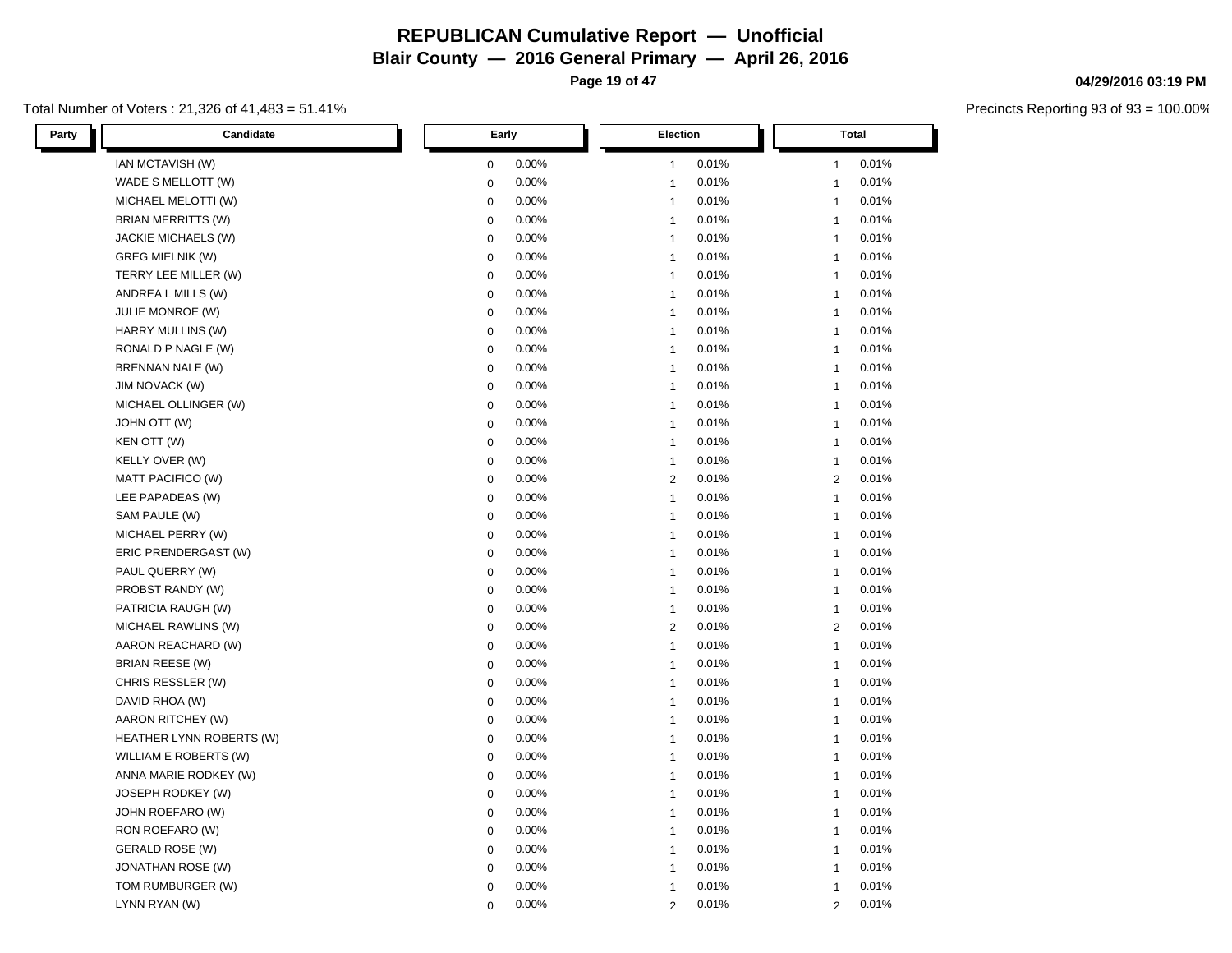**Page 20 of 47**

#### Total Number of Voters : 21,326 of 41,483 = 51.41%

| Party<br>Candidate       | Early            | Election       | <b>Total</b>   |
|--------------------------|------------------|----------------|----------------|
| RANDY RYDBOM (W)         | 0.00%            | 0.01%          | 0.01%          |
|                          | 0                | $\mathbf{1}$   | $\mathbf{1}$   |
| JOE SACCO (W)            | 0.00%            | 0.01%          | 0.01%          |
|                          | 0                | $\mathbf{2}$   | $\overline{2}$ |
| JAMES A SCHELLHAMMER (W) | 0.00%            | $\mathbf{2}$   | 0.01%          |
|                          | 0                | 0.01%          | $\overline{2}$ |
| MARK SCHIMMINGER (W)     | 0.00%            | 0.01%          | 0.01%          |
|                          | 0                | $\mathbf{1}$   | $\mathbf{1}$   |
| BRUCE SCOTT (W)          | 0                | 0.01%          | 0.01%          |
|                          | 0.00%            | $\mathbf{1}$   | $\mathbf{1}$   |
| ADAM SEDLOCK (W)         | 0.00%            | 0.01%          | 0.01%          |
|                          | 0                | $\mathbf{1}$   | $\mathbf{1}$   |
| JOEL SEELYE (W)          | 0.00%            | 0.01%          | 0.01%          |
|                          | 0                | $\mathbf{1}$   | $\mathbf{1}$   |
| TIM SERBIN (W)           | $\boldsymbol{0}$ | 0.01%          | 0.01%          |
|                          | 0.00%            | $\mathbf{1}$   | $\mathbf{1}$   |
| EUGENE SEYMOUR (W)       | 0.00%            | 0.01%          | 0.01%          |
|                          | 0                | $\mathbf{1}$   | $\mathbf{1}$   |
| SAM SHEINBURG (W)        | 0.00%            | 0.01%          | 0.01%          |
|                          | 0                | $\mathbf{1}$   | $\mathbf{1}$   |
| JAMES SHEPHERD (W)       | 0.00%            | 0.02%          | 0.02%          |
|                          | 0                | 3              | 3              |
| RICHARD SHINGLER (W)     | 0                | 0.01%          | $\mathbf{1}$   |
|                          | 0.00%            | $\mathbf{1}$   | 0.01%          |
| ERIC SHOCK (W)           | 0                | $\mathbf{2}$   | $\overline{2}$ |
|                          | 0.00%            | 0.01%          | 0.01%          |
| SEAN SHUTE (W)           | 0.00%            | 0.01%          | 0.01%          |
|                          | 0                | 2              | $\overline{2}$ |
| DAVID SKELLEY (W)        | 0.00%            | 0.01%          | 0.01%          |
|                          | $\boldsymbol{0}$ | $\mathbf{1}$   | $\mathbf{1}$   |
| <b>BOB SMITH (W)</b>     | 0                | $\overline{c}$ | $\overline{2}$ |
|                          | 0.00%            | 0.01%          | 0.01%          |
| DON SMITH (W)            | 0.00%            | 0.01%          | 0.01%          |
|                          | 0                | $\mathbf{1}$   | $\mathbf{1}$   |
| SAM SMITH (W)            | 0.00%            | 0.01%          | 0.01%          |
|                          | 0                | $\mathbf{1}$   | $\mathbf{1}$   |
| WALTER GEORGE SMITH (W)  | 0.00%            | 0.01%          | 0.01%          |
|                          | $\mathbf 0$      | $\mathbf{1}$   | $\overline{1}$ |
| ELMO SNIVELY (W)         | 0                | 0.01%          | 0.01%          |
|                          | 0.00%            | $\mathbf{1}$   | $\mathbf{1}$   |
| DAVID SNOW (W)           | 0.00%            | 0.02%          | 0.02%          |
|                          | $\pmb{0}$        | 3              | 3              |
| CLAYTON SHOW (W)         | 0.00%            | 0.01%          | 0.01%          |
|                          | 0                | $\mathbf{1}$   | $\mathbf{1}$   |
| ELMER G SHUSTER (W)      | 0.00%            | 0.01%          | 0.01%          |
|                          | $\pmb{0}$        | $\mathbf{1}$   | $\mathbf{1}$   |
| JOHN R T SNYDER (W)      | 0                | 0.01%          | $\mathbf{1}$   |
|                          | 0.00%            | $\mathbf{1}$   | 0.01%          |
| DAN SPECK (W)            | 0.00%            | 0.01%          | 0.01%          |
|                          | 0                | $\mathbf{1}$   | $\mathbf{1}$   |
| JACK SPEECE (W)          | 0.00%            | 0.01%          | 0.01%          |
|                          | 0                | $\overline{c}$ | $\overline{2}$ |
| NATHAN W KARN SR (W)     | 0.00%            | 0.01%          | 0.01%          |
|                          | $\pmb{0}$        | $\mathbf{1}$   | $\mathbf{1}$   |
| LORD EDDARD STARK (W)    | 0                | $\mathbf{1}$   | $\mathbf{1}$   |
|                          | 0.00%            | 0.01%          | 0.01%          |
| PETE STARR (W)           | 0.00%            | 0.01%          | 0.01%          |
|                          | 0                | $\mathbf{1}$   | $\mathbf{1}$   |
| JASON STERN (W)          | 0.00%            | 0.01%          | 0.01%          |
|                          | 0                | $\mathbf{1}$   | $\mathbf{1}$   |
| AUGST STICKLE (W)        | 0                | $\mathbf{1}$   | 0.01%          |
|                          | 0.00%            | 0.01%          | $\mathbf{1}$   |
| JACOB STOEHR (W)         | 0                | 0.01%          | 0.01%          |
|                          | 0.00%            | $\mathbf{1}$   | $\mathbf{1}$   |
| CHARLES E STRONG (W)     | 0.00%            | 0.01%          | 0.01%          |
|                          | 0                | $\mathbf{1}$   | $\mathbf{1}$   |
| JOHN SWOPE (W)           | 0.00%            | 0.01%          | 0.01%          |
|                          | 0                | $\mathbf{1}$   | $\mathbf{1}$   |
| LINDA TAWNEY (W)         | 0                | 0.01%          | 0.01%          |
|                          | 0.00%            | $\mathbf{1}$   | $\mathbf{1}$   |
| CHARLES W TAYLOR (W)     | 0.00%            | 0.01%          | 0.01%          |
|                          | 0                | $\mathbf{1}$   | $\mathbf{1}$   |
| <b>KEVIN TAYLOR (W)</b>  | 0.00%            | 0.01%          | 0.01%          |
|                          | 0                | $\mathbf{1}$   | $\mathbf{1}$   |
| PAUL THOMAS (W)          | 0.00%            | 0.01%          | 0.01%          |
|                          | 0                | $\mathbf{1}$   | $\mathbf{1}$   |
| DAN TREMITIERE (W)       | 0                | 0.01%          | 0.01%          |
|                          | 0.00%            | $\mathbf{1}$   | $\mathbf{1}$   |
| DONALD TRUMP (W)         | 0.00%            | 0.01%          | 0.01%          |
|                          | 0                | $\overline{1}$ | $\mathbf{1}$   |
| BOB TY (W)               | 0.00%            | 0.01%          | 0.01%          |
|                          | $\Omega$         | $\mathbf{1}$   | $\overline{1}$ |

#### **04/29/2016 03:19 PM**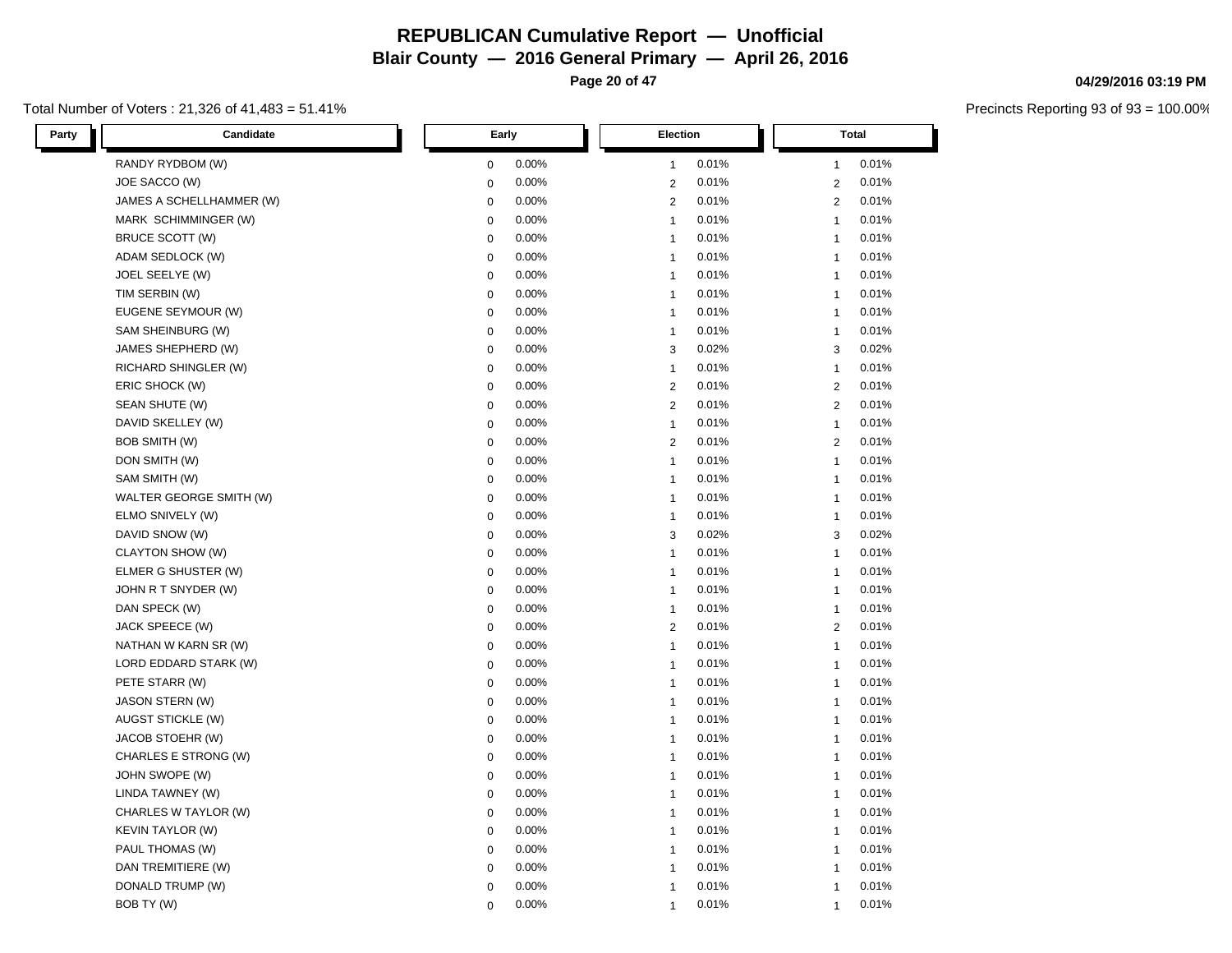**Page 21 of 47**

#### Total Number of Voters : 21,326 of 41,483 = 51.41%

| Party<br>Candidate        | Early       | Election       | <b>Total</b>   |
|---------------------------|-------------|----------------|----------------|
| JOHN URBAN (W)            | 0.00%       | 0.01%          | 0.01%          |
|                           | 0           | $\overline{c}$ | $\overline{2}$ |
| ART VANDELAY (W)          | 0.00%       | 0.01%          | 0.01%          |
|                           | 0           | $\mathbf{1}$   | $\mathbf{1}$   |
| DAN VETE (W)              | 0           | 0.01%          | 0.01%          |
|                           | 0.00%       | $\overline{c}$ | $\overline{2}$ |
| BRIAN SCHEELER (W)        | 0.00%       | 0.01%          | 0.01%          |
|                           | $\mathbf 0$ | $\overline{1}$ | $\mathbf{1}$   |
| SETH VOLPE (W)            | $\mathbf 0$ | 0.01%          | 0.01%          |
|                           | 0.00%       | $\mathbf{1}$   | $\mathbf{1}$   |
| ALLEN S WAGNER (W)        | 0.00%       | 0.01%          | 0.01%          |
|                           | $\mathbf 0$ | $\mathbf{1}$   | $\mathbf{1}$   |
| PHILIP WAITE (W)          | 0.00%       | 0.01%          | 0.01%          |
|                           | $\mathbf 0$ | $\overline{1}$ | $\mathbf{1}$   |
| VERNON WALTER (W)         | 0.00%       | 0.01%          | 0.01%          |
|                           | $\mathbf 0$ | $\overline{1}$ | $\mathbf{1}$   |
| BOB WARD (W)              | 0.00%       | 0.01%          | 0.01%          |
|                           | $\mathbf 0$ | $\overline{1}$ | $\mathbf{1}$   |
| DEBBIE WARD (W)           | 0.00%       | 0.01%          | 0.01%          |
|                           | $\mathbf 0$ | $\mathbf{1}$   | $\mathbf{1}$   |
| JOHN MICHAEL WEAVER (W)   | 0.00%       | 0.01%          | 0.01%          |
|                           | $\mathbf 0$ | $\overline{1}$ | $\mathbf{1}$   |
| JAIME WEIGAND (W)         | $\mathbf 0$ | $\overline{1}$ | $\mathbf{1}$   |
|                           | 0.00%       | 0.01%          | 0.01%          |
| JOHN WELLS (W)            | $\mathbf 0$ | 0.01%          | 0.01%          |
|                           | 0.00%       | $\overline{1}$ | $\mathbf{1}$   |
| KELLY (W)                 | 0.00%       | 0.04%          | 0.04%          |
|                           | $\mathbf 0$ | $\overline{7}$ | $\overline{7}$ |
| KANESHINKI (W)            | 0.00%       | 0.01%          | 0.01%          |
|                           | $\mathbf 0$ | $\overline{1}$ | $\mathbf{1}$   |
| KNOTTS (W)                | $\mathbf 0$ | 0.02%          | 0.02%          |
|                           | 0.00%       | 3              | 3              |
| LANTZ (W)                 | 0.00%       | 0.02%          | 0.02%          |
|                           | $\mathbf 0$ | 4              | $\overline{4}$ |
| MAJERNIK (W)              | 0.00%       | 0.01%          | 0.01%          |
|                           | $\mathbf 0$ | $\mathbf{1}$   | $\mathbf{1}$   |
| MALONE (W)                | 0.00%       | 0.01%          | 0.01%          |
|                           | $\mathbf 0$ | $\overline{1}$ | $\mathbf{1}$   |
| MARK DECKER (W)           | $\mathbf 0$ | 0.01%          | 0.01%          |
|                           | 0.00%       | $\mathbf{1}$   | $\mathbf{1}$   |
| LEONARD D PACIFICO JR (W) | 0.00%       | 0.01%          | 0.01%          |
|                           | $\mathbf 0$ | $\overline{1}$ | $\mathbf{1}$   |
| LOU SCHMIDT JR (W)        | 0.00%       | 0.01%          | 0.01%          |
|                           | $\mathbf 0$ | $\mathbf{1}$   | $\mathbf{1}$   |
| TERRY TATE JR (W)         | 0.00%       | 0.01%          | 0.01%          |
|                           | $\mathbf 0$ | $\overline{1}$ | $\mathbf{1}$   |
| TOMMY FEDESCO JR (W)      | $\mathbf 0$ | 0.01%          | $\mathbf{1}$   |
|                           | 0.00%       | $\overline{1}$ | 0.01%          |
| WILLIAM H KING JR (W)     | 0.00%       | 0.01%          | 0.01%          |
|                           | $\mathbf 0$ | $\overline{1}$ | $\mathbf{1}$   |
| JOE DEGENNARO (W)         | 0.00%       | 0.01%          | 0.01%          |
|                           | $\mathbf 0$ | $\mathbf{1}$   | $\mathbf{1}$   |
| JOHN SCHIMMINGER JR (W)   | 0.00%       | 0.01%          | 0.01%          |
|                           | $\mathbf 0$ | $\overline{1}$ | $\mathbf{1}$   |
| COOPER (W)                | $\mathbf 0$ | $\overline{1}$ | $\mathbf{1}$   |
|                           | 0.00%       | 0.01%          | 0.01%          |
| CAT COY (W)               | 0.00%       | 0.01%          | 0.01%          |
|                           | $\mathbf 0$ | $\overline{1}$ | $\mathbf{1}$   |
| ERB (W)                   | 0.00%       | 0.01%          | 0.01%          |
|                           | $\mathbf 0$ | $\overline{1}$ | $\mathbf{1}$   |
| FLAHERTY (W)              | $\mathbf 0$ | $\overline{1}$ | 0.01%          |
|                           | 0.00%       | 0.01%          | $\mathbf{1}$   |
| JANDDTLANTZ (W)           | $\mathbf 0$ | 0.01%          | 0.01%          |
|                           | 0.00%       | $\overline{1}$ | $\mathbf{1}$   |
| KANESHIKI (W)             | 0.00%       | 0.01%          | 0.01%          |
|                           | $\mathbf 0$ | $\overline{1}$ | $\mathbf{1}$   |
| MILLER (W)                | 0.00%       | 0.01%          | 0.01%          |
|                           | $\mathbf 0$ | $\overline{1}$ | $\mathbf{1}$   |
| TRUMP (W)                 | 0.00%       | 0.02%          | 0.02%          |
|                           | $\mathbf 0$ | 3              | 3              |
| I TRUMP (W)               | 0.00%       | 0.01%          | 0.01%          |
|                           | $\mathbf 0$ | 2              | 2              |
| WARD (W)                  | 0.00%       | 0.02%          | 0.02%          |
|                           | $\mathbf 0$ | 3              | 3              |
| SHUSTER (W)               | 0.00%       | 0.03%          | 0.03%          |
|                           | $\mathbf 0$ | 5              | 5              |
| OTTO VOIT (W)             | $\mathbf 0$ | 0.01%          | 0.01%          |
|                           | 0.00%       | $\mathbf{1}$   | $\mathbf{1}$   |
| RAY NYCUM (W)             | 0.00%       | 0.01%          | 0.01%          |
|                           | 0           | $\overline{1}$ | $\mathbf{1}$   |
| LISA SETTLE (W)           | 0.00%       | 0.01%          | 0.01%          |
|                           | $\Omega$    | $\mathbf{1}$   | $\mathbf{1}$   |

#### **04/29/2016 03:19 PM**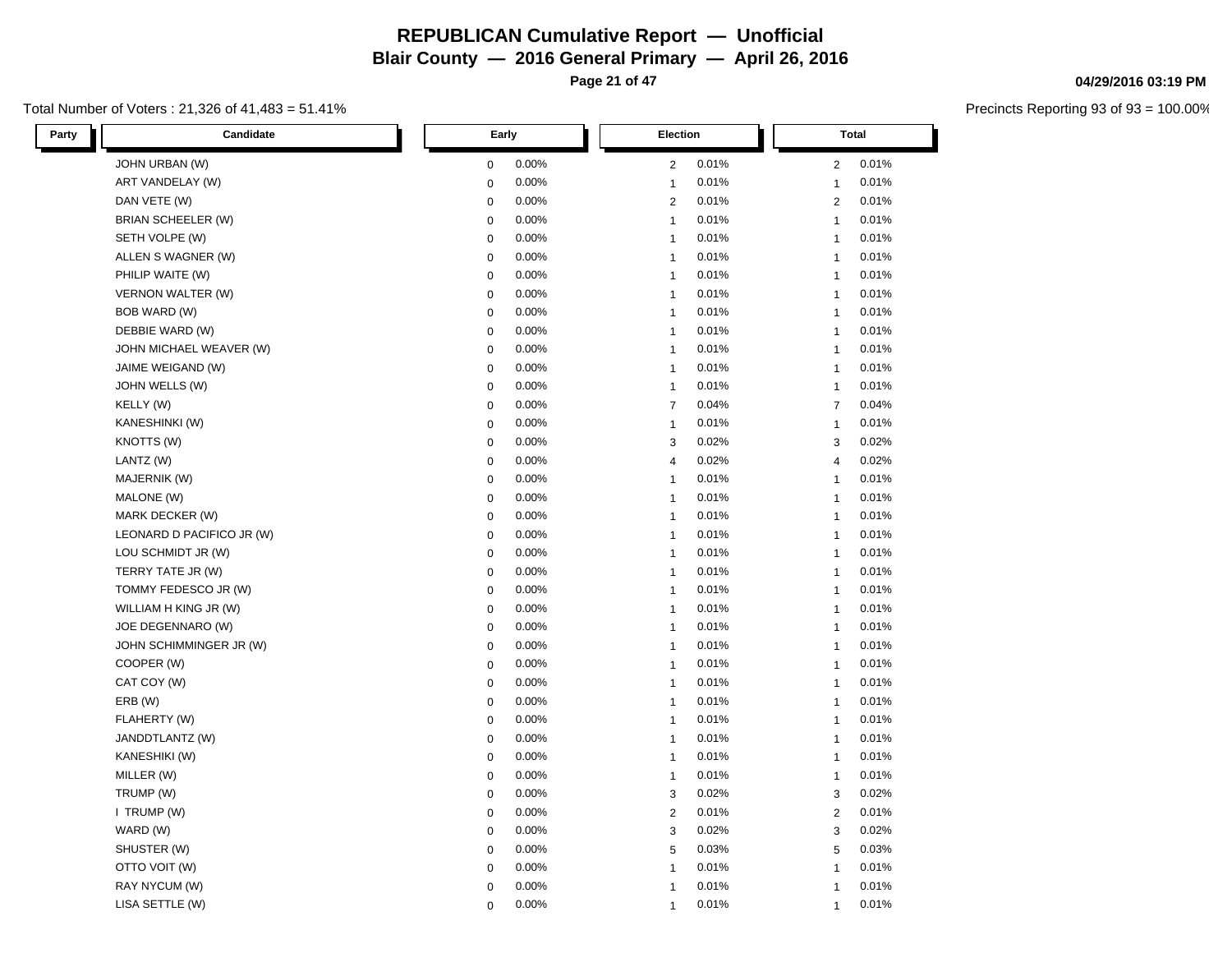**Page 22 of 47**

#### Total Number of Voters : 21,326 of 41,483 = 51.41%

**04/29/2016 03:19 PM**

| Party      | Candidate                                                                   |                     |             | Early | Election       |        |                | Total  |
|------------|-----------------------------------------------------------------------------|---------------------|-------------|-------|----------------|--------|----------------|--------|
|            | SACCO (W)                                                                   |                     | $\mathbf 0$ | 0.00% | $\mathbf{1}$   | 0.01%  | $\mathbf{1}$   | 0.01%  |
|            | SCHRIFFF (W)                                                                |                     | $\mathbf 0$ | 0.00% | $\mathbf{1}$   | 0.01%  | $\mathbf{1}$   | 0.01%  |
|            | C D SHOW (W)                                                                |                     | $\mathbf 0$ | 0.00% | $\mathbf{1}$   | 0.01%  | 1              | 0.01%  |
|            | SHUTE (W)                                                                   |                     | $\mathbf 0$ | 0.00% | $\mathbf{1}$   | 0.01%  | 1              | 0.01%  |
|            | STEFFLER (W)                                                                |                     | 0           | 0.00% | $\mathbf{1}$   | 0.01%  | $\mathbf{1}$   | 0.01%  |
|            | TAYLOR (W)                                                                  |                     | $\mathbf 0$ | 0.00% | 2              | 0.01%  | 2              | 0.01%  |
|            | THOMAS (W)                                                                  |                     | 0           | 0.00% | $\mathbf{1}$   | 0.01%  | $\mathbf{1}$   | 0.01%  |
|            | VH SMITH (W)                                                                |                     | 0           | 0.00% | -1             | 0.01%  | -1             | 0.01%  |
|            | M E WERT (W)                                                                |                     | $\mathbf 0$ | 0.00% | $\mathbf{1}$   | 0.01%  | $\mathbf{1}$   | 0.01%  |
|            |                                                                             | <b>Cast Votes:</b>  | $\mathbf 0$ | 0.00% | 16,887         | 26.40% | 16,887         | 26.40% |
|            |                                                                             | Over Votes:         | $\mathbf 0$ | 0.00% | 0              | 0.00%  | $\mathbf 0$    | 0.00%  |
|            |                                                                             | <b>Under Votes:</b> | 0           | 0.00% | 47,091         | 73.60% | 47,091         | 73.60% |
|            | REPUBLICAN COUNTY COMMITTEE, 2 YEAR TERM ALT 1 REP, Vote For 2 REPUBLICAN   |                     |             |       |                |        |                |        |
|            | No Candidate Filed (W)                                                      |                     | $\mathbf 0$ | 0.00% | $\mathbf 0$    | 0.00%  | $\mathbf 0$    | 0.00%  |
|            | JAMES E FINK (W)                                                            |                     | $\mathbf 0$ | 0.00% | $\mathbf{1}$   | 50.00% | $\mathbf{1}$   | 50.00% |
|            | LUKE FINK (W)                                                               |                     | 0           | 0.00% | $\mathbf{1}$   | 50.00% | $\mathbf{1}$   | 50.00% |
|            |                                                                             | <b>Cast Votes:</b>  | $\mathbf 0$ | 0.00% | $\overline{2}$ | 1.14%  | $\overline{2}$ | 1.14%  |
|            |                                                                             | Over Votes:         | 0           | 0.00% | 0              | 0.00%  | $\mathbf 0$    | 0.00%  |
|            |                                                                             | <b>Under Votes:</b> | $\mathbf 0$ | 0.00% | 174            | 98.86% | 174            | 98.86% |
|            | REPUBLICAN COUNTY COMMITTEE, 2 YEAR TERM ALT 2-1 REP, Vote For 2 REPUBLICAN |                     |             |       |                |        |                |        |
| <b>REP</b> | <b>STEVEN GILBERT</b>                                                       |                     | $\mathbf 0$ | 0.00% | 34             | 97.14% | 34             | 97.14% |
|            | HEATHER JO ECKELS (W)                                                       |                     | $\mathbf 0$ | 0.00% | $\mathbf{1}$   | 2.86%  | $\mathbf{1}$   | 2.86%  |
|            |                                                                             | <b>Cast Votes:</b>  | $\mathbf 0$ | 0.00% | 35             | 39.77% | 35             | 39.77% |
|            |                                                                             | Over Votes:         | $\mathbf 0$ | 0.00% | $\mathbf 0$    | 0.00%  | $\mathbf 0$    | 0.00%  |
|            |                                                                             | <b>Under Votes:</b> | $\mathbf 0$ | 0.00% | 53             | 60.23% | 53             | 60.23% |
|            | REPUBLICAN COUNTY COMMITTEE, 2 YEAR TERM ALT 2-2 REP, Vote For 2 REPUBLICAN |                     |             |       |                |        |                |        |
| <b>REP</b> | <b>JOE NISSLEY</b>                                                          |                     | $\mathbf 0$ | 0.00% | 112            | 97.39% | 112            | 97.39% |
|            | <b>GERALD EVANS (W)</b>                                                     |                     | $\mathbf 0$ | 0.00% | 3              | 2.61%  | 3              | 2.61%  |
|            |                                                                             | <b>Cast Votes:</b>  | $\mathbf 0$ | 0.00% | 115            | 41.67% | 115            | 41.67% |
|            |                                                                             | <b>Over Votes:</b>  | 0           | 0.00% | 0              | 0.00%  | $\mathbf 0$    | 0.00%  |
|            |                                                                             | <b>Under Votes:</b> | $\mathbf 0$ | 0.00% | 161            | 58.33% | 161            | 58.33% |
|            |                                                                             |                     |             |       |                |        |                |        |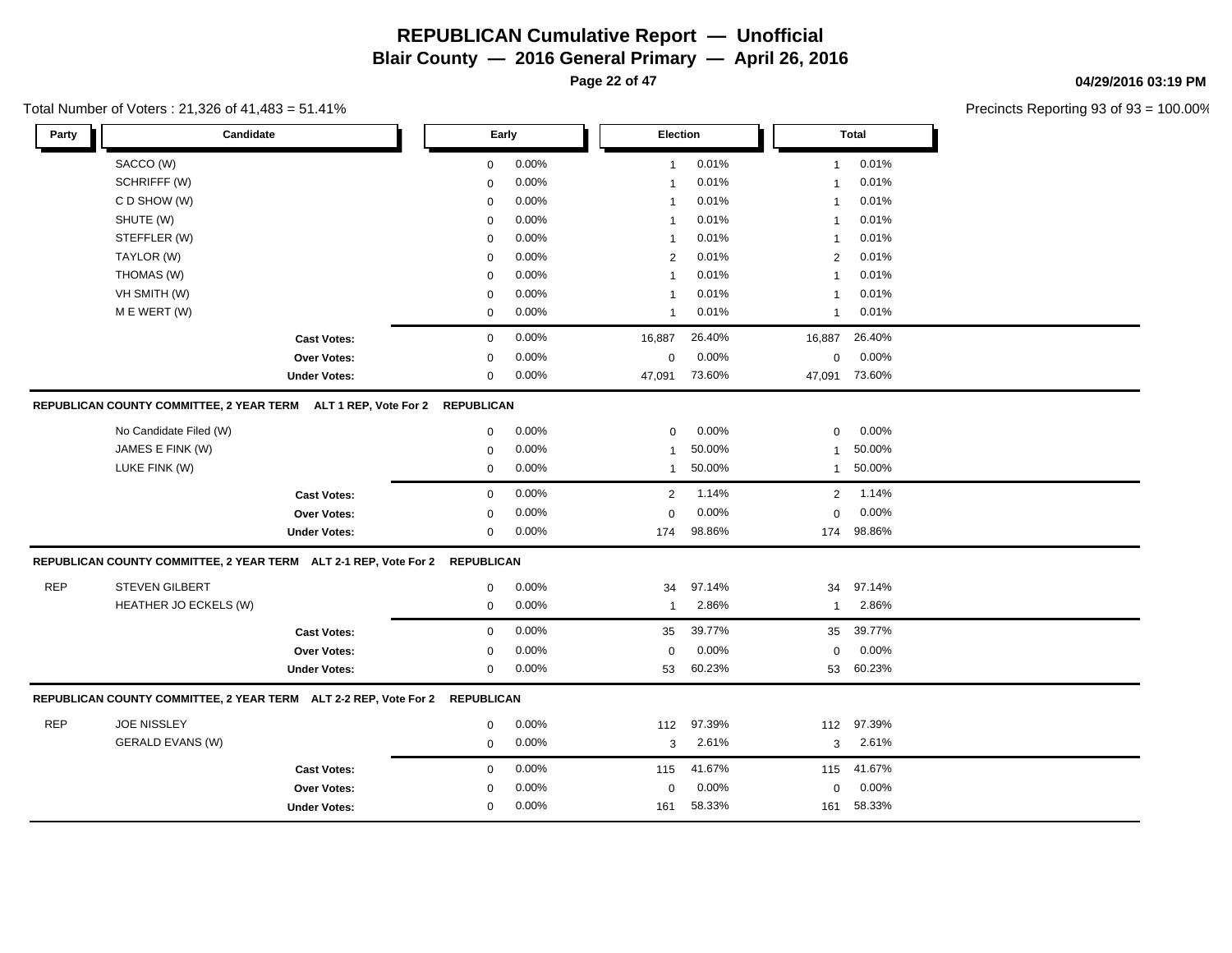**Blair County — 2016 General Primary — April 26, 2016**

**Page 23 of 47**

Precincts Reporting 93 of 93 = 100.00%

**04/29/2016 03:19 PM**

| Total Number of Voters : 21,326 of 41,483 = 51.41% |  |
|----------------------------------------------------|--|
|----------------------------------------------------|--|

| Candidate<br>Party                                                          |             | Early    |                | Election  |                | Total     |  |
|-----------------------------------------------------------------------------|-------------|----------|----------------|-----------|----------------|-----------|--|
| REPUBLICAN COUNTY COMMITTEE, 2 YEAR TERM ALT 3-1 REP, Vote For 2 REPUBLICAN |             |          |                |           |                |           |  |
| No Candidate Filed (W)                                                      | 0           | 0.00%    | $\mathbf{0}$   | 0.00%     | $\mathbf{0}$   | 0.00%     |  |
| <b>BRUE KELLEY (W)</b>                                                      | 0           | 0.00%    | -1             | 14.29%    | 1              | 14.29%    |  |
| JACKIE MICHAELS (W)                                                         | $\mathbf 0$ | 0.00%    | $\mathbf{1}$   | 14.29%    | $\mathbf{1}$   | 14.29%    |  |
| JESSE MANGIACARNE (W)                                                       | 0           | 0.00%    | $\overline{1}$ | 14.29%    | $\mathbf{1}$   | 14.29%    |  |
| JUDY WARD (W)                                                               | 0           | 0.00%    | -1             | 14.29%    |                | 1 14.29%  |  |
| LEE PAPADEAS (W)                                                            | $\mathbf 0$ | 0.00%    | $\mathbf{1}$   | 14.29%    | $\mathbf{1}$   | 14.29%    |  |
| NICK CAMINITI (W)                                                           | $\mathbf 0$ | 0.00%    | $\mathbf 1$    | 14.29%    | $\mathbf{1}$   | 14.29%    |  |
| RICHARD WALTER (W)                                                          | 0           | 0.00%    | $\mathbf{1}$   | 14.29%    | $\mathbf{1}$   | 14.29%    |  |
| <b>Cast Votes:</b>                                                          | $\mathbf 0$ | 0.00%    | $\overline{7}$ | 3.89%     | $\overline{7}$ | 3.89%     |  |
| Over Votes:                                                                 | 0           | 0.00%    | $\mathbf 0$    | 0.00%     | 0              | 0.00%     |  |
| <b>Under Votes:</b>                                                         | 0           | $0.00\%$ | 173            | 96.11%    | 173            | 96.11%    |  |
| REPUBLICAN COUNTY COMMITTEE, 2 YEAR TERM ALT 3-2 REP, Vote For 2 REPUBLICAN |             |          |                |           |                |           |  |
| No Candidate Filed (W)                                                      | $\mathbf 0$ | 0.00%    | $\mathbf{0}$   | 0.00%     | $\mathbf{0}$   | 0.00%     |  |
| AL SMITH (W)                                                                | $\mathbf 0$ | 0.00%    | $\mathbf{1}$   | 14.29%    | $\mathbf{1}$   | 14.29%    |  |
| CARL GRIMES (W)                                                             | 0           | 0.00%    | $\mathbf 1$    | 14.29%    | $\overline{1}$ | 14.29%    |  |
| CHRIS CHERRY (W)                                                            | $\mathbf 0$ | 0.00%    | 2              | 28.57%    | 2              | 28.57%    |  |
| DONALD MAST (W)                                                             | 0           | 0.00%    | $\mathbf 1$    | 14.29%    | $\mathbf{1}$   | 14.29%    |  |
| PETER CASSARLY (W)                                                          | 0           | 0.00%    | $\overline{1}$ | 14.29%    | $\mathbf{1}$   | 14.29%    |  |
| TERRY WILT (W)                                                              | 0           | 0.00%    | $\mathbf{1}$   | 14.29%    | $\mathbf{1}$   | 14.29%    |  |
| <b>Cast Votes:</b>                                                          | 0           | 0.00%    | $\overline{7}$ | 2.24%     | $\overline{7}$ | 2.24%     |  |
| Over Votes:                                                                 | 0           | 0.00%    | $\mathbf 0$    | 0.00%     | 0              | 0.00%     |  |
| <b>Under Votes:</b>                                                         | $\mathbf 0$ | 0.00%    | 305            | 97.76%    | 305            | 97.76%    |  |
| REPUBLICAN COUNTY COMMITTEE, 2 YEAR TERM ALT 4-1 REP, Vote For 2 REPUBLICAN |             |          |                |           |                |           |  |
| No Candidate Filed (W)                                                      | 0           | 0.00%    | $\mathbf 0$    | 0.00%     | 0              | 0.00%     |  |
| <b>BRUCE KELLY (W)</b>                                                      | 0           | 0.00%    |                | 1 100.00% |                | 1 100.00% |  |
| <b>Cast Votes:</b>                                                          | 0           | 0.00%    | $\overline{1}$ | 0.57%     | $\mathbf{1}$   | 0.57%     |  |
| <b>Over Votes:</b>                                                          | 0           | 0.00%    | $\mathbf 0$    | 0.00%     | $\mathbf 0$    | 0.00%     |  |
| <b>Under Votes:</b>                                                         | 0           | 0.00%    | 175            | 99.43%    | 175            | 99.43%    |  |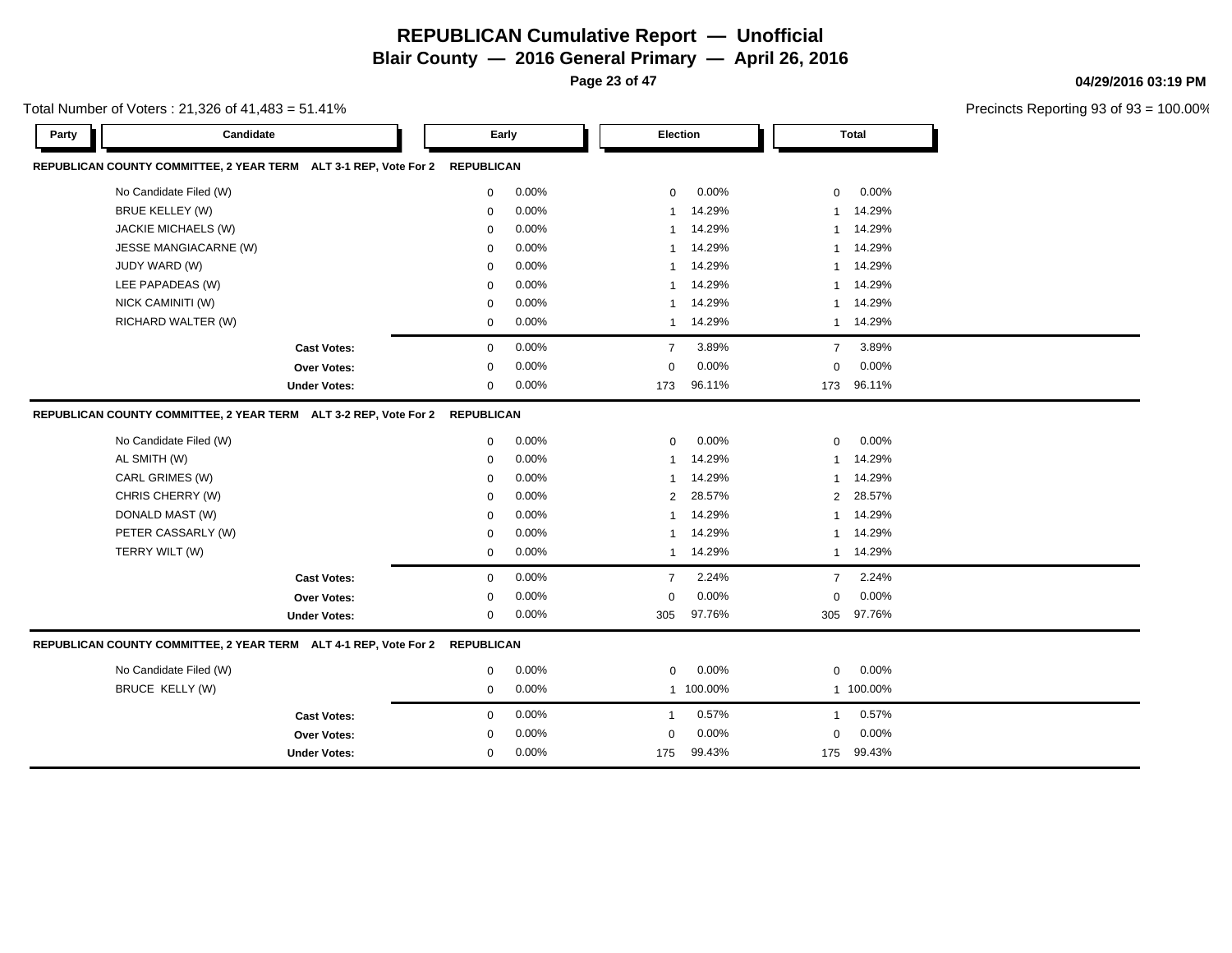**Page 24 of 47**

Total Number of Voters : 21,326 of 41,483 = 51.41%

#### **04/29/2016 03:19 PM**

| Party      | Candidate                                                                   |                     | Early        |       | Election       |            |                         | <b>Total</b> |  |
|------------|-----------------------------------------------------------------------------|---------------------|--------------|-------|----------------|------------|-------------------------|--------------|--|
|            | REPUBLICAN COUNTY COMMITTEE, 2 YEAR TERM ALT 4-2 REP, Vote For 2 REPUBLICAN |                     |              |       |                |            |                         |              |  |
| <b>REP</b> | CHERYL A. RUPP                                                              |                     | 0            | 0.00% | 105            | 36.59%     | 105                     | 36.59%       |  |
| <b>REP</b> | <b>NANCY ROSE VINCENT</b>                                                   |                     | 0            | 0.00% | 43             | 14.98%     | 43                      | 14.98%       |  |
| <b>REP</b> | <b>MATTHEW PACIFICO</b>                                                     |                     | $\mathbf 0$  | 0.00% | 138            | 48.08%     | 138                     | 48.08%       |  |
|            | JESSE ICKES (W)                                                             |                     | $\mathbf{0}$ | 0.00% | $\mathbf{1}$   | 0.35%      | 1                       | 0.35%        |  |
|            |                                                                             | <b>Cast Votes:</b>  | $\mathbf{0}$ | 0.00% | 287            | 72.47%     | 287                     | 72.47%       |  |
|            |                                                                             | <b>Over Votes:</b>  | 0            | 0.00% | 0              | 0.00%      | 0                       | $0.00\%$     |  |
|            |                                                                             | <b>Under Votes:</b> | 0            | 0.00% | 109            | 27.53%     | 109                     | 27.53%       |  |
|            | REPUBLICAN COUNTY COMMITTEE, 2 YEAR TERM ALT 5-1 REP, Vote For 2 REPUBLICAN |                     |              |       |                |            |                         |              |  |
|            | No Candidate Filed (W)                                                      |                     | 0            | 0.00% | 0              | 0.00%      | 0                       | $0.00\%$     |  |
|            |                                                                             | <b>Cast Votes:</b>  | $\mathbf{0}$ | 0.00% | $\mathbf 0$    | 0.00%      | $\mathbf{0}$            | 0.00%        |  |
|            |                                                                             | <b>Over Votes:</b>  | $\mathbf 0$  | 0.00% | $\mathbf 0$    | 0.00%      | $\mathbf 0$             | 0.00%        |  |
|            |                                                                             | <b>Under Votes:</b> | 0            | 0.00% |                | 32 100.00% |                         | 32 100.00%   |  |
|            | REPUBLICAN COUNTY COMMITTEE, 2 YEAR TERM ALT 5-2 REP, Vote For 2 REPUBLICAN |                     |              |       |                |            |                         |              |  |
| <b>REP</b> | JOSEPH F. RODKEY                                                            |                     | $\mathbf{0}$ | 0.00% | 71             | 49.31%     | 71                      | 49.31%       |  |
| <b>REP</b> | ANNA MARIE RODKEY                                                           |                     | $\mathbf 0$  | 0.00% | 71             | 49.31%     | 71                      | 49.31%       |  |
|            | CHARLES COLEGROVE (W)                                                       |                     | 0            | 0.00% | $\overline{1}$ | 0.69%      | $\overline{1}$          | 0.69%        |  |
|            | LAURIE COLEGROVE (W)                                                        |                     | 0            | 0.00% | $\mathbf{1}$   | 0.69%      | $\mathbf{1}$            | 0.69%        |  |
|            |                                                                             | <b>Cast Votes:</b>  | $\mathbf 0$  | 0.00% | 144            | 63.16%     | 144                     | 63.16%       |  |
|            |                                                                             | Over Votes:         | 0            | 0.00% | $\mathbf 0$    | 0.00%      | 0                       | $0.00\%$     |  |
|            |                                                                             | <b>Under Votes:</b> | 0            | 0.00% | 84             | 36.84%     | 84                      | 36.84%       |  |
|            | REPUBLICAN COUNTY COMMITTEE, 2 YEAR TERM ALT 5-3 REP, Vote For 2 REPUBLICAN |                     |              |       |                |            |                         |              |  |
| <b>REP</b> | MICHAEL C. HAIRE                                                            |                     | $\Omega$     | 0.00% | 78             | 97.50%     | 78                      | 97.50%       |  |
|            | JESSICA PADILLA (W)                                                         |                     | 0            | 0.00% | $\mathbf{1}$   | 1.25%      | $\overline{\mathbf{1}}$ | 1.25%        |  |
|            | SUMMERS (W)                                                                 |                     | 0            | 0.00% | $\mathbf{1}$   | 1.25%      | $\mathbf{1}$            | 1.25%        |  |
|            |                                                                             | <b>Cast Votes:</b>  | $\mathbf{0}$ | 0.00% | 80             | 40.82%     | 80                      | 40.82%       |  |
|            |                                                                             | <b>Over Votes:</b>  | 0            | 0.00% | $\mathbf 0$    | 0.00%      | 0                       | 0.00%        |  |
|            |                                                                             | <b>Under Votes:</b> | 0            | 0.00% | 116            | 59.18%     | 116                     | 59.18%       |  |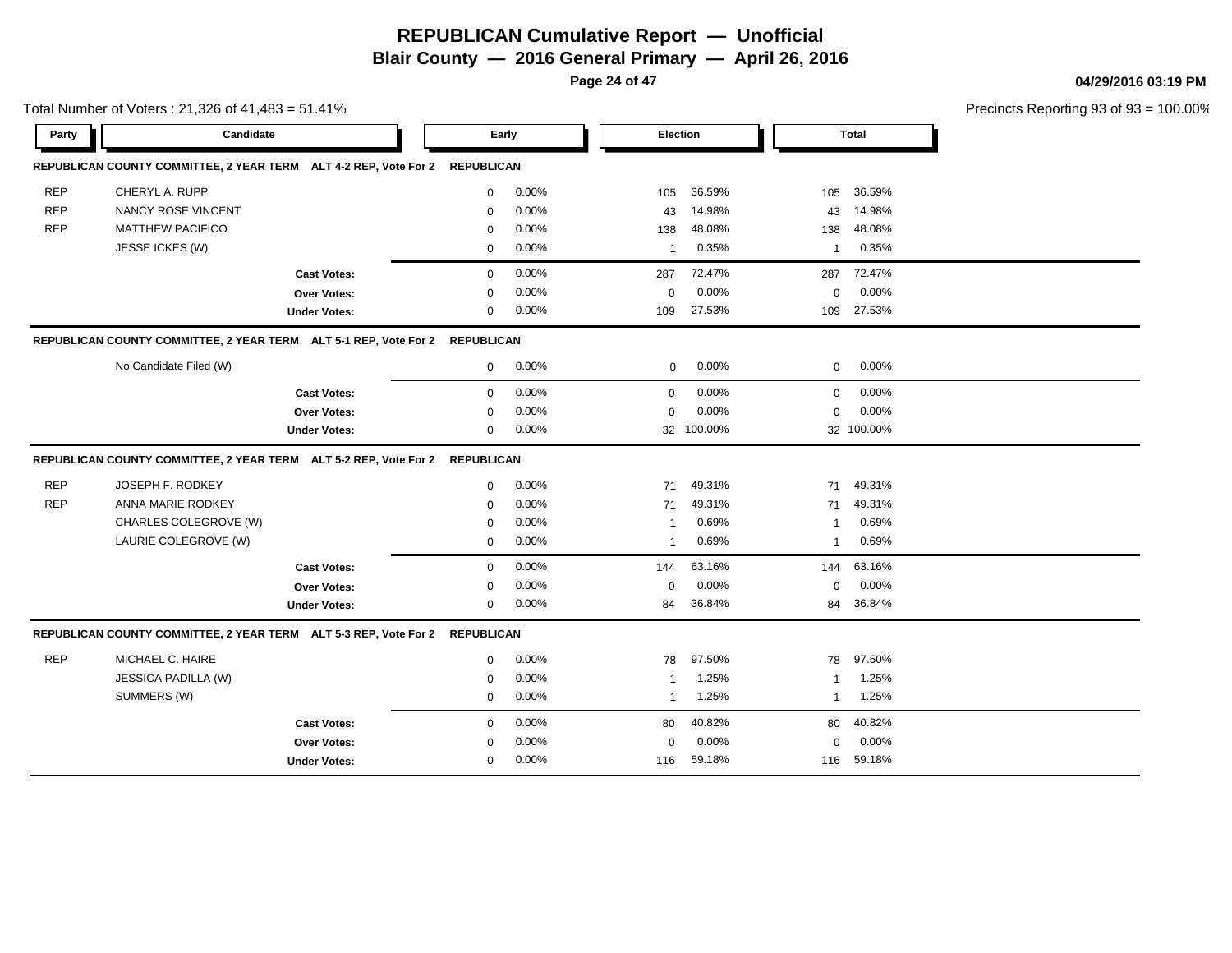**Page 25 of 47**

#### **04/29/2016 03:19 PM**

|            | Total Number of Voters: 21,326 of 41,483 = 51.41%                           |                     |                   |          |                |        |                |              | Precincts Reporting 93 of 93 |
|------------|-----------------------------------------------------------------------------|---------------------|-------------------|----------|----------------|--------|----------------|--------------|------------------------------|
| Party      | Candidate                                                                   |                     | Early             |          | Election       |        |                | <b>Total</b> |                              |
|            | REPUBLICAN COUNTY COMMITTEE, 2 YEAR TERM ALT 6-1 REP, Vote For 2 REPUBLICAN |                     |                   |          |                |        |                |              |                              |
| <b>REP</b> | <b>JOSEPH DALE CLARK</b>                                                    |                     | $\mathbf 0$       | 0.00%    | 106            | 55.79% | 106            | 55.79%       |                              |
| <b>REP</b> | NANCY E. HEAD                                                               |                     | 0                 | 0.00%    | 82             | 43.16% | 82             | 43.16%       |                              |
|            | TOM GERLACH (W)                                                             |                     | $\mathbf 0$       | 0.00%    | -1             | 0.53%  | -1             | 0.53%        |                              |
|            | WARD (W)                                                                    |                     | $\mathbf 0$       | 0.00%    | $\overline{1}$ | 0.53%  | $\overline{1}$ | 0.53%        |                              |
|            |                                                                             | <b>Cast Votes:</b>  | 0                 | 0.00%    | 190            | 59.75% | 190            | 59.75%       |                              |
|            |                                                                             | Over Votes:         | 0                 | 0.00%    | 0              | 0.00%  | 0              | 0.00%        |                              |
|            |                                                                             | <b>Under Votes:</b> | 0                 | 0.00%    | 128            | 40.25% | 128            | 40.25%       |                              |
|            | REPUBLICAN COUNTY COMMITTEE, 2 YEAR TERM ALT 6-2 REP, Vote For 2 REPUBLICAN |                     |                   |          |                |        |                |              |                              |
| <b>REP</b> | ALFRED L. KHOURY                                                            |                     | $\mathbf 0$       | 0.00%    | 129            | 97.73% | 129            | 97.73%       |                              |
|            | <b>BRUCE KELLY (W)</b>                                                      |                     | $\mathbf 0$       | 0.00%    | -1             | 0.76%  | 1              | 0.76%        |                              |
|            | DEBBIE TAYLOR (W)                                                           |                     | $\mathbf 0$       | 0.00%    | $\mathbf 1$    | 0.76%  | $\mathbf{1}$   | 0.76%        |                              |
|            | <b>JOSEPH LAMANTIA (W)</b>                                                  |                     | $\mathbf 0$       | 0.00%    | $\mathbf{1}$   | 0.76%  | $\mathbf{1}$   | 0.76%        |                              |
|            |                                                                             | <b>Cast Votes:</b>  | $\mathbf 0$       | 0.00%    | 132            | 40.00% | 132            | 40.00%       |                              |
|            |                                                                             | Over Votes:         | $\mathbf 0$       | 0.00%    | $\mathbf 0$    | 0.00%  | $\mathbf 0$    | 0.00%        |                              |
|            |                                                                             | <b>Under Votes:</b> | 0                 | $0.00\%$ | 198            | 60.00% |                | 198 60.00%   |                              |
|            | REPUBLICAN COUNTY COMMITTEE, 2 YEAR TERM ALT 6-3 REP, Vote For 2 REPUBLICAN |                     |                   |          |                |        |                |              |                              |
| <b>REP</b> | <b>BRUCE KELLEY</b>                                                         |                     | 0                 | 0.00%    | 143            | 56.52% | 143            | 56.52%       |                              |
| <b>REP</b> | JANE L. BAIER                                                               |                     | 0                 | 0.00%    | 109            | 43.08% | 109            | 43.08%       |                              |
|            | MICHELE LOVE (W)                                                            |                     | $\mathbf{0}$      | 0.00%    | $\mathbf{1}$   | 0.40%  | $\mathbf{1}$   | 0.40%        |                              |
|            |                                                                             | <b>Cast Votes:</b>  | $\mathbf 0$       | 0.00%    | 253            | 58.84% | 253            | 58.84%       |                              |
|            |                                                                             | Over Votes:         | 0                 | 0.00%    | $\mathbf 0$    | 0.00%  | $\mathbf 0$    | 0.00%        |                              |
|            |                                                                             | <b>Under Votes:</b> | $\mathbf{0}$      | 0.00%    | 177            | 41.16% |                | 177 41.16%   |                              |
|            | REPUBLICAN COUNTY COMMITTEE, 2 YEAR TERM ALT 6-4 REP, Vote For 2            |                     | <b>REPUBLICAN</b> |          |                |        |                |              |                              |
| <b>REP</b> | <b>TERRY TOMASSETTI</b>                                                     |                     | 0                 | 0.00%    | 150            | 42.25% | 150            | 42.25%       |                              |
| <b>REP</b> | <b>GARY L. KEPHART</b>                                                      |                     | 0                 | 0.00%    | 117            | 32.96% |                | 117 32.96%   |                              |
| <b>REP</b> | RACHELLE LINDSEY                                                            |                     | $\mathbf 0$       | 0.00%    | 88             | 24.79% | 88             | 24.79%       |                              |
|            |                                                                             | <b>Cast Votes:</b>  | $\mathbf 0$       | 0.00%    | 355            | 71.57% | 355            | 71.57%       |                              |
|            |                                                                             | Over Votes:         | $\Omega$          | 0.00%    | $\Omega$       | 0.00%  | $\mathbf 0$    | 0.00%        |                              |
|            |                                                                             | <b>Under Votes:</b> | $\mathbf{0}$      | 0.00%    | 141            | 28.43% | 141            | 28.43%       |                              |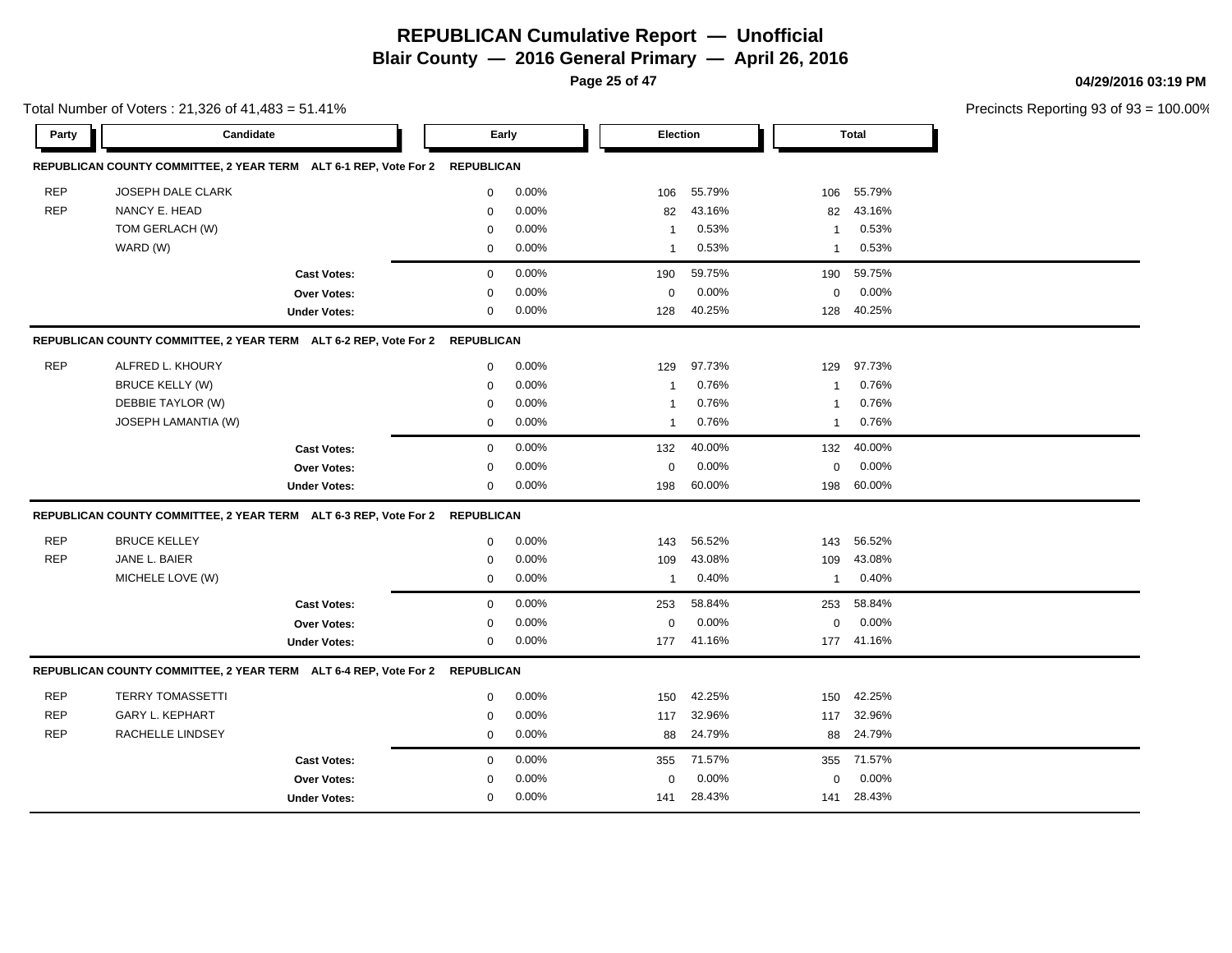**Blair County — 2016 General Primary — April 26, 2016**

**Page 26 of 47**

**04/29/2016 03:19 PM**

|            | Total Number of Voters: 21,326 of 41,483 = 51.41%                           |                     |                  |       |                |        |              |              | Precincts Reporting 93 of 93 |
|------------|-----------------------------------------------------------------------------|---------------------|------------------|-------|----------------|--------|--------------|--------------|------------------------------|
| Party      | Candidate                                                                   |                     | Early            |       | Election       |        |              | <b>Total</b> |                              |
|            | REPUBLICAN COUNTY COMMITTEE, 2 YEAR TERM ALT 7 REP, Vote For 2 REPUBLICAN   |                     |                  |       |                |        |              |              |                              |
| <b>REP</b> | DENNIS J. HOLLAND                                                           |                     | 0                | 0.00% | 94             | 95.92% | 94           | 95.92%       |                              |
|            | ANDY BEM (W)                                                                |                     | $\mathbf 0$      | 0.00% | $\mathbf{1}$   | 1.02%  | -1           | 1.02%        |                              |
|            | MICHAEL KESSLING (W)                                                        |                     | $\mathbf 0$      | 0.00% | $\mathbf 1$    | 1.02%  | 1            | 1.02%        |                              |
|            | NINA TEDESCHI (W)                                                           |                     | $\mathbf 0$      | 0.00% | -1             | 1.02%  | 1            | 1.02%        |                              |
|            | TODD SMITH (W)                                                              |                     | $\mathbf 0$      | 0.00% | $\mathbf{1}$   | 1.02%  | 1            | 1.02%        |                              |
|            |                                                                             | <b>Cast Votes:</b>  | $\mathbf 0$      | 0.00% | 98             | 44.55% | 98           | 44.55%       |                              |
|            |                                                                             | Over Votes:         | $\Omega$         | 0.00% | $\mathbf 0$    | 0.00%  | $\mathbf 0$  | 0.00%        |                              |
|            |                                                                             | <b>Under Votes:</b> | $\mathbf 0$      | 0.00% | 122            | 55.45% |              | 122 55.45%   |                              |
|            | REPUBLICAN COUNTY COMMITTEE, 2 YEAR TERM ALT 8-1 REP, Vote For 2 REPUBLICAN |                     |                  |       |                |        |              |              |                              |
| <b>REP</b> | <b>VALERIA BOWERS</b>                                                       |                     | 0                | 0.00% | 70             | 93.33% | 70           | 93.33%       |                              |
|            | BOB CONWAY (W)                                                              |                     | $\mathbf 0$      | 0.00% | 1              | 1.33%  | -1           | 1.33%        |                              |
|            | LOUISE CAMBELL (W)                                                          |                     | 0                | 0.00% | $\mathbf{1}$   | 1.33%  | 1            | 1.33%        |                              |
|            | LOUISE CAMPBELL (W)                                                         |                     | $\mathbf 0$      | 0.00% | $\mathbf{1}$   | 1.33%  | $\mathbf 1$  | 1.33%        |                              |
|            | SCOTT CAMPANARO (W)                                                         |                     | $\mathbf 0$      | 0.00% | $\overline{2}$ | 2.67%  | 2            | 2.67%        |                              |
|            |                                                                             | <b>Cast Votes:</b>  | $\mathbf 0$      | 0.00% | 75             | 43.60% | 75           | 43.60%       |                              |
|            |                                                                             | Over Votes:         | $\mathbf 0$      | 0.00% | $\mathbf 0$    | 0.00%  | $\mathbf 0$  | 0.00%        |                              |
|            |                                                                             | <b>Under Votes:</b> | $\mathbf 0$      | 0.00% | 97             | 56.40% |              | 97 56.40%    |                              |
|            | REPUBLICAN COUNTY COMMITTEE, 2 YEAR TERM ALT 8-2 REP, Vote For 2 REPUBLICAN |                     |                  |       |                |        |              |              |                              |
| <b>REP</b> | JAMES WOOMER, JR.                                                           |                     | $\mathbf 0$      | 0.00% | 81             | 51.59% | 81           | 51.59%       |                              |
| <b>REP</b> | <b>LAURIE WOOMER</b>                                                        |                     | $\boldsymbol{0}$ | 0.00% | 76             | 48.41% | 76           | 48.41%       |                              |
|            |                                                                             | <b>Cast Votes:</b>  | $\boldsymbol{0}$ | 0.00% | 157            | 65.97% | 157          | 65.97%       |                              |
|            |                                                                             | Over Votes:         | $\mathbf 0$      | 0.00% | 0              | 0.00%  | 0            | 0.00%        |                              |
|            |                                                                             | <b>Under Votes:</b> | 0                | 0.00% | 81             | 34.03% |              | 81 34.03%    |                              |
|            | REPUBLICAN COUNTY COMMITTEE, 2 YEAR TERM ALT 9 REP, Vote For 2 REPUBLICAN   |                     |                  |       |                |        |              |              |                              |
| <b>REP</b> | MICHELE M. DIETZEL                                                          |                     | 0                | 0.00% | 106            | 52.74% | 106          | 52.74%       |                              |
| <b>REP</b> | JACK E. DIETZEL                                                             |                     | $\mathbf 0$      | 0.00% | 94             | 46.77% | 94           | 46.77%       |                              |
|            | JEREMY BERKHEIMER (W)                                                       |                     | $\mathbf 0$      | 0.00% | $\mathbf{1}$   | 0.50%  | $\mathbf{1}$ | 0.50%        |                              |
|            |                                                                             | <b>Cast Votes:</b>  | $\mathbf 0$      | 0.00% | 201            | 66.56% | 201          | 66.56%       |                              |
|            |                                                                             | Over Votes:         | $\mathbf 0$      | 0.00% | 0              | 0.00%  | 0            | 0.00%        |                              |
|            |                                                                             | <b>Under Votes:</b> | $\mathbf 0$      | 0.00% | 101            | 33.44% |              | 101 33.44%   |                              |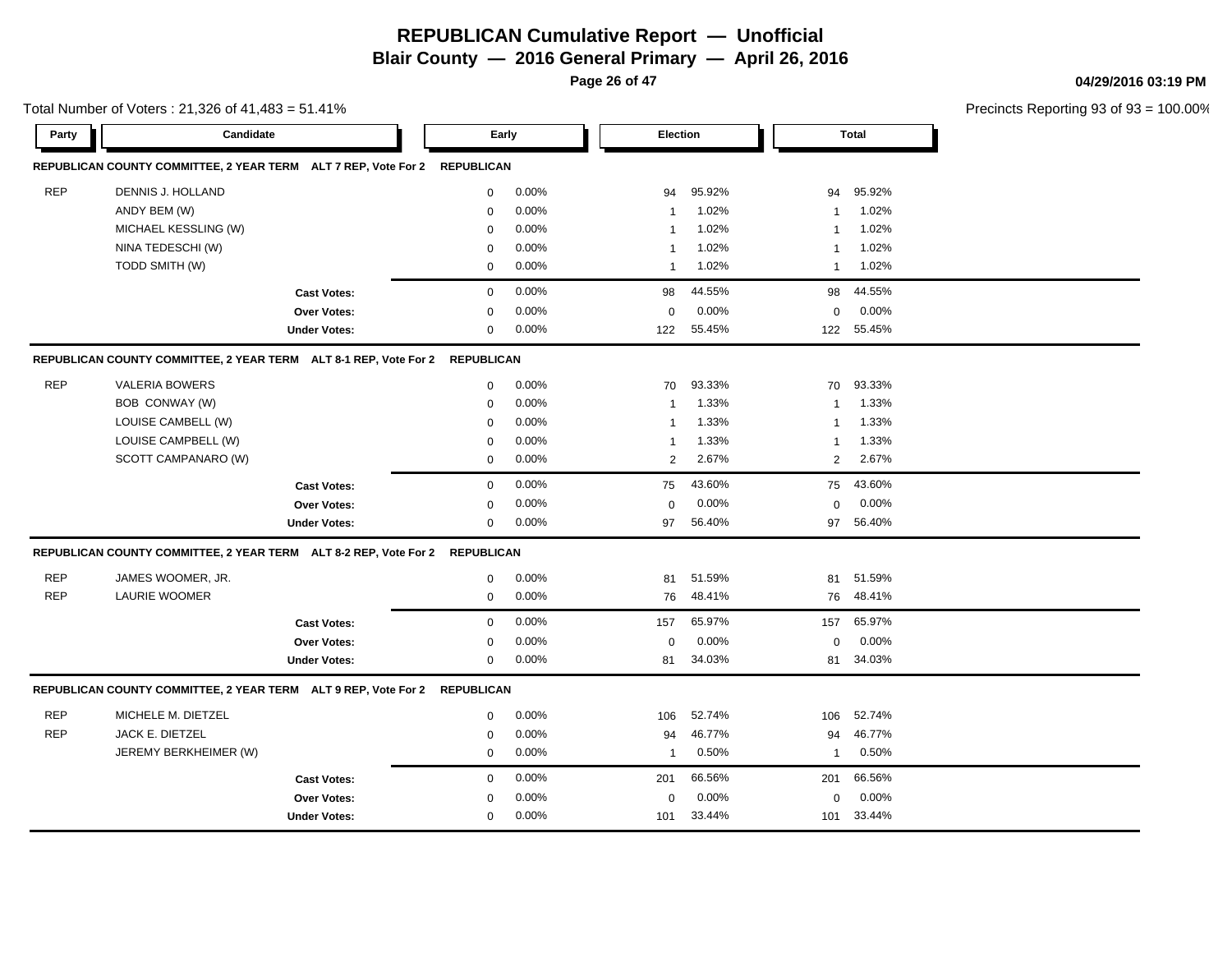**Page 27 of 47**

#### **04/29/2016 03:19 PM**

|            | Total Number of Voters: 21,326 of 41,483 = 51.41%                            |                     |             |          |                |          |                |              | Precincts Reporting 93 of 93 |
|------------|------------------------------------------------------------------------------|---------------------|-------------|----------|----------------|----------|----------------|--------------|------------------------------|
| Party      | Candidate                                                                    |                     | Early       |          |                | Election |                | <b>Total</b> |                              |
|            | REPUBLICAN COUNTY COMMITTEE, 2 YEAR TERM ALT 10-1 REP, Vote For 2 REPUBLICAN |                     |             |          |                |          |                |              |                              |
| <b>REP</b> | <b>DONALD BOWERS</b>                                                         |                     | $\mathbf 0$ | 0.00%    | 91             | 35.83%   | 91             | 35.83%       |                              |
| <b>REP</b> | <b>VELMA EASTEP</b>                                                          |                     | $\mathbf 0$ | 0.00%    | 50             | 19.69%   | 50             | 19.69%       |                              |
| <b>REP</b> | LINDA F. HARCHAK                                                             |                     | $\mathbf 0$ | 0.00%    | 63             | 24.80%   | 63             | 24.80%       |                              |
| <b>REP</b> | <b>FRANK ROBIN HARCHAK</b>                                                   |                     | $\mathbf 0$ | 0.00%    | 49             | 19.29%   | 49             | 19.29%       |                              |
|            | LOUISE CAMPBELL (W)                                                          |                     | $\mathbf 0$ | 0.00%    | $\mathbf{1}$   | 0.39%    | $\overline{1}$ | 0.39%        |                              |
|            |                                                                              | <b>Cast Votes:</b>  | $\mathbf 0$ | 0.00%    | 254            | 65.80%   | 254            | 65.80%       |                              |
|            |                                                                              | Over Votes:         | $\pmb{0}$   | 0.00%    | 0              | 0.00%    | $\mathbf 0$    | 0.00%        |                              |
|            |                                                                              | <b>Under Votes:</b> | 0           | $0.00\%$ | 132            | 34.20%   |                | 132 34.20%   |                              |
|            | REPUBLICAN COUNTY COMMITTEE, 2 YEAR TERM ALT 10-2 REP, Vote For 2 REPUBLICAN |                     |             |          |                |          |                |              |                              |
| <b>REP</b> | JACK H. SPEECE                                                               |                     | $\mathbf 0$ | 0.00%    | 222            | 95.69%   | 222            | 95.69%       |                              |
|            | ANNA MARIE RODKEY (W)                                                        |                     | 0           | 0.00%    | $\overline{1}$ | 0.43%    | -1             | 0.43%        |                              |
|            | BRIAN SCHEELER (W)                                                           |                     | 0           | 0.00%    | 1              | 0.43%    | -1             | 0.43%        |                              |
|            | CHARLES GILLESPIE (W)                                                        |                     | $\mathbf 0$ | 0.00%    | $\mathbf 1$    | 0.43%    | -1             | 0.43%        |                              |
|            | DANIEL B BAUER (W)                                                           |                     | $\mathbf 0$ | 0.00%    | $\mathbf 1$    | 0.43%    | -1             | 0.43%        |                              |
|            | JOSEPH RODKEY (W)                                                            |                     | $\mathbf 0$ | 0.00%    | $\mathbf 1$    | 0.43%    | 1              | 0.43%        |                              |
|            | LARRY FOCHT (W)                                                              |                     | $\mathbf 0$ | 0.00%    | -1             | 0.43%    | 1              | 0.43%        |                              |
|            | MICHAEL RAWLINS (W)                                                          |                     | $\mathbf 0$ | 0.00%    | $\mathbf 1$    | 0.43%    | 1              | 0.43%        |                              |
|            | RICHARD J PEO (W)                                                            |                     | $\mathbf 0$ | 0.00%    | 1              | 0.43%    | 1              | 0.43%        |                              |
|            | SANDRA FOCHT (W)                                                             |                     | $\mathbf 0$ | 0.00%    | $\mathbf 1$    | 0.43%    | -1             | 0.43%        |                              |
|            | WILLIAM E ROBERTS (W)                                                        |                     | 0           | 0.00%    | $\mathbf 1$    | 0.43%    | $\overline{1}$ | 0.43%        |                              |
|            |                                                                              | <b>Cast Votes:</b>  | $\pmb{0}$   | 0.00%    | 232            | 40.70%   | 232            | 40.70%       |                              |
|            |                                                                              | Over Votes:         | $\mathbf 0$ | 0.00%    | 0              | 0.00%    | $\mathbf 0$    | 0.00%        |                              |
|            |                                                                              | <b>Under Votes:</b> | $\pmb{0}$   | 0.00%    | 338            | 59.30%   | 338            | 59.30%       |                              |
|            | REPUBLICAN COUNTY COMMITTEE, 2 YEAR TERM ALT 11-1 REP, Vote For 2 REPUBLICAN |                     |             |          |                |          |                |              |                              |
| <b>REP</b> | LINDA M. NEUGEBAUER                                                          |                     | 0           | 0.00%    | 162            | 47.79%   | 162            | 47.79%       |                              |
| <b>REP</b> | <b>WILLIAM NEUGEBAUER</b>                                                    |                     | 0           | 0.00%    | 175            | 51.62%   | 175            | 51.62%       |                              |
|            | JAMES BALDWIN (W)                                                            |                     | 0           | 0.00%    | 2              | 0.59%    | 2              | 0.59%        |                              |
|            |                                                                              | <b>Cast Votes:</b>  | 0           | 0.00%    | 339            | 70.04%   | 339            | 70.04%       |                              |
|            |                                                                              | Over Votes:         | $\mathbf 0$ | 0.00%    | 0              | 0.00%    | 0              | 0.00%        |                              |
|            |                                                                              | <b>Under Votes:</b> | $\mathbf 0$ | $0.00\%$ | 145            | 29.96%   | 145            | 29.96%       |                              |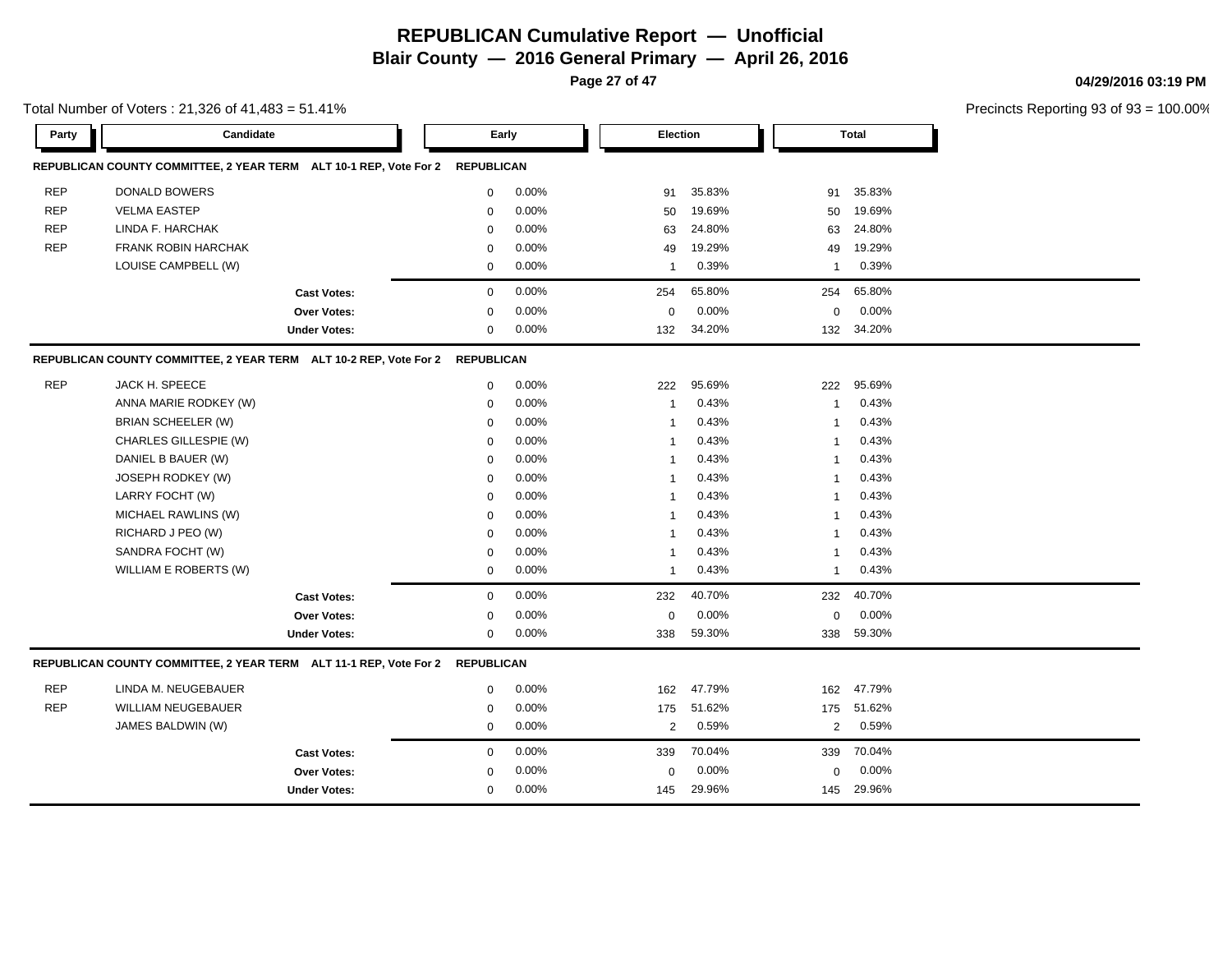**Blair County — 2016 General Primary — April 26, 2016**

**Page 28 of 47**

**04/29/2016 03:19 PM**

|            | Total Number of Voters: 21,326 of 41,483 = 51.41%                            |                     |                   |       |              |             |                  |              | Precincts Reporting 93 of 93 |
|------------|------------------------------------------------------------------------------|---------------------|-------------------|-------|--------------|-------------|------------------|--------------|------------------------------|
| Party      | Candidate                                                                    |                     | Early             |       |              | Election    |                  | <b>Total</b> |                              |
|            | REPUBLICAN COUNTY COMMITTEE, 2 YEAR TERM ALT 11-2 REP, Vote For 2 REPUBLICAN |                     |                   |       |              |             |                  |              |                              |
| <b>REP</b> | JUDITH A. BERRYMAN                                                           |                     | $\mathsf 0$       | 0.00% | 209          | 54.43%      | 209              | 54.43%       |                              |
| <b>REP</b> | HENRY T. FOWNES                                                              |                     | $\mathbf 0$       | 0.00% | 174          | 45.31%      | 174              | 45.31%       |                              |
|            | MICHAEL GEISHAUSER (W)                                                       |                     | $\mathbf 0$       | 0.00% | $\mathbf 1$  | 0.26%       | $\mathbf{1}$     | 0.26%        |                              |
|            |                                                                              | <b>Cast Votes:</b>  | $\mathbf 0$       | 0.00% | 384          | 62.54%      | 384              | 62.54%       |                              |
|            |                                                                              | Over Votes:         | $\mathbf 0$       | 0.00% | 0            | 0.00%       | 0                | 0.00%        |                              |
|            |                                                                              | <b>Under Votes:</b> | $\mathbf 0$       | 0.00% | 230          | 37.46%      | 230              | 37.46%       |                              |
|            | REPUBLICAN COUNTY COMMITTEE, 2 YEAR TERM ALT 12-1 REP, Vote For 2            |                     | <b>REPUBLICAN</b> |       |              |             |                  |              |                              |
| <b>REP</b> | DAVID W. BUTTERBAUGH, JR.                                                    |                     | 0                 | 0.00% | 146          | 99.32%      | 146              | 99.32%       |                              |
|            | JOHN BIDDLE (W)                                                              |                     | $\mathbf 0$       | 0.00% | $\mathbf{1}$ | 0.68%       | 1                | 0.68%        |                              |
|            |                                                                              | <b>Cast Votes:</b>  | $\mathbf 0$       | 0.00% | 147          | 44.55%      | 147              | 44.55%       |                              |
|            |                                                                              | Over Votes:         | $\mathbf 0$       | 0.00% | $\pmb{0}$    | 0.00%       | $\boldsymbol{0}$ | 0.00%        |                              |
|            |                                                                              | <b>Under Votes:</b> | $\mathbf 0$       | 0.00% | 183          | 55.45%      |                  | 183 55.45%   |                              |
|            | REPUBLICAN COUNTY COMMITTEE, 2 YEAR TERM ALT 12-2 REP, Vote For 2 REPUBLICAN |                     |                   |       |              |             |                  |              |                              |
| <b>REP</b> | <b>SCOTT ALTER</b>                                                           |                     | 0                 | 0.00% | 47           | 27.01%      | 47               | 27.01%       |                              |
| <b>REP</b> | <b>SEAN BOYLES</b>                                                           |                     | $\mathbf 0$       | 0.00% | 52           | 29.89%      | 52               | 29.89%       |                              |
| <b>REP</b> | FRANK SHIELDS, JR                                                            |                     | $\mathbf 0$       | 0.00% | 75           | 43.10%      | 75               | 43.10%       |                              |
|            |                                                                              | <b>Cast Votes:</b>  | $\mathbf 0$       | 0.00% | 174          | 69.05%      | 174              | 69.05%       |                              |
|            |                                                                              | Over Votes:         | $\mathbf 0$       | 0.00% | 0            | 0.00%       | 0                | 0.00%        |                              |
|            |                                                                              | <b>Under Votes:</b> | 0                 | 0.00% | 78           | 30.95%      | 78               | 30.95%       |                              |
|            | REPUBLICAN COUNTY COMMITTEE, 2 YEAR TERM ALT 12-3 REP, Vote For 2 REPUBLICAN |                     |                   |       |              |             |                  |              |                              |
|            | No Candidate Filed (W)                                                       |                     | $\mathbf 0$       | 0.00% | $\mathbf 0$  | 0.00%       | 0                | 0.00%        |                              |
|            |                                                                              | <b>Cast Votes:</b>  | $\boldsymbol{0}$  | 0.00% | $\mathsf 0$  | 0.00%       | $\mathbf 0$      | 0.00%        |                              |
|            |                                                                              | Over Votes:         | $\mathbf 0$       | 0.00% | $\mathbf 0$  | 0.00%       | 0                | 0.00%        |                              |
|            |                                                                              | <b>Under Votes:</b> | $\mathbf 0$       | 0.00% |              | 218 100.00% |                  | 218 100.00%  |                              |
|            | REPUBLICAN COUNTY COMMITTEE, 2 YEAR TERM ALT 12-4 REP, Vote For 2            |                     | <b>REPUBLICAN</b> |       |              |             |                  |              |                              |
|            | No Candidate Filed (W)                                                       |                     | $\mathbf 0$       | 0.00% | $\mathbf 0$  | 0.00%       | 0                | $0.00\%$     |                              |
|            | CHRISTINA ROBINSON (W)                                                       |                     | $\mathbf 0$       | 0.00% | $\sqrt{2}$   | 40.00%      | $\overline{2}$   | 40.00%       |                              |
|            | JOHN CAREY III (W)                                                           |                     | 0                 | 0.00% | $\mathbf{1}$ | 20.00%      | 1                | 20.00%       |                              |
|            | JUDY WARD (W)                                                                |                     | 0                 | 0.00% | $\mathbf{1}$ | 20.00%      | 1                | 20.00%       |                              |
|            | TRUMP (W)                                                                    |                     | $\mathbf 0$       | 0.00% | $\mathbf{1}$ | 20.00%      | $\mathbf{1}$     | 20.00%       |                              |
|            |                                                                              | <b>Cast Votes:</b>  | $\mathsf 0$       | 0.00% | 5            | 1.26%       | 5                | 1.26%        |                              |
|            |                                                                              | Over Votes:         | $\mathbf 0$       | 0.00% | $\mathbf 0$  | 0.00%       | $\mathbf 0$      | 0.00%        |                              |
|            |                                                                              | <b>Under Votes:</b> | $\mathbf 0$       | 0.00% | 391          | 98.74%      | 391              | 98.74%       |                              |
|            |                                                                              |                     |                   |       |              |             |                  |              |                              |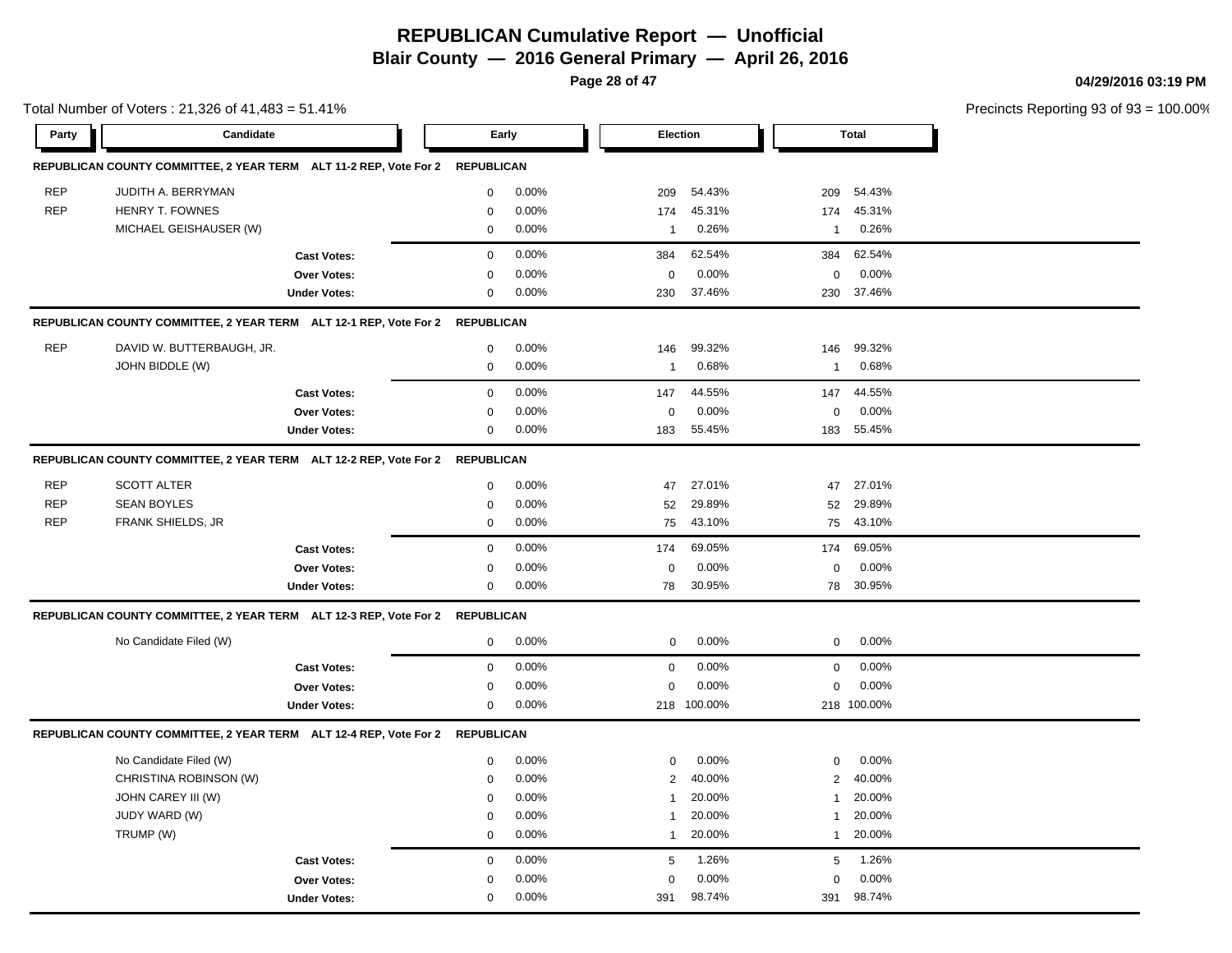**Blair County — 2016 General Primary — April 26, 2016**

**Page 29 of 47**

**04/29/2016 03:19 PM**

|            | Total Number of Voters: 21,326 of 41,483 = 51.41%                            |                     |             |       |                |             |                |              | Precincts Reporting 93 of 93 |
|------------|------------------------------------------------------------------------------|---------------------|-------------|-------|----------------|-------------|----------------|--------------|------------------------------|
| Party      | Candidate                                                                    |                     |             | Early | Election       |             |                | <b>Total</b> |                              |
|            | REPUBLICAN COUNTY COMMITTEE, 2 YEAR TERM ALT 13-1 REP, Vote For 2 REPUBLICAN |                     |             |       |                |             |                |              |                              |
| <b>REP</b> | JUNE D. PERSUN                                                               |                     | $\mathbf 0$ | 0.00% | 113            | 38.44%      | 113            | 38.44%       |                              |
| <b>REP</b> | SAMUEL L. MCCLURE, JR                                                        |                     | $\mathbf 0$ | 0.00% | 180            | 61.22%      | 180            | 61.22%       |                              |
|            | DAVD WOLESLAGLE (W)                                                          |                     | 0           | 0.00% | $\mathbf{1}$   | 0.34%       | $\mathbf 1$    | 0.34%        |                              |
|            |                                                                              | <b>Cast Votes:</b>  | $\mathbf 0$ | 0.00% | 294            | 56.76%      | 294            | 56.76%       |                              |
|            |                                                                              | Over Votes:         | $\mathbf 0$ | 0.00% | $\mathbf 0$    | 0.00%       | $\mathbf 0$    | 0.00%        |                              |
|            |                                                                              | <b>Under Votes:</b> | $\mathbf 0$ | 0.00% | 224            | 43.24%      | 224            | 43.24%       |                              |
|            | REPUBLICAN COUNTY COMMITTEE, 2 YEAR TERM ALT 13-2 REP, Vote For 2 REPUBLICAN |                     |             |       |                |             |                |              |                              |
| <b>REP</b> | <b>ERIK CAGLE</b>                                                            |                     | $\mathbf 0$ | 0.00% |                | 155 100.00% |                | 155 100.00%  |                              |
|            |                                                                              | <b>Cast Votes:</b>  | 0           | 0.00% | 155            | 45.06%      | 155            | 45.06%       |                              |
|            |                                                                              | Over Votes:         | $\mathbf 0$ | 0.00% | $\mathbf 0$    | 0.00%       | 0              | 0.00%        |                              |
|            |                                                                              | <b>Under Votes:</b> | $\mathbf 0$ | 0.00% | 189            | 54.94%      | 189            | 54.94%       |                              |
|            | REPUBLICAN COUNTY COMMITTEE, 2 YEAR TERM ALT 13-3 REP, Vote For 2 REPUBLICAN |                     |             |       |                |             |                |              |                              |
| <b>REP</b> | DAVID E. GREENWOOD                                                           |                     | 0           | 0.00% | 62             | 26.16%      | 62             | 26.16%       |                              |
| <b>REP</b> | DONALD E. BELSEY                                                             |                     | $\mathbf 0$ | 0.00% | 59             | 24.89%      | 59             | 24.89%       |                              |
| <b>REP</b> | <b>WILLIAM E. SCHIRF</b>                                                     |                     | $\mathbf 0$ | 0.00% | 116            | 48.95%      | 116            | 48.95%       |                              |
|            |                                                                              | <b>Cast Votes:</b>  | 0           | 0.00% | 237            | 70.54%      | 237            | 70.54%       |                              |
|            |                                                                              | Over Votes:         | 0           | 0.00% | 0              | 0.00%       | 0              | 0.00%        |                              |
|            |                                                                              | <b>Under Votes:</b> | 0           | 0.00% | 99             | 29.46%      | 99             | 29.46%       |                              |
|            | REPUBLICAN COUNTY COMMITTEE, 2 YEAR TERM ALT 13-4 REP, Vote For 2 REPUBLICAN |                     |             |       |                |             |                |              |                              |
|            | No Candidate Filed (W)                                                       |                     | 0           | 0.00% | 0              | 0.00%       | 0              | 0.00%        |                              |
|            | <b>BRUCE KELLEY (W)</b>                                                      |                     | $\mathbf 0$ | 0.00% | 3              | 42.86%      | 3              | 42.86%       |                              |
|            | BILL SCHIRF (W)                                                              |                     | $\mathbf 0$ | 0.00% | $\mathbf{1}$   | 14.29%      | $\mathbf{1}$   | 14.29%       |                              |
|            | JAMES CAROTHERS (W)                                                          |                     | $\mathbf 0$ | 0.00% | -1             | 14.29%      | $\mathbf{1}$   | 14.29%       |                              |
|            | SHIRF (W)                                                                    |                     | 0           | 0.00% | -1             | 14.29%      | 1              | 14.29%       |                              |
|            | WM G CAMBERG (W)                                                             |                     | $\mathbf 0$ | 0.00% | 1              | 14.29%      |                | 1 14.29%     |                              |
|            |                                                                              | <b>Cast Votes:</b>  | $\mathbf 0$ | 0.00% | $\overline{7}$ | 3.21%       | $\overline{7}$ | 3.21%        |                              |
|            |                                                                              | Over Votes:         | $\mathbf 0$ | 0.00% | $\mathbf 0$    | 0.00%       | $\mathbf 0$    | 0.00%        |                              |
|            |                                                                              | <b>Under Votes:</b> | 0           | 0.00% | 211            | 96.79%      |                | 211 96.79%   |                              |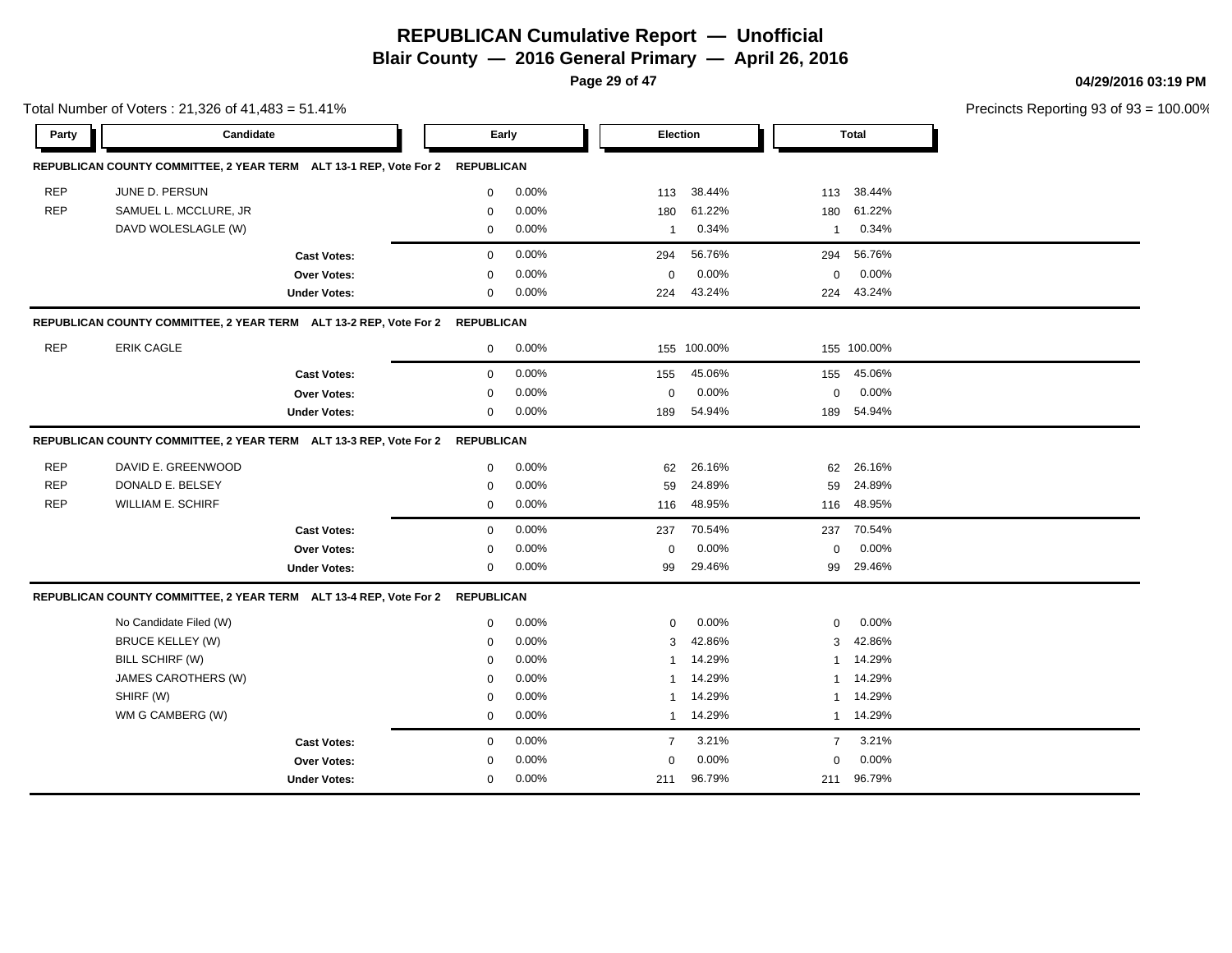**Blair County — 2016 General Primary — April 26, 2016**

**Page 30 of 47**

**04/29/2016 03:19 PM**

|            | Total Number of Voters: 21,326 of 41,483 = 51.41%                            |                     |             |       |             |        |              |              | Precincts Reporting 93 of 93 |
|------------|------------------------------------------------------------------------------|---------------------|-------------|-------|-------------|--------|--------------|--------------|------------------------------|
| Party      | Candidate                                                                    |                     |             | Early | Election    |        |              | <b>Total</b> |                              |
|            | REPUBLICAN COUNTY COMMITTEE, 2 YEAR TERM ALT 14-1 REP, Vote For 2 REPUBLICAN |                     |             |       |             |        |              |              |                              |
| <b>REP</b> | AUGUST C. STICKEL, IV                                                        |                     | $\mathbf 0$ | 0.00% | 250         | 98.43% | 250          | 98.43%       |                              |
|            | <b>BRUCE KELLEY (W)</b>                                                      |                     | $\mathbf 0$ | 0.00% | -1          | 0.39%  | -1           | 0.39%        |                              |
|            | CHARLES G DIXON (W)                                                          |                     | $\mathbf 0$ | 0.00% | 2           | 0.79%  | 2            | 0.79%        |                              |
|            | <b>GROVE DIXON (W)</b>                                                       |                     | $\mathbf 0$ | 0.00% | 1           | 0.39%  | $\mathbf 1$  | 0.39%        |                              |
|            |                                                                              | <b>Cast Votes:</b>  | $\mathbf 0$ | 0.00% | 254         | 36.92% | 254          | 36.92%       |                              |
|            |                                                                              | Over Votes:         | $\mathbf 0$ | 0.00% | 0           | 0.00%  | 0            | 0.00%        |                              |
|            |                                                                              | <b>Under Votes:</b> | $\mathbf 0$ | 0.00% | 434         | 63.08% | 434          | 63.08%       |                              |
|            | REPUBLICAN COUNTY COMMITTEE, 2 YEAR TERM ALT 14-2 REP, Vote For 2 REPUBLICAN |                     |             |       |             |        |              |              |                              |
| <b>REP</b> | <b>JENNIFER BLAIR</b>                                                        |                     | $\mathbf 0$ | 0.00% | 130         | 28.51% | 130          | 28.51%       |                              |
| <b>REP</b> | <b>WAYNE HIPPO</b>                                                           |                     | $\mathbf 0$ | 0.00% | 227         | 49.78% | 227          | 49.78%       |                              |
| <b>REP</b> | JESSE J. ICKES                                                               |                     | $\mathbf 0$ | 0.00% | 98          | 21.49% | 98           | 21.49%       |                              |
|            | JOSEPH A EBERHARDT (W)                                                       |                     | $\mathbf 0$ | 0.00% | -1          | 0.22%  | -1           | 0.22%        |                              |
|            |                                                                              | <b>Cast Votes:</b>  | $\mathbf 0$ | 0.00% | 456         | 71.03% | 456          | 71.03%       |                              |
|            |                                                                              | Over Votes:         | $\mathbf 0$ | 0.00% | $\mathbf 0$ | 0.00%  | 0            | 0.00%        |                              |
|            |                                                                              | <b>Under Votes:</b> | $\mathbf 0$ | 0.00% | 186         | 28.97% | 186          | 28.97%       |                              |
|            | REPUBLICAN COUNTY COMMITTEE, 2 YEAR TERM ALT 14-3 REP, Vote For 2 REPUBLICAN |                     |             |       |             |        |              |              |                              |
|            | No Candidate Filed (W)                                                       |                     | $\mathbf 0$ | 0.00% | $\mathbf 0$ | 0.00%  | $\mathbf{0}$ | 0.00%        |                              |
|            | <b>BRUCE KELLEY (W)</b>                                                      |                     | $\mathbf 0$ | 0.00% | -1          | 20.00% | -1           | 20.00%       |                              |
|            | DAVID RISPOLI (W)                                                            |                     | $\mathbf 0$ | 0.00% | 1           | 20.00% |              | 20.00%       |                              |
|            | ERIC ZOLNAK (W)                                                              |                     | 0           | 0.00% | -1          | 20.00% |              | 20.00%       |                              |
|            | JOHN GORITY (W)                                                              |                     | $\mathbf 0$ | 0.00% | -1          | 20.00% | -1           | 20.00%       |                              |
|            | TIMOTHY HITE (W)                                                             |                     | 0           | 0.00% | $\mathbf 1$ | 20.00% | $\mathbf{1}$ | 20.00%       |                              |
|            |                                                                              | <b>Cast Votes:</b>  | $\mathbf 0$ | 0.00% | 5           | 0.80%  | 5            | 0.80%        |                              |
|            |                                                                              | Over Votes:         | $\Omega$    | 0.00% | $\Omega$    | 0.00%  | $\Omega$     | 0.00%        |                              |
|            |                                                                              | <b>Under Votes:</b> | $\mathbf 0$ | 0.00% | 619         | 99.20% | 619          | 99.20%       |                              |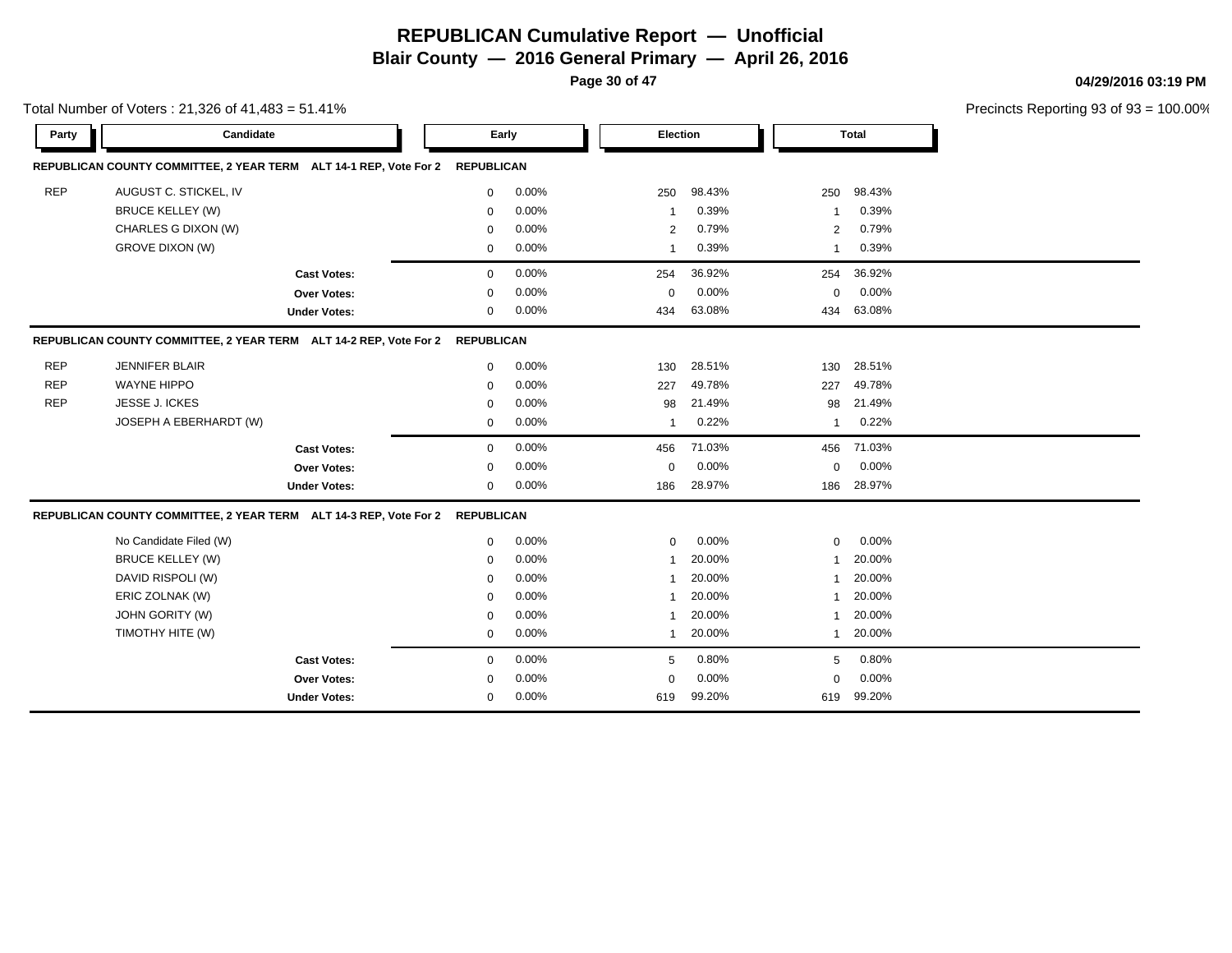**Page 31 of 47**

Total Number of Voters : 21,326 of 41,483 = 51.41%

| REPUBLICAN COUNTY COMMITTEE, 2 YEAR TERM ALLEGHENY 1 REP, Vote For 2<br><b>REPUBLICAN</b><br>No Candidate Filed (W)<br>0<br>0.00%<br>0.00%<br>0.00%<br>0<br>$\mathbf 0$<br>PHIL MCCAULLEY (W)<br>0<br>36.96%<br>36.96%<br>0.00%<br>17<br>17<br><b>BONNI LINDBERG (W)</b><br>8.70%<br>8.70%<br>0.00%<br>0<br>4<br>$\overline{4}$<br>CARL LINDBERG (W)<br>0.00%<br>8.70%<br>8.70%<br>0<br>$\overline{4}$<br>$\overline{4}$<br>TYLER BURCHFIELD (W)<br>0.00%<br>6.52%<br>6.52%<br>0<br>3<br>3<br>JOHN ELDER (W)<br>0<br>0.00%<br>2<br>4.35%<br>$\overline{2}$<br>4.35%<br>2.17%<br>2.17%<br>BENJAMIN WRIGHT (W)<br>0<br>0.00%<br>$\mathbf{1}$<br>1<br><b>BONNIE LINDBERG (W)</b><br>0<br>0.00%<br>2.17%<br>2.17%<br>$\mathbf{1}$<br>-1<br>0.00%<br>2.17%<br>2.17%<br>GREG LANZENDORFER (W)<br>$\mathbf 0$<br>$\mathbf{1}$<br>-1<br>0.00%<br>2.17%<br>2.17%<br>JOHN PATRICK ELDER (W)<br>0<br>$\mathbf{1}$<br>$\mathbf{1}$<br>JOHN R T SNYDER (W)<br>0.00%<br>2.17%<br>2.17%<br>0<br>$\mathbf{1}$<br>1<br>$\overline{2}$<br>4.35%<br>4.35%<br>LOIS KANESHIKI (W)<br>0<br>0.00%<br>$\overline{2}$<br>LOUIS SCHMIT JR (W)<br>0<br>$\overline{c}$<br>4.35%<br>$\overline{2}$<br>4.35%<br>0.00%<br>0.00%<br>4.35%<br>4.35%<br>SAMUEL DUNKLE (W)<br>$\overline{c}$<br>$\overline{2}$<br>0<br>RACHELLE CIVILS (W)<br>0.00%<br>2.17%<br>2.17%<br>0<br>$\mathbf{1}$<br>$\overline{1}$<br>STEPHEN RUPP (W)<br>0<br>0.00%<br>2.17%<br>2.17%<br>$\mathbf{1}$<br>$\mathbf 1$<br>STICKEL (W)<br>0<br>0.00%<br>2.17%<br>2.17%<br>$\mathbf{1}$<br>-1<br>TYLER D BURCHFIELD (W)<br>0.00%<br>2.17%<br>2.17%<br>0<br>$\mathbf{1}$<br>1<br>WANDA DUNKLE (W)<br>2.17%<br>0.00%<br>2.17%<br>0<br>$\mathbf{1}$<br>$\mathbf{1}$<br>$\mathbf 0$<br>0.00%<br>4.98%<br>4.98%<br><b>Cast Votes:</b><br>46<br>46<br>0.00%<br>0.00%<br>0.00%<br>$\mathbf 0$<br>$\mathbf 0$<br>Over Votes:<br>$\Omega$<br>0.00%<br>95.02%<br>95.02%<br><b>Under Votes:</b><br>0<br>878<br>878<br>REPUBLICAN COUNTY COMMITTEE, 2 YEAR TERM ALLEGHENY 2 REP, Vote For 2<br><b>REPUBLICAN</b><br><b>REP</b><br><b>JACKIE BERNARD</b><br>58.68%<br>0<br>0.00%<br>328<br>328<br>58.68%<br><b>REP</b><br><b>JOSEPH HARTEIS</b><br>0<br>0.00%<br>229<br>40.97%<br>40.97%<br>229<br>JAMES HUFF II (W)<br>0.00%<br>0.18%<br>0.18%<br>$\mathbf 0$<br>$\mathbf{1}$<br>-1<br><b>JOHN KASUN (W)</b><br>0.00%<br>0.18%<br>0.18%<br>0<br>$\mathbf{1}$<br>$\mathbf{1}$<br>0<br>0.00%<br>60.76%<br>559<br>60.76%<br><b>Cast Votes:</b><br>559<br>0.00%<br>0.00%<br>0.00%<br>0<br>$\mathbf 0$<br>Over Votes:<br>0<br>0<br>0.00%<br>39.24%<br>39.24%<br><b>Under Votes:</b><br>361<br>361<br>REPUBLICAN COUNTY COMMITTEE, 2 YEAR TERM ALLEGHENY 3 REP, Vote For 2<br><b>REPUBLICAN</b><br><b>REP</b><br>JOSEPH A. ORICKO<br>0.00%<br>0<br>62 100.00%<br>62 100.00%<br>43.66%<br>43.66%<br>0<br>0.00%<br><b>Cast Votes:</b><br>62<br>62<br>0.00%<br>0.00%<br>Over Votes:<br>0.00%<br>$\mathbf 0$<br>0<br>$\mathbf 0$ | Party | Candidate |                     |   | Early |    | <b>Election</b> |    | <b>Total</b> |  |
|------------------------------------------------------------------------------------------------------------------------------------------------------------------------------------------------------------------------------------------------------------------------------------------------------------------------------------------------------------------------------------------------------------------------------------------------------------------------------------------------------------------------------------------------------------------------------------------------------------------------------------------------------------------------------------------------------------------------------------------------------------------------------------------------------------------------------------------------------------------------------------------------------------------------------------------------------------------------------------------------------------------------------------------------------------------------------------------------------------------------------------------------------------------------------------------------------------------------------------------------------------------------------------------------------------------------------------------------------------------------------------------------------------------------------------------------------------------------------------------------------------------------------------------------------------------------------------------------------------------------------------------------------------------------------------------------------------------------------------------------------------------------------------------------------------------------------------------------------------------------------------------------------------------------------------------------------------------------------------------------------------------------------------------------------------------------------------------------------------------------------------------------------------------------------------------------------------------------------------------------------------------------------------------------------------------------------------------------------------------------------------------------------------------------------------------------------------------------------------------------------------------------------------------------------------------------------------------------------------------------------------------------------------------------------------------------------------------------------------------------------------------------------------------------------------------------------------------------------------------------------------------------------------------------------------------------|-------|-----------|---------------------|---|-------|----|-----------------|----|--------------|--|
|                                                                                                                                                                                                                                                                                                                                                                                                                                                                                                                                                                                                                                                                                                                                                                                                                                                                                                                                                                                                                                                                                                                                                                                                                                                                                                                                                                                                                                                                                                                                                                                                                                                                                                                                                                                                                                                                                                                                                                                                                                                                                                                                                                                                                                                                                                                                                                                                                                                                                                                                                                                                                                                                                                                                                                                                                                                                                                                                                |       |           |                     |   |       |    |                 |    |              |  |
|                                                                                                                                                                                                                                                                                                                                                                                                                                                                                                                                                                                                                                                                                                                                                                                                                                                                                                                                                                                                                                                                                                                                                                                                                                                                                                                                                                                                                                                                                                                                                                                                                                                                                                                                                                                                                                                                                                                                                                                                                                                                                                                                                                                                                                                                                                                                                                                                                                                                                                                                                                                                                                                                                                                                                                                                                                                                                                                                                |       |           |                     |   |       |    |                 |    |              |  |
|                                                                                                                                                                                                                                                                                                                                                                                                                                                                                                                                                                                                                                                                                                                                                                                                                                                                                                                                                                                                                                                                                                                                                                                                                                                                                                                                                                                                                                                                                                                                                                                                                                                                                                                                                                                                                                                                                                                                                                                                                                                                                                                                                                                                                                                                                                                                                                                                                                                                                                                                                                                                                                                                                                                                                                                                                                                                                                                                                |       |           |                     |   |       |    |                 |    |              |  |
|                                                                                                                                                                                                                                                                                                                                                                                                                                                                                                                                                                                                                                                                                                                                                                                                                                                                                                                                                                                                                                                                                                                                                                                                                                                                                                                                                                                                                                                                                                                                                                                                                                                                                                                                                                                                                                                                                                                                                                                                                                                                                                                                                                                                                                                                                                                                                                                                                                                                                                                                                                                                                                                                                                                                                                                                                                                                                                                                                |       |           |                     |   |       |    |                 |    |              |  |
|                                                                                                                                                                                                                                                                                                                                                                                                                                                                                                                                                                                                                                                                                                                                                                                                                                                                                                                                                                                                                                                                                                                                                                                                                                                                                                                                                                                                                                                                                                                                                                                                                                                                                                                                                                                                                                                                                                                                                                                                                                                                                                                                                                                                                                                                                                                                                                                                                                                                                                                                                                                                                                                                                                                                                                                                                                                                                                                                                |       |           |                     |   |       |    |                 |    |              |  |
|                                                                                                                                                                                                                                                                                                                                                                                                                                                                                                                                                                                                                                                                                                                                                                                                                                                                                                                                                                                                                                                                                                                                                                                                                                                                                                                                                                                                                                                                                                                                                                                                                                                                                                                                                                                                                                                                                                                                                                                                                                                                                                                                                                                                                                                                                                                                                                                                                                                                                                                                                                                                                                                                                                                                                                                                                                                                                                                                                |       |           |                     |   |       |    |                 |    |              |  |
|                                                                                                                                                                                                                                                                                                                                                                                                                                                                                                                                                                                                                                                                                                                                                                                                                                                                                                                                                                                                                                                                                                                                                                                                                                                                                                                                                                                                                                                                                                                                                                                                                                                                                                                                                                                                                                                                                                                                                                                                                                                                                                                                                                                                                                                                                                                                                                                                                                                                                                                                                                                                                                                                                                                                                                                                                                                                                                                                                |       |           |                     |   |       |    |                 |    |              |  |
|                                                                                                                                                                                                                                                                                                                                                                                                                                                                                                                                                                                                                                                                                                                                                                                                                                                                                                                                                                                                                                                                                                                                                                                                                                                                                                                                                                                                                                                                                                                                                                                                                                                                                                                                                                                                                                                                                                                                                                                                                                                                                                                                                                                                                                                                                                                                                                                                                                                                                                                                                                                                                                                                                                                                                                                                                                                                                                                                                |       |           |                     |   |       |    |                 |    |              |  |
|                                                                                                                                                                                                                                                                                                                                                                                                                                                                                                                                                                                                                                                                                                                                                                                                                                                                                                                                                                                                                                                                                                                                                                                                                                                                                                                                                                                                                                                                                                                                                                                                                                                                                                                                                                                                                                                                                                                                                                                                                                                                                                                                                                                                                                                                                                                                                                                                                                                                                                                                                                                                                                                                                                                                                                                                                                                                                                                                                |       |           |                     |   |       |    |                 |    |              |  |
|                                                                                                                                                                                                                                                                                                                                                                                                                                                                                                                                                                                                                                                                                                                                                                                                                                                                                                                                                                                                                                                                                                                                                                                                                                                                                                                                                                                                                                                                                                                                                                                                                                                                                                                                                                                                                                                                                                                                                                                                                                                                                                                                                                                                                                                                                                                                                                                                                                                                                                                                                                                                                                                                                                                                                                                                                                                                                                                                                |       |           |                     |   |       |    |                 |    |              |  |
|                                                                                                                                                                                                                                                                                                                                                                                                                                                                                                                                                                                                                                                                                                                                                                                                                                                                                                                                                                                                                                                                                                                                                                                                                                                                                                                                                                                                                                                                                                                                                                                                                                                                                                                                                                                                                                                                                                                                                                                                                                                                                                                                                                                                                                                                                                                                                                                                                                                                                                                                                                                                                                                                                                                                                                                                                                                                                                                                                |       |           |                     |   |       |    |                 |    |              |  |
|                                                                                                                                                                                                                                                                                                                                                                                                                                                                                                                                                                                                                                                                                                                                                                                                                                                                                                                                                                                                                                                                                                                                                                                                                                                                                                                                                                                                                                                                                                                                                                                                                                                                                                                                                                                                                                                                                                                                                                                                                                                                                                                                                                                                                                                                                                                                                                                                                                                                                                                                                                                                                                                                                                                                                                                                                                                                                                                                                |       |           |                     |   |       |    |                 |    |              |  |
|                                                                                                                                                                                                                                                                                                                                                                                                                                                                                                                                                                                                                                                                                                                                                                                                                                                                                                                                                                                                                                                                                                                                                                                                                                                                                                                                                                                                                                                                                                                                                                                                                                                                                                                                                                                                                                                                                                                                                                                                                                                                                                                                                                                                                                                                                                                                                                                                                                                                                                                                                                                                                                                                                                                                                                                                                                                                                                                                                |       |           |                     |   |       |    |                 |    |              |  |
|                                                                                                                                                                                                                                                                                                                                                                                                                                                                                                                                                                                                                                                                                                                                                                                                                                                                                                                                                                                                                                                                                                                                                                                                                                                                                                                                                                                                                                                                                                                                                                                                                                                                                                                                                                                                                                                                                                                                                                                                                                                                                                                                                                                                                                                                                                                                                                                                                                                                                                                                                                                                                                                                                                                                                                                                                                                                                                                                                |       |           |                     |   |       |    |                 |    |              |  |
|                                                                                                                                                                                                                                                                                                                                                                                                                                                                                                                                                                                                                                                                                                                                                                                                                                                                                                                                                                                                                                                                                                                                                                                                                                                                                                                                                                                                                                                                                                                                                                                                                                                                                                                                                                                                                                                                                                                                                                                                                                                                                                                                                                                                                                                                                                                                                                                                                                                                                                                                                                                                                                                                                                                                                                                                                                                                                                                                                |       |           |                     |   |       |    |                 |    |              |  |
|                                                                                                                                                                                                                                                                                                                                                                                                                                                                                                                                                                                                                                                                                                                                                                                                                                                                                                                                                                                                                                                                                                                                                                                                                                                                                                                                                                                                                                                                                                                                                                                                                                                                                                                                                                                                                                                                                                                                                                                                                                                                                                                                                                                                                                                                                                                                                                                                                                                                                                                                                                                                                                                                                                                                                                                                                                                                                                                                                |       |           |                     |   |       |    |                 |    |              |  |
|                                                                                                                                                                                                                                                                                                                                                                                                                                                                                                                                                                                                                                                                                                                                                                                                                                                                                                                                                                                                                                                                                                                                                                                                                                                                                                                                                                                                                                                                                                                                                                                                                                                                                                                                                                                                                                                                                                                                                                                                                                                                                                                                                                                                                                                                                                                                                                                                                                                                                                                                                                                                                                                                                                                                                                                                                                                                                                                                                |       |           |                     |   |       |    |                 |    |              |  |
|                                                                                                                                                                                                                                                                                                                                                                                                                                                                                                                                                                                                                                                                                                                                                                                                                                                                                                                                                                                                                                                                                                                                                                                                                                                                                                                                                                                                                                                                                                                                                                                                                                                                                                                                                                                                                                                                                                                                                                                                                                                                                                                                                                                                                                                                                                                                                                                                                                                                                                                                                                                                                                                                                                                                                                                                                                                                                                                                                |       |           |                     |   |       |    |                 |    |              |  |
|                                                                                                                                                                                                                                                                                                                                                                                                                                                                                                                                                                                                                                                                                                                                                                                                                                                                                                                                                                                                                                                                                                                                                                                                                                                                                                                                                                                                                                                                                                                                                                                                                                                                                                                                                                                                                                                                                                                                                                                                                                                                                                                                                                                                                                                                                                                                                                                                                                                                                                                                                                                                                                                                                                                                                                                                                                                                                                                                                |       |           |                     |   |       |    |                 |    |              |  |
|                                                                                                                                                                                                                                                                                                                                                                                                                                                                                                                                                                                                                                                                                                                                                                                                                                                                                                                                                                                                                                                                                                                                                                                                                                                                                                                                                                                                                                                                                                                                                                                                                                                                                                                                                                                                                                                                                                                                                                                                                                                                                                                                                                                                                                                                                                                                                                                                                                                                                                                                                                                                                                                                                                                                                                                                                                                                                                                                                |       |           |                     |   |       |    |                 |    |              |  |
|                                                                                                                                                                                                                                                                                                                                                                                                                                                                                                                                                                                                                                                                                                                                                                                                                                                                                                                                                                                                                                                                                                                                                                                                                                                                                                                                                                                                                                                                                                                                                                                                                                                                                                                                                                                                                                                                                                                                                                                                                                                                                                                                                                                                                                                                                                                                                                                                                                                                                                                                                                                                                                                                                                                                                                                                                                                                                                                                                |       |           |                     |   |       |    |                 |    |              |  |
|                                                                                                                                                                                                                                                                                                                                                                                                                                                                                                                                                                                                                                                                                                                                                                                                                                                                                                                                                                                                                                                                                                                                                                                                                                                                                                                                                                                                                                                                                                                                                                                                                                                                                                                                                                                                                                                                                                                                                                                                                                                                                                                                                                                                                                                                                                                                                                                                                                                                                                                                                                                                                                                                                                                                                                                                                                                                                                                                                |       |           |                     |   |       |    |                 |    |              |  |
|                                                                                                                                                                                                                                                                                                                                                                                                                                                                                                                                                                                                                                                                                                                                                                                                                                                                                                                                                                                                                                                                                                                                                                                                                                                                                                                                                                                                                                                                                                                                                                                                                                                                                                                                                                                                                                                                                                                                                                                                                                                                                                                                                                                                                                                                                                                                                                                                                                                                                                                                                                                                                                                                                                                                                                                                                                                                                                                                                |       |           |                     |   |       |    |                 |    |              |  |
|                                                                                                                                                                                                                                                                                                                                                                                                                                                                                                                                                                                                                                                                                                                                                                                                                                                                                                                                                                                                                                                                                                                                                                                                                                                                                                                                                                                                                                                                                                                                                                                                                                                                                                                                                                                                                                                                                                                                                                                                                                                                                                                                                                                                                                                                                                                                                                                                                                                                                                                                                                                                                                                                                                                                                                                                                                                                                                                                                |       |           |                     |   |       |    |                 |    |              |  |
|                                                                                                                                                                                                                                                                                                                                                                                                                                                                                                                                                                                                                                                                                                                                                                                                                                                                                                                                                                                                                                                                                                                                                                                                                                                                                                                                                                                                                                                                                                                                                                                                                                                                                                                                                                                                                                                                                                                                                                                                                                                                                                                                                                                                                                                                                                                                                                                                                                                                                                                                                                                                                                                                                                                                                                                                                                                                                                                                                |       |           |                     |   |       |    |                 |    |              |  |
|                                                                                                                                                                                                                                                                                                                                                                                                                                                                                                                                                                                                                                                                                                                                                                                                                                                                                                                                                                                                                                                                                                                                                                                                                                                                                                                                                                                                                                                                                                                                                                                                                                                                                                                                                                                                                                                                                                                                                                                                                                                                                                                                                                                                                                                                                                                                                                                                                                                                                                                                                                                                                                                                                                                                                                                                                                                                                                                                                |       |           |                     |   |       |    |                 |    |              |  |
|                                                                                                                                                                                                                                                                                                                                                                                                                                                                                                                                                                                                                                                                                                                                                                                                                                                                                                                                                                                                                                                                                                                                                                                                                                                                                                                                                                                                                                                                                                                                                                                                                                                                                                                                                                                                                                                                                                                                                                                                                                                                                                                                                                                                                                                                                                                                                                                                                                                                                                                                                                                                                                                                                                                                                                                                                                                                                                                                                |       |           |                     |   |       |    |                 |    |              |  |
|                                                                                                                                                                                                                                                                                                                                                                                                                                                                                                                                                                                                                                                                                                                                                                                                                                                                                                                                                                                                                                                                                                                                                                                                                                                                                                                                                                                                                                                                                                                                                                                                                                                                                                                                                                                                                                                                                                                                                                                                                                                                                                                                                                                                                                                                                                                                                                                                                                                                                                                                                                                                                                                                                                                                                                                                                                                                                                                                                |       |           |                     |   |       |    |                 |    |              |  |
|                                                                                                                                                                                                                                                                                                                                                                                                                                                                                                                                                                                                                                                                                                                                                                                                                                                                                                                                                                                                                                                                                                                                                                                                                                                                                                                                                                                                                                                                                                                                                                                                                                                                                                                                                                                                                                                                                                                                                                                                                                                                                                                                                                                                                                                                                                                                                                                                                                                                                                                                                                                                                                                                                                                                                                                                                                                                                                                                                |       |           |                     |   |       |    |                 |    |              |  |
|                                                                                                                                                                                                                                                                                                                                                                                                                                                                                                                                                                                                                                                                                                                                                                                                                                                                                                                                                                                                                                                                                                                                                                                                                                                                                                                                                                                                                                                                                                                                                                                                                                                                                                                                                                                                                                                                                                                                                                                                                                                                                                                                                                                                                                                                                                                                                                                                                                                                                                                                                                                                                                                                                                                                                                                                                                                                                                                                                |       |           |                     |   |       |    |                 |    |              |  |
|                                                                                                                                                                                                                                                                                                                                                                                                                                                                                                                                                                                                                                                                                                                                                                                                                                                                                                                                                                                                                                                                                                                                                                                                                                                                                                                                                                                                                                                                                                                                                                                                                                                                                                                                                                                                                                                                                                                                                                                                                                                                                                                                                                                                                                                                                                                                                                                                                                                                                                                                                                                                                                                                                                                                                                                                                                                                                                                                                |       |           |                     |   |       |    |                 |    |              |  |
|                                                                                                                                                                                                                                                                                                                                                                                                                                                                                                                                                                                                                                                                                                                                                                                                                                                                                                                                                                                                                                                                                                                                                                                                                                                                                                                                                                                                                                                                                                                                                                                                                                                                                                                                                                                                                                                                                                                                                                                                                                                                                                                                                                                                                                                                                                                                                                                                                                                                                                                                                                                                                                                                                                                                                                                                                                                                                                                                                |       |           |                     |   |       |    |                 |    |              |  |
|                                                                                                                                                                                                                                                                                                                                                                                                                                                                                                                                                                                                                                                                                                                                                                                                                                                                                                                                                                                                                                                                                                                                                                                                                                                                                                                                                                                                                                                                                                                                                                                                                                                                                                                                                                                                                                                                                                                                                                                                                                                                                                                                                                                                                                                                                                                                                                                                                                                                                                                                                                                                                                                                                                                                                                                                                                                                                                                                                |       |           |                     |   |       |    |                 |    |              |  |
|                                                                                                                                                                                                                                                                                                                                                                                                                                                                                                                                                                                                                                                                                                                                                                                                                                                                                                                                                                                                                                                                                                                                                                                                                                                                                                                                                                                                                                                                                                                                                                                                                                                                                                                                                                                                                                                                                                                                                                                                                                                                                                                                                                                                                                                                                                                                                                                                                                                                                                                                                                                                                                                                                                                                                                                                                                                                                                                                                |       |           |                     |   |       |    |                 |    |              |  |
|                                                                                                                                                                                                                                                                                                                                                                                                                                                                                                                                                                                                                                                                                                                                                                                                                                                                                                                                                                                                                                                                                                                                                                                                                                                                                                                                                                                                                                                                                                                                                                                                                                                                                                                                                                                                                                                                                                                                                                                                                                                                                                                                                                                                                                                                                                                                                                                                                                                                                                                                                                                                                                                                                                                                                                                                                                                                                                                                                |       |           |                     |   |       |    |                 |    |              |  |
|                                                                                                                                                                                                                                                                                                                                                                                                                                                                                                                                                                                                                                                                                                                                                                                                                                                                                                                                                                                                                                                                                                                                                                                                                                                                                                                                                                                                                                                                                                                                                                                                                                                                                                                                                                                                                                                                                                                                                                                                                                                                                                                                                                                                                                                                                                                                                                                                                                                                                                                                                                                                                                                                                                                                                                                                                                                                                                                                                |       |           | <b>Under Votes:</b> | 0 | 0.00% | 80 | 56.34%          | 80 | 56.34%       |  |

**04/29/2016 03:19 PM**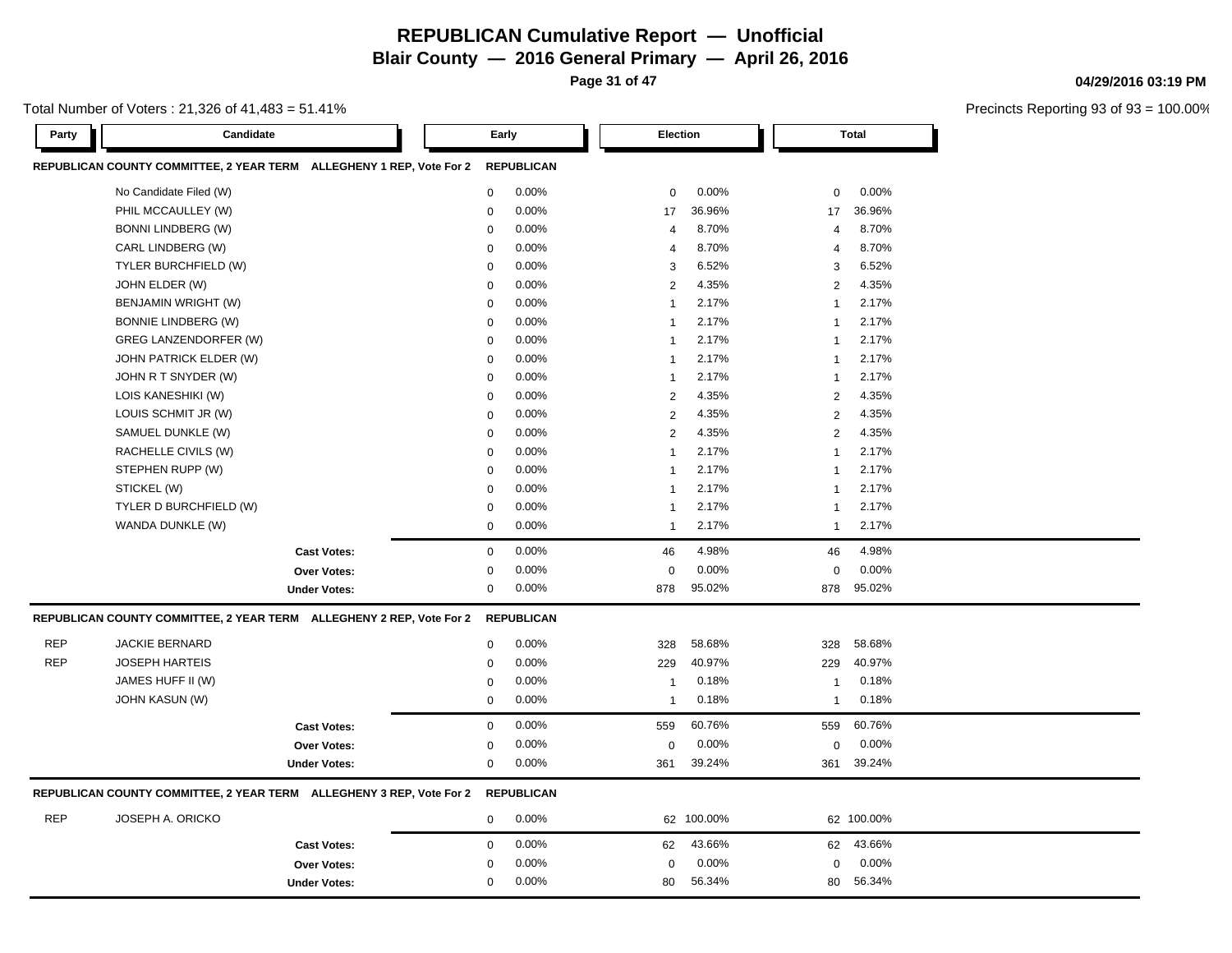**Page 32 of 47**

**04/29/2016 03:19 PM**

|            | Total Number of Voters: 21,326 of 41,483 = 51.41%                               |             |                   |              |        |          |              | Precincts Reporting 93 of 93 |
|------------|---------------------------------------------------------------------------------|-------------|-------------------|--------------|--------|----------|--------------|------------------------------|
| Party      | Candidate                                                                       |             | Early             | Election     |        |          | <b>Total</b> |                              |
|            | REPUBLICAN COUNTY COMMITTEE, 2 YEAR TERM ALLEGHENY 4 REP, Vote For 2            |             | <b>REPUBLICAN</b> |              |        |          |              |                              |
| <b>REP</b> | MICHAEL G. JENNINGS                                                             | $\mathbf 0$ | 0.00%             | 97           | 33.92% | 97       | 33.92%       |                              |
| <b>REP</b> | DEBORAH KAY BRUMBAUGH                                                           | $\mathbf 0$ | 0.00%             | 107          | 37.41% | 107      | 37.41%       |                              |
| <b>REP</b> | JANET HELSEL                                                                    | $\Omega$    | 0.00%             | 81           | 28.32% | 81       | 28.32%       |                              |
|            | ERIC SHOCK (W)                                                                  | $\mathbf 0$ | 0.00%             | $\mathbf{1}$ | 0.35%  | 1        | 0.35%        |                              |
|            | <b>Cast Votes:</b>                                                              | $\mathbf 0$ | 0.00%             | 286          | 64.71% | 286      | 64.71%       |                              |
|            | Over Votes:                                                                     | $\mathbf 0$ | 0.00%             | 0            | 0.00%  | 0        | 0.00%        |                              |
|            | <b>Under Votes:</b>                                                             | $\mathbf 0$ | 0.00%             | 156          | 35.29% | 156      | 35.29%       |                              |
|            | REPUBLICAN COUNTY COMMITTEE, 2 YEAR TERM ANTIS TWP 1 REP, Vote For 2 REPUBLICAN |             |                   |              |        |          |              |                              |
| <b>REP</b> | <b>SUSAN NEBGEN</b>                                                             | $\mathbf 0$ | 0.00%             | 308          | 34.57% | 308      | 34.57%       |                              |
| <b>REP</b> | <b>JOHN GARBER</b>                                                              | $\mathbf 0$ | 0.00%             | 294          | 33.00% | 294      | 33.00%       |                              |
| <b>REP</b> | RAY A. NYCUM, JR.                                                               | $\Omega$    | 0.00%             | 288          | 32.32% | 288      | 32.32%       |                              |
|            | CHRIS FORSHEY (W)                                                               | $\mathbf 0$ | 0.00%             | $\mathbf{1}$ | 0.11%  | 1        | 0.11%        |                              |
|            | <b>Cast Votes:</b>                                                              | $\mathbf 0$ | 0.00%             | 891          | 78.16% | 891      | 78.16%       |                              |
|            | Over Votes:                                                                     | $\mathbf 0$ | 0.00%             | 0            | 0.00%  | 0        | 0.00%        |                              |
|            | <b>Under Votes:</b>                                                             | $\mathbf 0$ | 0.00%             | 249          | 21.84% | 249      | 21.84%       |                              |
|            | REPUBLICAN COUNTY COMMITTEE, 2 YEAR TERM ANTIS TWP 2 REP, Vote For 2 REPUBLICAN |             |                   |              |        |          |              |                              |
| <b>REP</b> | KAREN L. FLETCHER                                                               | $\mathbf 0$ | 0.00%             | 306          | 98.71% | 306      | 98.71%       |                              |
|            | DIANE IRVIN (W)                                                                 | $\mathbf 0$ | 0.00%             | -1           | 0.32%  |          | 0.32%        |                              |
|            | JAIME WEIGAND (W)                                                               | $\Omega$    | 0.00%             | -1           | 0.32%  |          | 0.32%        |                              |
|            | KARL BONSELL (W)                                                                | 0           | 0.00%             | 1            | 0.32%  | 1        | 0.32%        |                              |
|            | PAULINE OSTERHOUT (W)                                                           | 0           | 0.00%             | $\mathbf{1}$ | 0.32%  | 1        | 0.32%        |                              |
|            | <b>Cast Votes:</b>                                                              | $\mathbf 0$ | 0.00%             | 310          | 42.70% | 310      | 42.70%       |                              |
|            | Over Votes:                                                                     | $\mathbf 0$ | 0.00%             | $\mathbf 0$  | 0.00%  | $\Omega$ | 0.00%        |                              |
|            | <b>Under Votes:</b>                                                             | 0           | 0.00%             | 416          | 57.30% | 416      | 57.30%       |                              |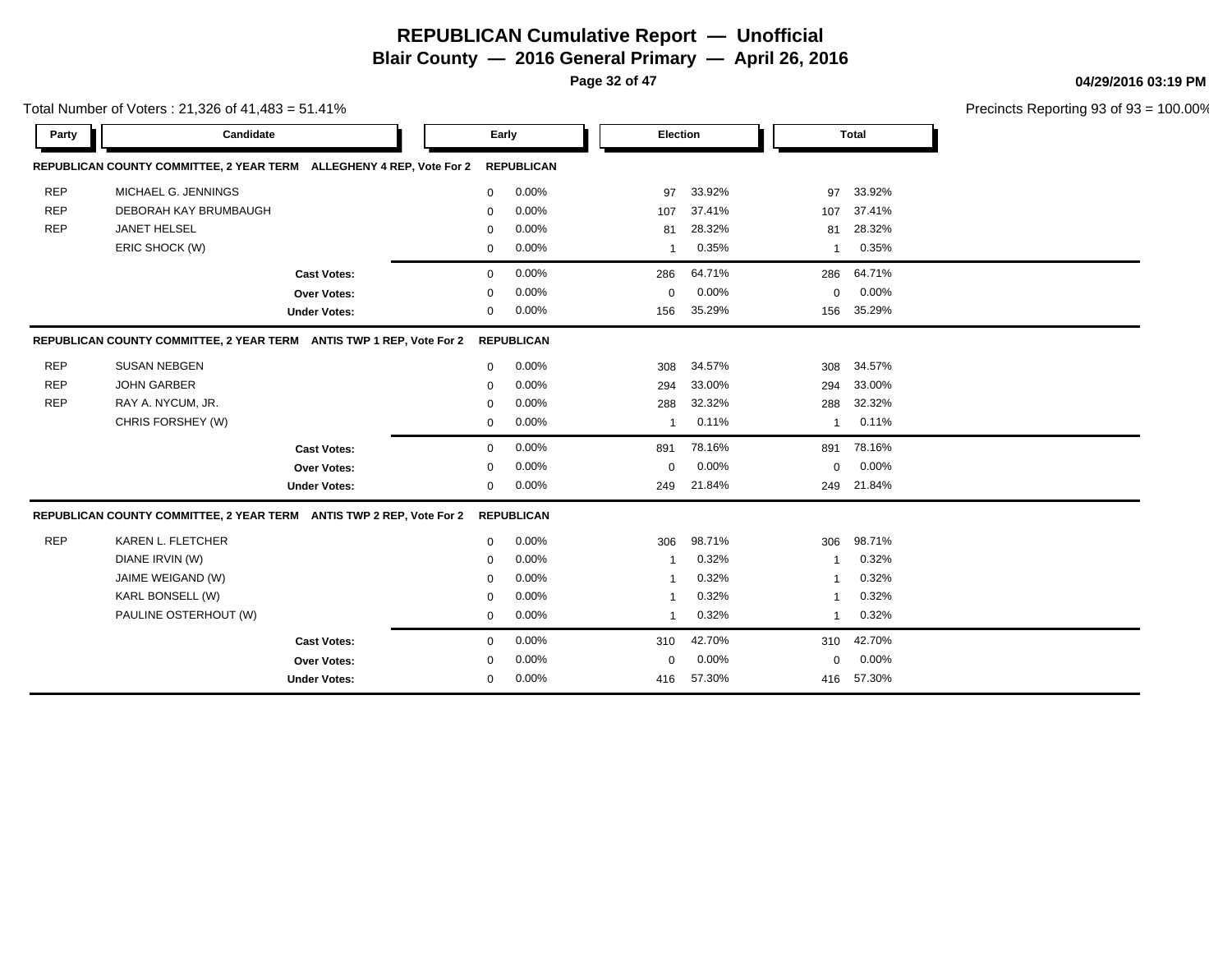**Page 33 of 47**

**04/29/2016 03:19 PM**

| Total Number of Voters : 21,326 of 41,483 = 51.41% |  |
|----------------------------------------------------|--|
|----------------------------------------------------|--|

| <b>Party</b> | Candidate                                                              |                     |             | Early             | Election       |        |     | <b>Total</b>            |  |
|--------------|------------------------------------------------------------------------|---------------------|-------------|-------------------|----------------|--------|-----|-------------------------|--|
|              | REPUBLICAN COUNTY COMMITTEE, 2 YEAR TERM ANTIS TWP 3 REP, Vote For 2   |                     |             | <b>REPUBLICAN</b> |                |        |     |                         |  |
| <b>REP</b>   | JASON D. LYNN                                                          |                     | $\mathbf 0$ | 0.00%             | 330            | 89.92% | 330 | 89.92%                  |  |
|              | JANET LANTZ (W)                                                        |                     | 0           | 0.00%             | 19             | 5.18%  | 19  | 5.18%                   |  |
|              | CHRISTOPHER FORSHEY (W)                                                |                     | $\mathbf 0$ | 0.00%             | 10             | 2.72%  |     | 2.72%<br>10             |  |
|              | LOUISE CAMPBELL (W)                                                    |                     | 0           | 0.00%             | 2              | 0.54%  |     | 0.54%<br>$\overline{2}$ |  |
|              | DAVID SHOW (W)                                                         |                     | $\mathbf 0$ | 0.00%             | $\overline{1}$ | 0.27%  |     | 0.27%<br>$\overline{1}$ |  |
|              | DEBBIE TAYLOR (W)                                                      |                     | $\mathbf 0$ | 0.00%             | $\overline{1}$ | 0.27%  |     | 0.27%<br>$\overline{1}$ |  |
|              | JANETTTLANTZ (W)                                                       |                     | $\mathbf 0$ | 0.00%             | $\overline{1}$ | 0.27%  |     | 0.27%<br>$\overline{1}$ |  |
|              | <b>JOSEPH DIAMOND (W)</b>                                              |                     | $\mathbf 0$ | 0.00%             | $\overline{1}$ | 0.27%  |     | 0.27%<br>$\overline{1}$ |  |
|              | JUDY LANTZ (W)                                                         |                     | $\mathbf 0$ | 0.00%             | $\mathbf{1}$   | 0.27%  |     | 0.27%<br>$\mathbf 1$    |  |
|              | RONALD P NAGLE (W)                                                     |                     | $\mathbf 0$ | $0.00\%$          | $\mathbf{1}$   | 0.27%  |     | 0.27%<br>$\overline{1}$ |  |
|              |                                                                        | <b>Cast Votes:</b>  | $\mathbf 0$ | 0.00%             | 367            | 42.97% | 367 | 42.97%                  |  |
|              |                                                                        | Over Votes:         | $\mathbf 0$ | 0.00%             | $\mathbf 0$    | 0.00%  |     | 0.00%<br>$\Omega$       |  |
|              |                                                                        | <b>Under Votes:</b> | 0           | 0.00%             | 487            | 57.03% | 487 | 57.03%                  |  |
|              | REPUBLICAN COUNTY COMMITTEE, 2 YEAR TERM BELLWOOD BORO REP, Vote For 2 |                     |             | <b>REPUBLICAN</b> |                |        |     |                         |  |
| <b>REP</b>   | DAVID SNYDER, JR.                                                      |                     | $\mathbf 0$ | 0.00%             | 267            | 99.26% | 267 | 99.26%                  |  |
|              | LOUISE CAMPBELL (W)                                                    |                     | $\mathbf 0$ | 0.00%             | -1             | 0.37%  |     | 0.37%<br>-1             |  |
|              | STEPHANIE FULMER (W)                                                   |                     | $\mathbf 0$ | 0.00%             | $\overline{1}$ | 0.37%  |     | 0.37%<br>$\mathbf{1}$   |  |
|              |                                                                        | <b>Cast Votes:</b>  | $\mathbf 0$ | 0.00%             | 269            | 43.81% | 269 | 43.81%                  |  |
|              |                                                                        | Over Votes:         | $\mathbf 0$ | 0.00%             | 0              | 0.00%  |     | 0.00%<br>0              |  |
|              |                                                                        | <b>Under Votes:</b> | $\mathbf 0$ | 0.00%             | 345            | 56.19% | 345 | 56.19%                  |  |
|              | REPUBLICAN COUNTY COMMITTEE, 2 YEAR TERM BLAIR TWP 1 REP, Vote For 2   |                     |             | <b>REPUBLICAN</b> |                |        |     |                         |  |
| <b>REP</b>   | MICHAEL P. ROUTCH                                                      |                     | $\mathbf 0$ | 0.00%             | 226            | 48.71% | 226 | 48.71%                  |  |
| <b>REP</b>   | <b>LOIS KANESHIKI</b>                                                  |                     | $\mathbf 0$ | 0.00%             | 234            | 50.43% | 234 | 50.43%                  |  |
|              | AMANDA L SEELYE (W)                                                    |                     | $\mathbf 0$ | $0.00\%$          | $\overline{1}$ | 0.22%  |     | 0.22%<br>-1             |  |
|              | ERIC PRENDERGAST (W)                                                   |                     | $\mathbf 0$ | 0.00%             | $\overline{1}$ | 0.22%  |     | 0.22%<br>$\overline{1}$ |  |
|              | JOEL C SEELYE (W)                                                      |                     | $\mathbf 0$ | 0.00%             | $\overline{1}$ | 0.22%  |     | 0.22%<br>$\overline{1}$ |  |
|              | JOHN SEARS (W)                                                         |                     | $\mathbf 0$ | 0.00%             | $\mathbf{1}$   | 0.22%  |     | 0.22%<br>$\mathbf 1$    |  |
|              |                                                                        | <b>Cast Votes:</b>  | $\mathbf 0$ | 0.00%             | 464            | 62.87% | 464 | 62.87%                  |  |
|              |                                                                        | <b>Over Votes:</b>  | $\mathbf 0$ | 0.00%             | 0              | 0.00%  |     | 0.00%<br>0              |  |
|              |                                                                        | <b>Under Votes:</b> | 0           | 0.00%             | 274            | 37.13% |     | 274 37.13%              |  |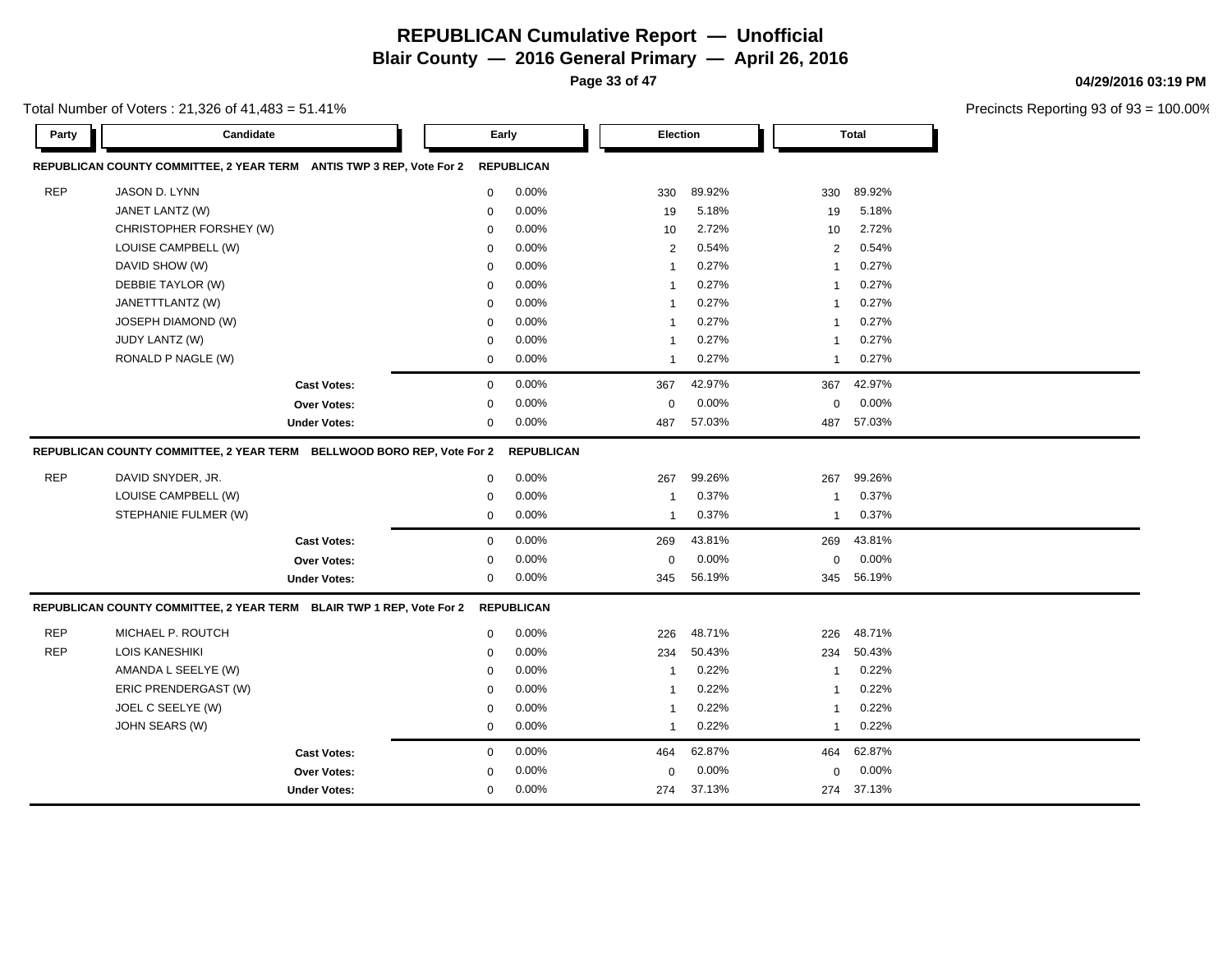**Page 34 of 47**

Total Number of Voters : 21,326 of 41,483 = 51.41%

#### **04/29/2016 03:19 PM**

| Party      | Candidate                                                                         |                     |                  | Early             | <b>Election</b>         |        |                | <b>Total</b> |  |
|------------|-----------------------------------------------------------------------------------|---------------------|------------------|-------------------|-------------------------|--------|----------------|--------------|--|
|            | REPUBLICAN COUNTY COMMITTEE, 2 YEAR TERM BLAIR TWP 2 REP, Vote For 2              |                     |                  | <b>REPUBLICAN</b> |                         |        |                |              |  |
| <b>REP</b> | JOEL C. SEELYE                                                                    |                     | $\mathbf 0$      | 0.00%             | 275                     | 96.49% | 275            | 96.49%       |  |
|            | PALMER BROWN (W)                                                                  |                     | $\mathbf 0$      | 0.00%             | $\overline{4}$          | 1.40%  | 4              | 1.40%        |  |
|            | RICHARD LASEK (W)                                                                 |                     | $\mathbf 0$      | 0.00%             | 3                       | 1.05%  | 3              | 1.05%        |  |
|            | LOIS KANESHIKI (W)                                                                |                     | $\mathbf 0$      | 0.00%             | $\mathbf{1}$            | 0.35%  | $\mathbf{1}$   | 0.35%        |  |
|            | TRAVIS YARNELL (W)                                                                |                     | $\mathbf 0$      | 0.00%             | $\mathbf{1}$            | 0.35%  | -1             | 0.35%        |  |
|            | LAZAREK (W)                                                                       |                     | 0                | 0.00%             | $\overline{\mathbf{1}}$ | 0.35%  | $\mathbf{1}$   | 0.35%        |  |
|            |                                                                                   | <b>Cast Votes:</b>  | $\Omega$         | 0.00%             | 285                     | 40.37% | 285            | 40.37%       |  |
|            |                                                                                   | Over Votes:         | $\mathbf 0$      | 0.00%             | 0                       | 0.00%  | $\mathbf 0$    | 0.00%        |  |
|            |                                                                                   | <b>Under Votes:</b> | $\mathbf 0$      | 0.00%             | 421                     | 59.63% | 421            | 59.63%       |  |
|            | REPUBLICAN COUNTY COMMITTEE, 2 YEAR TERM BLAIR TWP 3, Vote For 2 REPUBLICAN       |                     |                  |                   |                         |        |                |              |  |
| <b>REP</b> | <b>BRADLEY BUTLER</b>                                                             |                     | $\mathbf 0$      | 0.00%             | 124                     | 29.81% | 124            | 29.81%       |  |
| <b>REP</b> | <b>TAMERA BUTLER</b>                                                              |                     | $\mathbf 0$      | 0.00%             | 79                      | 18.99% | 79             | 18.99%       |  |
| <b>REP</b> | PAUL R. AMIGH, II                                                                 |                     | $\mathbf 0$      | 0.00%             | 100                     | 24.04% | 100            | 24.04%       |  |
| <b>REP</b> | <b>SEAN P. WILT</b>                                                               |                     | $\mathbf 0$      | 0.00%             | 113                     | 27.16% | 113            | 27.16%       |  |
|            |                                                                                   | <b>Cast Votes:</b>  | $\mathbf 0$      | 0.00%             | 416                     | 67.75% | 416            | 67.75%       |  |
|            |                                                                                   | Over Votes:         | $\mathbf 0$      | 0.00%             | $\Omega$                | 0.00%  | $\mathbf 0$    | 0.00%        |  |
|            |                                                                                   | <b>Under Votes:</b> | $\mathbf 0$      | 0.00%             | 198                     | 32.25% | 198            | 32.25%       |  |
|            | REPUBLICAN COUNTY COMMITTEE, 2 YEAR TERM CATHARINE TWP REP, Vote For 2 REPUBLICAN |                     |                  |                   |                         |        |                |              |  |
| <b>REP</b> | <b>MICHAEL FAY</b>                                                                |                     | $\boldsymbol{0}$ | 0.00%             | 99                      | 33.67% | 99             | 33.67%       |  |
| <b>REP</b> | <b>JON MCCLINTOCK</b>                                                             |                     | $\mathbf 0$      | 0.00%             | 80                      | 27.21% | 80             | 27.21%       |  |
| <b>REP</b> | <b>MARINA BRUBAKER</b>                                                            |                     | $\mathbf 0$      | $0.00\%$          | 38                      | 12.93% | 38             | 12.93%       |  |
| <b>REP</b> | DAREN BRUBAKER                                                                    |                     | $\mathbf 0$      | 0.00%             | 76                      | 25.85% | 76             | 25.85%       |  |
|            | <b>CURTIS BOOKHAMMER (W)</b>                                                      |                     | $\mathbf 0$      | 0.00%             | $\mathbf{1}$            | 0.34%  | $\overline{1}$ | 0.34%        |  |
|            |                                                                                   | <b>Cast Votes:</b>  | $\mathbf 0$      | 0.00%             | 294                     | 80.77% | 294            | 80.77%       |  |
|            |                                                                                   | Over Votes:         | $\mathbf 0$      | 0.00%             | $\Omega$                | 0.00%  | $\mathbf 0$    | 0.00%        |  |
|            |                                                                                   | <b>Under Votes:</b> | $\mathbf 0$      | $0.00\%$          | 70                      | 19.23% |                | 70 19.23%    |  |
|            | REPUBLICAN COUNTY COMMITTEE, 2 YEAR TERM DUNCANSVILLE REP, Vote For 2             |                     |                  | <b>REPUBLICAN</b> |                         |        |                |              |  |
| <b>REP</b> | JEFFREY S. LYNN                                                                   |                     | $\mathbf 0$      | 0.00%             | 153                     | 51.86% | 153            | 51.86%       |  |
| <b>REP</b> | ANNETTE JANDORA LEWIS                                                             |                     | $\mathbf 0$      | 0.00%             | 142                     | 48.14% |                | 142 48.14%   |  |
|            |                                                                                   | <b>Cast Votes:</b>  | $\mathbf 0$      | 0.00%             | 295                     | 64.13% | 295            | 64.13%       |  |
|            |                                                                                   | <b>Over Votes:</b>  | $\Omega$         | 0.00%             | $\Omega$                | 0.00%  | $\Omega$       | 0.00%        |  |
|            |                                                                                   | <b>Under Votes:</b> | $\mathbf 0$      | 0.00%             | 165                     | 35.87% | 165            | 35.87%       |  |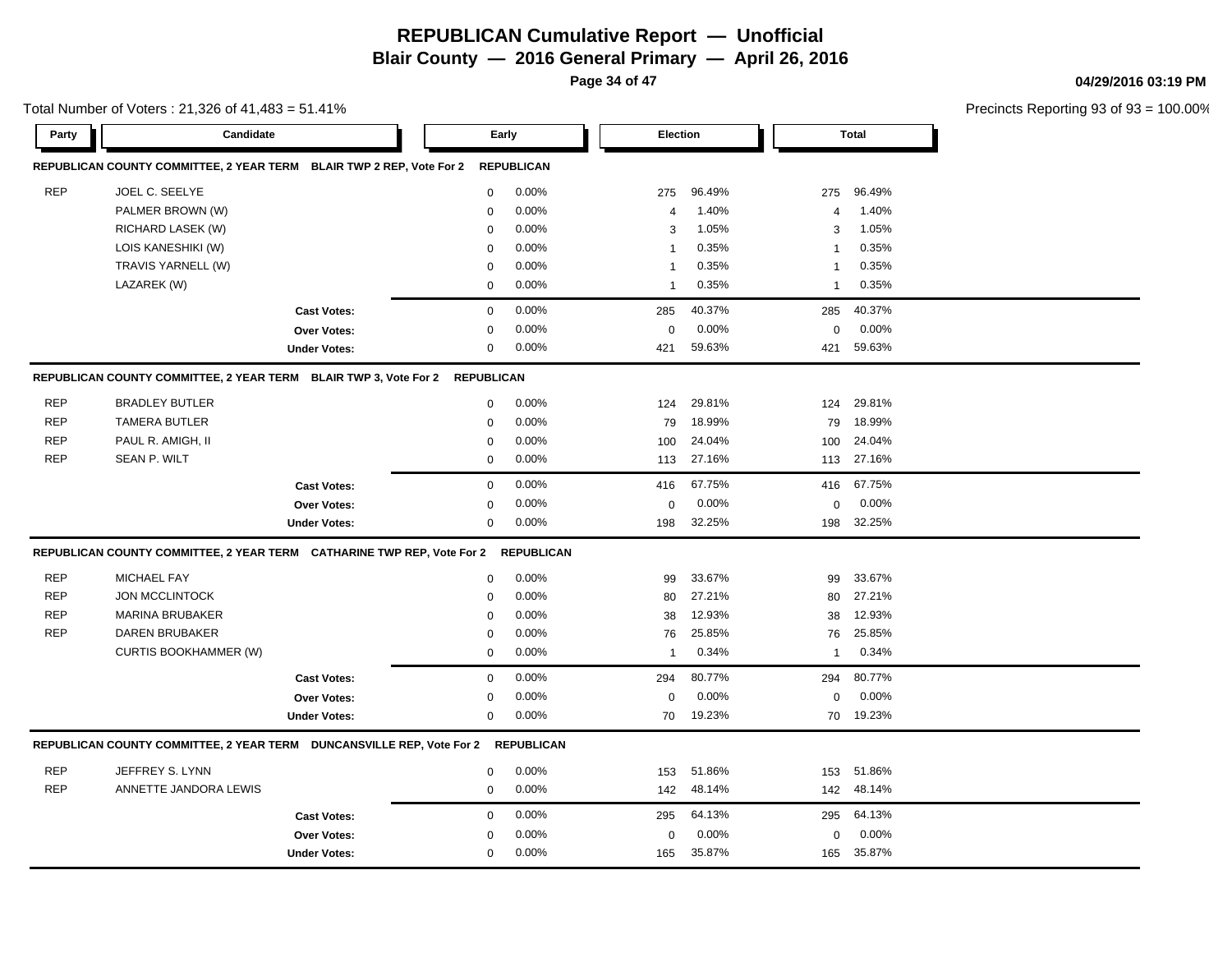**Page 35 of 47**

Total Number of Voters : 21,326 of 41,483 = 51.41%

#### **04/29/2016 03:19 PM**

| Party      | Candidate                                                                        |                     |             | Early             |                | Election |              | <b>Total</b> |  |
|------------|----------------------------------------------------------------------------------|---------------------|-------------|-------------------|----------------|----------|--------------|--------------|--|
|            | REPUBLICAN COUNTY COMMITTEE, 2 YEAR TERM FRANKSTOWN TWP 1 REP, Vote For 2        |                     |             | <b>REPUBLICAN</b> |                |          |              |              |  |
| <b>REP</b> | DONALD P. CORL, JR.                                                              |                     | 0           | 0.00%             | 172            | 34.26%   | 172          | 34.26%       |  |
| <b>REP</b> | PATRICIA HAIGHT                                                                  |                     | $\mathbf 0$ | 0.00%             | 174            | 34.66%   | 174          | 34.66%       |  |
| <b>REP</b> | SAMUEL MITCHELL DUNKLE                                                           |                     | 0           | 0.00%             | 154            | 30.68%   | 154          | 30.68%       |  |
|            | DENNY WALLS (W)                                                                  |                     | $\mathbf 0$ | 0.00%             | $\mathbf{1}$   | 0.20%    | $\mathbf{1}$ | 0.20%        |  |
|            | LEE THOMAS (W)                                                                   |                     | 0           | 0.00%             | $\mathbf{1}$   | 0.20%    | $\mathbf{1}$ | 0.20%        |  |
|            |                                                                                  | <b>Cast Votes:</b>  | $\mathbf 0$ | 0.00%             | 502            | 65.88%   | 502          | 65.88%       |  |
|            |                                                                                  | <b>Over Votes:</b>  | $\mathbf 0$ | 0.00%             | $\mathbf{0}$   | 0.00%    | $\mathbf 0$  | 0.00%        |  |
|            |                                                                                  | <b>Under Votes:</b> | $\mathbf 0$ | 0.00%             | 260            | 34.12%   | 260          | 34.12%       |  |
|            | REPUBLICAN COUNTY COMMITTEE, 2 YEAR TERM FRANKSTOWN TWP 2 REP, Vote For 2        |                     |             | <b>REPUBLICAN</b> |                |          |              |              |  |
| <b>REP</b> | <b>GREGORY M. WERSTIL</b>                                                        |                     | 0           | 0.00%             | 232            | 44.79%   | 232          | 44.79%       |  |
| <b>REP</b> | <b>MARTIN T. MALONE</b>                                                          |                     | $\mathbf 0$ | 0.00%             | 283            | 54.63%   | 283          | 54.63%       |  |
|            | ANN FARRELL (W)                                                                  |                     | 0           | 0.00%             | 3              | 0.58%    | 3            | 0.58%        |  |
|            |                                                                                  | <b>Cast Votes:</b>  | $\mathbf 0$ | 0.00%             | 518            | 57.30%   | 518          | 57.30%       |  |
|            |                                                                                  | Over Votes:         | $\mathbf 0$ | 0.00%             | $\mathbf 0$    | 0.00%    | $\mathbf 0$  | 0.00%        |  |
|            |                                                                                  | <b>Under Votes:</b> | $\mathbf 0$ | 0.00%             | 386            | 42.70%   | 386          | 42.70%       |  |
|            | REPUBLICAN COUNTY COMMITTEE, 2 YEAR TERM FRANKSTOWN TWP 3 REP, Vote For 2        |                     |             | <b>REPUBLICAN</b> |                |          |              |              |  |
| <b>REP</b> | <b>BRUCE R. ERB</b>                                                              |                     | $\mathbf 0$ | 0.00%             | 337            | 58.71%   | 337          | 58.71%       |  |
| <b>REP</b> | <b>ANN FARRELL</b>                                                               |                     | $\Omega$    | 0.00%             | 235            | 40.94%   | 235          | 40.94%       |  |
|            | <b>BRUCE ERB (W)</b>                                                             |                     | $\Omega$    | 0.00%             | $\overline{1}$ | 0.17%    | $\mathbf{1}$ | 0.17%        |  |
|            | JOHN SWOPE (W)                                                                   |                     | 0           | 0.00%             | $\mathbf{1}$   | 0.17%    | 1            | 0.17%        |  |
|            |                                                                                  | <b>Cast Votes:</b>  | 0           | 0.00%             | 574            | 66.28%   | 574          | 66.28%       |  |
|            |                                                                                  | Over Votes:         | 0           | 0.00%             | 0              | 0.00%    | 0            | 0.00%        |  |
|            |                                                                                  | <b>Under Votes:</b> | 0           | 0.00%             | 292            | 33.72%   | 292          | 33.72%       |  |
|            | REPUBLICAN COUNTY COMMITTEE, 2 YEAR TERM FRANKSTOWN TWP 4, Vote For 2 REPUBLICAN |                     |             |                   |                |          |              |              |  |
| <b>REP</b> | <b>BOB FERGUSON</b>                                                              |                     | 0           | 0.00%             | 190            | 99.48%   | 190          | 99.48%       |  |
|            | <b>ROBERT PIKE (W)</b>                                                           |                     | $\mathbf 0$ | 0.00%             | $\mathbf{1}$   | 0.52%    | $\mathbf{1}$ | 0.52%        |  |
|            |                                                                                  | <b>Cast Votes:</b>  | $\mathbf 0$ | 0.00%             | 191            | 40.99%   | 191          | 40.99%       |  |
|            |                                                                                  | <b>Over Votes:</b>  | $\mathbf 0$ | 0.00%             | $\mathbf{0}$   | 0.00%    | $\mathbf 0$  | 0.00%        |  |
|            |                                                                                  | <b>Under Votes:</b> | $\mathbf 0$ | 0.00%             | 275            | 59.01%   | 275          | 59.01%       |  |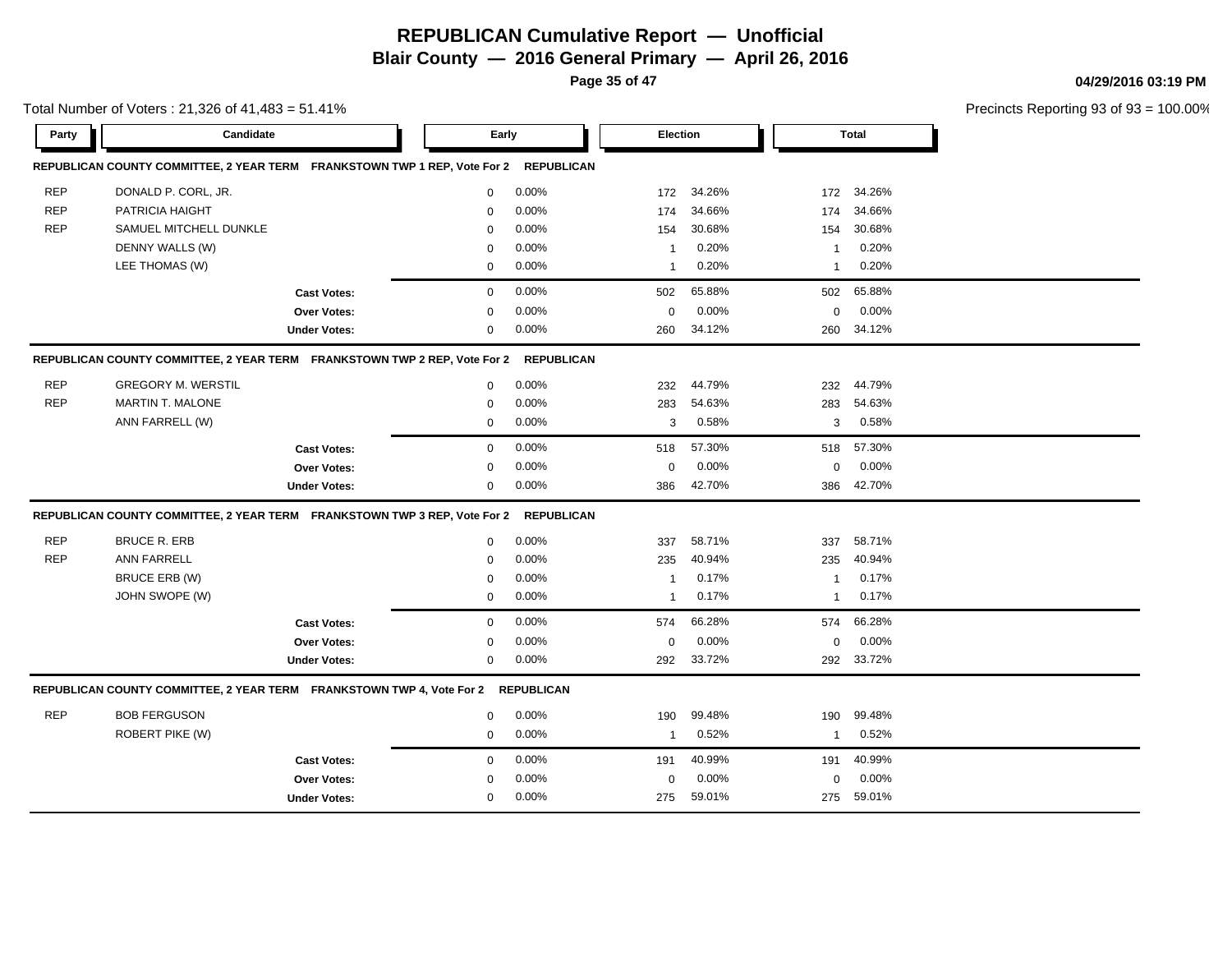**Blair County — 2016 General Primary — April 26, 2016**

**Page 36 of 47**

Total Number of Voters : 21,326 of 41,483 = 51.41%

#### **04/29/2016 03:19 PM**

| <b>Party</b>                                                                                | Candidate                                                              |                     |              | Early             |             | <b>Election</b> |             | <b>Total</b> |  |  |  |
|---------------------------------------------------------------------------------------------|------------------------------------------------------------------------|---------------------|--------------|-------------------|-------------|-----------------|-------------|--------------|--|--|--|
|                                                                                             | REPUBLICAN COUNTY COMMITTEE, 2 YEAR TERM FRANKSTOWN TWP 5, Vote For 2  |                     |              | <b>REPUBLICAN</b> |             |                 |             |              |  |  |  |
| <b>REP</b>                                                                                  | <b>CHARLES M. COLONY</b>                                               |                     | 0            | 0.00%             | 168         | 34.15%          | 168         | 34.15%       |  |  |  |
| <b>REP</b>                                                                                  | LEE A. THOMAS                                                          |                     | $\Omega$     | 0.00%             | 240         | 48.78%          | 240         | 48.78%       |  |  |  |
| <b>REP</b>                                                                                  | CINNAMON COLONY CHATMAN                                                |                     | 0            | 0.00%             | 83          | 16.87%          | 83          | 16.87%       |  |  |  |
|                                                                                             | <b>BRUCE KELLY (W)</b>                                                 |                     | 0            | 0.00%             | -1          | 0.20%           |             | 0.20%        |  |  |  |
|                                                                                             |                                                                        | <b>Cast Votes:</b>  | $\mathbf{0}$ | 0.00%             | 492         | 60.29%          | 492         | 60.29%       |  |  |  |
|                                                                                             |                                                                        | Over Votes:         | 0            | 0.00%             | $\mathbf 0$ | 0.00%           | $\mathbf 0$ | 0.00%        |  |  |  |
|                                                                                             |                                                                        | <b>Under Votes:</b> | 0            | 0.00%             | 324         | 39.71%          | 324         | 39.71%       |  |  |  |
| REPUBLICAN COUNTY COMMITTEE, 2 YEAR TERM FREEDOM TWP 1 REP, Vote For 2<br><b>REPUBLICAN</b> |                                                                        |                     |              |                   |             |                 |             |              |  |  |  |
| <b>REP</b>                                                                                  | DONNA K. HAINES                                                        |                     | $\mathbf 0$  | 0.00%             | 163         | 54.15%          | 163         | 54.15%       |  |  |  |
| <b>REP</b>                                                                                  | <b>WILLARD J. THOMPSON</b>                                             |                     | 0            | 0.00%             | 138         | 45.85%          | 138         | 45.85%       |  |  |  |
|                                                                                             |                                                                        | <b>Cast Votes:</b>  | $\Omega$     | 0.00%             | 301         | 62.45%          | 301         | 62.45%       |  |  |  |
|                                                                                             |                                                                        | Over Votes:         | 0            | 0.00%             | $\mathbf 0$ | 0.00%           | $\Omega$    | 0.00%        |  |  |  |
|                                                                                             |                                                                        | <b>Under Votes:</b> | 0            | 0.00%             | 181         | 37.55%          | 181         | 37.55%       |  |  |  |
|                                                                                             | REPUBLICAN COUNTY COMMITTEE, 2 YEAR TERM FREEDOM TWP 2 REP, Vote For 2 |                     |              | <b>REPUBLICAN</b> |             |                 |             |              |  |  |  |
| <b>REP</b>                                                                                  | <b>CRISTI L. WALTZ</b>                                                 |                     | $\Omega$     | 0.00%             | 205         | 40.92%          | 205         | 40.92%       |  |  |  |
| <b>REP</b>                                                                                  | AMANDA L. WALKER                                                       |                     | 0            | 0.00%             | 168         | 33.53%          | 168         | 33.53%       |  |  |  |
| <b>REP</b>                                                                                  | DEREK J. ELENSKY                                                       |                     | 0            | 0.00%             | 126         | 25.15%          | 126         | 25.15%       |  |  |  |
|                                                                                             | LORI HEATLEY FLAUGH (W)                                                |                     | $\Omega$     | 0.00%             |             | 0.20%           |             | 0.20%        |  |  |  |
|                                                                                             | TOM SCHNEIDER (W)                                                      |                     | 0            | 0.00%             | 1           | 0.20%           | 1           | 0.20%        |  |  |  |
|                                                                                             |                                                                        | <b>Cast Votes:</b>  | $\Omega$     | 0.00%             | 501         | 65.92%          | 501         | 65.92%       |  |  |  |
|                                                                                             |                                                                        | Over Votes:         | 0            | 0.00%             | 0           | 0.00%           | $\Omega$    | 0.00%        |  |  |  |
|                                                                                             |                                                                        | <b>Under Votes:</b> | 0            | 0.00%             | 259         | 34.08%          | 259         | 34.08%       |  |  |  |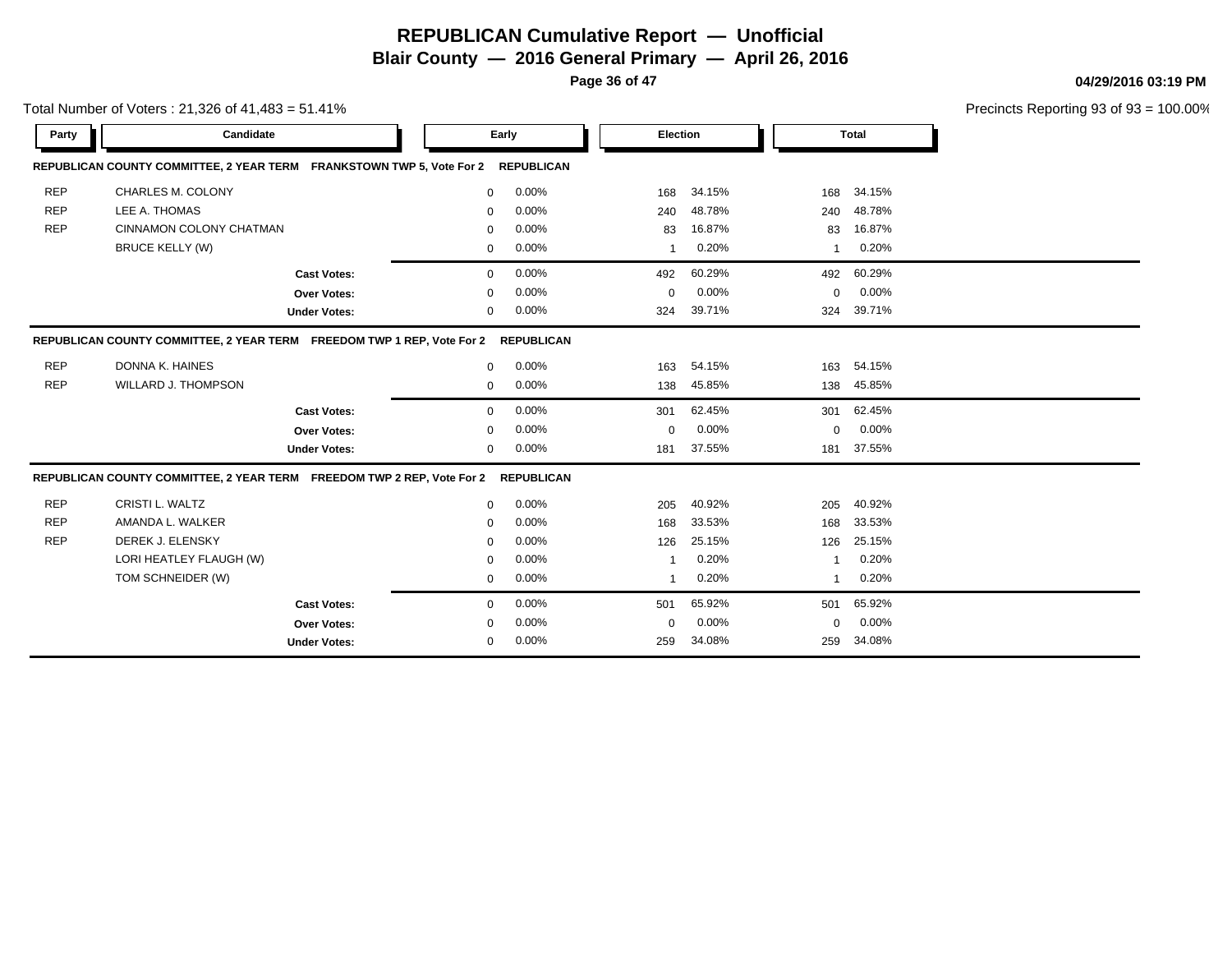**Page 37 of 47**

**04/29/2016 03:19 PM**

| Candidate<br>Party                                                        | Early       |                   |                         | <b>Election</b> |                | <b>Total</b> |
|---------------------------------------------------------------------------|-------------|-------------------|-------------------------|-----------------|----------------|--------------|
| REPUBLICAN COUNTY COMMITTEE, 2 YEAR TERM GREENFIELD TWP 1 REP, Vote For 2 |             | <b>REPUBLICAN</b> |                         |                 |                |              |
| No Candidate Filed (W)                                                    | 0           | 0.00%             | 0                       | 0.00%           | 0              | 0.00%        |
| RAY BENTON (W)                                                            | $\mathbf 0$ | 0.00%             | 3                       | 27.27%          | 3              | 27.27%       |
| <b>JOLENE LEGORY (W)</b>                                                  | 0           | 0.00%             | $\overline{\mathbf{1}}$ | 9.09%           | 1              | 9.09%        |
| BRUCE ERB (W)                                                             | $\mathbf 0$ | 0.00%             | $\overline{1}$          | 9.09%           | $\mathbf{1}$   | 9.09%        |
| <b>BRUCE KELLY (W)</b>                                                    | $\mathbf 0$ | 0.00%             | $\overline{1}$          | 9.09%           | 1              | 9.09%        |
| JOANNE GOCHNOUR (W)                                                       | $\mathbf 0$ | 0.00%             | $\overline{1}$          | 9.09%           | $\mathbf{1}$   | 9.09%        |
| LESLIE JINGOZIAN (W)                                                      | $\mathbf 0$ | 0.00%             | $\overline{1}$          | 9.09%           | $\mathbf{1}$   | 9.09%        |
| MICHAEL AUTY (W)                                                          | $\Omega$    | 0.00%             | $\overline{1}$          | 9.09%           | $\mathbf{1}$   | 9.09%        |
| MIKE ANDERSON (W)                                                         | $\mathbf 0$ | 0.00%             | -1                      | 9.09%           | $\mathbf{1}$   | 9.09%        |
| PETE STAR (W)                                                             | $\mathbf 0$ | 0.00%             | $\overline{1}$          | 9.09%           | $\mathbf{1}$   | 9.09%        |
| <b>Cast Votes:</b>                                                        | $\mathbf 0$ | 0.00%             | 11                      | 2.27%           | 11             | 2.27%        |
| Over Votes:                                                               | $\mathbf 0$ | 0.00%             | $\mathbf 0$             | 0.00%           | $\mathbf 0$    | 0.00%        |
| <b>Under Votes:</b>                                                       | $\mathbf 0$ | 0.00%             | 473                     | 97.73%          | 473            | 97.73%       |
| REPUBLICAN COUNTY COMMITTEE, 2 YEAR TERM GREENFIELD TWP 2 REP, Vote For 2 |             | <b>REPUBLICAN</b> |                         |                 |                |              |
| No Candidate Filed (W)                                                    | 0           | 0.00%             | $\mathbf 0$             | 0.00%           | $\mathbf 0$    | 0.00%        |
| <b>Cast Votes:</b>                                                        | $\mathbf 0$ | 0.00%             | $\mathbf 0$             | 0.00%           | $\mathbf 0$    | 0.00%        |
| <b>Over Votes:</b>                                                        | $\mathbf 0$ | 0.00%             | $\mathbf 0$             | 0.00%           | $\mathbf 0$    | 0.00%        |
| <b>Under Votes:</b>                                                       | $\mathbf 0$ | $0.00\%$          | 66                      | 100.00%         |                | 66 100.00%   |
| REPUBLICAN COUNTY COMMITTEE, 2 YEAR TERM GREENFIELD TWP 3 REP, Vote For 2 |             | <b>REPUBLICAN</b> |                         |                 |                |              |
| No Candidate Filed (W)                                                    | $\mathbf 0$ | 0.00%             | $\mathbf 0$             | 0.00%           | $\mathbf 0$    | 0.00%        |
| CARRIE GRAFFIUS (W)                                                       | $\mathbf 0$ | 0.00%             | $\overline{2}$          | 20.00%          | $\overline{2}$ | 20.00%       |
| MARLYN GRAFFIUS (W)                                                       | $\mathbf 0$ | 0.00%             | $\overline{2}$          | 20.00%          | $\overline{2}$ | 20.00%       |
| <b>BRION MCCAULLEY (W)</b>                                                | $\mathbf 0$ | 0.00%             | $\overline{1}$          | 10.00%          | $\mathbf{1}$   | 10.00%       |
| CRAIG NORTHROP (W)                                                        | $\mathbf 0$ | 0.00%             | $\overline{1}$          | 10.00%          | $\mathbf{1}$   | 10.00%       |
| JAMES SHEPHERD (W)                                                        | $\Omega$    | 0.00%             | $\mathbf 1$             | 10.00%          | 1              | 10.00%       |
| LATECIA DECKER (W)                                                        | $\Omega$    | 0.00%             | $\overline{1}$          | 10.00%          | $\mathbf{1}$   | 10.00%       |
| TERRY W CLAAR (W)                                                         | $\mathbf 0$ | 0.00%             | -1                      | 10.00%          | 1              | 10.00%       |
| WILLIAM SHUSTER (W)                                                       | $\mathbf 0$ | 0.00%             | -1                      | 10.00%          | $\mathbf{1}$   | 10.00%       |
| <b>Cast Votes:</b>                                                        | $\mathbf 0$ | 0.00%             | 10                      | 1.68%           | 10             | 1.68%        |
| Over Votes:                                                               | $\mathbf 0$ | 0.00%             | $\mathbf 0$             | 0.00%           | $\mathbf 0$    | 0.00%        |
| <b>Under Votes:</b>                                                       | $\mathbf 0$ | 0.00%             | 584                     | 98.32%          | 584            | 98.32%       |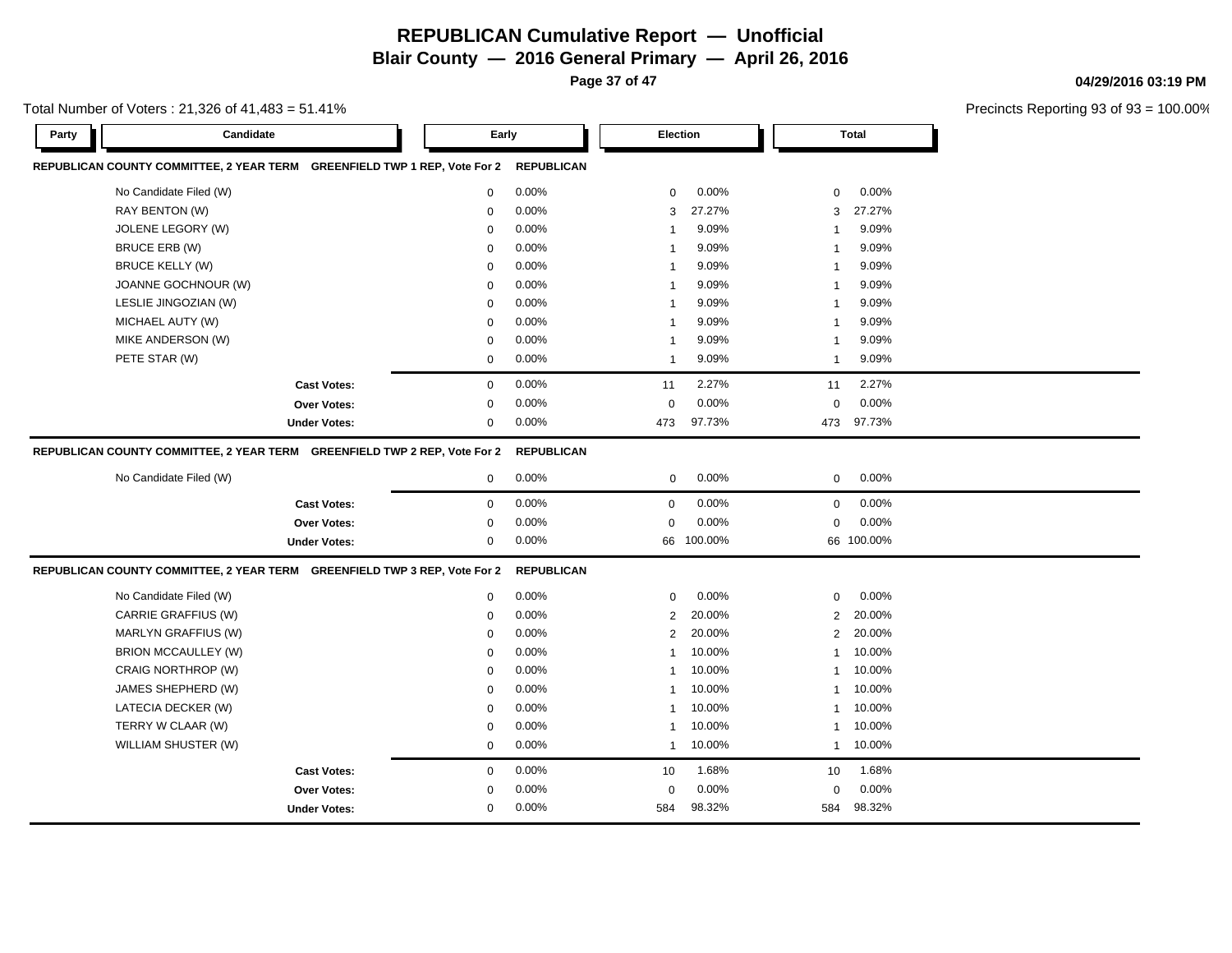**Page 38 of 47**

#### **04/29/2016 03:19 PM**

|            | Total Number of Voters: 21,326 of 41,483 = 51.41%                        |                     |                  |                   |                |        |                |              | Precincts Reporting 93 of 93 |  |
|------------|--------------------------------------------------------------------------|---------------------|------------------|-------------------|----------------|--------|----------------|--------------|------------------------------|--|
| Party      | Candidate                                                                |                     | Early            |                   | Election       |        |                | <b>Total</b> |                              |  |
|            | REPUBLICAN COUNTY COMMITTEE, 2 YEAR TERM HOLLIDAYSBURG 1 REP, Vote For 2 |                     |                  | <b>REPUBLICAN</b> |                |        |                |              |                              |  |
|            | No Candidate Filed (W)                                                   |                     | 0                | 0.00%             | 0              | 0.00%  | 0              | 0.00%        |                              |  |
|            | DAVID ZEEK (W)                                                           |                     | $\Omega$         | 0.00%             | $\mathbf{2}$   | 50.00% | $\overline{2}$ | 50.00%       |                              |  |
|            | JENNIFER RUSSELL LONG (W)                                                |                     | $\Omega$         | 0.00%             | $\mathbf 1$    | 25.00% | $\mathbf{1}$   | 25.00%       |                              |  |
|            | JOHN EICHELBERGER (W)                                                    |                     | $\Omega$         | 0.00%             | $\mathbf 1$    | 25.00% | $\mathbf{1}$   | 25.00%       |                              |  |
|            |                                                                          | <b>Cast Votes:</b>  | $\boldsymbol{0}$ | 0.00%             | 4              | 2.22%  | 4              | 2.22%        |                              |  |
|            |                                                                          | Over Votes:         | 0                | 0.00%             | $\mathbf 0$    | 0.00%  | 0              | 0.00%        |                              |  |
|            |                                                                          | <b>Under Votes:</b> | 0                | 0.00%             | 176            | 97.78% | 176            | 97.78%       |                              |  |
|            | REPUBLICAN COUNTY COMMITTEE, 2 YEAR TERM HOLLIDAYSBURG 2 REP, Vote For 2 |                     |                  | <b>REPUBLICAN</b> |                |        |                |              |                              |  |
| <b>REP</b> | DEBBIE SHUSTER KING                                                      |                     | 0                | 0.00%             | 67             | 39.64% | 67             | 39.64%       |                              |  |
| <b>REP</b> | <b>JOE DODSON</b>                                                        |                     | $\Omega$         | 0.00%             | 95             | 56.21% | 95             | 56.21%       |                              |  |
|            | MARY CLAIRE CURTIS (W)                                                   |                     | $\mathbf 0$      | 0.00%             | $\mathbf{2}$   | 1.18%  | 2              | 1.18%        |                              |  |
|            | ALAN CURTIS (W)                                                          |                     | $\mathbf 0$      | 0.00%             | $\overline{1}$ | 0.59%  | -1             | 0.59%        |                              |  |
|            | <b>BRUCE KELLY (W)</b>                                                   |                     | $\mathbf 0$      | 0.00%             | $\mathbf 1$    | 0.59%  | 1              | 0.59%        |                              |  |
|            | CHARLES STROBERT (W)                                                     |                     | $\Omega$         | 0.00%             | $\overline{1}$ | 0.59%  | -1             | 0.59%        |                              |  |
|            | CUFFY MEIGS (W)                                                          |                     | $\mathbf 0$      | 0.00%             | $\mathbf{1}$   | 0.59%  | -1             | 0.59%        |                              |  |
|            | <b>GREG MIELNIK (W)</b>                                                  |                     | $\mathbf 0$      | 0.00%             | -1             | 0.59%  | -1             | 0.59%        |                              |  |
|            |                                                                          | <b>Cast Votes:</b>  | $\mathbf 0$      | 0.00%             | 169            | 60.79% | 169            | 60.79%       |                              |  |
|            |                                                                          | Over Votes:         | 0                | 0.00%             | $\mathbf 0$    | 0.00%  | 0              | 0.00%        |                              |  |
|            |                                                                          | <b>Under Votes:</b> | 0                | 0.00%             | 109            | 39.21% | 109            | 39.21%       |                              |  |
|            | REPUBLICAN COUNTY COMMITTEE, 2 YEAR TERM HOLLIDAYSBURG 3 REP, Vote For 2 |                     |                  | <b>REPUBLICAN</b> |                |        |                |              |                              |  |
|            | No Candidate Filed (W)                                                   |                     | $\mathbf 0$      | 0.00%             | 0              | 0.00%  | $\mathbf 0$    | 0.00%        |                              |  |
|            | <b>BRUCE KELLEY (W)</b>                                                  |                     | $\mathbf 0$      | 0.00%             | $\mathbf 1$    | 50.00% | -1             | 50.00%       |                              |  |
|            | SAM REYBURNN (W)                                                         |                     | 0                | 0.00%             | $\mathbf 1$    | 50.00% | $\mathbf{1}$   | 50.00%       |                              |  |
|            |                                                                          | <b>Cast Votes:</b>  | 0                | 0.00%             | 2              | 1.75%  | $\overline{2}$ | 1.75%        |                              |  |
|            |                                                                          | Over Votes:         | $\mathbf 0$      | 0.00%             | $\mathbf 0$    | 0.00%  | $\mathbf 0$    | 0.00%        |                              |  |
|            |                                                                          | <b>Under Votes:</b> | $\mathbf 0$      | 0.00%             | 112            | 98.25% |                | 112 98.25%   |                              |  |
|            | REPUBLICAN COUNTY COMMITTEE, 2 YEAR TERM HOLLIDAYSBURG 4 REP, Vote For 2 |                     |                  | <b>REPUBLICAN</b> |                |        |                |              |                              |  |
| <b>REP</b> | <b>MARY ANN BENNIS</b>                                                   |                     | 0                | 0.00%             | 116            | 41.28% | 116            | 41.28%       |                              |  |
| <b>REP</b> | JAMES R. HUFF II                                                         |                     | $\mathbf 0$      | 0.00%             | 97             | 34.52% | 97             | 34.52%       |                              |  |
| <b>REP</b> | <b>RICHARD LATKER</b>                                                    |                     | $\Omega$         | 0.00%             | 67             | 23.84% | 67             | 23.84%       |                              |  |
|            | SEAN BURKE (W)                                                           |                     | 0                | 0.00%             | $\overline{1}$ | 0.36%  | $\mathbf{1}$   | 0.36%        |                              |  |
|            |                                                                          | <b>Cast Votes:</b>  | $\mathbf 0$      | 0.00%             | 281            | 78.06% | 281            | 78.06%       |                              |  |
|            |                                                                          | Over Votes:         | $\mathbf 0$      | 0.00%             | 0              | 0.00%  | 0              | 0.00%        |                              |  |
|            |                                                                          | <b>Under Votes:</b> | 0                | 0.00%             | 79             | 21.94% |                | 79 21.94%    |                              |  |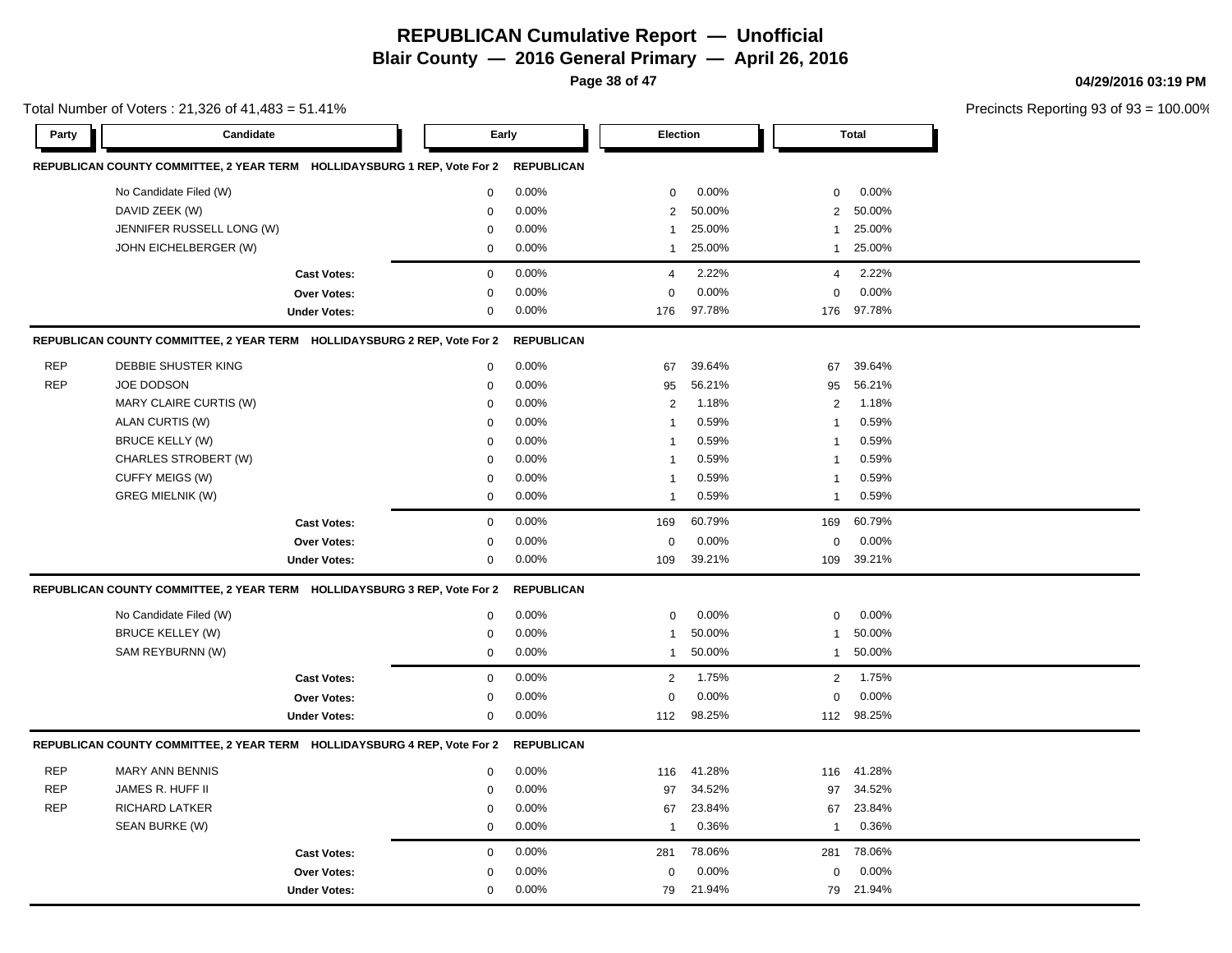**Page 39 of 47**

#### **04/29/2016 03:19 PM**

Precincts Reporting 93 of 93 = 100.00%

| Party      | Candidate                                                                |                     | Early       |                   | Election       |        |                | <b>Total</b> |  |
|------------|--------------------------------------------------------------------------|---------------------|-------------|-------------------|----------------|--------|----------------|--------------|--|
|            | REPUBLICAN COUNTY COMMITTEE, 2 YEAR TERM HOLLIDAYSBURG 5 REP, Vote For 2 |                     |             | <b>REPUBLICAN</b> |                |        |                |              |  |
| <b>REP</b> | TIMOTHY G. MELBINGER                                                     |                     | $\mathbf 0$ | 0.00%             | 49             | 22.27% | 49             | 22.27%       |  |
| <b>REP</b> | <b>AARON RITCHEY</b>                                                     |                     | $\mathbf 0$ | 0.00%             | 81             | 36.82% | 81             | 36.82%       |  |
| <b>REP</b> | KATHRYN ERB MATHIAS                                                      |                     | $\mathbf 0$ | 0.00%             | 87             | 39.55% | 87             | 39.55%       |  |
|            | PETER HART (W)                                                           |                     | $\mathbf 0$ | 0.00%             | $\overline{2}$ | 0.91%  | 2              | 0.91%        |  |
|            | MAXINE HART (W)                                                          |                     | $\mathbf 0$ | 0.00%             | $\mathbf{1}$   | 0.45%  | $\mathbf{1}$   | 0.45%        |  |
|            |                                                                          | <b>Cast Votes:</b>  | $\mathbf 0$ | 0.00%             | 220            | 70.06% | 220            | 70.06%       |  |
|            |                                                                          | Over Votes:         | $\mathbf 0$ | 0.00%             | $\Omega$       | 0.00%  | $\mathbf 0$    | 0.00%        |  |
|            |                                                                          | <b>Under Votes:</b> | $\mathbf 0$ | 0.00%             | 94             | 29.94% | 94             | 29.94%       |  |
|            | REPUBLICAN COUNTY COMMITTEE, 2 YEAR TERM HOLLIDAYSBURG 6 REP, Vote For 2 | <b>REPUBLICAN</b>   |             |                   |                |        |                |              |  |
| <b>REP</b> | <b>GEORGE C. KELCHNER</b>                                                |                     | $\mathbf 0$ | 0.00%             | 122            | 47.29% | 122            | 47.29%       |  |
| <b>REP</b> | STEPHANIE WERTZ                                                          |                     | $\mathbf 0$ | 0.00%             | 135            | 52.33% | 135            | 52.33%       |  |
|            | <b>BONNI LINDBERG (W)</b>                                                |                     | $\mathbf 0$ | 0.00%             | $\mathbf{1}$   | 0.39%  | $\mathbf{1}$   | 0.39%        |  |
|            |                                                                          | <b>Cast Votes:</b>  | $\mathbf 0$ | 0.00%             | 258            | 56.83% | 258            | 56.83%       |  |
|            |                                                                          | Over Votes:         | $\mathbf 0$ | 0.00%             | $\mathbf 0$    | 0.00%  | $\mathbf 0$    | 0.00%        |  |
|            |                                                                          | <b>Under Votes:</b> | $\mathbf 0$ | 0.00%             | 196            | 43.17% | 196            | 43.17%       |  |
|            | REPUBLICAN COUNTY COMMITTEE, 2 YEAR TERM HOLLIDAYSBURG 7 REP, Vote For 2 |                     |             | <b>REPUBLICAN</b> |                |        |                |              |  |
| <b>REP</b> | AMY E. WEBSTER                                                           |                     | $\mathbf 0$ | 0.00%             | 155            | 95.68% | 155            | 95.68%       |  |
|            | ERIK BROWN (W)                                                           |                     | $\mathbf 0$ | 0.00%             | $\overline{4}$ | 2.47%  | $\overline{4}$ | 2.47%        |  |
|            | ELSIE CREEK (W)                                                          |                     | $\mathbf 0$ | 0.00%             | $\mathbf{1}$   | 0.62%  | -1             | 0.62%        |  |
|            | JIM GREGORY (W)                                                          |                     | 0           | 0.00%             | $\mathbf 1$    | 0.62%  | -1             | 0.62%        |  |
|            | TIM SURKOVICH (W)                                                        |                     | 0           | 0.00%             | $\mathbf 1$    | 0.62%  | -1             | 0.62%        |  |
|            |                                                                          | <b>Cast Votes:</b>  | $\mathbf 0$ | 0.00%             | 162            | 43.32% | 162            | 43.32%       |  |
|            |                                                                          | Over Votes:         | $\mathbf 0$ | 0.00%             | $\mathbf 0$    | 0.00%  | $\mathbf 0$    | 0.00%        |  |
|            |                                                                          | <b>Under Votes:</b> | 0           | 0.00%             | 212            | 56.68% | 212            | 56.68%       |  |
|            | REPUBLICAN COUNTY COMMITTEE, 2 YEAR TERM HUSTON TWP REP, Vote For 2      |                     |             | <b>REPUBLICAN</b> |                |        |                |              |  |
| <b>REP</b> | STACEY Y. KENSINGER                                                      |                     | $\mathbf 0$ | 0.00%             | 257            | 99.61% | 257            | 99.61%       |  |
|            | SHARON KENSINGER (W)                                                     |                     | $\mathbf 0$ | 0.00%             | $\mathbf{1}$   | 0.39%  | -1             | 0.39%        |  |
|            |                                                                          | <b>Cast Votes:</b>  | 0           | 0.00%             | 258            | 43.14% | 258            | 43.14%       |  |
|            |                                                                          | Over Votes:         | 0           | 0.00%             | 0              | 0.00%  | 0              | 0.00%        |  |
|            |                                                                          | <b>Under Votes:</b> | $\mathbf 0$ | 0.00%             | 340            | 56.86% | 340            | 56.86%       |  |

Total Number of Voters : 21,326 of 41,483 = 51.41%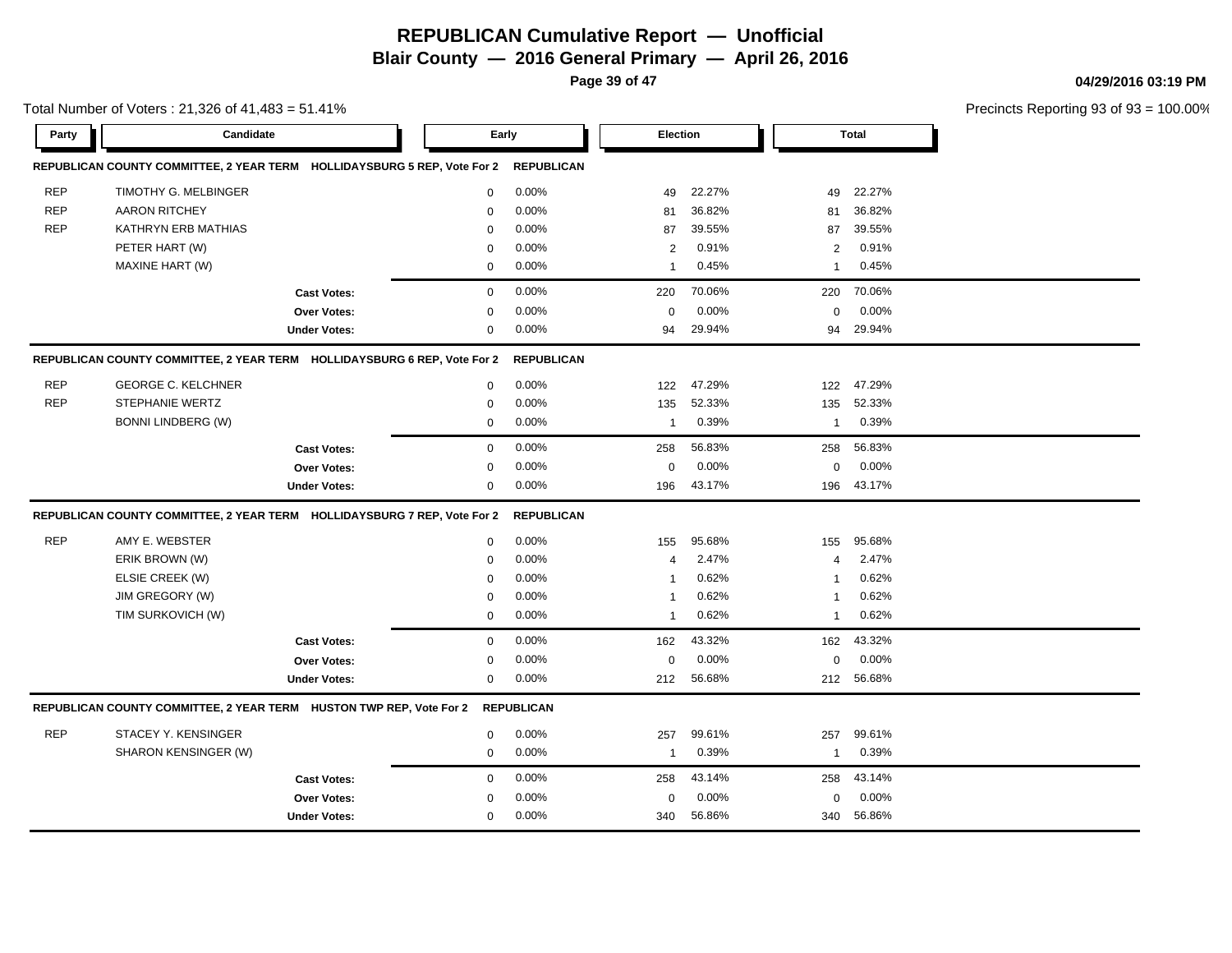**Blair County — 2016 General Primary — April 26, 2016**

**Page 40 of 47**

**04/29/2016 03:19 PM**

|            | Total Number of Voters: 21,326 of 41,483 = 51.41%                    |                     |              |                   |                |        |                |        | Precincts Reporting 93 of 93 |
|------------|----------------------------------------------------------------------|---------------------|--------------|-------------------|----------------|--------|----------------|--------|------------------------------|
| Party      | Candidate                                                            |                     |              | Early             | Election       |        |                | Total  |                              |
|            | REPUBLICAN COUNTY COMMITTEE, 2 YEAR TERM JUNIATA TWP REP, Vote For 2 |                     |              | <b>REPUBLICAN</b> |                |        |                |        |                              |
| <b>REP</b> | ALLAN R. STOMBAUGH                                                   |                     | 0            | 0.00%             | 198            | 97.54% | 198            | 97.54% |                              |
|            | DONNA STOMBAUGH (W)                                                  |                     | 0            | 0.00%             | 5              | 2.46%  | 5              | 2.46%  |                              |
|            |                                                                      | <b>Cast Votes:</b>  | $\mathbf{0}$ | 0.00%             | 203            | 44.52% | 203            | 44.52% |                              |
|            |                                                                      | Over Votes:         | $\mathbf 0$  | 0.00%             | $\mathbf 0$    | 0.00%  | $\mathbf 0$    | 0.00%  |                              |
|            |                                                                      | <b>Under Votes:</b> | 0            | 0.00%             | 253            | 55.48% | 253            | 55.48% |                              |
|            | REPUBLICAN COUNTY COMMITTEE, 2 YEAR TERM LOGAN TWP 1 REP, Vote For 2 |                     |              | <b>REPUBLICAN</b> |                |        |                |        |                              |
| <b>REP</b> | SHARON L. BREAM                                                      |                     | $\mathbf{0}$ | 0.00%             | 116            | 44.79% | 116            | 44.79% |                              |
| <b>REP</b> | JOAN E. BARR                                                         |                     | $\mathbf 0$  | 0.00%             | 142            | 54.83% | 142            | 54.83% |                              |
|            | <b>BRUCE KELLEY (W)</b>                                              |                     | 0            | 0.00%             | $\mathbf{1}$   | 0.39%  | $\mathbf 1$    | 0.39%  |                              |
|            |                                                                      | <b>Cast Votes:</b>  | $\mathbf{0}$ | 0.00%             | 259            | 60.51% | 259            | 60.51% |                              |
|            |                                                                      | Over Votes:         | $\mathbf 0$  | 0.00%             | 0              | 0.00%  | $\mathbf 0$    | 0.00%  |                              |
|            |                                                                      | <b>Under Votes:</b> | 0            | 0.00%             | 169            | 39.49% | 169            | 39.49% |                              |
|            | REPUBLICAN COUNTY COMMITTEE, 2 YEAR TERM LOGAN TWP 2 REP, Vote For 2 |                     |              | <b>REPUBLICAN</b> |                |        |                |        |                              |
| <b>REP</b> | <b>CHERYL RAWLINGS</b>                                               |                     | 0            | 0.00%             | 189            | 34.43% | 189            | 34.43% |                              |
| <b>REP</b> | <b>JAMES ROKOSKY</b>                                                 |                     | $\mathbf 0$  | 0.00%             | 134            | 24.41% | 134            | 24.41% |                              |
| <b>REP</b> | <b>GORDON S. HAMPTON</b>                                             |                     | $\mathbf 0$  | 0.00%             | 218            | 39.71% | 218            | 39.71% |                              |
|            | <b>BRUCE KELLEY (W)</b>                                              |                     | $\mathbf 0$  | 0.00%             | 6              | 1.09%  | 6              | 1.09%  |                              |
|            | JOAN BARR (W)                                                        |                     | 0            | 0.00%             | $\overline{c}$ | 0.36%  | $\overline{2}$ | 0.36%  |                              |
|            |                                                                      | <b>Cast Votes:</b>  | $\mathbf 0$  | 0.00%             | 549            | 62.96% | 549            | 62.96% |                              |
|            |                                                                      | Over Votes:         | $\mathbf 0$  | 0.00%             | $\Omega$       | 0.00%  | $\mathbf 0$    | 0.00%  |                              |
|            |                                                                      | <b>Under Votes:</b> | 0            | 0.00%             | 323            | 37.04% | 323            | 37.04% |                              |
|            | REPUBLICAN COUNTY COMMITTEE, 2 YEAR TERM LOGAN TWP 3 REP, Vote For 2 |                     |              | <b>REPUBLICAN</b> |                |        |                |        |                              |
| <b>REP</b> | <b>BARBARA HOOVER</b>                                                |                     | $\mathbf 0$  | 0.00%             | 104            | 23.42% | 104            | 23.42% |                              |
| <b>REP</b> | LOUIS C. SCHMITT, JR.                                                |                     | 0            | 0.00%             | 206            | 46.40% | 206            | 46.40% |                              |
| <b>REP</b> | <b>JOE METZGAR</b>                                                   |                     | 0            | 0.00%             | 134            | 30.18% | 134            | 30.18% |                              |
|            |                                                                      | <b>Cast Votes:</b>  | $\mathbf 0$  | 0.00%             | 444            | 76.03% | 444            | 76.03% |                              |
|            |                                                                      | Over Votes:         | $\mathbf 0$  | 0.00%             | $\Omega$       | 0.00%  | $\mathbf 0$    | 0.00%  |                              |
|            |                                                                      | <b>Under Votes:</b> | 0            | 0.00%             | 140            | 23.97% | 140            | 23.97% |                              |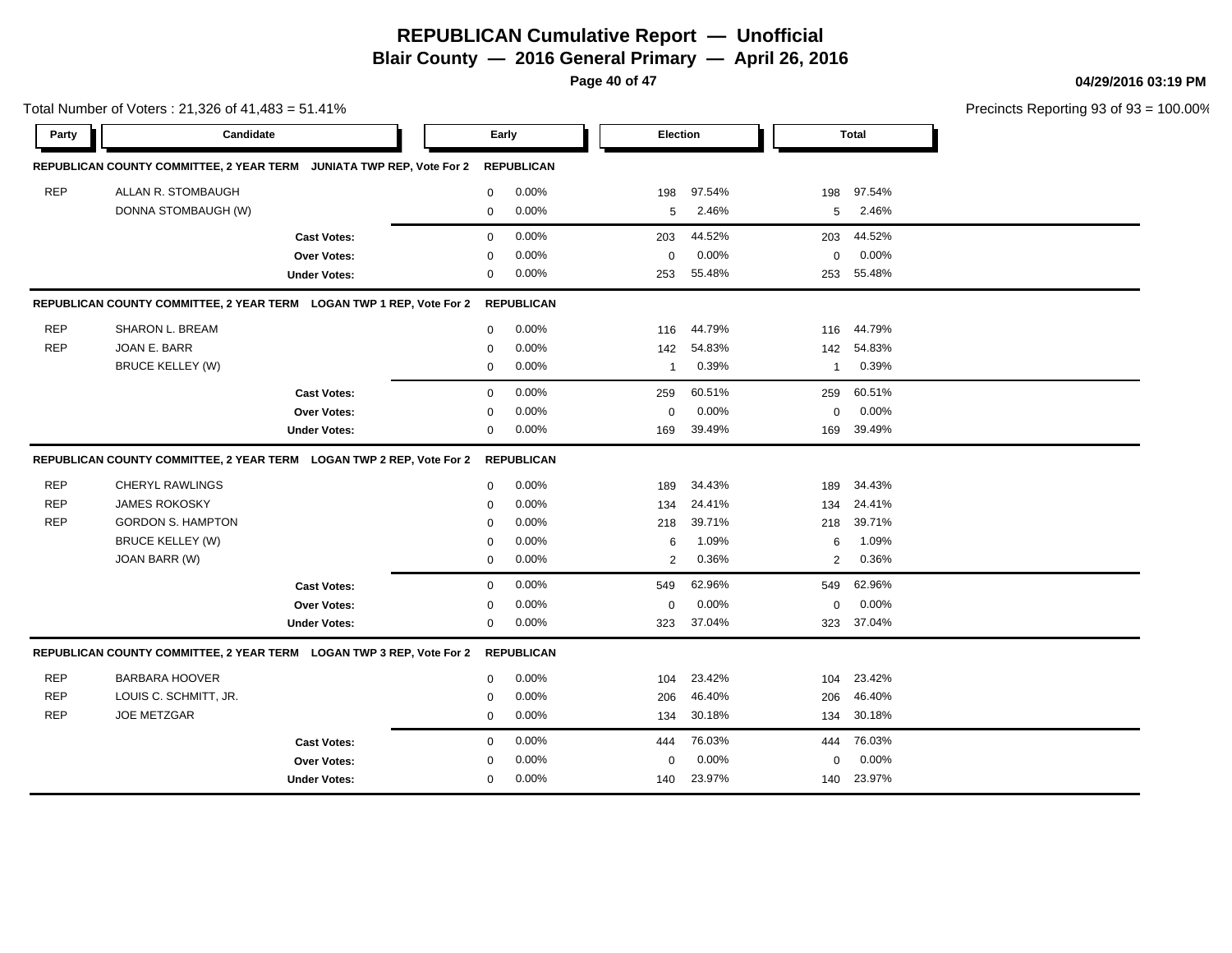**Blair County — 2016 General Primary — April 26, 2016**

**Page 41 of 47**

**04/29/2016 03:19 PM**

|            | Total Number of Voters: 21,326 of 41,483 = 51.41% |                                                                                   |             |                   |                 |             |                         |              | Precincts Reporting 93 of 93 |
|------------|---------------------------------------------------|-----------------------------------------------------------------------------------|-------------|-------------------|-----------------|-------------|-------------------------|--------------|------------------------------|
| Party      | Candidate                                         |                                                                                   | Early       |                   | <b>Election</b> |             |                         | <b>Total</b> |                              |
|            |                                                   | REPUBLICAN COUNTY COMMITTEE, 2 YEAR TERM LOGAN TWP 4 REP, Vote For 2              |             | <b>REPUBLICAN</b> |                 |             |                         |              |                              |
| <b>REP</b> | <b>RYAN BEERS</b>                                 |                                                                                   | $\mathbf 0$ | 0.00%             | 233             | 50.76%      | 233                     | 50.76%       |                              |
| <b>REP</b> | MICHELLE BEERS                                    |                                                                                   | $\mathbf 0$ | 0.00%             | 226             | 49.24%      | 226                     | 49.24%       |                              |
|            |                                                   | <b>Cast Votes:</b>                                                                | 0           | 0.00%             | 459             | 71.05%      | 459                     | 71.05%       |                              |
|            |                                                   | Over Votes:                                                                       | $\mathbf 0$ | 0.00%             | $\mathbf 0$     | 0.00%       | 0                       | 0.00%        |                              |
|            |                                                   | <b>Under Votes:</b>                                                               | 0           | 0.00%             | 187             | 28.95%      | 187                     | 28.95%       |                              |
|            |                                                   | REPUBLICAN COUNTY COMMITTEE, 2 YEAR TERM LOGAN TWP 5 REP, Vote For 2              |             | <b>REPUBLICAN</b> |                 |             |                         |              |                              |
| <b>REP</b> | ERIC R. WILLS                                     |                                                                                   | 0           | 0.00%             | 186             | 47.69%      | 186                     | 47.69%       |                              |
| <b>REP</b> | <b>ALLEN MITCHELL</b>                             |                                                                                   | $\mathbf 0$ | 0.00%             | 204             | 52.31%      | 204                     | 52.31%       |                              |
|            |                                                   | <b>Cast Votes:</b>                                                                | $\mathbf 0$ | 0.00%             | 390             | 54.78%      | 390                     | 54.78%       |                              |
|            |                                                   | Over Votes:                                                                       | 0           | 0.00%             | 0               | 0.00%       | 0                       | 0.00%        |                              |
|            |                                                   | <b>Under Votes:</b>                                                               | $\mathbf 0$ | 0.00%             | 322             | 45.22%      | 322                     | 45.22%       |                              |
|            |                                                   | REPUBLICAN COUNTY COMMITTEE, 2 YEAR TERM LOGAN TWP 6 REP, Vote For 2              |             | <b>REPUBLICAN</b> |                 |             |                         |              |                              |
| <b>REP</b> | TOM HITE                                          |                                                                                   | $\mathbf 0$ | 0.00%             | 223             | 39.19%      | 223                     | 39.19%       |                              |
| <b>REP</b> | <b>JIM FRANK</b>                                  |                                                                                   | $\mathbf 0$ | 0.00%             | 186             | 32.69%      | 186                     | 32.69%       |                              |
| <b>REP</b> | <b>LUANNE BEERS</b>                               |                                                                                   | 0           | 0.00%             | 159             | 27.94%      | 159                     | 27.94%       |                              |
|            | TIM SERBIN (W)                                    |                                                                                   | 0           | 0.00%             | $\mathbf{1}$    | 0.18%       | $\mathbf 1$             | 0.18%        |                              |
|            |                                                   | <b>Cast Votes:</b>                                                                | 0           | 0.00%             | 569             | 68.06%      | 569                     | 68.06%       |                              |
|            |                                                   | Over Votes:                                                                       | $\mathbf 0$ | 0.00%             | 0               | 0.00%       | 0                       | 0.00%        |                              |
|            |                                                   | <b>Under Votes:</b>                                                               | $\mathbf 0$ | 0.00%             | 267             | 31.94%      | 267                     | 31.94%       |                              |
|            |                                                   | REPUBLICAN COUNTY COMMITTEE, 2 YEAR TERM LOGAN TWP 7 REP, Vote For 2              |             | <b>REPUBLICAN</b> |                 |             |                         |              |                              |
| <b>REP</b> | ED FRONTINO                                       |                                                                                   | 0           | 0.00%             | 146             | 99.32%      | 146                     | 99.32%       |                              |
|            | JAMES PATTERSON (W)                               |                                                                                   | $\mathbf 0$ | 0.00%             | $\mathbf{1}$    | 0.68%       | $\overline{\mathbf{1}}$ | 0.68%        |                              |
|            |                                                   | <b>Cast Votes:</b>                                                                | $\mathbf 0$ | 0.00%             | 147             | 41.06%      | 147                     | 41.06%       |                              |
|            |                                                   | Over Votes:                                                                       | $\mathbf 0$ | 0.00%             | 0               | 0.00%       | 0                       | 0.00%        |                              |
|            |                                                   | <b>Under Votes:</b>                                                               | 0           | 0.00%             | 211             | 58.94%      | 211                     | 58.94%       |                              |
|            |                                                   | REPUBLICAN COUNTY COMMITTEE, 2 YEAR TERM MARTINSBURG 1 REP, Vote For 2 REPUBLICAN |             |                   |                 |             |                         |              |                              |
| <b>REP</b> | JEANNE M. BOLGER                                  |                                                                                   | 0           | 0.00%             |                 | 198 100.00% |                         | 198 100.00%  |                              |
|            |                                                   | <b>Cast Votes:</b>                                                                | $\mathbf 0$ | 0.00%             | 198             | 47.60%      | 198                     | 47.60%       |                              |
|            |                                                   | Over Votes:                                                                       | $\Omega$    | 0.00%             | 0               | 0.00%       | 0                       | 0.00%        |                              |
|            |                                                   | <b>Under Votes:</b>                                                               | $\mathbf 0$ | 0.00%             | 218             | 52.40%      | 218                     | 52.40%       |                              |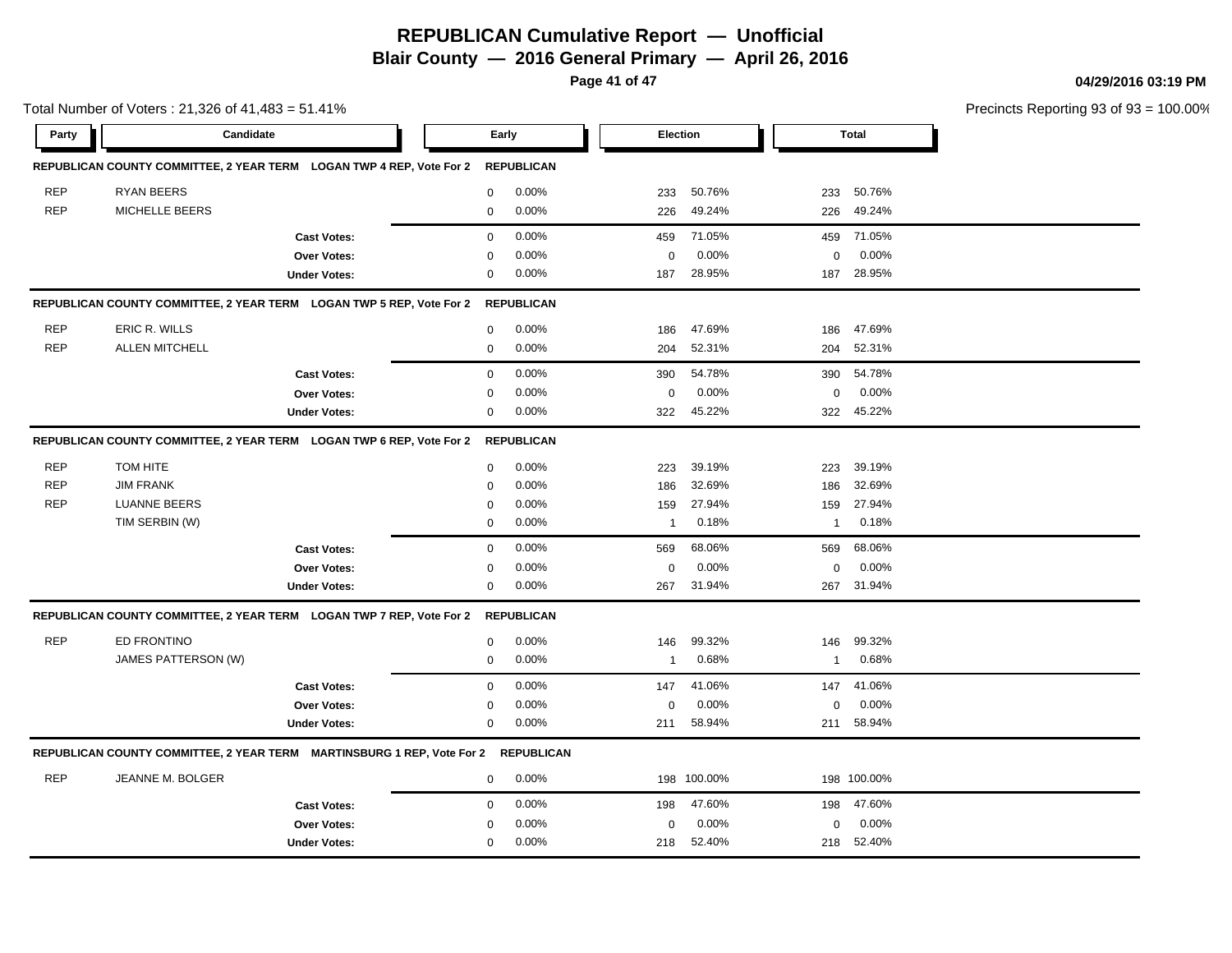**Blair County — 2016 General Primary — April 26, 2016**

**Page 42 of 47**

**04/29/2016 03:19 PM**

|            | Total Number of Voters: 21,326 of 41,483 = 51.41%                         |                     |             |                   |                |            |                  | Precincts Reporting 93 of 93 |  |
|------------|---------------------------------------------------------------------------|---------------------|-------------|-------------------|----------------|------------|------------------|------------------------------|--|
| Party      | Candidate                                                                 |                     |             | Early             |                | Election   |                  | <b>Total</b>                 |  |
|            | REPUBLICAN COUNTY COMMITTEE, 2 YEAR TERM MARTINSBURG 2 REP, Vote For 2    |                     |             | <b>REPUBLICAN</b> |                |            |                  |                              |  |
| <b>REP</b> | BRIAN K. GAHAGAN                                                          |                     | $\mathbf 0$ | 0.00%             | 175            | 52.08%     | 175              | 52.08%                       |  |
| <b>REP</b> | JODY L. GAHAGAN                                                           |                     | $\mathbf 0$ | 0.00%             | 161            | 47.92%     | 161              | 47.92%                       |  |
|            |                                                                           | <b>Cast Votes:</b>  | $\mathbf 0$ | 0.00%             | 336            | 70.00%     | 336              | 70.00%                       |  |
|            |                                                                           | Over Votes:         | $\mathbf 0$ | 0.00%             | $\mathbf 0$    | 0.00%      | $\mathbf 0$      | 0.00%                        |  |
|            |                                                                           | <b>Under Votes:</b> | $\mathbf 0$ | 0.00%             | 144            | 30.00%     | 144              | 30.00%                       |  |
|            | REPUBLICAN COUNTY COMMITTEE, 2 YEAR TERM NEWRY BORO REP, Vote For 2       |                     |             | <b>REPUBLICAN</b> |                |            |                  |                              |  |
|            | No Candidate Filed (W)                                                    |                     | 0           | $0.00\%$          | 0              | 0.00%      | 0                | $0.00\%$                     |  |
|            |                                                                           | <b>Cast Votes:</b>  | $\mathbf 0$ | 0.00%             | 0              | 0.00%      | 0                | 0.00%                        |  |
|            |                                                                           | Over Votes:         | $\mathbf 0$ | 0.00%             | $\mathbf 0$    | 0.00%      | 0                | 0.00%                        |  |
|            |                                                                           | <b>Under Votes:</b> | $\mathbf 0$ | 0.00%             |                | 48 100.00% |                  | 48 100.00%                   |  |
|            | REPUBLICAN COUNTY COMMITTEE, 2 YEAR TERM NORTH WOODBURY REP, Vote For 2   |                     |             | <b>REPUBLICAN</b> |                |            |                  |                              |  |
|            | No Candidate Filed (W)                                                    |                     | $\mathbf 0$ | 0.00%             | $\mathbf 0$    | 0.00%      | $\mathbf 0$      | 0.00%                        |  |
|            | <b>BRUCE ERB (W)</b>                                                      |                     | $\mathbf 0$ | 0.00%             | 2              | 15.38%     | 2                | 15.38%                       |  |
|            | KRISTEN M DAVIS (W)                                                       |                     | 0           | 0.00%             | $\sqrt{2}$     | 15.38%     | $\overline{2}$   | 15.38%                       |  |
|            | WILLIAM R DAVIS (W)                                                       |                     | $\mathbf 0$ | 0.00%             | $\overline{2}$ | 15.38%     | 2                | 15.38%                       |  |
|            | ANDREW BLATTENBERGER (W)                                                  |                     | 0           | 0.00%             | $\mathbf{1}$   | 7.69%      | 1                | 7.69%                        |  |
|            | ART HALVORSON (W)                                                         |                     | 0           | 0.00%             | $\mathbf{1}$   | 7.69%      | 1                | 7.69%                        |  |
|            | DARREL CLAPPER (W)                                                        |                     | $\mathbf 0$ | 0.00%             | 2              | 15.38%     | 2                | 15.38%                       |  |
|            | JERRY STERN (W)                                                           |                     | $\mathbf 0$ | 0.00%             | $\mathbf{1}$   | 7.69%      | 1                | 7.69%                        |  |
|            | LOIS KANESHIKI (W)                                                        |                     | $\mathbf 0$ | 0.00%             | $\mathbf{1}$   | 7.69%      | 1                | 7.69%                        |  |
|            | SAM DEAN (W)                                                              |                     | $\mathbf 0$ | 0.00%             | $\mathbf{1}$   | 7.69%      | $\mathbf{1}$     | 7.69%                        |  |
|            |                                                                           | <b>Cast Votes:</b>  | $\mathbf 0$ | 0.00%             | 13             | 1.09%      | 13               | 1.09%                        |  |
|            |                                                                           | Over Votes:         | $\mathbf 0$ | 0.00%             | 0              | 0.00%      | $\boldsymbol{0}$ | 0.00%                        |  |
|            |                                                                           | <b>Under Votes:</b> | 0           | $0.00\%$          | 1,177          | 98.91%     |                  | 1,177 98.91%                 |  |
|            | REPUBLICAN COUNTY COMMITTEE, 2 YEAR TERM ROARING SPRING 1 REP, Vote For 2 |                     |             | <b>REPUBLICAN</b> |                |            |                  |                              |  |
|            | No Candidate Filed (W)                                                    |                     | $\mathbf 0$ | 0.00%             | $\mathbf 0$    | 0.00%      | $\mathbf 0$      | $0.00\%$                     |  |
|            | RANDY ECKMAN (W)                                                          |                     | $\mathbf 0$ | 0.00%             | $\overline{2}$ | 66.67%     | 2                | 66.67%                       |  |
|            | EDGAR D FRANKS (W)                                                        |                     | $\mathbf 0$ | 0.00%             | $\mathbf{1}$   | 33.33%     | $\mathbf{1}$     | 33.33%                       |  |
|            |                                                                           | <b>Cast Votes:</b>  | $\mathbf 0$ | 0.00%             | 3              | 1.55%      | 3                | 1.55%                        |  |
|            |                                                                           | Over Votes:         | $\mathbf 0$ | 0.00%             | $\mathbf 0$    | 0.00%      | $\mathbf 0$      | 0.00%                        |  |
|            |                                                                           | <b>Under Votes:</b> | $\mathbf 0$ | 0.00%             | 191            | 98.45%     | 191              | 98.45%                       |  |
|            |                                                                           |                     |             |                   |                |            |                  |                              |  |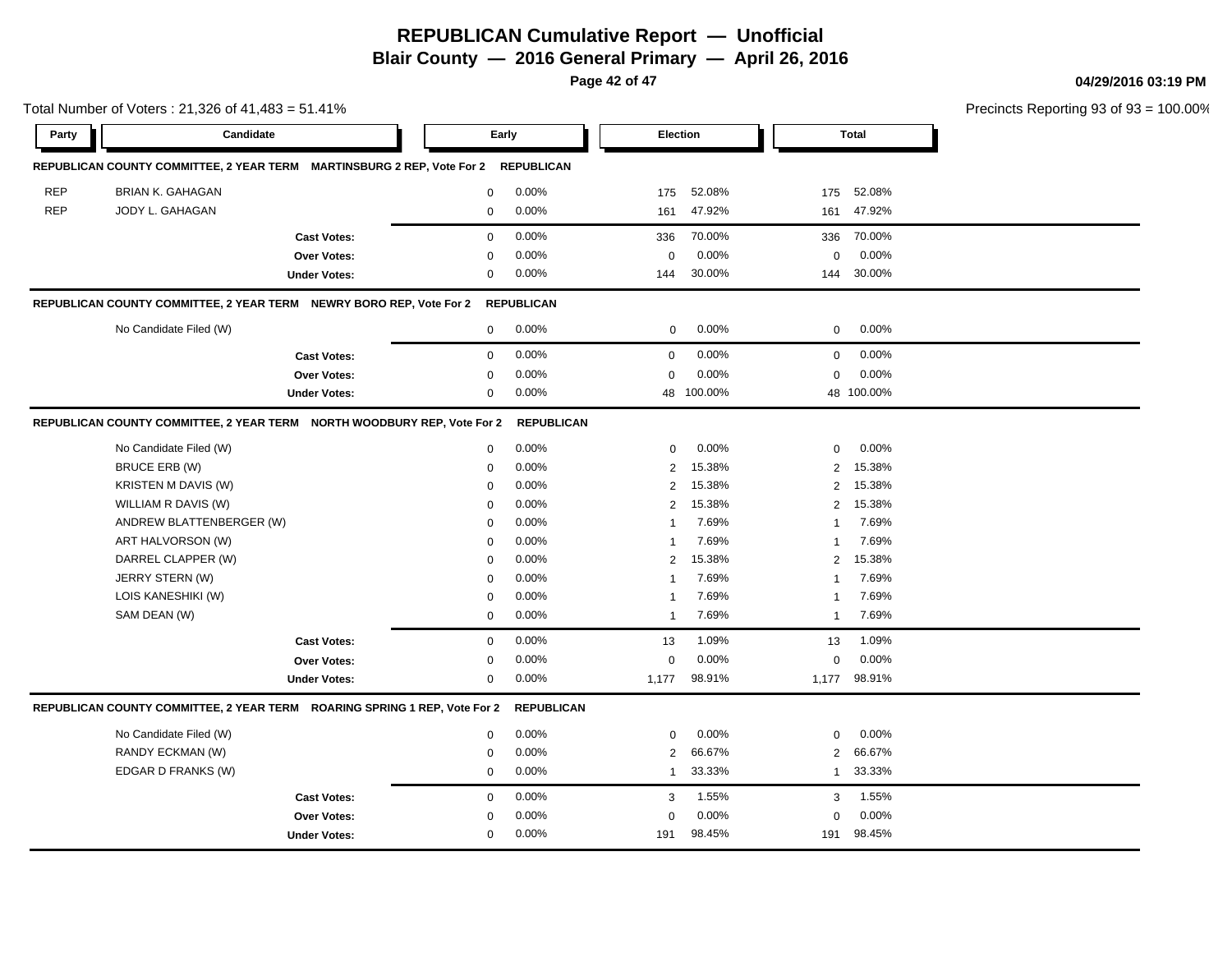**Blair County — 2016 General Primary — April 26, 2016**

**Page 43 of 47**

**04/29/2016 03:19 PM**

|            | Total Number of Voters: $21,326$ of $41,483 = 51.41\%$                    |                     |             |                   |                |        |                |              |  |  |
|------------|---------------------------------------------------------------------------|---------------------|-------------|-------------------|----------------|--------|----------------|--------------|--|--|
| Party      | Candidate                                                                 |                     | Early       |                   | Election       |        |                | <b>Total</b> |  |  |
|            | REPUBLICAN COUNTY COMMITTEE, 2 YEAR TERM ROARING SPRING 2 REP, Vote For 2 |                     |             | <b>REPUBLICAN</b> |                |        |                |              |  |  |
| <b>REP</b> | DAVID E. KURTZ                                                            |                     | $\mathbf 0$ | 0.00%             | 152            | 54.29% | 152            | 54.29%       |  |  |
| <b>REP</b> | <b>NICK FRICK</b>                                                         |                     | $\mathbf 0$ | 0.00%             | 127            | 45.36% | 127            | 45.36%       |  |  |
|            | ERIC FRICK (W)                                                            |                     | 0           | 0.00%             | $\mathbf{1}$   | 0.36%  | $\mathbf{1}$   | 0.36%        |  |  |
|            |                                                                           | <b>Cast Votes:</b>  | $\mathbf 0$ | 0.00%             | 280            | 63.93% | 280            | 63.93%       |  |  |
|            |                                                                           | Over Votes:         | 0           | 0.00%             | 0              | 0.00%  | 0              | 0.00%        |  |  |
|            |                                                                           | <b>Under Votes:</b> | $\mathbf 0$ | 0.00%             | 158            | 36.07% | 158            | 36.07%       |  |  |
|            | REPUBLICAN COUNTY COMMITTEE, 2 YEAR TERM ROARING SPRING 3 REP, Vote For 2 |                     |             | <b>REPUBLICAN</b> |                |        |                |              |  |  |
|            | No Candidate Filed (W)                                                    |                     | $\mathbf 0$ | 0.00%             | 0              | 0.00%  | $\mathbf 0$    | 0.00%        |  |  |
|            | <b>BRUCE KELLY (W)</b>                                                    |                     | $\mathbf 0$ | 0.00%             | 1              | 14.29% | $\mathbf{1}$   | 14.29%       |  |  |
|            | DAVID KURTZ (W)                                                           |                     | 0           | 0.00%             | 1              | 14.29% | 1              | 14.29%       |  |  |
|            | ED FRANKS (W)                                                             |                     | $\mathbf 0$ | 0.00%             | $\overline{2}$ | 28.57% | 2              | 28.57%       |  |  |
|            | JUDY WARD (W)                                                             |                     | $\Omega$    | 0.00%             | 1              | 14.29% | $\mathbf{1}$   | 14.29%       |  |  |
|            | RANDY ECKMAN (W)                                                          |                     | 0           | 0.00%             | 1              | 14.29% | $\mathbf{1}$   | 14.29%       |  |  |
|            | RODNEY GREEN (W)                                                          |                     | 0           | 0.00%             | $\mathbf{1}$   | 14.29% | $\mathbf{1}$   | 14.29%       |  |  |
|            |                                                                           | <b>Cast Votes:</b>  | $\mathbf 0$ | 0.00%             | $\overline{7}$ | 2.24%  | $\overline{7}$ | 2.24%        |  |  |
|            |                                                                           | Over Votes:         | $\Omega$    | 0.00%             | $\pmb{0}$      | 0.00%  | $\mathbf 0$    | 0.00%        |  |  |
|            |                                                                           | <b>Under Votes:</b> | $\mathbf 0$ | 0.00%             | 305            | 97.76% | 305            | 97.76%       |  |  |
|            | REPUBLICAN COUNTY COMMITTEE, 2 YEAR TERM SNYDER TWP 1 REP, Vote For 2     |                     |             | <b>REPUBLICAN</b> |                |        |                |              |  |  |
|            | No Candidate Filed (W)                                                    |                     | $\mathbf 0$ | 0.00%             | 0              | 0.00%  | 0              | 0.00%        |  |  |
|            | SHANE EMIGH (W)                                                           |                     | $\mathbf 0$ | 0.00%             | 2              | 20.00% | 2              | 20.00%       |  |  |
|            | BYRON KOST (W)                                                            |                     | $\Omega$    | 0.00%             | $\overline{2}$ | 20.00% | 2              | 20.00%       |  |  |
|            | <b>JIM KILMARTIN (W)</b>                                                  |                     | $\Omega$    | 0.00%             | 2              | 20.00% | 2              | 20.00%       |  |  |
|            | ROBERT EMIGH (W)                                                          |                     | $\Omega$    | 0.00%             | 2              | 20.00% | 2              | 20.00%       |  |  |
|            | JEREMY WALSH (W)                                                          |                     | $\Omega$    | 0.00%             | 1              | 10.00% | 1              | 10.00%       |  |  |
|            | KIM CRAIG (W)                                                             |                     | $\Omega$    | 0.00%             | $\mathbf{1}$   | 10.00% | $\mathbf{1}$   | 10.00%       |  |  |

**Over Votes:** 0 **Under Votes:** 0

**Cast Votes:** 0 0.00% 10 2.01% 10 2.01%

488 97.99%

488 488 97.99% 97.99%

0.00% 0 0.00%

0.00% 0

 $93 = 100.00%$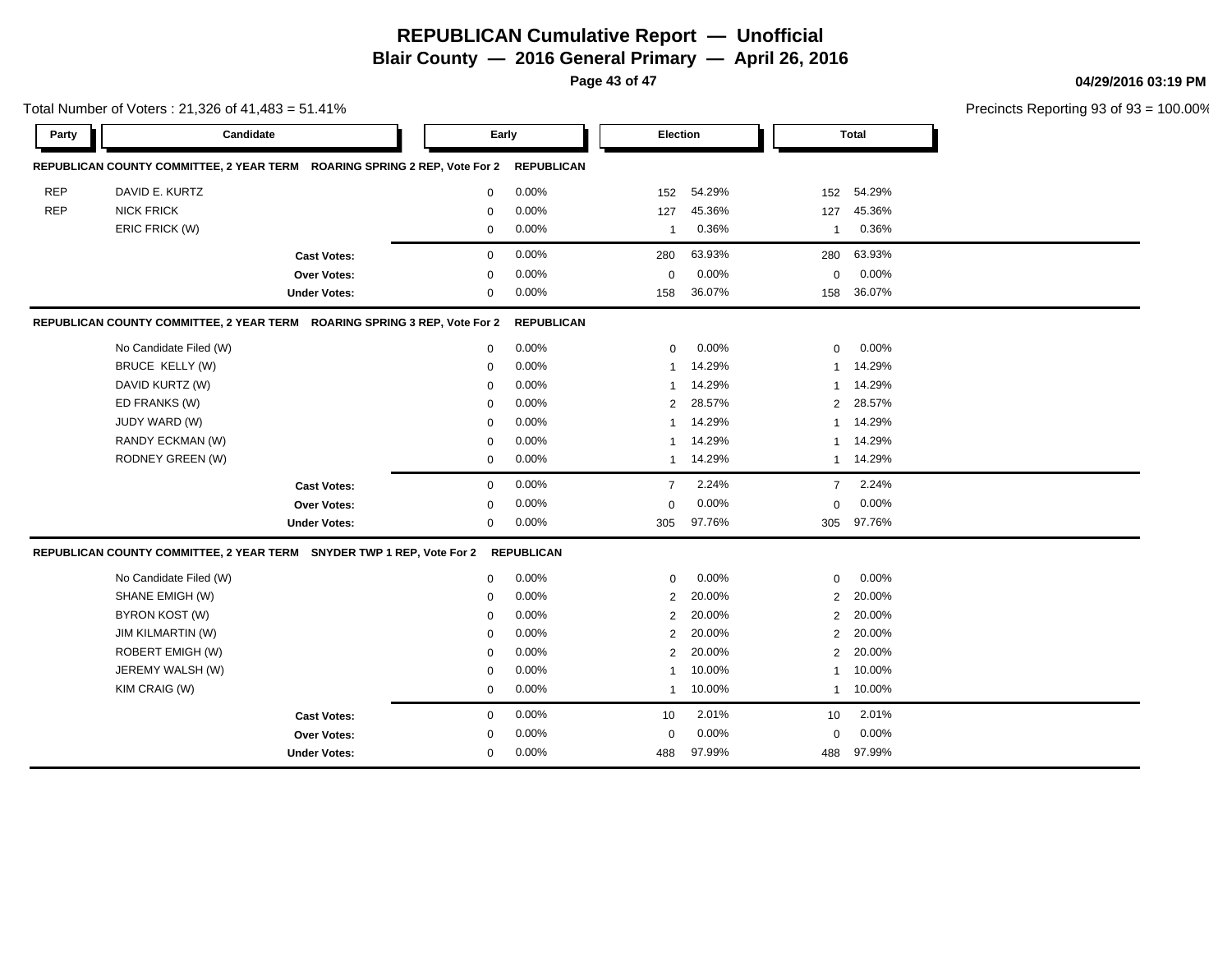**Blair County — 2016 General Primary — April 26, 2016**

**Page 44 of 47**

**04/29/2016 03:19 PM**

| Total Number of Voters: $21,326$ of $41,483 = 51.41\%$                |                                                                       |                     |             |                   |  |                |        |              |              | Precincts Reporting 93 of 93 |
|-----------------------------------------------------------------------|-----------------------------------------------------------------------|---------------------|-------------|-------------------|--|----------------|--------|--------------|--------------|------------------------------|
| Party                                                                 | Candidate                                                             |                     | Early       |                   |  | Election       |        |              | <b>Total</b> |                              |
| REPUBLICAN COUNTY COMMITTEE, 2 YEAR TERM SNYDER TWP 2 REP, Vote For 2 |                                                                       | <b>REPUBLICAN</b>   |             |                   |  |                |        |              |              |                              |
| <b>REP</b>                                                            | <b>CHASTITY MURRAY</b>                                                |                     | 0           | 0.00%             |  | 301            | 98.05% | 301          | 98.05%       |                              |
|                                                                       | MAHLON A MURRAY II (W)                                                |                     | $\mathbf 0$ | 0.00%             |  | $\overline{2}$ | 0.65%  | 2            | 0.65%        |                              |
|                                                                       | SUE RHOADES (W)                                                       |                     | 0           | 0.00%             |  | $\overline{2}$ | 0.65%  | 2            | 0.65%        |                              |
|                                                                       | <b>BRUCE KELLY (W)</b>                                                |                     | $\mathbf 0$ | 0.00%             |  | $\mathbf{1}$   | 0.33%  | 1            | 0.33%        |                              |
|                                                                       | KNOTTS (W)                                                            |                     | $\mathbf 0$ | 0.00%             |  | 1              | 0.33%  | 1            | 0.33%        |                              |
|                                                                       |                                                                       | <b>Cast Votes:</b>  | $\mathbf 0$ | 0.00%             |  | 307            | 40.39% | 307          | 40.39%       |                              |
|                                                                       |                                                                       | Over Votes:         | $\mathbf 0$ | $0.00\%$          |  | $\mathbf 0$    | 0.00%  | $\mathbf 0$  | 0.00%        |                              |
|                                                                       |                                                                       | <b>Under Votes:</b> | 0           | 0.00%             |  | 453            | 59.61% | 453          | 59.61%       |                              |
|                                                                       | REPUBLICAN COUNTY COMMITTEE, 2 YEAR TERM TAYLOR TWP REP, Vote For 2   |                     |             | <b>REPUBLICAN</b> |  |                |        |              |              |                              |
| <b>REP</b>                                                            | ROBIN J. DODSON                                                       |                     | 0           | 0.00%             |  | 353            | 46.82% | 353          | 46.82%       |                              |
| <b>REP</b>                                                            | WILLIAM J. KIRSH                                                      |                     | $\mathbf 0$ | 0.00%             |  | 393            | 52.12% | 393          | 52.12%       |                              |
|                                                                       | JUDY WARD (W)                                                         |                     | $\mathbf 0$ | 0.00%             |  | $\overline{4}$ | 0.53%  | 4            | 0.53%        |                              |
|                                                                       | CODY KNOTTS (W)                                                       |                     | $\mathbf 0$ | 0.00%             |  | 3              | 0.40%  | 3            | 0.40%        |                              |
|                                                                       | PHILIP WAITE (W)                                                      |                     | $\mathbf 0$ | 0.00%             |  | $\mathbf{1}$   | 0.13%  | $\mathbf{1}$ | 0.13%        |                              |
|                                                                       |                                                                       | <b>Cast Votes:</b>  | $\mathbf 0$ | 0.00%             |  | 754            | 63.90% | 754          | 63.90%       |                              |
|                                                                       |                                                                       | Over Votes:         | $\mathbf 0$ | 0.00%             |  | 0              | 0.00%  | $\mathbf 0$  | 0.00%        |                              |
|                                                                       |                                                                       | <b>Under Votes:</b> | 0           | 0.00%             |  | 426            | 36.10% | 426          | 36.10%       |                              |
|                                                                       | REPUBLICAN COUNTY COMMITTEE, 2 YEAR TERM TYRONE TWP 1 REP, Vote For 2 |                     |             | <b>REPUBLICAN</b> |  |                |        |              |              |                              |
|                                                                       | No Candidate Filed (W)                                                |                     | $\mathbf 0$ | 0.00%             |  | $\mathbf 0$    | 0.00%  | $\mathbf 0$  | 0.00%        |                              |
|                                                                       | <b>BRIAN REESE (W)</b>                                                |                     | $\mathbf 0$ | 0.00%             |  | $\mathbf 1$    | 20.00% | 1            | 20.00%       |                              |
|                                                                       | DIANE REESE (W)                                                       |                     | $\mathbf 0$ | 0.00%             |  | $\mathbf 1$    | 20.00% | 1            | 20.00%       |                              |
|                                                                       | ERIN COOLEY (W)                                                       |                     | $\mathbf 0$ | 0.00%             |  | $\mathbf{1}$   | 20.00% | 1            | 20.00%       |                              |
|                                                                       | SHANNON KRATER (W)                                                    |                     | 0           | 0.00%             |  | $\mathbf 1$    | 20.00% | 1            | 20.00%       |                              |
|                                                                       | WILLIAM J MAINES (W)                                                  |                     |             | 0.00%<br>0        |  | 1              | 20.00% |              | 1 20.00%     |                              |
|                                                                       |                                                                       | <b>Cast Votes:</b>  | 0           | 0.00%             |  | 5              | 1.30%  | 5            | 1.30%        |                              |
|                                                                       |                                                                       | Over Votes:         | $\mathbf 0$ | 0.00%             |  | $\mathbf 0$    | 0.00%  | $\mathbf 0$  | 0.00%        |                              |
|                                                                       |                                                                       | <b>Under Votes:</b> | $\mathbf 0$ | 0.00%             |  | 379            | 98.70% | 379          | 98.70%       |                              |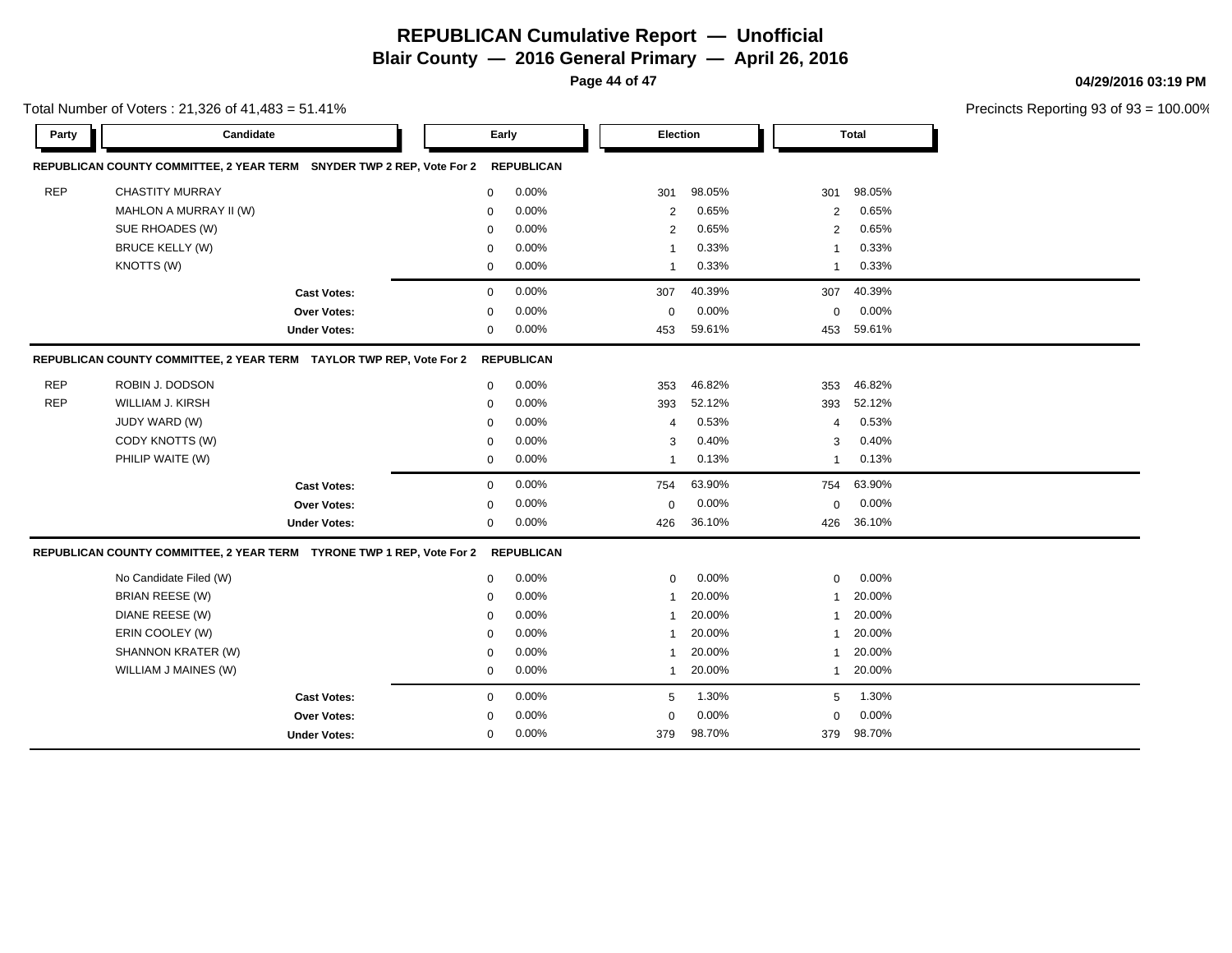**Blair County — 2016 General Primary — April 26, 2016**

**Page 45 of 47**

**04/29/2016 03:19 PM**

Precincts Reporting 93 of 93 = 100.00%

| Candidate<br>Party                                                     | Early       |                   |                | Election |                | <b>Total</b> |  |
|------------------------------------------------------------------------|-------------|-------------------|----------------|----------|----------------|--------------|--|
| REPUBLICAN COUNTY COMMITTEE, 2 YEAR TERM TYRONE TWP 2 REP, Vote For 2  |             | <b>REPUBLICAN</b> |                |          |                |              |  |
| No Candidate Filed (W)                                                 | 0           | 0.00%             | $\mathbf 0$    | 0.00%    | $\mathbf 0$    | 0.00%        |  |
| <b>BRUCE KELLY (W)</b>                                                 | 0           | 0.00%             | $\mathbf{1}$   | 16.67%   | 1              | 16.67%       |  |
| CODY KNOTTS (W)                                                        | 0           | 0.00%             | $\overline{1}$ | 16.67%   | -1             | 16.67%       |  |
| JUDY WARD (W)                                                          | $\Omega$    | 0.00%             | $\mathbf{1}$   | 16.67%   | 1              | 16.67%       |  |
| LUKE SIPES (W)                                                         | 0           | 0.00%             | 1              | 16.67%   | 1              | 16.67%       |  |
| <b>RONAL GNEISS (W)</b>                                                | 0           | 0.00%             | $\mathbf{1}$   | 16.67%   | 1              | 16.67%       |  |
| TIM BOTTENFIELD (W)                                                    | 0           | 0.00%             | $\overline{1}$ | 16.67%   | $\overline{1}$ | 16.67%       |  |
| <b>Cast Votes:</b>                                                     | $\mathbf 0$ | 0.00%             | 6              | 1.64%    | 6              | 1.64%        |  |
| Over Votes:                                                            | 0           | 0.00%             | 0              | 0.00%    | $\Omega$       | 0.00%        |  |
| <b>Under Votes:</b>                                                    | 0           | 0.00%             | 360            | 98.36%   | 360            | 98.36%       |  |
| REPUBLICAN COUNTY COMMITTEE, 2 YEAR TERM TYRONE BORO 1 REP, Vote For 2 |             | <b>REPUBLICAN</b> |                |          |                |              |  |
| No Candidate Filed (W)                                                 | $\mathbf 0$ | 0.00%             | $\mathbf 0$    | 0.00%    | $\mathbf 0$    | 0.00%        |  |
| ANDREA L MILLS (W)                                                     | 0           | 0.00%             | 1              | 25.00%   | 1              | 25.00%       |  |
| <b>BRUCE KELLEY (W)</b>                                                | $\mathbf 0$ | 0.00%             | $\mathbf 1$    | 25.00%   |                | 25.00%       |  |
| JEFF ROTHGEB (W)                                                       | 0           | 0.00%             | -1             | 25.00%   | 1              | 25.00%       |  |
| SUE GRIEP (W)                                                          | $\mathbf 0$ | 0.00%             | 1              | 25.00%   | 1              | 25.00%       |  |
| <b>Cast Votes:</b>                                                     | $\mathbf 0$ | 0.00%             | 4              | 1.12%    | 4              | 1.12%        |  |
| Over Votes:                                                            | $\mathbf 0$ | 0.00%             | 0              | 0.00%    | $\mathbf 0$    | 0.00%        |  |
| <b>Under Votes:</b>                                                    | 0           | 0.00%             | 354            | 98.88%   | 354            | 98.88%       |  |
| REPUBLICAN COUNTY COMMITTEE, 2 YEAR TERM TYRONE BORO 2 REP, Vote For 2 |             | <b>REPUBLICAN</b> |                |          |                |              |  |
| <b>REP</b><br>LINDA C. DANIELS                                         | $\mathbf 0$ | 0.00%             | 80             | 97.56%   | 80             | 97.56%       |  |
| AARON CRAIG (W)                                                        | 0           | 0.00%             | -1             | 1.22%    |                | 1.22%        |  |
| CHARLIE MILLS SR (W)                                                   | 0           | 0.00%             | $\mathbf{1}$   | 1.22%    | $\mathbf{1}$   | 1.22%        |  |
| <b>Cast Votes:</b>                                                     | $\mathbf 0$ | 0.00%             | 82             | 42.71%   | 82             | 42.71%       |  |
| <b>Over Votes:</b>                                                     | 0           | 0.00%             | $\mathbf 0$    | 0.00%    | $\mathbf 0$    | 0.00%        |  |
| <b>Under Votes:</b>                                                    | 0           | 0.00%             | 110            | 57.29%   | 110            | 57.29%       |  |

#### Total Number of Voters : 21,326 of 41,483 = 51.41%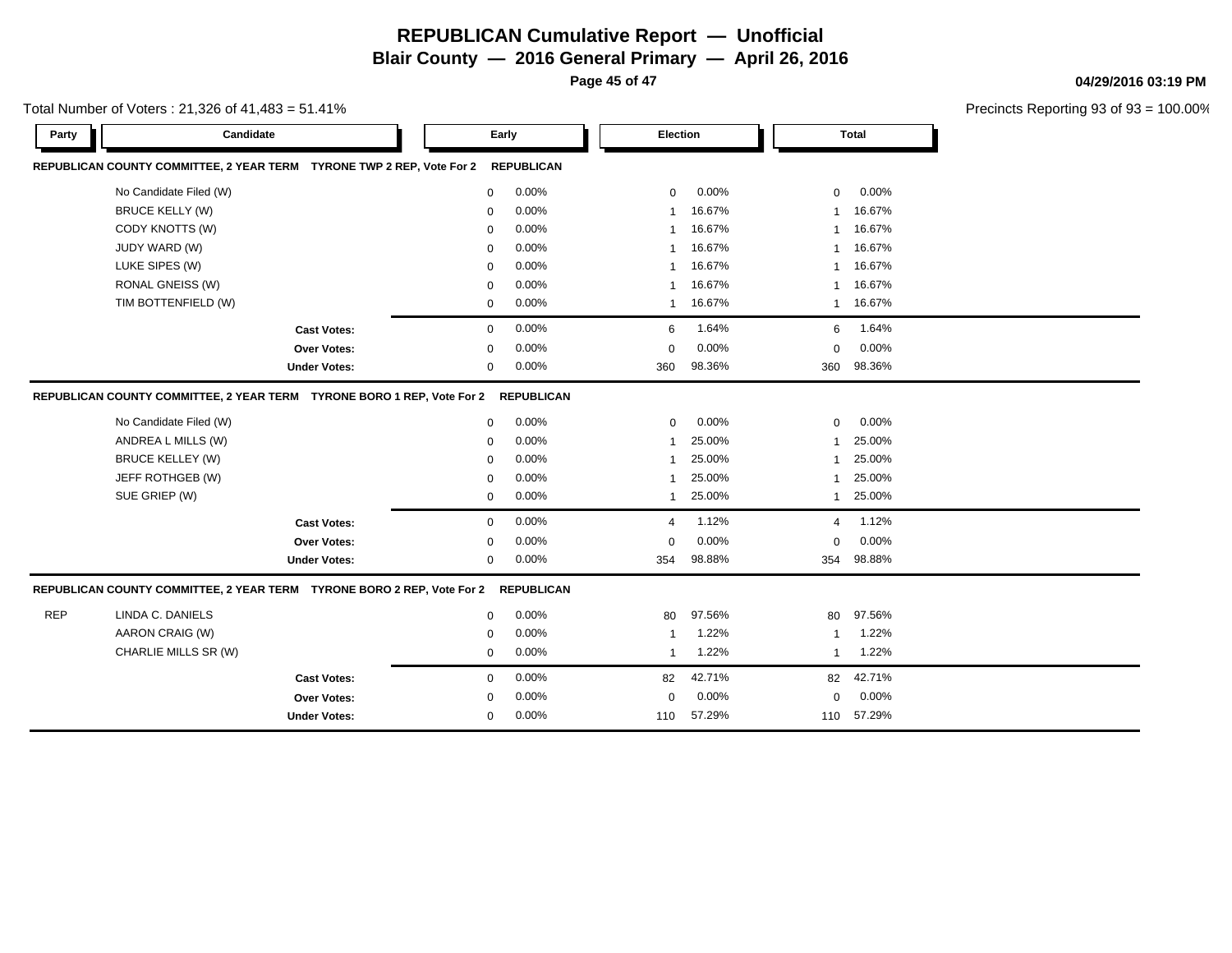**Blair County — 2016 General Primary — April 26, 2016**

**Page 46 of 47**

#### **04/29/2016 03:19 PM**

| Total Number of Voters: 21,326 of 41,483 = 51.41% |                                                                        |                     |             |                   |                |           |                |              | Precincts Reporting 93 of 93 |
|---------------------------------------------------|------------------------------------------------------------------------|---------------------|-------------|-------------------|----------------|-----------|----------------|--------------|------------------------------|
| Party                                             | Candidate                                                              |                     | Early       |                   |                | Election  |                | <b>Total</b> |                              |
|                                                   | REPUBLICAN COUNTY COMMITTEE, 2 YEAR TERM TYRONE BORO 3 REP, Vote For 2 |                     |             | <b>REPUBLICAN</b> |                |           |                |              |                              |
|                                                   | No Candidate Filed (W)                                                 |                     | $\mathbf 0$ | 0.00%             | 0              | 0.00%     | $\mathbf 0$    | 0.00%        |                              |
|                                                   | JAMES KILMARTIN (W)                                                    |                     | 0           | 0.00%             | $\mathbf{1}$   | 16.67%    | 1              | 16.67%       |                              |
|                                                   | RYAN HILDEBRAND (W)                                                    |                     | $\mathbf 0$ | 0.00%             | 1              | 16.67%    | 1              | 16.67%       |                              |
|                                                   | STEVE JOLLY (W)                                                        |                     | $\Omega$    | 0.00%             | 1              | 16.67%    | 1              | 16.67%       |                              |
|                                                   | STEVEN BONTA (W)                                                       |                     | $\mathbf 0$ | 0.00%             | 1              | 16.67%    | 1              | 16.67%       |                              |
|                                                   | WILLIAM S JOLLEY (W)                                                   |                     | $\mathbf 0$ | 0.00%             | 2              | 33.33%    | $\overline{2}$ | 33.33%       |                              |
|                                                   |                                                                        | <b>Cast Votes:</b>  | $\mathsf 0$ | 0.00%             | 6              | 3.75%     | 6              | 3.75%        |                              |
|                                                   |                                                                        | Over Votes:         | 0           | 0.00%             | 0              | 0.00%     | 0              | 0.00%        |                              |
|                                                   |                                                                        | <b>Under Votes:</b> | $\mathbf 0$ | 0.00%             | 154            | 96.25%    | 154            | 96.25%       |                              |
|                                                   | REPUBLICAN COUNTY COMMITTEE, 2 YEAR TERM TYRONE BORO 4 REP, Vote For 2 |                     |             | <b>REPUBLICAN</b> |                |           |                |              |                              |
|                                                   | No Candidate Filed (W)                                                 |                     | $\mathbf 0$ | 0.00%             | $\pmb{0}$      | 0.00%     | 0              | 0.00%        |                              |
|                                                   | BRUCE DAUGHERTY JR (W)                                                 |                     | $\mathbf 0$ | 0.00%             | $\mathbf{1}$   | 50.00%    | $\mathbf{1}$   | 50.00%       |                              |
|                                                   | RANDY YON (W)                                                          |                     | $\pmb{0}$   | 0.00%             | 1              | 50.00%    | $\mathbf{1}$   | 50.00%       |                              |
|                                                   |                                                                        | <b>Cast Votes:</b>  | $\mathbf 0$ | 0.00%             | $\overline{2}$ | 1.92%     | $\overline{2}$ | 1.92%        |                              |
|                                                   |                                                                        | Over Votes:         | $\pmb{0}$   | 0.00%             | $\Omega$       | 0.00%     | $\pmb{0}$      | 0.00%        |                              |
|                                                   |                                                                        | <b>Under Votes:</b> | 0           | 0.00%             | 102            | 98.08%    | 102            | 98.08%       |                              |
|                                                   | REPUBLICAN COUNTY COMMITTEE, 2 YEAR TERM TYRONE BORO 5 REP, Vote For 2 |                     |             | <b>REPUBLICAN</b> |                |           |                |              |                              |
|                                                   | No Candidate Filed (W)                                                 |                     | $\pmb{0}$   | 0.00%             | $\pmb{0}$      | 0.00%     | 0              | 0.00%        |                              |
|                                                   | DUSTIN WILSON (W)                                                      |                     | $\mathbf 0$ | 0.00%             |                | 1 100.00% |                | 1 100.00%    |                              |
|                                                   |                                                                        | <b>Cast Votes:</b>  | $\mathbf 0$ | 0.00%             | $\mathbf{1}$   | 0.56%     | $\mathbf{1}$   | 0.56%        |                              |
|                                                   |                                                                        | Over Votes:         | 0           | 0.00%             | 0              | 0.00%     | 0              | 0.00%        |                              |
|                                                   |                                                                        | <b>Under Votes:</b> | $\mathbf 0$ | 0.00%             | 177            | 99.44%    | 177            | 99.44%       |                              |
|                                                   | REPUBLICAN COUNTY COMMITTEE, 2 YEAR TERM TYRONE BORO 6 REP, Vote For 2 |                     |             | <b>REPUBLICAN</b> |                |           |                |              |                              |
|                                                   | No Candidate Filed (W)                                                 |                     | 0           | 0.00%             | 0              | 0.00%     | 0              | 0.00%        |                              |
|                                                   | <b>BOB WALSH (W)</b>                                                   |                     | $\Omega$    | 0.00%             | 2              | 16.67%    | $\overline{2}$ | 16.67%       |                              |
|                                                   | BYRON KOST (W)                                                         |                     | $\mathbf 0$ | 0.00%             | $\overline{2}$ | 16.67%    | 2              | 16.67%       |                              |
|                                                   | MELISSA MILLER (W)                                                     |                     | $\mathbf 0$ | 0.00%             | $\overline{2}$ | 16.67%    | $\overline{2}$ | 16.67%       |                              |
|                                                   | ROBERT EMIGH (W)                                                       |                     | $\mathbf 0$ | 0.00%             | $\overline{2}$ | 16.67%    | $\overline{c}$ | 16.67%       |                              |
|                                                   | MELISSA MILLER (W)                                                     |                     | $\mathbf 0$ | 0.00%             | $\mathbf{1}$   | 8.33%     | 1              | 8.33%        |                              |
|                                                   | MICHAEL P WALSH (W)                                                    |                     | $\mathbf 0$ | 0.00%             | $\mathbf{1}$   | 8.33%     | $\mathbf 1$    | 8.33%        |                              |
|                                                   | MIKE WALSH (W)                                                         |                     | $\mathbf 0$ | 0.00%             | $\mathbf{1}$   | 8.33%     | 1              | 8.33%        |                              |
|                                                   | ROBERT WALSH (W)                                                       |                     | $\mathbf 0$ | 0.00%             | $\mathbf{1}$   | 8.33%     | 1              | 8.33%        |                              |
|                                                   |                                                                        | <b>Cast Votes:</b>  | $\mathbf 0$ | 0.00%             | 12             | 2.54%     | 12             | 2.54%        |                              |
|                                                   |                                                                        | Over Votes:         | $\mathbf 0$ | 0.00%             | $\mathbf 0$    | 0.00%     | $\mathbf 0$    | 0.00%        |                              |
|                                                   |                                                                        | <b>Under Votes:</b> | $\mathbf 0$ | 0.00%             | 460            | 97.46%    | 460            | 97.46%       |                              |